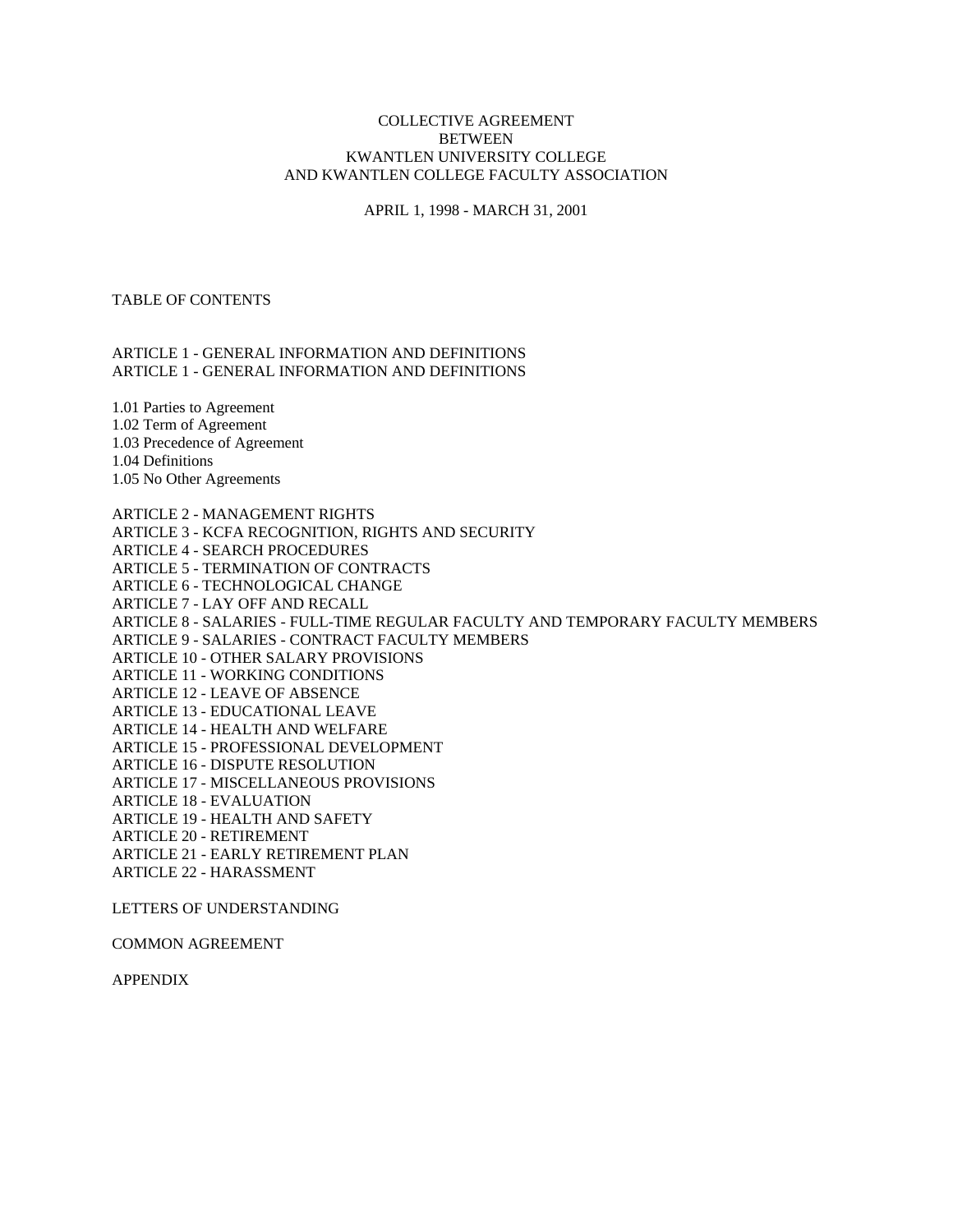# ARTICLE 1 - GENERAL INFORMATION AND DEFINITIONS

## 1.01 PARTIES TO AGREEMENT

THIS AGREEMENT, entered into on the 9th day of December, 1998

## BY AND BETWEEN

KWANTLEN UNIVERSITY COLLEGE (hereinafter referred to as the Employer)

AND

KWANTLEN COLLEGE FACULTY ASSOCIATION, LOCAL #5 College-Institute Educators' Association, (hereinafter referred to as the "Association")

#### 1.02 TERM OF AGREEMENT

The duration of this Agreement shall be from April 1,1998 to March 31, 2001. In the event negotiations are not completed before its date of expiry, this Agreement shall continue in force until amended or superseded.

The operation of Section 50(2) of the Labour Relations Code of B.C. is specifically excluded.

## 1.03 PRECEDENCE OF AGREEMENT

In the event that there is a conflict between the contents of this Agreement and any regulations made by the Employer, or on behalf of the Employer, this Agreement shall take precedence over the said regulations.

#### 1.04 DEFINITIONS

(a) Regular Faculty Position

A regular faculty member's position is one that exists or is established to meet the ongoing needs of the Employer on a half-time basis or greater basis.

(b) Full-time Regular Faculty

A full-time regular faculty member is one who occupies a full-time regular position established by the Employer or by this Agreement. Full-time regular faculty members shall receive all benefits provided by this Agreement.

(c) Part-time Regular Faculty members

A part-time regular faculty member is one who occupies a part-time regular position established by the Employer. Part-time regular faculty members have the same rights and obligations as full-time regular faculty members and are entitled to all benefits provided by this agreement on a pro-rated basis. A part-time regular position will be established by the Employer where:

(i) there is a structural requirement for ongoing services of one-half time or more;

(ii) a full-time regular post-probationary faculty member requests a part-time position and the request is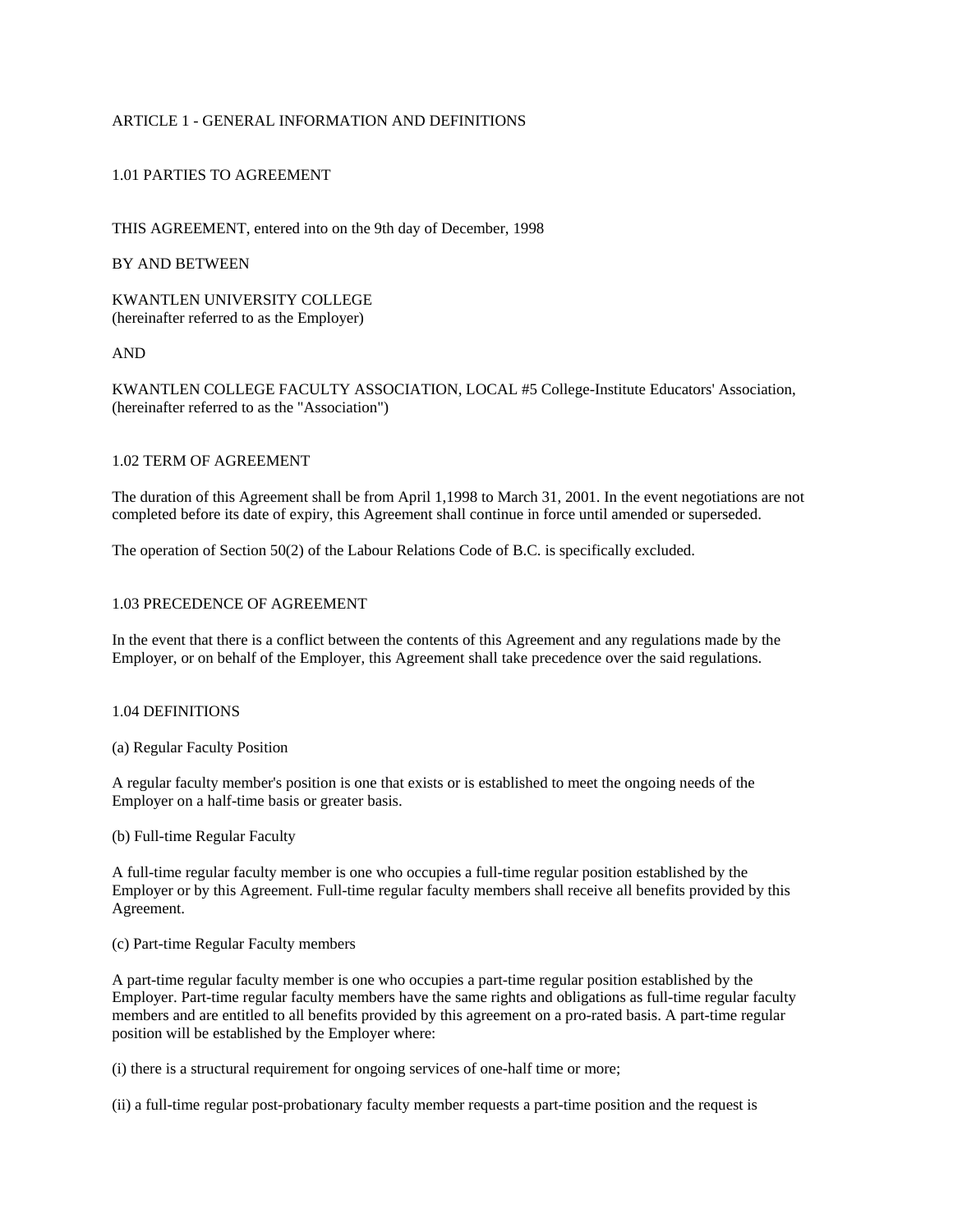supported by the convener/coordinator in the discipline/program and approved by the Employer;

(iii) two post-probationary faculty members are willing to share a full-time regular position and the request is supported by the convener/coordinator in the discipline/program and approved by the Employer;

(iv) Should a regular faculty member wish to resume a full-time workload, he/she will be assigned available work in his/her discipline/program providing he/she has the required qualifications, abilities and experience. Where two or more regular faculty members wish to resume a full-time workload and there is insufficient available work in the discipline/program, work will be assigned to the faculty member with the most FTE service providing he/she has the required qualifications, abilities and experience;

(v) The Employer's approval will not be unreasonably withheld. The Employers, at its sole discretion, can set the effective date of the requested change in status from full-time to part-time, or vice versa, to coincide with the beginning or the end of a semester or term of instruction.

(d) Temporary Faculty Members

A temporary faculty member is one who is assigned two or more continuous teaching blocks each of three months or greater and with a workload within each of 50% or greater with no breaks greater than 31 days between the blocks. Earned vacation and P.D. arising from the initial qualifying period may be scheduled in between teaching and accountable time assignments to maintain continuity of benefits.

When temporary positions are not identified in advance, contract faculty members who subsequently qualify as above will be made temporary retroactive to the qualifying date.

A temporary faculty member has the same rights and obligations as a regular faculty member and is entitled to all benefits provided by this Agreement on a pro-rated basis with the following exceptions (Article 1.04(g), Article 6, and Article 7)

When the Employer replaces a regular faculty member on leave, long-term disability, alternate duty, or fills a position that exists but that is not expected to be ongoing and the workload available is defined as temporary as outlined above, the Employer will issue a temporary appointment.

(e) Contract Faculty Members

(i) A contract faculty member is one who does not occupy a regular or temporary faculty member's position.

(ii) Contract instructors may only be hired for specialized requirements, experimental offerings, timetabling anomalies, substitution, vacation replacement, short-term emergency circumstances, or work that is not expected to be ongoing. All contract faculty members will receive salary according to the provisions of Article 9.

# (f) Regularization

Notwithstanding any other provisions of this Agreement, a faculty member will become regular when either:

(i) The faculty member has occupied a full-time position in the same discipline/program for 24 consecutive months, including non-instructional time, where that position has not been posted and the faculty member has received only satisfactory evaluations; or

(ii) A full-time regular position is advertised and the position has been filled by the faculty member on a full-time basis for at least 18 consecutive months, including non-instructional time, provided that the qualifications, abilities and experience of the faculty member are equal to those of the other applicants.

The temporary faculty member will be granted an interview and upon written request, will be given reasons if unsuccessful.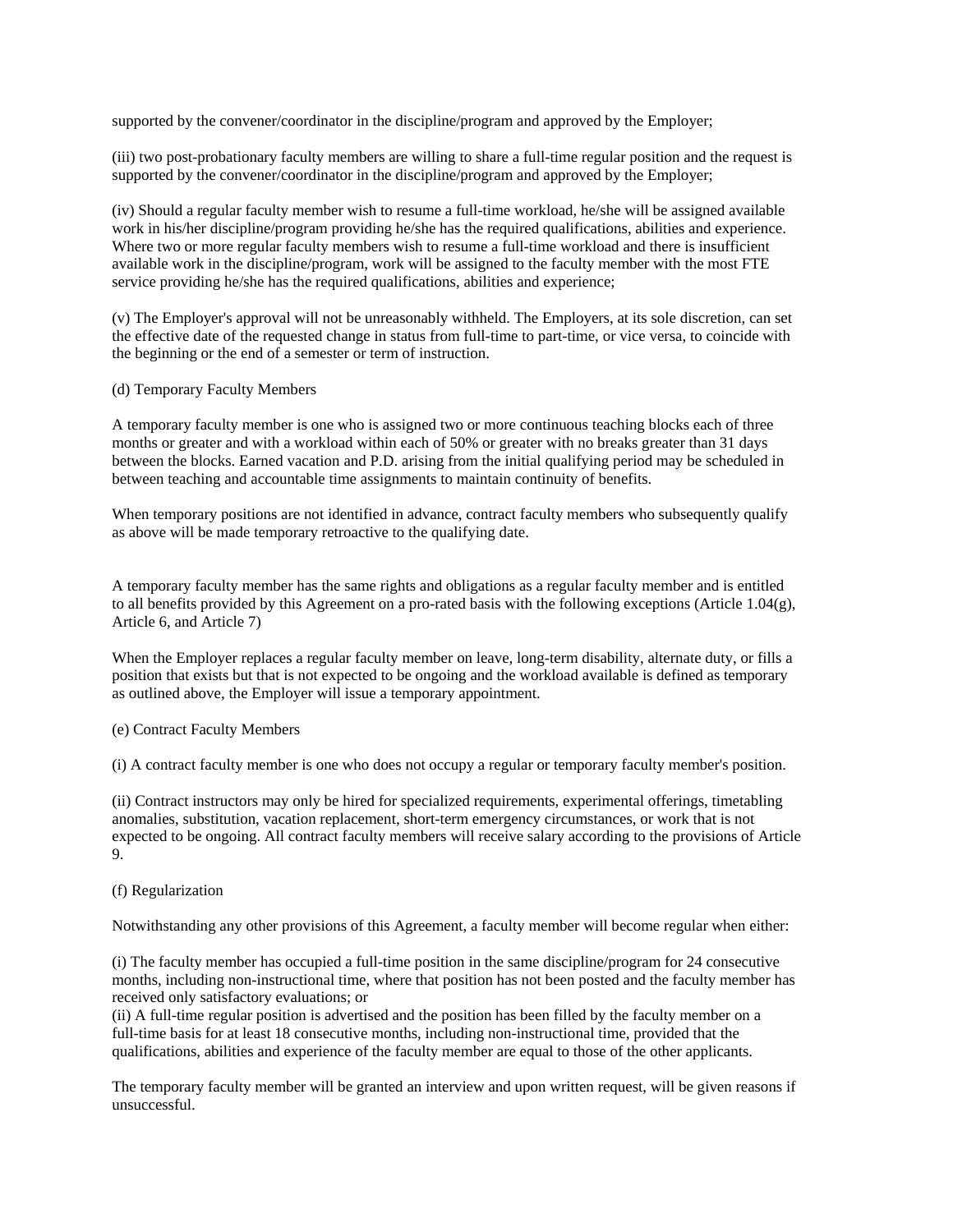### (g) Employment

A regular faculty member, after successful completion of the probationary period, will be offered continuous employment subject only to those terms and conditions as may be contained in the Collective Agreement.

#### (h) Probationary Contract

A two-year appointment which may be terminated without cause upon expiration of the probationer's term of employment, but which may be terminated in accordance with Article 4.08, prior to the expiration of his/her term of employment. Termination during the two-year contract shall be in accordance with Article 4.08. Termination at the end of the probationary term shall be in accordance with Article 4.06.

(i) Throughout this Agreement, the term "instructor" shall denote a faculty member and the terms "teach" and "instruct" shall denote performance of faculty members' duties.

#### (j) Full-Time Equivalent Service

Full-time equivalent service shall be defined as the length of service with the Employer from the date of the first appointment with the Employer. In the event the faculty member resigns, or is terminated, the FTE service accumulated is lost. Substitution and overload contract shall not be credited if the faculty member has already been credited with a full year's FTE service during a one-year period.

In the event a contract or temporary faculty member (as defined in Article 1.04 (e) and (d))is not employed by the University College in an eighteen month period beginning with the termination date from the Employer's payroll, or declines or is unavailable to receive an offer of further appointment, the FTE service accumulated is lost.

In this clause "service" denotes all accountable time covered by Article 11.02(a) and all vacation time covered by Article 11.01, and FTE service counted under Article 1.04 $(i)(vi)$  shall not count towards the minimum service requirements specified in Article 13.05 and Article 13.06.

Wherever this Agreement refers to service with the Employer, such service shall be understood to include service both prior to and subsequent to the split of Douglas College into Douglas and Kwantlen Colleges on April 1, 1981, providing the faculty member was employed by Douglas College prior to April 1, 1981. FTE service includes and is limited to the following:

(i) service accumulated as a full-time regular faculty member;

(ii) service accumulated on a pro rata basis as a part-time regular faculty member, i.e., 1/2 teaching assignment or 12 credits in a year  $= 6$  months' service;

(iii) service accumulated as a temporary faculty member appointed under the provisions of Article 1.04(d);

(iv) service accumulated on a pro rata basis as a contract instructor appointed under the provisions of Article 1.04(e), i.e., 1/4 teaching assignment or 6 credits in a year = 3 months' service;

(v) approved leave of absence as per Articles 3.11, 12.01, 12.02, 12.05, 12.06(a), 12.06(b) and 12.07;

(vi) approved leave of absence under Article 12.03 if a written submission is received from the faculty member and if the Employer and Association agree that the leave was spent on activities relevant to the faculty member's duties;

(vii) educational leave taken under Article 13;

(viii) leave due to illness up to a maximum of two (2) years, including STIP and LTD periods and periods on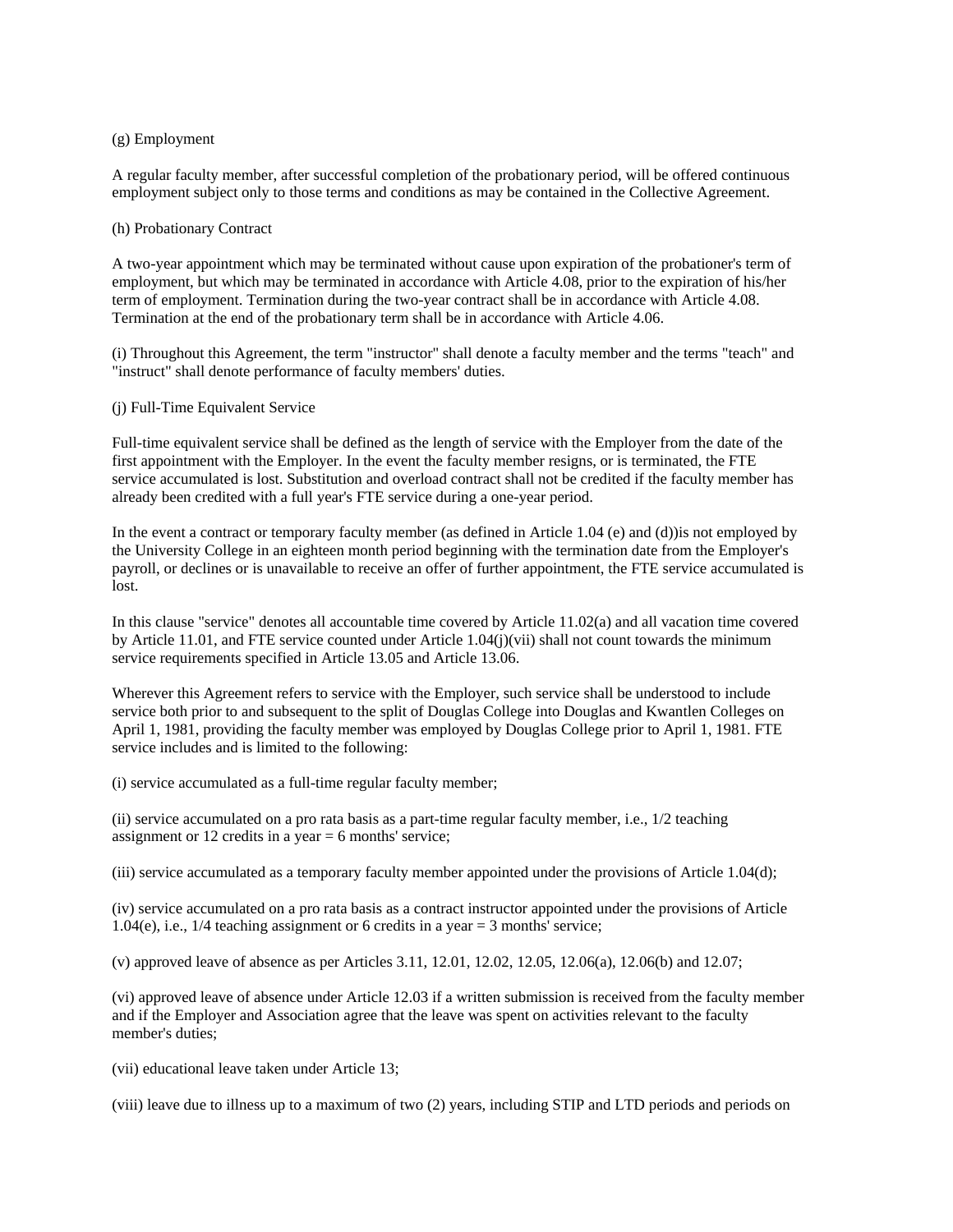## WCB coverage;

(ix) service as a Dean or Director at Douglas College prior to November 1, 1977, if the faculty member held faculty status as of April 1, 1983;

(x) In the event an administrator who held a management position with the Employer as of April 1, 1983 returns to the bargaining unit as a regular faculty member he/she will be credited for all previous service accumulated as a faculty member at both Douglas and Kwantlen Colleges. In addition, he/she will be credited for previous service as a Dean or Director at Douglas College prior to May 1, 1975.

(xi) Up to two years' service as an administrative secondment subsequent to December 31 1986 where the faculty member was a member of the faculty for a minimum of two consecutive years immediately prior to secondment.

## (k) Common-law Spouse

For the purposes of Articles 12.01, 14.01(b), 14.02, and 14.03 the term common-law spouse means a person who resides with the faculty member in a common-law relationship which shall be defined as a relationship wherein two persons of the same or opposite sex cohabit for a period of at least 2 years as if husband and wife and whereby there is a mutual agreement between such persons that said relationship is a permanent relationship, exclusive of all other such relationships.

## 1.05 NO OTHER AGREEMENTS

Except with the mutual consent of the Association and the Employer, no faculty member covered by the Association's certification shall be required or permitted to make a written or oral agreement with the Employer or its representatives which may conflict with the terms of this Agreement.

# ARTICLE 2 - MANAGEMENT RIGHTS

# 2.01 MANAGEMENT RIGHTS

While the Employer customarily delegates to appropriate faculty member groups responsibility for determining which courses and sections shall be timetabled in any semester; for assigning instructional duties to instructors; for determining instructor's home campus; for requiring instructors to develop new courses or to revise existing ones; for ongoing program development and revisions; this delegation shall not be construed to abrogate the Employer's rights with respect to these functions but neither shall it be unreasonably withheld. Generally, and without being limited by the foregoing, the Employer has the right to manage, operate and direct the working force of the Employer.

The Employer agrees that these rights will be exercised in a manner consistent with the provisions of other articles in this Agreement.

## 2.02 CONTRACTING OUT

The Employer agrees not to contract out any work presently performed by faculty members covered by this Collective Agreement which would result in the laying off of such faculty member(s).

## 2.03 ASSIGNMENT OF OTHER DUTIES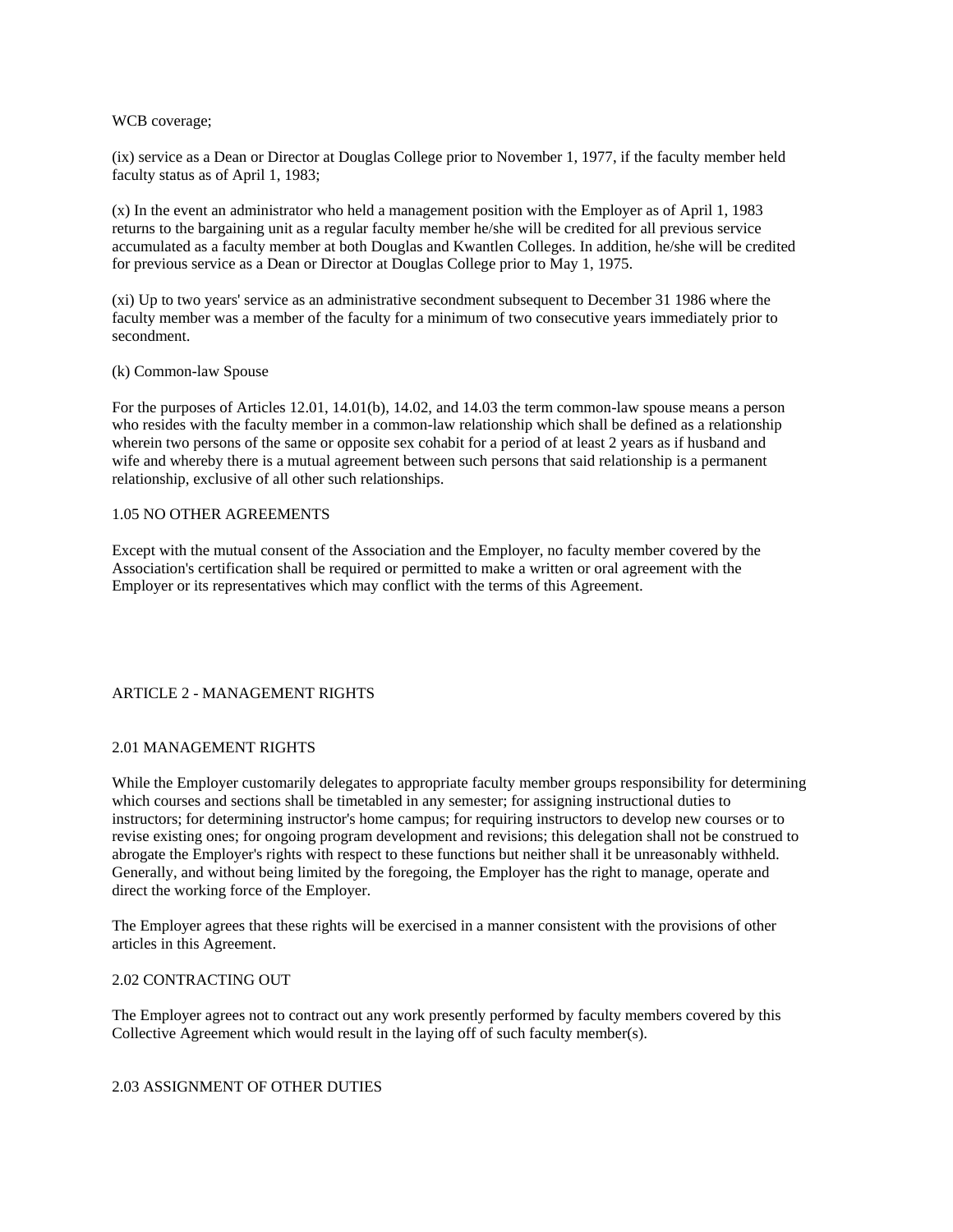(a) The Employer may allocate program/curriculum development projects or special projects to faculty members and on such occasions shall provide adequate time to accomplish the agreed-upon task.

(b) The Association shall be provided with details of such time releases including the faculty member(s) involved, the amount of time provided, and the duties undertaken, within 15 working days of the faculty member being notified of the project assignment. This applies to those normally teaching but released from teaching.

(c) In the case of program development projects of duration of one semester or more, notice shall be given to all faculty members of the proposed projects and applications invited. However, if the parties mutually agree the project is specific to a discipline/program, the Employer may give notice (a minimum of 5 working days) only to faculty members in the discipline/program. Selection and appointment shall be in accordance with the principles of Article 4.02.

(d) In the case of program development projects of duration of less than one semester, the advice of the appropriate discipline or program group will be sought prior to the appointment of personnel to the project.

## ARTICLE 3 - KCFA RECOGNITION, RIGHTS AND SECURITY

## 3.01 KCFA AS EXCLUSIVE BARGAINING AGENT

The Employer recognizes KCFA as the exclusive bargaining agent for all Instructors, Counsellors and Librarians employed by the University College, however, jurisdiction in Continuing Education is governed by Letter of Understanding #8.

## 3.02 MAINTENANCE OF MEMBERSHIP

Faculty members covered by the certification who, at the date of ratification were members of KCFA, shall maintain their membership in good standing as a condition of continuing employment.

## 3.03 MEMBERSHIP OF NEW FACULTY

From the ratification date of this agreement new faculty members covered by the certification shall become members of KCFA on the first day of the calendar month following commencement of their employment and shall maintain membership in good standing in KCFA as a condition of continuing employment.

#### 3.04 DUES DEDUCTION

Deduction of Union dues as a condition of employment will be applied to all members of the bargaining unit.

All deductions of dues shall be remitted by the Employer to the agent appointed by the Association not later than fifteen (15) days after the date of deduction.

## 3.05 AMOUNT OF DUES AND FEES

The Association shall advise the Employer in writing of the amount of its regular monthly dues. The amount so specified shall continue to be the amount of the Association's regular monthly dues and shall continue to be the amount to be deducted until changed by further written notice to the Employer from the President of the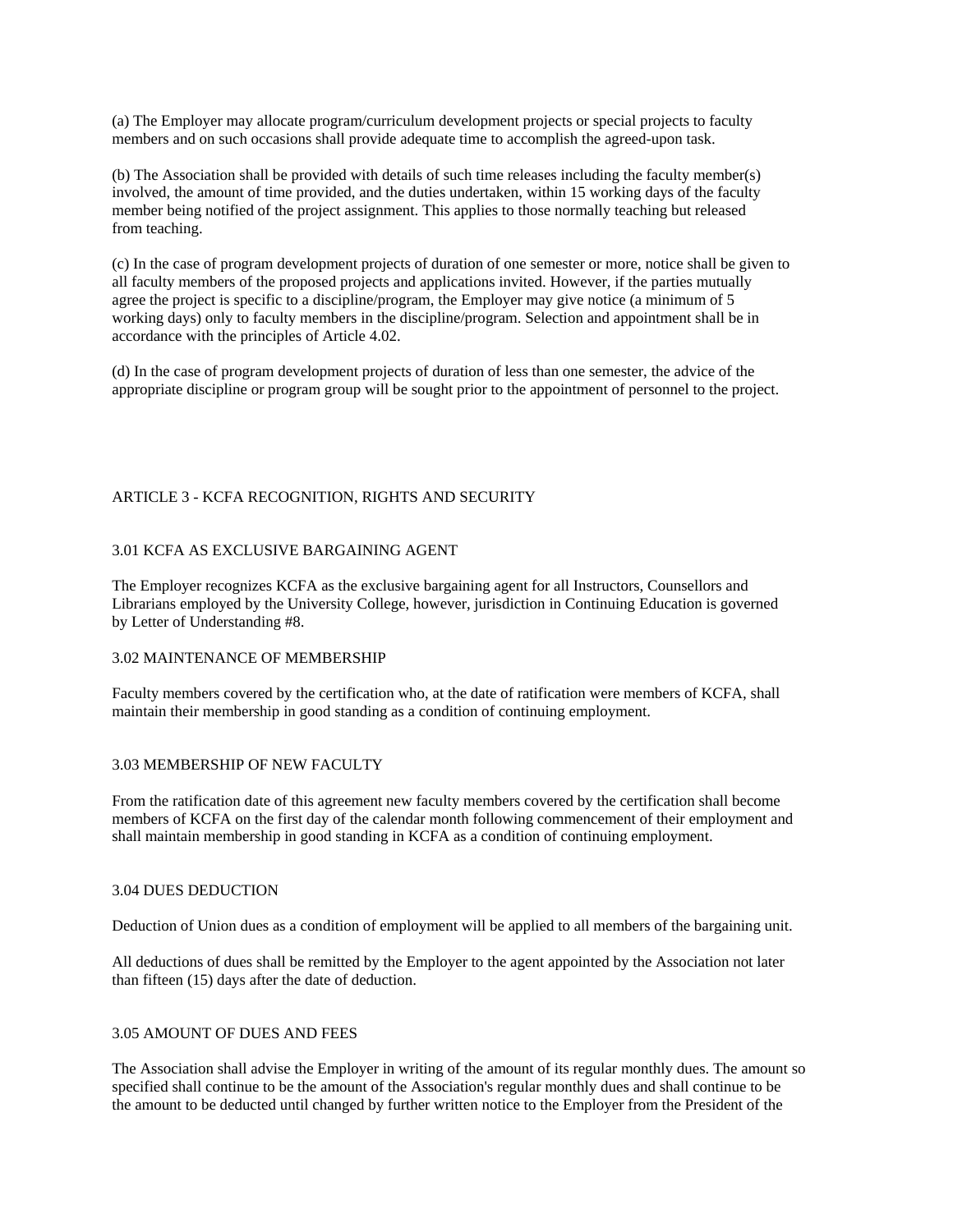Association. Upon the Employer's receipt of such notice, the changed amount shall be the amount deducted for the following month.

## 3.06 MEMBERSHIP AND DUES AUTHORIZATION FORMS

The Employer shall provide application for Membership forms as well as Dues Authorization Forms to all new faculty members at the earliest date following commencement of employment. Copies of signed forms will be forwarded by the Employer to the KCFA.

## 3.07 ASSESSMENTS

The Employer shall deduct duly-authorized assessments from faculty members who are members of the Association in accordance with Association by-laws within forty-five (45) days of a request to do so by the Association. The Employer agrees to forward the assessment to the Association within fifteen (15) days of the deduction. The Association agrees to limit its request for an assessment to one (1) request per calendar year.

## 3.08 COPIES OF AGREEMENT

The Association and the Employer agree that all faculty members shall be familiar with this Agreement, and their rights and obligations under it. For this reason the Employer shall provide, at its cost, sufficient copies of the Agreement so that every faculty member has a copy.

Newly appointed faculty members shall receive a copy of the current Agreement when they are sent their initial contract or letter of appointment.

## 3.09 FACULTY ASSOCIATION BUSINESS

(a) The Association President and Vice-Presidents, in order to fulfil their responsibilities as the elected officers representing the welfare of the Association, will be freed from obligations normally required of a faculty member with respect to committees and related work.

(b) The Association will be allowed the use of reasonable bulletin board space and similar space in the University College newspaper.

(c) The Association will have the right to use Employer's facilities for meeting purposes free of charge.

(d) Should the Association require office space for its administration, the Employer will provide such space on the home campus of the Association President.

(e) One Association designate will be furnished with a copy of the Agenda and other public information assembled for University College Board meetings. This material will be mailed to the Association at the time of distribution to the University College Board. Approved minutes of all University College Board meetings will be distributed similarly.

(f) (i) The Association will be furnished with a listing of faculty members by October 15th and February 15th each year which shall include names, addresses, type of appointment, term of appointment, discipline/program and salary placement;

(ii) The Association shall be notified of all faculty hirings within fifteen (15) working days of the faculty member commencing work;

(iii) The Employer agrees to provide to the Association available information of the cost of salaries and benefits used for costing in collective bargaining.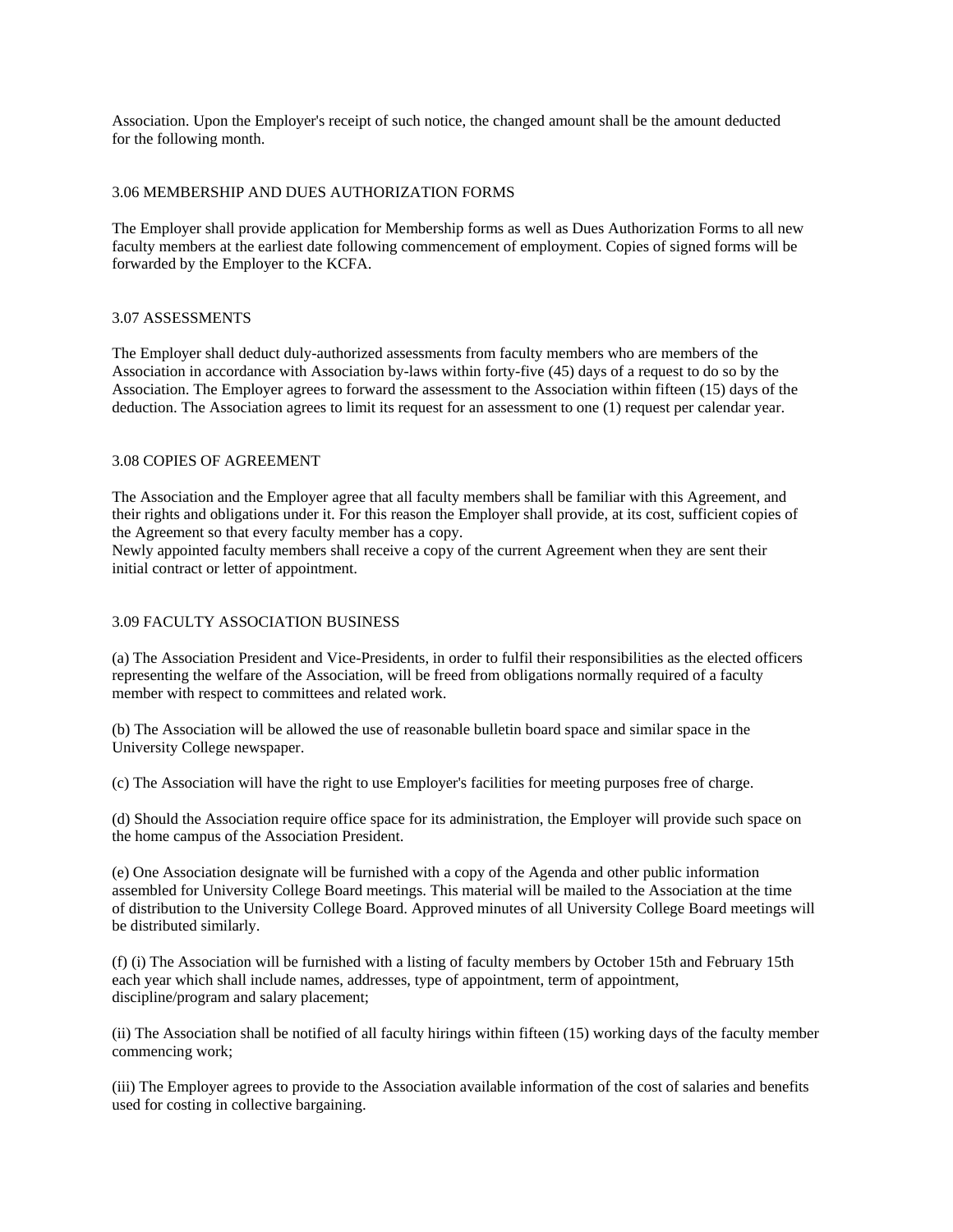(g) The Employer recognizes the Association's right to select Representatives to represent faculty members. The Association agrees to provide the Employer with a list of the faculty members designated as Representatives. It is agreed that Employer work performed by faculty members will not be affected by any Association business.

## 3.10 PICKET LINES

(a) Faculty members covered by this Agreement shall have the right to refuse to cross a legal picket line arising out of a strike as defined in the Labour Relations Code of B.C. or in the Canada Labour Code.

(b) Failure to cross a picket line encountered in carrying out the Employer's business shall not be a violation of this Agreement nor shall it be grounds for disciplinary action.

(c) Faculty members will not receive pay for work not performed as a result of observance of picket lines.

## 3.11 FACULTY ASSOCIATION LEAVE

(a) To facilitate the operation of the Collective Agreement and Employer/Faculty relationships, the Association will be provided quarter-time leave of absences without loss of pay for one of its members in two semesters each year. Additional leaves of absence shall be at replacement cost.

(b) The Employer agrees that, while the granting of leave in excess of half-time for any one individual is subject to the Employer's educational requirements, approval shall not be unreasonably withheld.

(c) The request for all such leaves shall be made by the Association in writing to the appropriate administrator responsible and the Director, Human Resources by May 15 for Fall leaves and November 1 for Spring leaves.

(d) A faculty member selected for a full-time position in the College-Institute Educators' Association of B.C. or in any successor organization to C-IEA shall be granted full-time leave of absence subject to the following conditions:

(i) As soon as possible in advance of the leave, the Association shall notify the Employer of the possibility of this clause being invoked. Notwithstanding the foregoing, the Association shall provide the Employer with written notice by June 1 for Fall leaves and November 1 for Spring leaves;

(ii) A faculty member on leave under this clause shall continue to receive full salary and the benefits from the Employer. The Association shall, on a monthly basis, reimburse the Employer for the full amount of the faculty members member's salary and benefits. Reimbursement will be effected by the Employer directly deducting the full amount of the faculty member's salary and benefits from the Association member dues on a monthly basis. In the event the membership dues are not enough to cover the faculty member's monthly salary and benefits, the Association will remit the outstanding balance on a monthly basis.

(e) Meetings between representatives of the Association and the Employer shall be held at times mutually agreeable to the parties. Every effort shall be made to hold such meetings at times that do not conflict with the teaching or duty schedules of the faculty members involved.

(f) Any leaves granted under this section shall count as eligible time towards full-time equivalent (F.T.E.) service when ever such service is referred to in the Agreement.

## ARTICLE 4 - SEARCH PROCEDURES

Any disputes arising from the outcome of a search process will be immediately referred by the complainant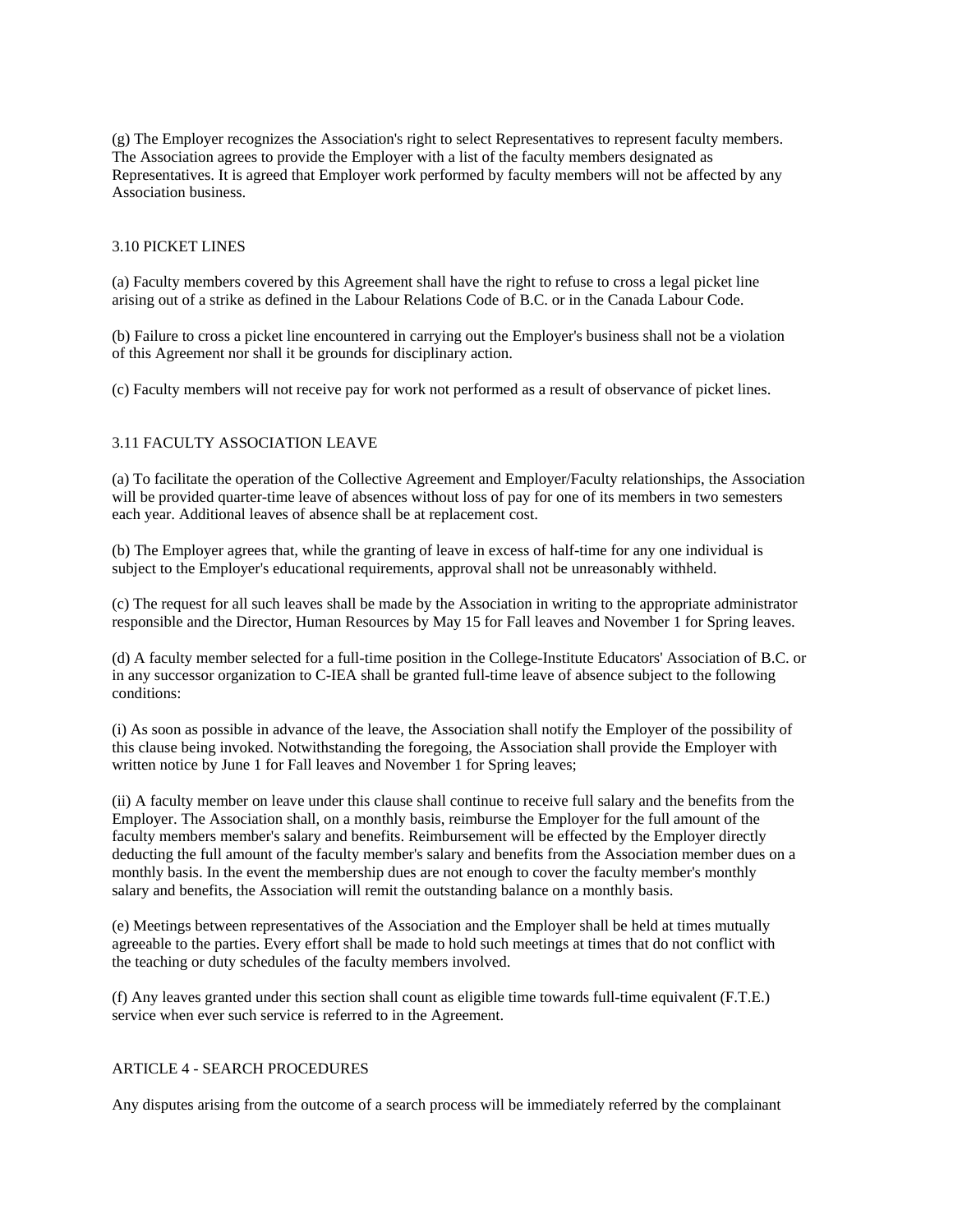(or the KCFA on his/her behalf) to the Labour Management Relations Committee, who will examine and make findings regarding the fairness of the process. The LMRC shall render its findings within 10 working days from the date the matter was referred to it. This deadline may be extended up to 5 working days by the LMRC. The grievance timelines will commence at the date the LMRC issues its findings.

## 4.01 WRITTEN CONTRACTS

(a) All faculty members employed by the University College shall be offered appropriate written contracts. In the event Article 1.04(d) applies, contracts shall specify the rate of pay and the period of appointment, including any vacation, professional/curriculum development, and accountable time required by the terms of this agreement.

(b) Faculty members shall be given a copy of any employment notice affecting their own employment.

# 4.02 SEARCH FOR REGULAR AND TEMPORARY FACULTY MEMBERS

Preamble:

Whenever a vacancy arises, as determined by the Employer, it shall be filled by the following process:

(a) The Search Committee shall consist of three (3) members: two elected annually by the discipline/program and one designated by the University College President or his/her designate. The parties will consider variations to the standard committee format when positions for service courses are involved or in unusual situations that may arise. In the event faculty members have not been elected or the faculty member(s) elected declines to participate in the search process for any reason, the Faculty Association shall appoint a replacement to the Search Committee.

The Administrative designate will be responsible for providing institutional support; the faculty members will provide expertise on subject/instructional matters.

(b) Where the appointment is in a new discipline or program field the Search Committee shall be appointed by the University College President or his/her designate after consultation with the Association.

(c) All regular and temporary (Article 1.04(d)) faculty members who are part of the discipline(s) or closest related discipline(s) shall be eligible for membership on the Search Committee, unless a conflict of interest is deemed to occur.

(d) If a candidate has any concerns relating to bias or conflict of interest on the part of a Search Committee member, those concerns should be brought to the Employer's attention by the Faculty Association before the commencement of the interview process. Otherwise, the Employer will assume that the composition of the Search Committee is acceptable to the candidates and to the Faculty Association.

(e) Representative(s) designated by the Search Committee shall conduct all interviews. The Search Committee shall review all written applications and supporting material, including the applicant's personnel file and shall compile the interview list. Representative(s) designated by the Search Committee shall conduct all interviews.

(f) The Search Committee shall prepare a short list of qualified candidates with rationale and specific recommendations for the University College President or his/her designate. In the event that a member of the Committee does not concur with the list(s) submitted by the other 2 (two) members of the Committee, that member may submit a separate short list of qualified candidates with rationale and specific recommendations for the University College President or his/her designate.

(g) In the event that more than one list is submitted to the University College President or his/her designate or he/she does not wish to follow the Committee's recommendation when making the appointment he/she will meet with the Committee to provide his/her rationale, and attempt to resolve the matter before taking action.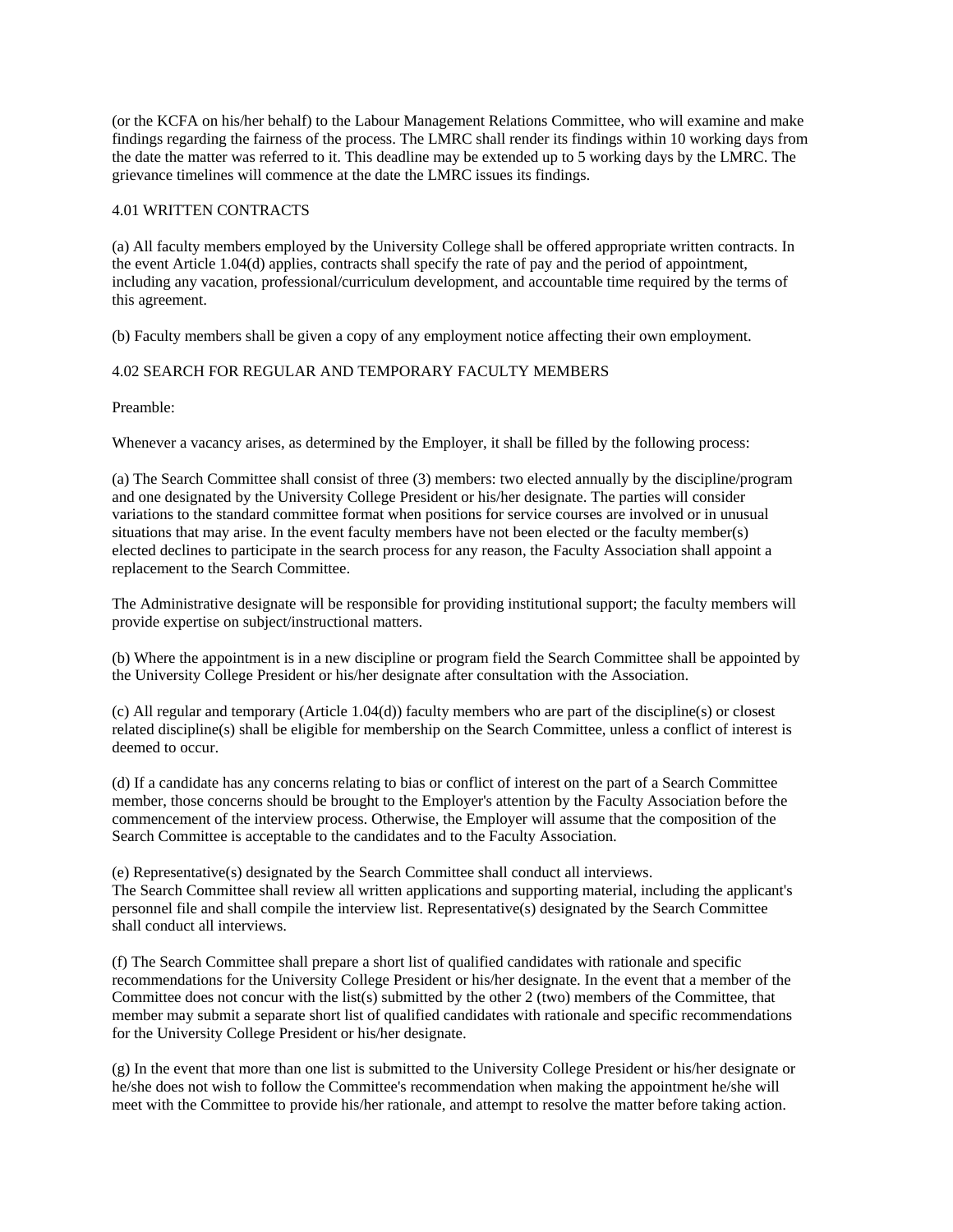The University College President or his/her designate may decide on any one of the following:

(i) make an appointment from any list submitted by member(s) of the search committee;

(ii) not make an appointment and direct that the search process recommence or cancel the vacancy. However, a vacancy shall not be cancelled solely as a result of the search process.

(h) In the event that the short list is exhausted, and the Employer still intends to fill the position, the search process shall recommence.

(i) In the event a regular position is advertised and the position has been filled by an Article 1.04(d) temporary faculty member for two or more years, the temporary faculty member who has been filling the position will be given preference over other applicants providing the qualifications, abilities, and experience of the temporary faculty member are equal to the other applicant(s).

(j) When a new position is proposed, the job description and the job advertisement will be drawn up in consultation with the appropriate discipline/program Search Committee.

(k) Copies of advertisements for positions will be posted on each campus for a minimum of two (2) weeks and, where appropriate, will be publicized in in-house publications.

(l) All applications for posted positions shall be in writing and shall be reviewed by the Search Committee or its designate(s).

(m) In the event a temporary faculty member has satisfactorily filled an appointment under Article 1.04(d) and if the temporary position continues to exist and is filled by the Employer, the temporary faculty member who has been filling the position will be offered the appointment. In the event the position becomes a regular position and is filled by the Employer Article 1.04(f) applies.

(n) Contract faculty members who have two (2) or more years FTE service as per Article 1.04(j) and who have successfully taught in the discipline/program will be given preference over other applicants for temporary positions, providing their qualifications, abilities and experience are equal to the other applicants for the temporary position created under Article 1.04(d).

## 4.03 FACULTY OVERLOAD

When the Employer does not have the capacity to offer a course section by assigning a regular or temporary (appointed under Article 1.04(d)) faculty member that section as part of his/her workload, a qualified contract instructor may be hired.

In the event that a qualified contract instructor cannot be found to teach the course, the Employer may, with the faculty member's agreement, engage a regular or temporary (appointed under Article 1.04(d)) faculty member to take the course on an overload basis (e.g. reduced workload in the subsequent semester, or if not possible, paid for the extra course on an equivalent contract basis).

## 4.04 SEARCH FOR CONTRACT FACULTY MEMBERS

Whenever a need arises for contract faculty members, it shall be filled by the following process:

(a) The Search Committee established in Article 4.02(a) shall compile an interview list of applicants for contract employment.

(b) Representative(s) designated by the Search Committee shall conduct all interviews.

(c) (i) The Search Committee shall prepare an inventory of suitable candidates including the Committee's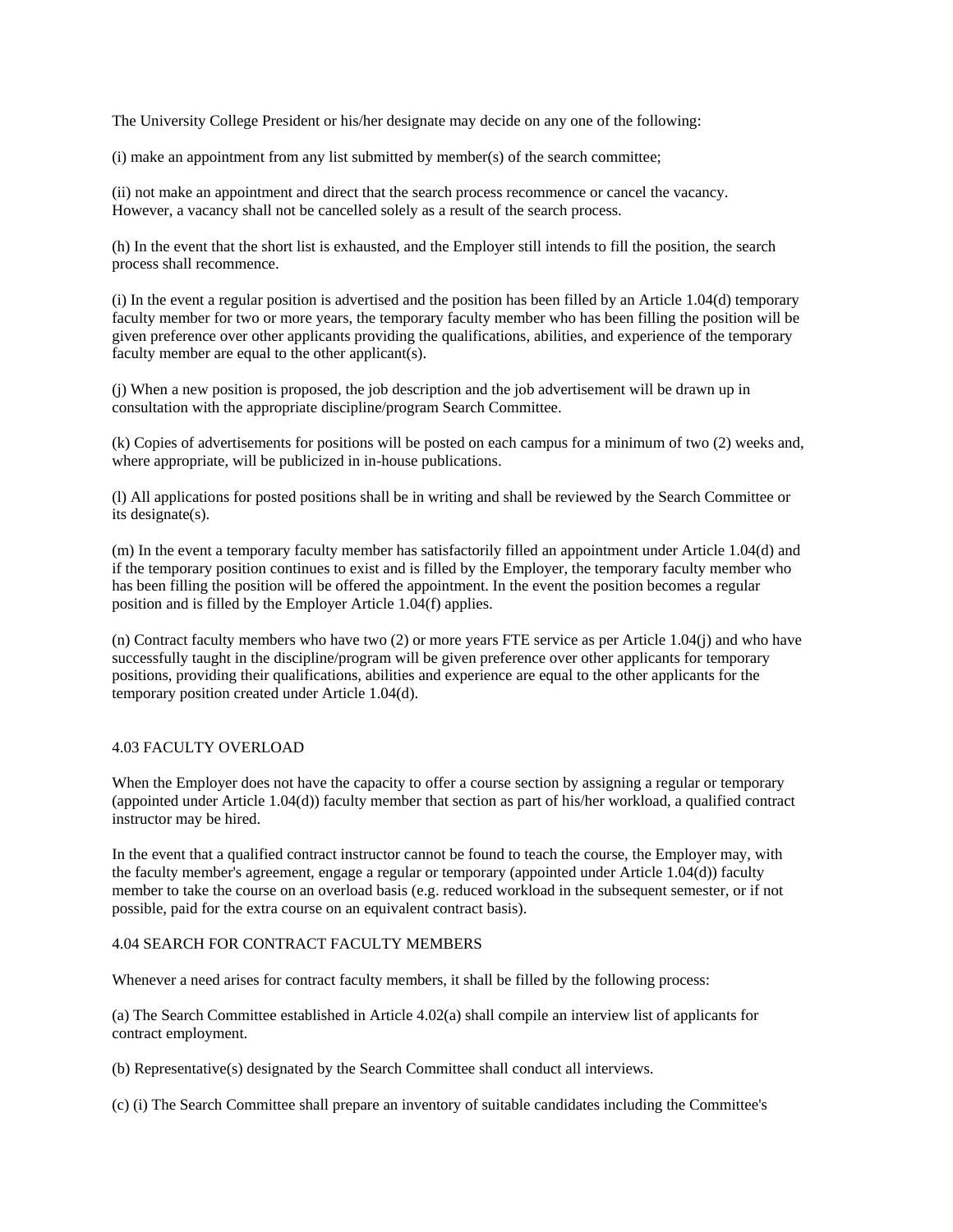rationale and recommendations regarding specific courses. This inventory shall be of sufficient length to provide for immediate and foreseen needs in the subsequent year, and shall be maintained by the administrator responsible who will, when requested, communicate same to any interested party.

(ii) When a contract inventory list of suitable candidates is established, the primary consideration will be the applicant's qualifications, abilities and experience in relation to existing vacancies or anticipated vacancies. In the event the qualifications, abilities and experience of two or more applicants are equal, preference will be given to applicants who have two or more years F.T.E. service as per Article 1.04(j).

(iii) Contract faculty members with 2 years FTE service who have received only evaluations that are satisfactory or better, who have received no written disciplinary action and who are deemed suitable by the Search Committee, shall be retained on the contract inventory.

(iv) The Employer is not obligated to offer contracts to contract faculty members on an inventory list; however, when the Employer does offer contracts the process in Article 4.04(d), subject to Article 4.04(f), will be followed.

(d) From the inventory established above, the administrator shall designate contract assignments. In designating contracts, the administrator will give preference to candidates who have two or more years F.T.E. service as per Article 1.04(j), in the event the candidate's qualifications, abilities and experience are equal in relation to the specific contract assignment. Notwithstanding the above, a regular faculty member who is eligible for recall under Article 7.08 and who is qualified to be placed on a contract inventory list as determined by the search committee shall be offered the contract appointment that he/she is qualified for. The regular faculty member's right to recall to a regular full-time position under Article 7.08 shall not be lost if he/she accepts or refuses such an offer.

(e) The administrator responsible shall offer a contract to the designated contract instructor. In the event that the designated instructor declines the contract, the administrator responsible shall offer the contract to a suitable candidate from the inventory established by the Search Committee.

(f) In the event that the inventory is exhausted and time does not permit the process specified in Article 4.04(a) through 4.04(e) to be followed, the administrator responsible shall make the appointment.

(g) All contract offers will be made in writing. For scheduled classes, the Employer will issue contracts at least thirty days prior to their commencement. Contracts for unscheduled classes and for replacement instructors will be issued as required.

## 4.05 CONVENERS AND PROGRAM COORDINATORS

(a) The Employer agrees to establish, maintain and continue the positions of convener and program coordinator identified in the attached Appendix unless there are demonstrable reasons for discontinuing the position(s).

(b) Whenever a vacancy arises for a convener it shall be filled by the following process:

(i) all faculty members of the discipline(s) or program(s) or closest related discipline(s) or program(s) shall be eligible to vote for convener;

(ii) all regular faculty members of the discipline(s) or program(s) or closest related discipline(s) or program(s) shall be eligible to be elected as conveners;

(iii) the convener shall be elected for a three-year term;

(iv) the administrator responsible shall offer an appointment to the faculty member(s) so chosen;

(c) (i) vacancies for program coordinators will be filled in accordance with procedures described in Article 4.02;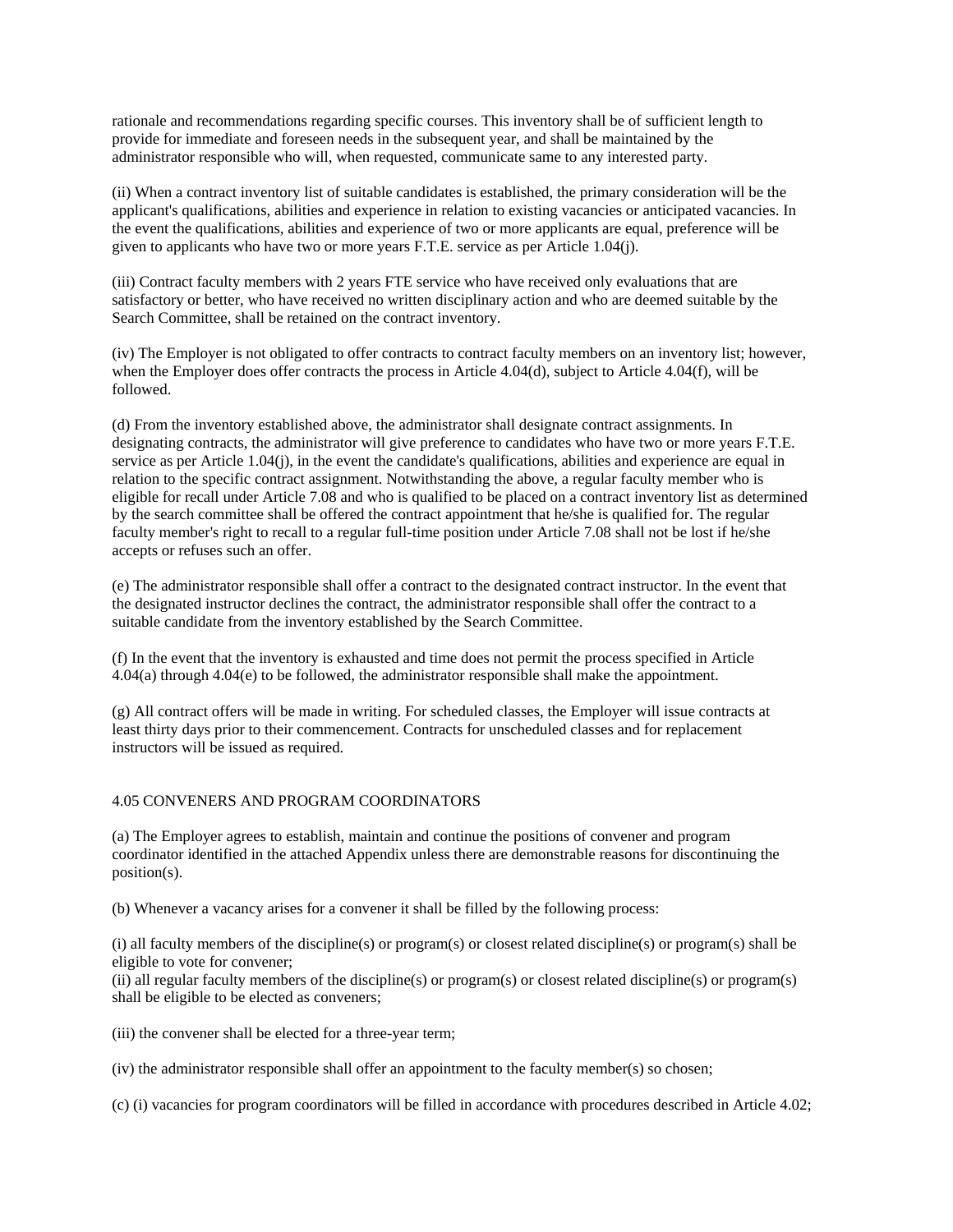(ii) a coordinator's term of appointment is for a maximum period of three (3) years.

(d) Duties and responsibilities of conveners and coordinators will include those outlined in the Appendix. Additional duties and responsibilities applying to a specific discipline/program will be mutually agreed upon by the Convener/Coordinator and their Dean after consultation with the discipline/program.

(e) (i) the incumbent(s) can be removed at any time from the position of convener or coordinator: - by majority vote of the faculty members present and voting at a duly called meeting of the discipline(s) or program(s);

- or by the Employer for just and reasonable cause.

(ii) upon completion of a term(s) as a convener or a coordinator or removal from a convener or coordinator position, the faculty member will resume his/her former regular position or an equivalent position without loss of seniority and benefits.

(f) A convener or coordinator may serve for a maximum of two consecutive three year terms.

(g) If a current faculty member was hired to be a coordinator, or where there is only one faculty member in a discipline/program, or if agreed to by a majority vote of the faculty members in the discipline/program and approved by the Dean, the limit for coordinator contained in Article 4.05(f) will not apply.

(h) When a vacancy is unable to be filled by the above process, it is understood that the administration will assume the duties normally performed by the convener or program coordinator.

(i) Time assignment for conveners and coordinators is identified in the Appendix.

## 4.06 PROBATIONARY PERIOD

(a) Faculty members are employed for a probationary period of two years' FTE service prior to the offering of a continuing appointment. Full-time temporary faculty members service for the two (2) calendar years immediately prior to the regular appointment will be recognized to fully satisfy the probationary period. In all other cases, faculty service in the five (5) calendar years immediately prior to the regular appointment will be recognized to satisfy the probationary period by a maximum of one (1) year.

(b) Evaluation during the probationary term: At least once per year (no more than twice with a minimum of 60 days between) during the probationary term the administrator responsible, after consulting with the current Search Committee, will give a report to the faculty member in writing. Should there be inadequacies in performance, needs or concerns, these will be enumerated and positive suggestions made for each. If after a second evaluation the required levels of improvement have not been reached, or it appears that a recommendation for a continuing appointment may not be made, then the administrator responsible, in consultation with the current Search Committee, will, two months prior to the expiry of the probationary term, notify the University College President or his/her designate who may determine that:

- (i) a contract for a further probationary term be offered;
- (ii) a continuing appointment be offered, or
- (iii) no other contract be offered.

In accordance with Article 4.06(a) the first two years of temporary service are deemed to be probationary in nature and thus, by definition, the evaluation requirement and procedure described herein apply.

(c) Two months prior to the expiry of his/her probationary contract a regular faculty member on probation shall be offered a continuing appointment in writing or shall be advised in writing that a three-year contract is not being offered. If a continuing appointment is not offered then the faculty member shall be advised in writing of the reasons.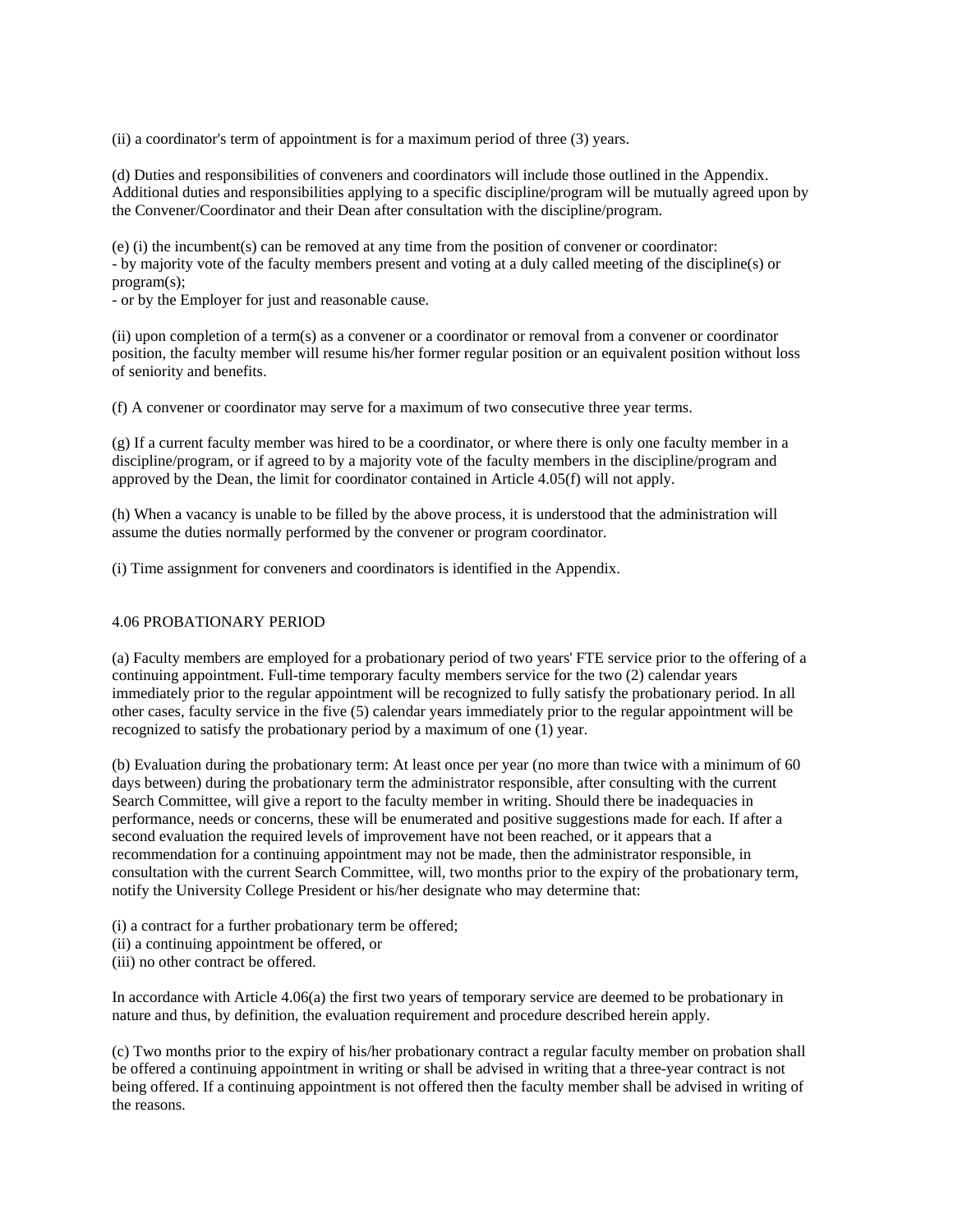(d) Where a probationary faculty member is on a leave (other than under Article 12.05) greater than 30 days or on STIP/LTD, the probationary period may be extended by the length of the leave. The faculty member and the KCFA will be notified of this extension by the Dean.

## 4.07 PROBATIONARY PERIOD - CONTRACT FACULTY MEMBERS

(a) An evaluation of work performance may be conducted for each contract of a contract faculty member to a maximum of two years F.T.E. service. This probationary period is to provide an opportunity for the Employer to determine whether the faculty member will be satisfactory or unsatisfactory as per Article 4.08.

(b) Evaluation of contract faculty members is carried out by the administrator responsible. Normally, the evaluation shall examine and rate the contract faculty member's teaching performance. The administrator responsible shall determine whether the contract faculty member's teaching performance is satisfactory or unsatisfactory. It is agreed that the standard for satisfactory performance shall be determined by the Employer and shall be consistently applied.

(c) The methods used to collect information may include the following but not be limited to:

- (i) written faculty members peer evaluation;
- (ii) written administrator evaluation;
- (iii) written student evaluation;
- (iv) written self-evaluation by the contract faculty member.

Upon request, the faculty member shall receive a copy of all written evaluations. The final evaluation report will be discussed with the faculty member. The faculty member will sign a copy of the report indicating that the report has been seen and the faculty member will be given a copy of this signed report.

(d) The faculty member can register agreement or disagreement with the report at this time or within seven (7) days he/she may submit a written response indicating agreement or disagreement with the report. This response shall be placed on the faculty member's personnel file.

## 4.08 PROBATIONARY TERMINATIONS

(a) The probationary period is to provide an opportunity for the Employer to determine whether the faculty member will be satisfactory or unsatisfactory as a regular, temporary or contract faculty member. The factors involved in determining satisfactory performance shall be those factors that could reasonably be expected to affect work performance. It is agreed that the standard for satisfactory performance shall be determined by the Employer and shall be consistently applied. When the Employer, in accordance with the provisions of this article and Article 4.06 or 4.07 determines that a probationary faculty member will not be satisfactory as a regular, temporary or contract faculty member , Article 16.05 does not apply to the termination.

(b) If a faculty member is terminated during his/her probationary contract, such termination may be grieved beginning at Step 2 (Article 16.02(f)) of the grievance procedure.

#### 4.09 TRIAL PERIOD

(a) Post-probationary faculty members may apply to the Employer to change disciplines/programs where a posted vacancy exists. Such faculty members will be given preference over other applicants providing the qualifications, abilities and experience of the faculty member meet the requirements of the position as determined by the appropriate Search Committee.

(b) Post-probationary faculty members who change disciplines/programs will be subject to a one (1) year trial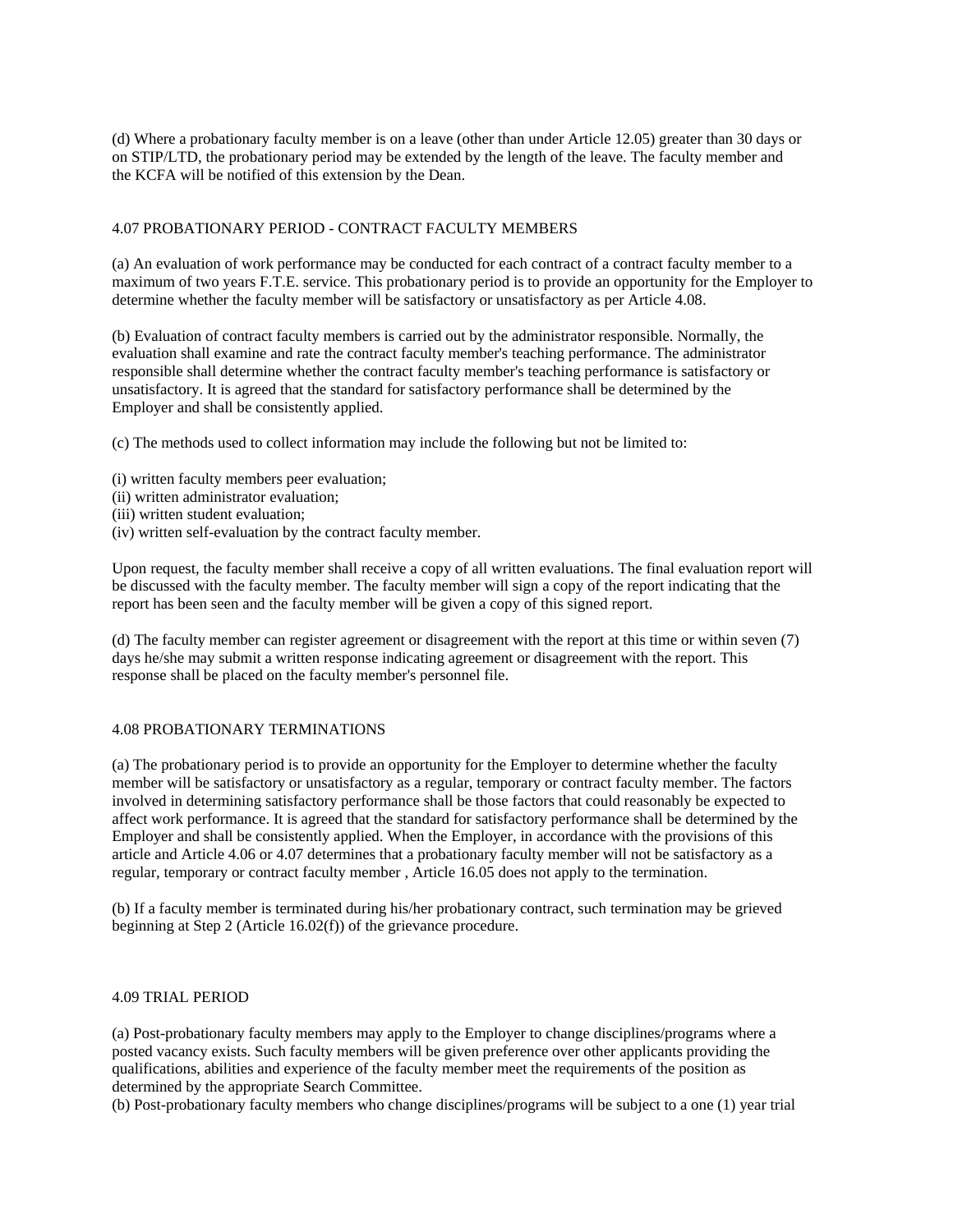period. Should a change in discipline/program prove to be unsatisfactory to either the Employer or the faculty member, the faculty member will be returned to his or her former position, except in cases of reassignment under Article 7.04. Satisfactory performance will be based on established performance criteria.

(c) The vacated position will not be deemed to be a regular position during the trial period. Vacated positions shall be filled as per Article 1.04(d) for a one (1) year period. Should the position continue after one (1) year, then Article 1.04(f) will apply.

# 4.10 SEARCH FOR ACADEMIC ADMINISTRATORS

(a) Whenever a vacancy arises for the following positions: University College President, Vice-Presidents, Educational Deans or other similar excluded instructional administrative positions that may be created, the Association shall have the right to appoint two regular faculty members to any Committee established by the Employer to fill the position. In the case of the University College President, Education Vice President, or Educational Services Vice President, the Association shall have the right to appoint up to 5 regular faculty members to ensure a balanced representation of faculty across the University College.

(b) The above clause does not apply to the following:

- (i) administrative positions that do not have faculty members reporting to them;
- (ii) acting or temporary administrative appointments created for a period of six (6) months or less;
- (iii) lateral re-assignment of administrative personnel.

(c) In the event that an administrative position is filled by a faculty member of the University College, the position vacated by the faculty member will be filled with a one-year temporary appointment. If the administrative position is confirmed, then the vacated position shall be treated as a normal University College vacancy.

# 4.11 ADMINISTRATORS MOVING INTO FACULTY POSITIONS

(a) Administrators shall have the right to teach at any time if needs exist and the University College President agrees. The Employer agrees to refer the matter to the appropriate Search Committee, which will review the qualifications, abilities, and experience of the administrator and make a recommendation to the University College President. This review would not apply to administrators who have taught at Kwantlen within the preceding two years and who are returning to the discipline/department where the administrator was previously employed.

(b) Subject to the above clause, an administrator may transfer to a full-time faculty position in his/her field of expertise at any time if a vacancy exists. This transfer shall take priority over the applications of persons other than regular full-time instructors, but shall not operate to prevent a regular faculty member from being re-assigned under Article 7.05.

(c) Article 4.11(a) shall not operate to displace a regular faculty member from his/her regular employment. Subject to Article 7.02, in the event that a lay-off is declared within a discipline or program, faculty members who have received their faculty positions through the operation of Article 4.11(b) within the year preceding the date of notification of lay-off, shall be laid off prior to other regular faculty members in the discipline or program. In addition to any faculty members FTE service in the past, notwithstanding the service loss provisions of 1.04(j), FTE service will accumulate from the date the former administrator's faculty duties are assumed.

(d) Administrators assuming faculty responsibilities will be governed by Article 4.06 for all faculty activities in the event their faculty activities have not been previously evaluated.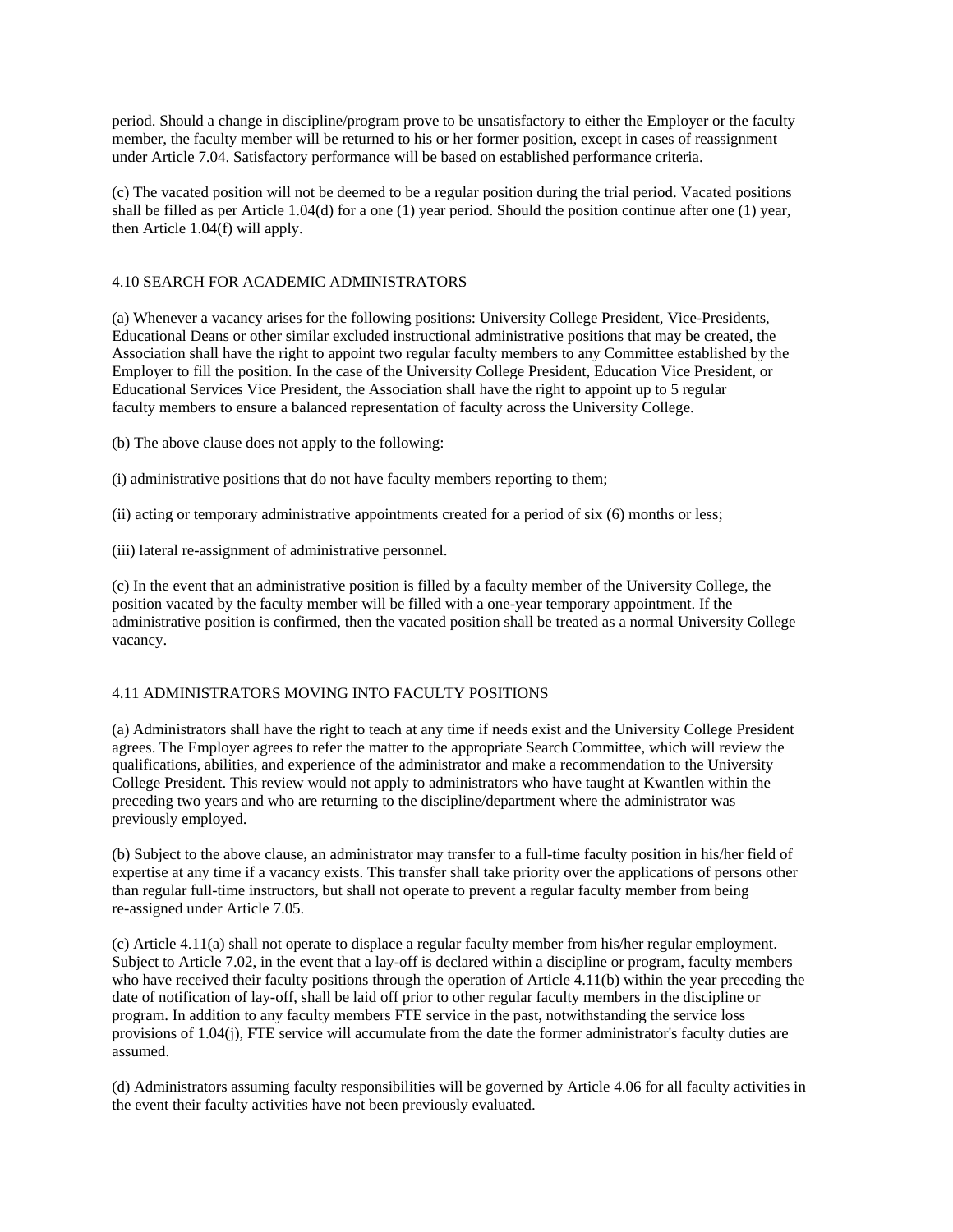## ARTICLE 5 - TERMINATION OF CONTRACTS

5.01 The faculty member's contract may be terminated at any time by mutual consent of the faculty member and the Employer.

5.02 If two months' notice of intended termination is given, then either full vacation or pro-rated vacation (dependent upon which is appropriate) will apply. Pro-rated vacation shall mean vacation pay calculated on the basis of the completed portion of the contract year of the faculty member, using ten months as a base. Otherwise the Employer is not obligated to pay more than Employment Standards of B.C. requirements for vacation pay.

5.03 Contract instructor contracts may be rescinded at the Employer's discretion:

(a) when minimum class size is not reached, or

(b) to provide a regular faculty member with a full load or a temporary faculty member with their original load as per their appointment letter.

Such action would not be subject to the grievance procedure.

5.04 Temporary faculty members' appointments made under Article 1.04(d) may only be terminated during the appointment for one of the following:

(a) for just and reasonable cause under Article 16.05;

(b) for probationary termination under Article 4.08;

(c) Temporary faculty members appointed under Article 1.04(d) may be terminated or reduced during or prior to their appointment in accordance with the Letter of Understanding on Lay-off and Recall of Temporary Faculty.

5.05 Contract faculty members appointments may be terminated during the appointment for one of the following:

(a) for just and reasonable cause under Article 16.05;

(b) for probationary termination under Article 16.07;

(c) when contracts are rescinded under Article 5.04.

5.06 If a section offered by contract to any contract instructor is cancelled, the Employer will pay a cancellation fee of \$500 as well as the hourly rate specified per class contact hours that may have occurred. In the event the contract offered does not equate to a standard three (3) credit course, the maximum \$500 cancellation fee will be pro-rated according to the following formula:

\$ value of contract issued X \$500 maximum cancellation fee \$ value of 3 credit course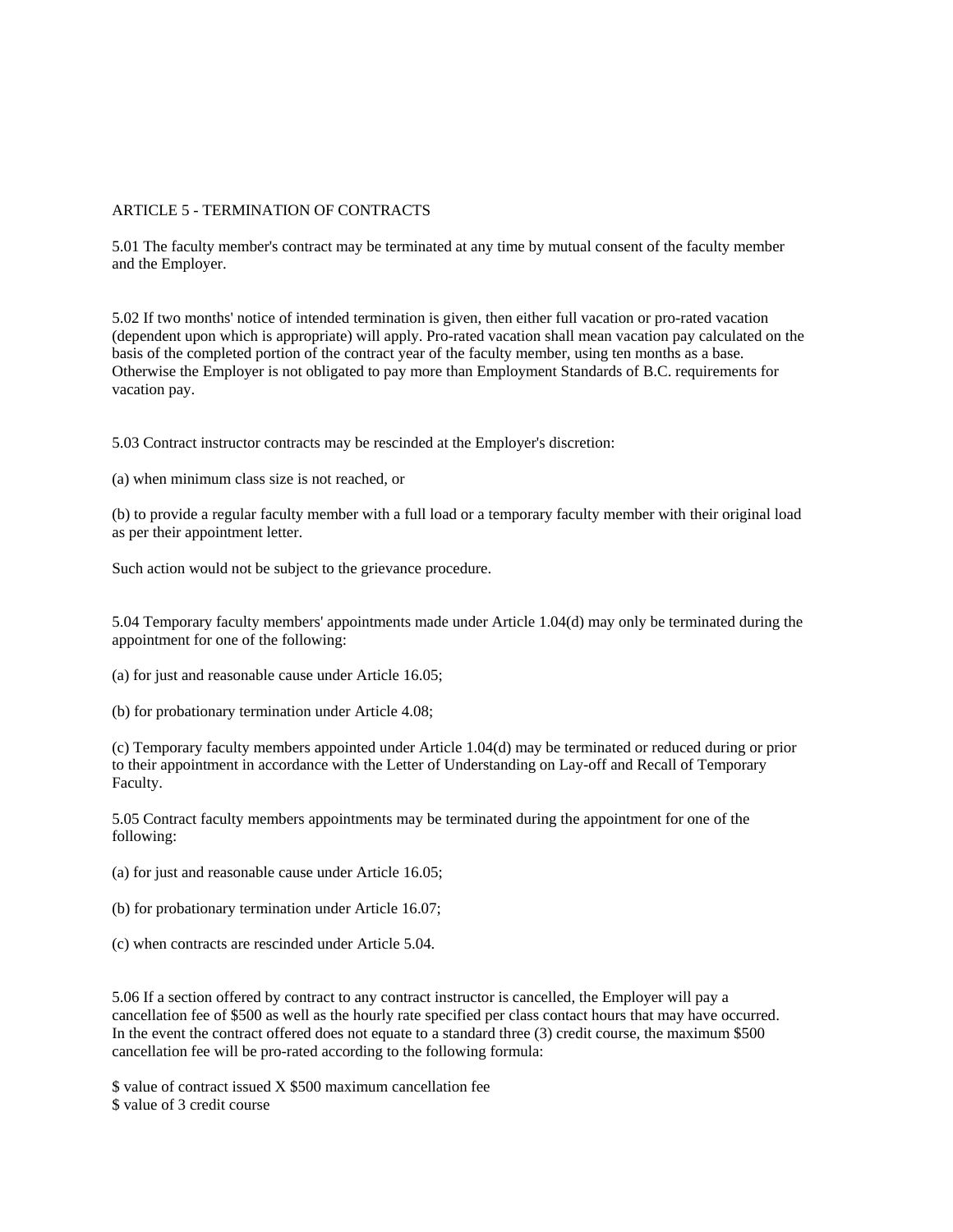## ARTICLE 6 - TECHNOLOGICAL CHANGE

### 6.01 DEFINITION

For the purpose of this Agreement, the term technological change shall mean change introduced by the Employer in modes of learning, in modes of delivery of learning, or in modes of delivery of related services where such change affects the security of employment of faculty members or significantly affects the terms and conditions of employment of faculty members or alters significantly the basis upon which this Agreement was negotiated.

#### 6.02 NOTICE

When the Employer intends to introduce technological change or is considering the introduction of technological change:

(a) the Employer agrees to notify the Association as far as possible in advance of its intention and to update the information provided as new developments arise and modifications are made;

(b) the foregoing notwithstanding, the Employer shall provide the Association with at least four (4) months' notice that a technological change is intended, with a detailed description of the change it intends to carry out and with a disclosure of all foreseeable effects and repercussions on faculty members ..

## 6.03 DATA TO BE PROVIDED

The notice mentioned in Article 6.02 shall be given in writing and shall contain pertinent data, including:

(a) the nature of the change;

(b) the date on which the Employer proposes to effect the changes;

(c) the approximate number, type, and location of the faculty members likely to be affected by the change;

(d) the effects the change may be expected to have on the faculty members working conditions, terms of employment, and security of employment;

(e) all other pertinent data relating to the anticipated effects on faculty members.

## 6.04 NOTICE TO EMPLOYEES AFFECTED

The notice mentioned in Article 6.02 and the information specified in Article 6.03 shall also be given to the faculty members who will be affected by the technological change.

## 6.05 CONSULTATION

Where the Employer has notified the Association of its intention to introduce a technological change, the parties shall meet within fifteen (15) days of the notice and shall endeavour to reach agreement on solutions to the problems, if any, arising from the intended technological change and on measures to be taken by the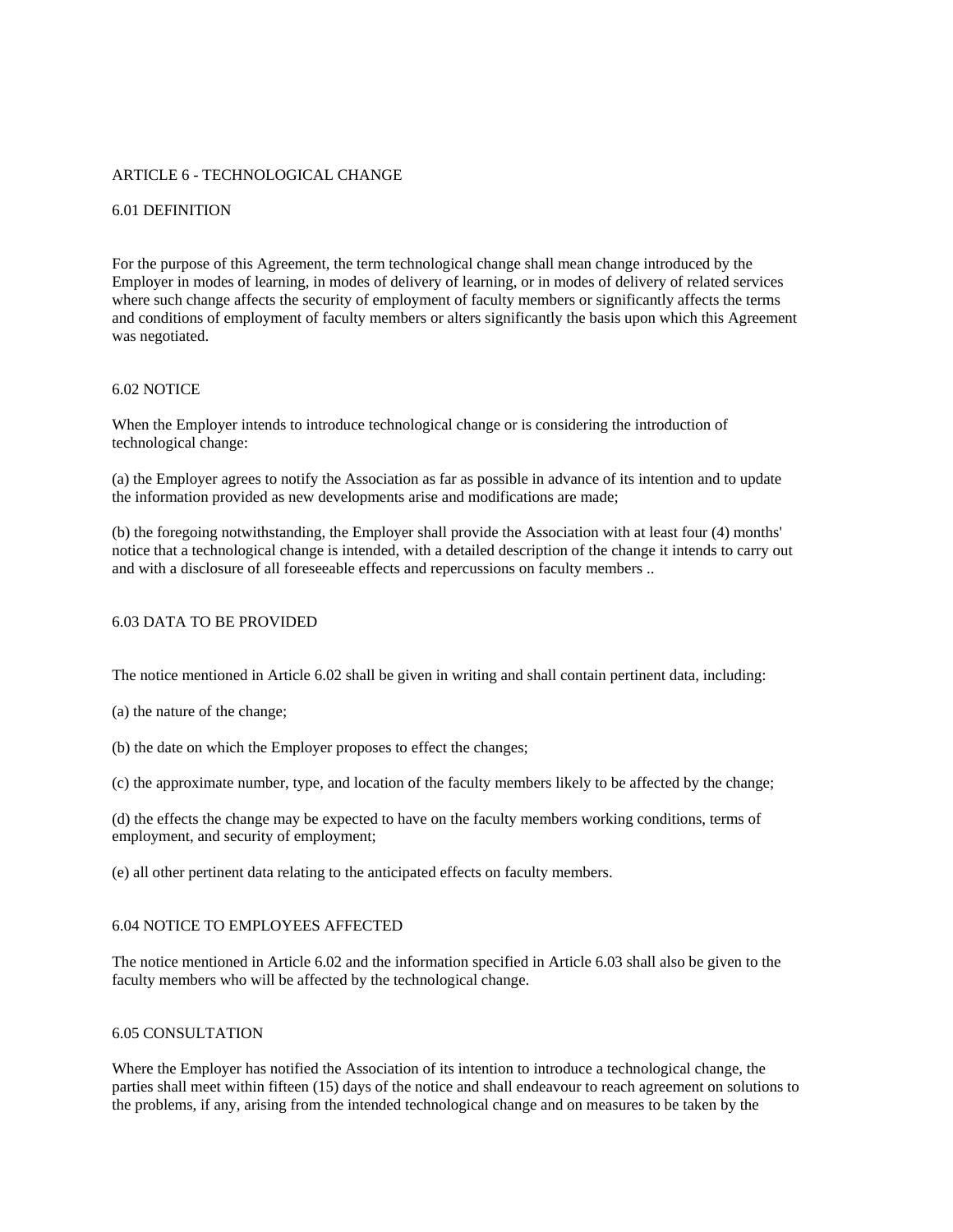Employer to protect the faculty members from any adverse effects.

## 6.06 RESULTING AGREEMENTS

Agreements reached between the parties under Article 6.05 shall be concluded in writing and such agreement shall have the same effect as the provisions of the existing Collective Agreement.

## 6.07 GRIEVANCES PERTAINING TO TECHNOLOGICAL CHANGE

Grievances over the application, operation, or alleged violation of Article 6 shall commence at the level of the University College President (see Article 16.02(g)).

## 6.08 EFFECT OF DISPUTE RESOLUTION ON INTRODUCTION OF TECHNOLOGICAL CHANGE

Technological change shall not be introduced by the Employer until the matter, including any question as to whether or not the change in dispute is in fact technological change, has been resolved by agreement under Article 6.06 or arbitration. Notwithstanding the foregoing, the Employer may introduce the technological change nine (9) months after the notice in Article 6.02 was given.

### 6.09 REDUCTION IN NUMBER OF REGULAR FACULTY MEMBERS AS A RESULT OF **TECHNOLOGICAL CHANGE**

In the event of a reduction in the number of regular faculty members as a consequence of technological change, such reduction shall be governed by the procedures for lay-off and recall set out in Article 7.

## ARTICLE 7 - LAYOFF AND RECALL

7.01 The Employer may lay off a regular faculty member due to technological change; shortage of operating funds; elimination or reduction of programs or courses or services; decline in enrolment; external decision or recommendation; or changing demand for Employer services. The procedure below in Articles 7.02 - 7.10 shall apply. In this article, faculty member means regular faculty member.

7.02 (a) Where it needs to be determined which specific faculty member from within a discipline/program would be laid off, the decision shall be made on the basis of least total FTE service as defined in Article  $1.04(i)$ .

(b) (i) Where a faculty member in a discipline/program has been identified under Article 7.02(a) and the remaining faculty members in the discipline/program do not have the necessary qualifications, experience and abilities to instruct the remaining courses or perform the remaining services in the discipline/program, the provisions of 7.02(a) shall not apply to the faculty member identified;

(ii) In the event Article 7.02(b)(i) applies, the determination of the faculty member to be laid off in the discipline/program shall recommence with the faculty member with the next to least total F.T.E. service, as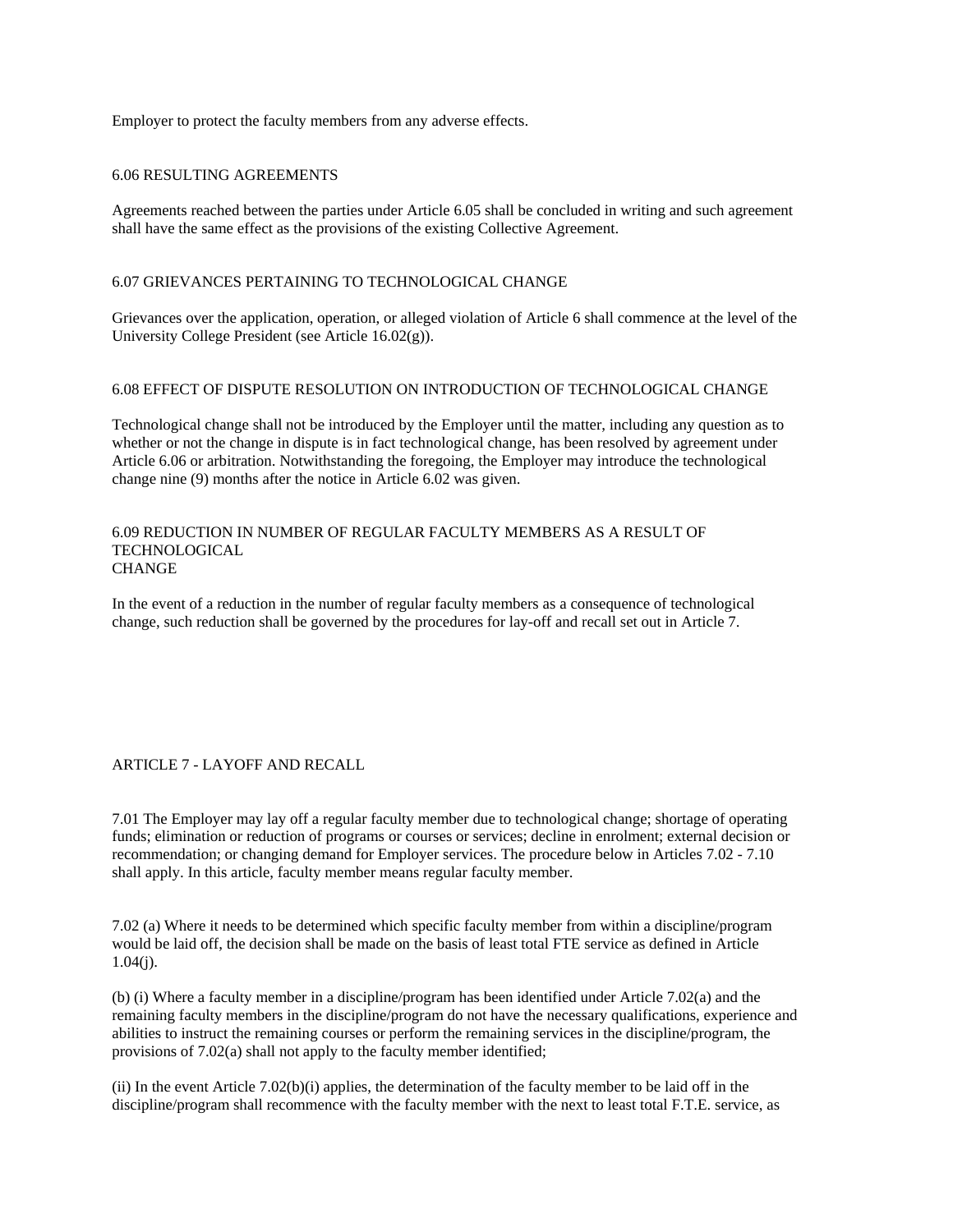defined in Article 1.04(j). This process will continue in reverse order of F.T.E. service (least to most) in the discipline/program until a faculty member's position has been identified;

(iii) In the event a faculty member receives a layoff notice in a discipline/program that he/she was transferred to by the Employer from the discipline/program for which he/she was first hired, he/she may displace, if his/her F.T.E. service as a regular faculty member as defined in Article 1.04(j) is greater, the faculty member with the least F.T.E. service as a regular faculty member in the discipline/program for which he/she was first hired. This displacement is subject to the faculty member who is displacing another faculty member having the necessary qualifications, experience and abilities to perform the duties of the position.

(c) Any dispute as to the relevant discipline/program would be resolved at the Labour Management Committee.

(d) Should any question be raised by a faculty member or the Association as to whether a faculty member does have or does not have the necessary qualifications, experience and abilities to instruct the remaining courses or perform the remaining services in the discipline/program, the question shall be referred in writing within five (5) days to the Labour Management Relations Committee composed of an equal number of representatives of the Employer and the Association.

Should the Labour Management Relations Committee not resolve the question within fourteen (14) days, the Employer shall decide and the decision shall be subject to the grievance/arbitration procedures set out in Article 16.02 and 16.03. A grievance filed pursuant to this clause may be filed at Step 3 of the grievance procedure.

7.03 The affected faculty member will first meet with the appropriate Vice-President or designate to explore alternate job possibilities.

7.04 The administrator, after consultation with the affected faculty member and receipt of the relevant discipline/program advice, would determine if the affected faculty member, on the basis of his/her qualifications, experience and abilities could be re-assigned. The administrator's decision in this regard is subject to the procedure specified in 7.02(d).

7.05 For the purpose of Article 7.04 above, a position would be deemed to exist if there was:

(a) a posted vacancy for a regular position; or

(b) sufficient ongoing contract capacity to create a full load.

#### 7.06 PROBATION

A faculty member having been re-assigned under Article 7.04 will be subject to a probationary period of up to one (1) year from the date of re-assignment. In the event the faculty member proves not to be satisfactory as per 4.08 during or at the end of the probationary period and is so advised by the Employer, the faculty member will be laid off and receive severance pay in accordance with Article 7.07. It is agreed that notice under Article 7.08 would not be served if a faculty member is laid off under Article 7.06.

7.07 (a) If the affected faculty member is unable to be re-assigned to one of the positions outlined in Article 7.05, he/she will be laid off, and he/she will receive one month's severance pay for every full year of FTE service to a maximum of ten  $(10)$  months' severance pay.

(b) A regular faculty member recalled under Article 7.10 shall repay any severance pay received at the rate of one month of severance pay (at the rate paid) for each year of full-time employment at the University College subsequent to the date of re-call. Such repayment shall occur at the end of each year of service.

(c) In the event a regular faculty member is recalled and again laid off and has repaid to the Employer severance pay pursuant to Article 7.07(b) during the period following his/her recall, the number of months of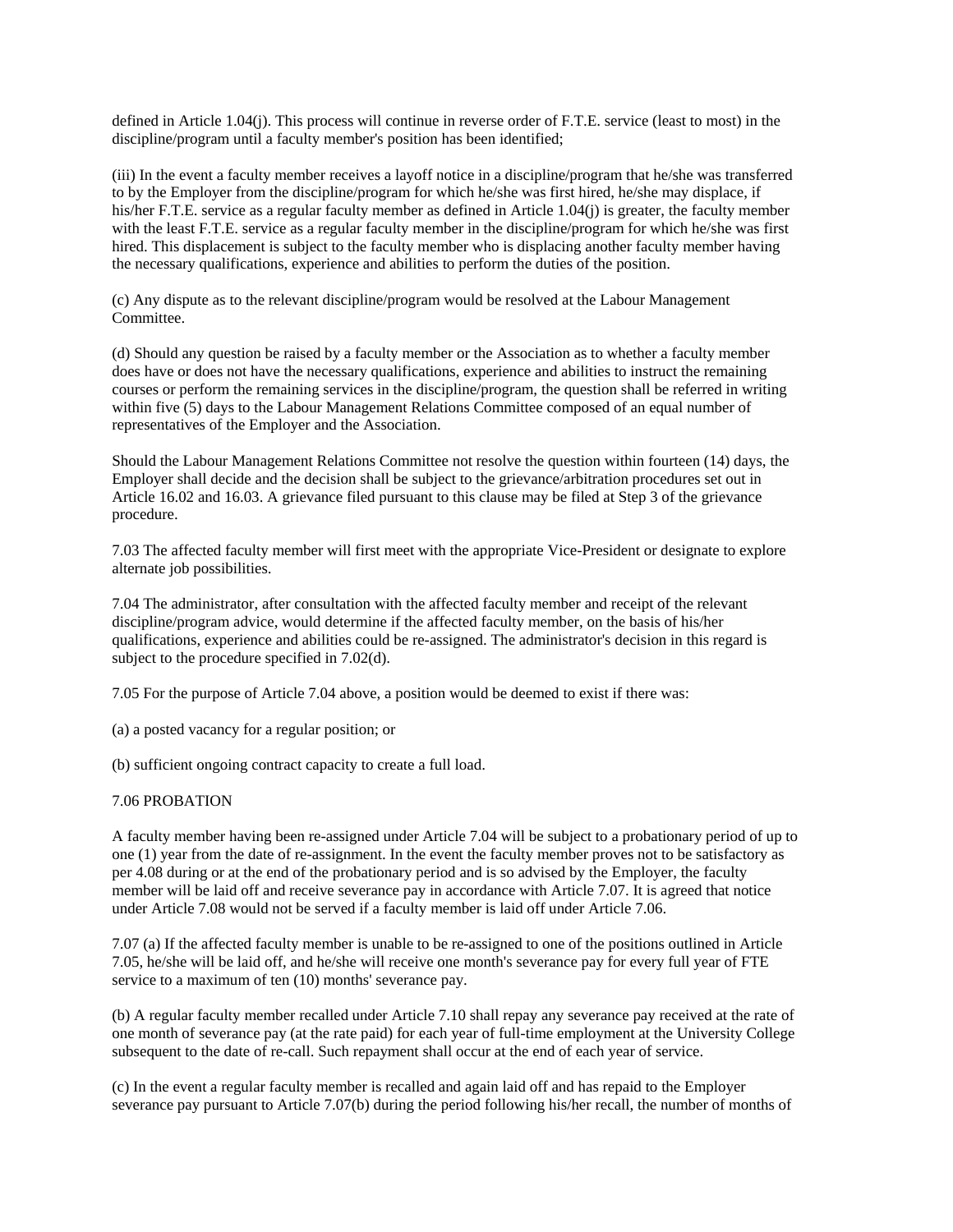severance pay for the second lay-off shall be calculated as follows:

 $y = s - (x - r)$ 

where  $y =$  number of months of severance pay due after the second lay-off.

 $x =$  number of months of severance pay paid upon the initial lay-off.

r = number of months of severance pay repaid to the Employer.

 $s$  = number of months of severance pay due under Article 7.07(a) if all F.T.E. service were counted (maximum is 10 months).

7.08 (a) If there is a vacancy for a regular faculty member's position in a specific discipline/program, the Employer shall offer re-appointment to those faculty members who have been laid off under Article 7 within the past two years and who have the necessary qualifications, experience and abilities for the position. Judgment of qualifications, experience and abilities shall be made by the appropriate Search Committee as per Article 4.02. Such offers of re-appointment shall be made in the reverse order of lay-off among the faculty members qualified for the position.

(b) To remain eligible for re-appointment under this clause, the laid off faculty member must keep the Human Resources Department informed of his/her mailing address and telephone number, promptly report any changes, and accept or reject notice of re-appointment from the Employer within fifteen (15) days of receipt of such notice. In the event the faculty member rejects the offer of re-appointment he/she shall lose all rights to re-appointment under Article 7.08.

(c) Faculty members on lay-off status under Article 7 shall not be entitled to health and welfare benefits and vacation pay.

7.09 A faculty member will be notified in writing stating the reason(s) for the lay-off. The Association will also receive a copy of such notice. The faculty member will be notified five (5) months in advance of any pending lay-off under this Article.

7.10 (a) The Employer shall engage in discussion and consultation with the Association on the lay-offs;

(b) The Employer shall give the Association an opportunity to present written submissions on the lay-offs;

(c) The parties agree that the consultation that takes place under Article 7.10(a)&(b) shall be on a without prejudice basis.

A faculty member laid off under Article 7, shall have his/her personnel file state that the faculty member was laid off and not dismissed for just and reasonable cause.

### ARTICLE 8 - SALARIES - FULL-TIME REGULAR AND TEMPORARY FACULTY MEMBERS

8.01 Salary Scale

#### STEP

 CURRENT STEP STEP (APRIL 1, 2000) APRIL 1, 2000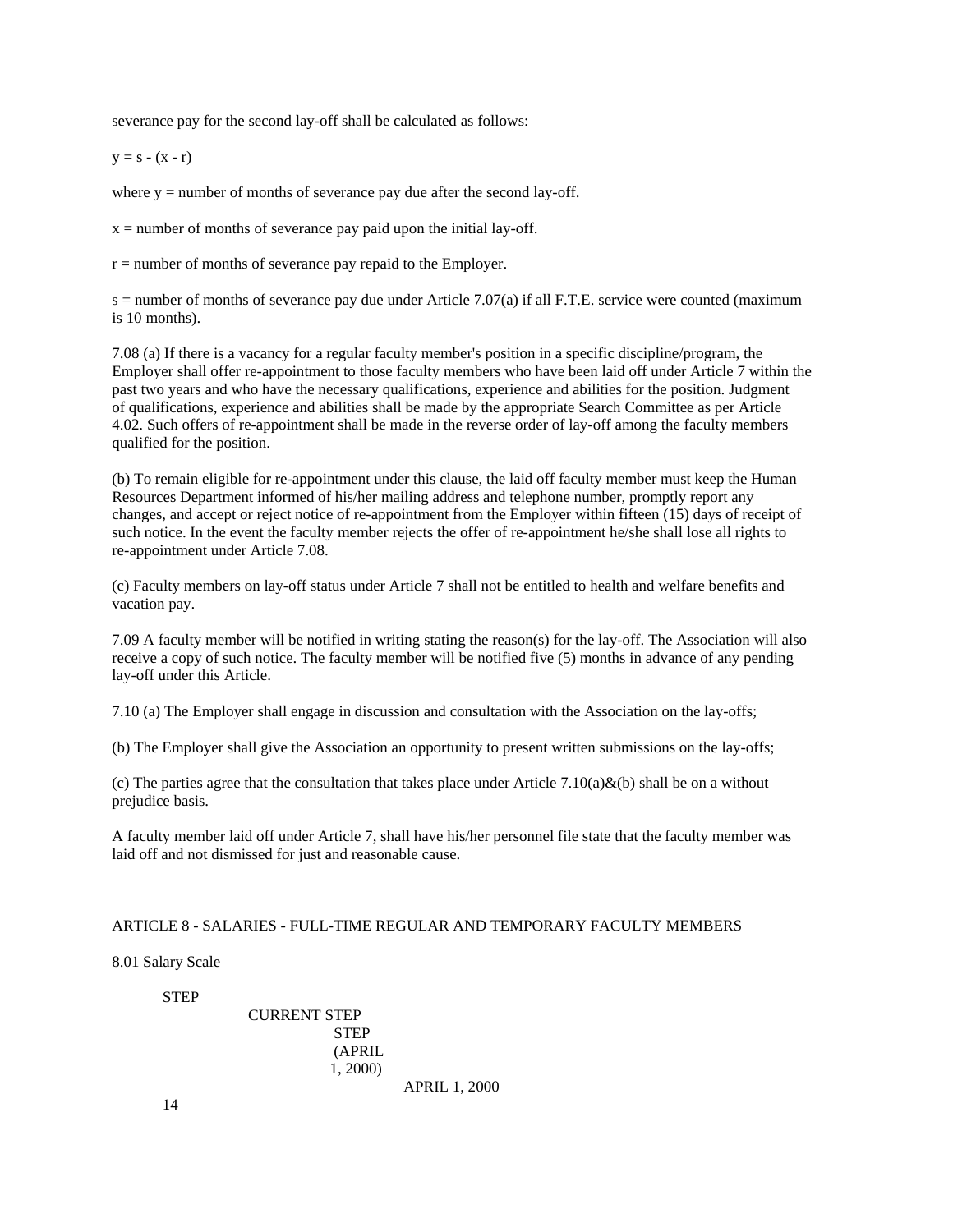|                          | 63,400 | 13                      | 65,200 |
|--------------------------|--------|-------------------------|--------|
| 13                       | 61,900 | 12                      | 63,173 |
| 12                       | 60,400 | 11                      | 61,360 |
| 11                       | 58,900 | 10                      |        |
| 10                       | 57,400 | 9                       | 59,599 |
| 9                        | 55,900 | 8                       | 57,889 |
| 8                        | 54,400 |                         | 56,227 |
| $\overline{7}$           | 52,900 | $\overline{7}$          | 54,614 |
| 6                        |        | 6                       | 53,046 |
| 5                        | 51,400 | 5                       | 51,524 |
| $\overline{\mathcal{L}}$ | 49,900 | $\overline{4}$          | 50,045 |
|                          | 48,400 | 3                       | 48,609 |
| 3                        | 46,900 | $\overline{\mathbf{c}}$ | 47,214 |
| $\overline{\mathbf{c}}$  | 45,400 | $\mathbf 1$             |        |
| $\,1\,$                  | 43,900 |                         | 45,859 |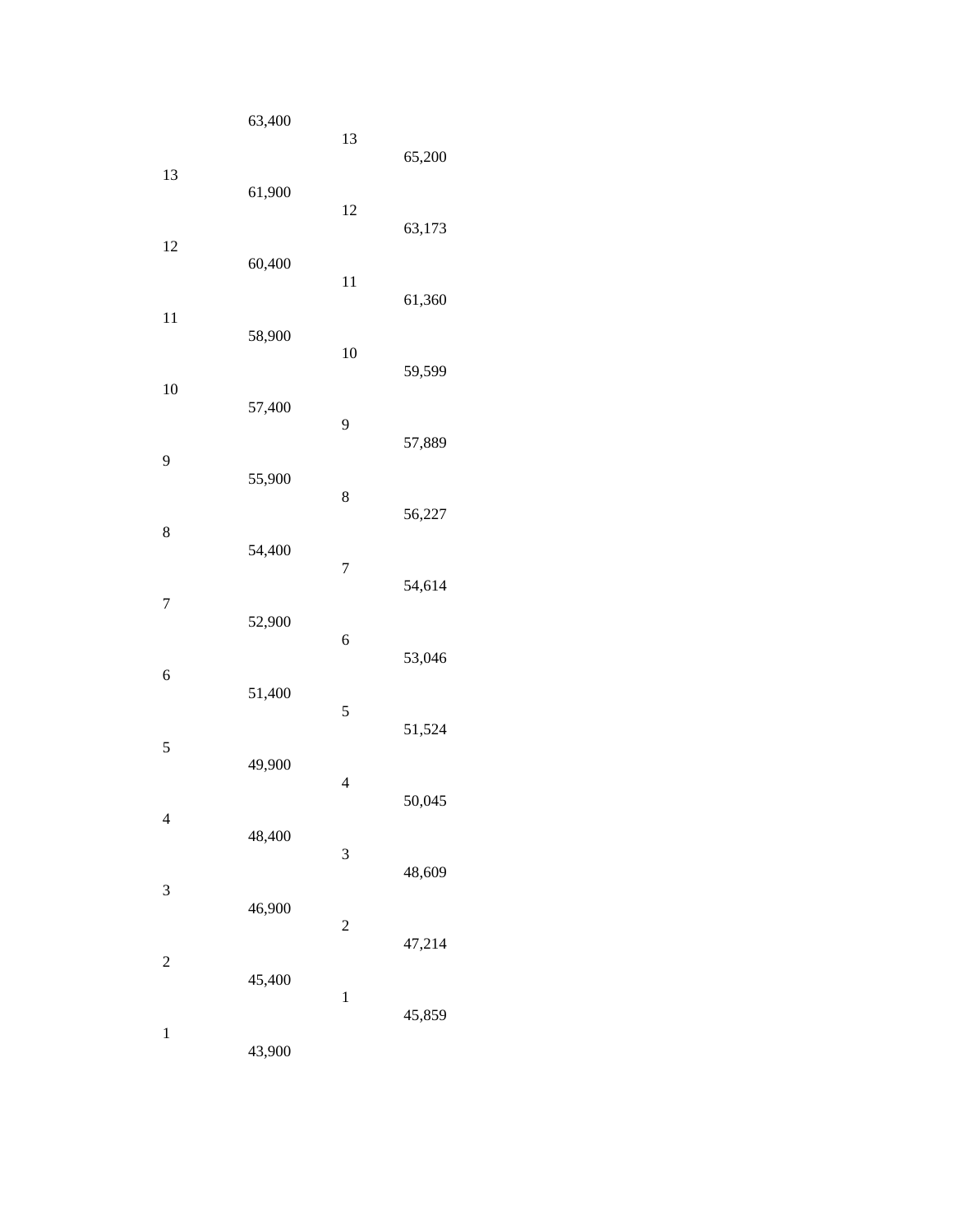8.02 Faculty members will begin at Step 1 of the scale unless they advance up the scale according to the following:

a) A person with a Bachelor general or honours degree or journeyperson ticket plus two years of relevant experience in the field will receive one additional step. Each year's experience relevant to the faculty member's appointment in the field of study, education, business or industry in excess of two years counts as one additional step.

## OR

b) A person with a diploma or professional accreditation plus five years of relevant experience will receive one additional step. Each year's experience relevant to the faculty member's appointment in the field of study, education, business or industry in excess of five years counts as one additional step

#### OR

c) A person with senior matriculation plus eight years of relevant experience will receive one additional step. Each year's experience relevant to the faculty member's appointment in the field of study, education, business or industry in excess of eight years counts as one additional step.

d) i) Advanced degree(s) are accredited as follows:

Masters 1 step Doctorate -All but Dissertation 1 step Doctorate 3 steps Masters + Doctorate 4 steps

ii) Up to one extra step may be allowed if teaching experience or demonstrating experience increased the time required for the degree(s).

iii) Other accreditation will be considered on an individual basis.

iv) Persons who complete a graduate degree on their own time are entitled to have the year's experience count for an increment provided the Employer has not paid for the college or university fees and provided that the entire work for the advanced degree has been done on the individual's holiday time, not on Employer paid faculty member's time or on educational leave or any other form of paid leave and provided that such an increment would not place them on the scale at a step beyond nine plus the number of years' experience at the University College.

v) A year's experience relevant to the faculty member's appointment in the field of study, education, business or industry, counts as one step.

e) Special situations not covered by any of the above will be considered on an individual basis by the employer Decisions made by the Employer on special situations may be appealed in writing to the LMRC within five working days.

f) Based on FTE service, all regular and temporary faculty members will advance one step up the scale until their achievement of the top step. This step increase is payable on the first of the month concurrent with or next following the achievement of one year FTE service.

## 8.03 STARTING SALARY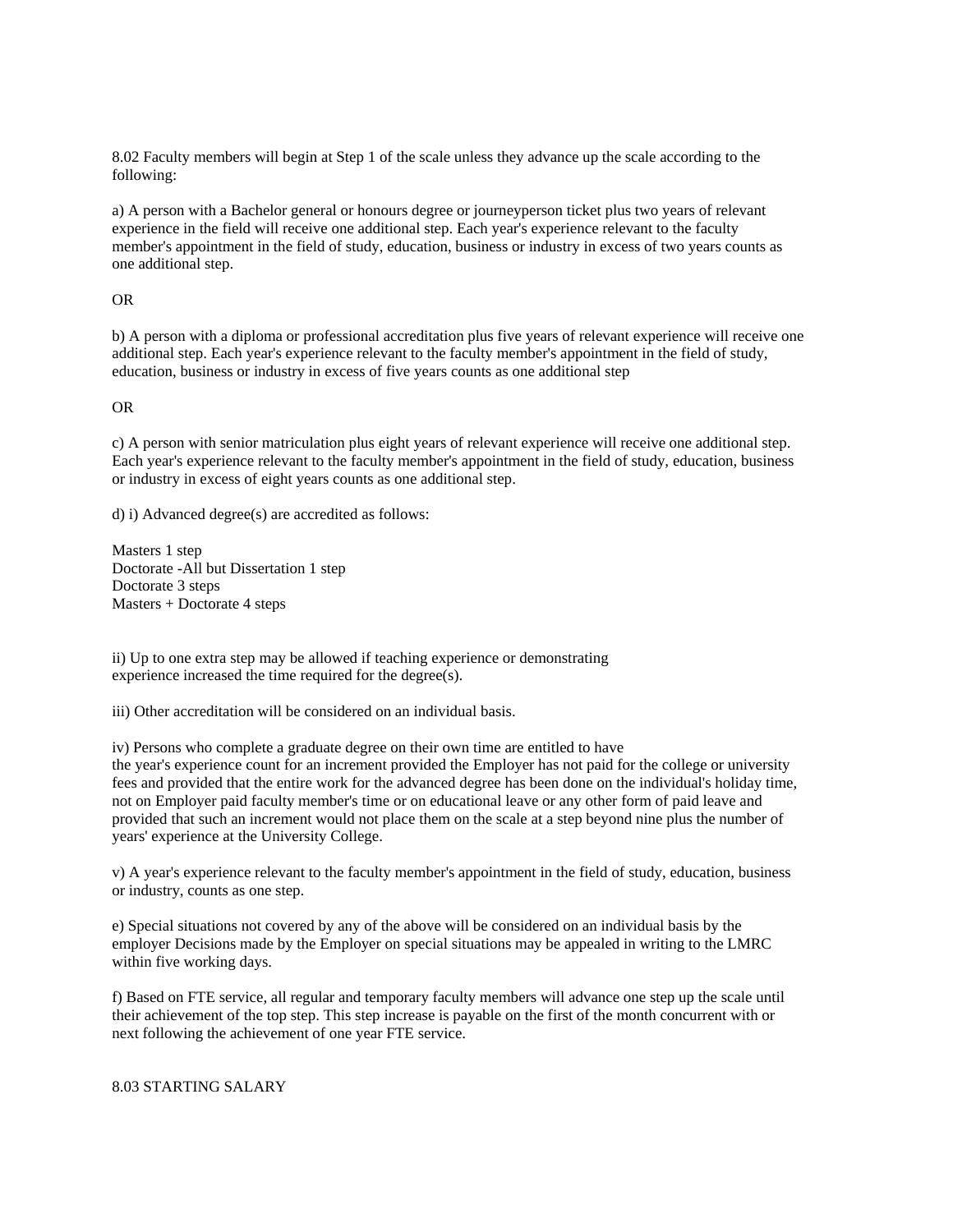The maximum starting salary level for a newly appointed faculty member is Step 10. However, an appointee shall not be deemed to be starting with the University College if he/she has been previously employed by the University College and has not been absent from the University College's employ as a faculty member for longer than one semester (Spring, Summer or Fall) in that the specific Kwantlen experience, and Douglas experience prior to March 31, 1983, may be used to exceed the Step 10 maximum.

## 8.04 RECONSIDERATION

Faculty members who join the faculty are eligible to have their starting salary reconsidered on the basis of new information or reinterpretation of existing information for the first four months following the date their employment with the University College began.

Subsequently, changes in salary as a result of additional qualifications or re-evaluation of the qualifications acquired before the faculty member was employed at the University College will take effect the first of the month following the date of the notification to the Director, Human Resources.

## ARTICLE 9 - SALARIES - CONTRACT FACULTY MEMBERS

## 9.01 SALARIES - CONTRACT FACULTY MEMBERS

### CURRENT SCALE

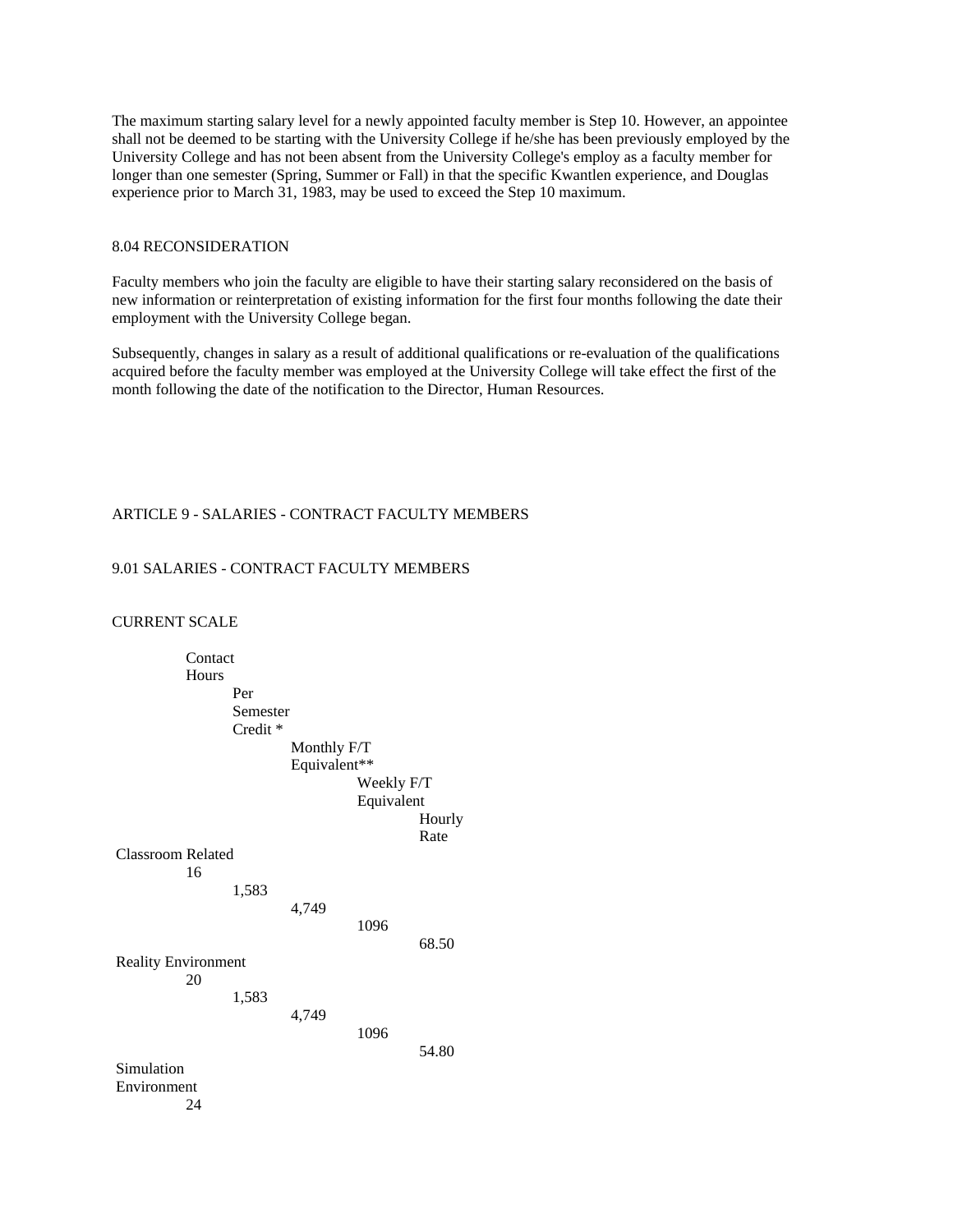

EFFECTIVE APRIL 1, 2000

 Contact Hours Per Semester Credit \* Monthly F/T Equivalent\*\* Weekly F/T Equivalent Hourly **Rate**  Classroom Related 16 Reality Environment 20 Simulation Environment 24 Individual Learning 24 Practicum Supervision 32 Library/Counselling 35

This is inclusive of vacation pay.

\* Presume standard 3 credit course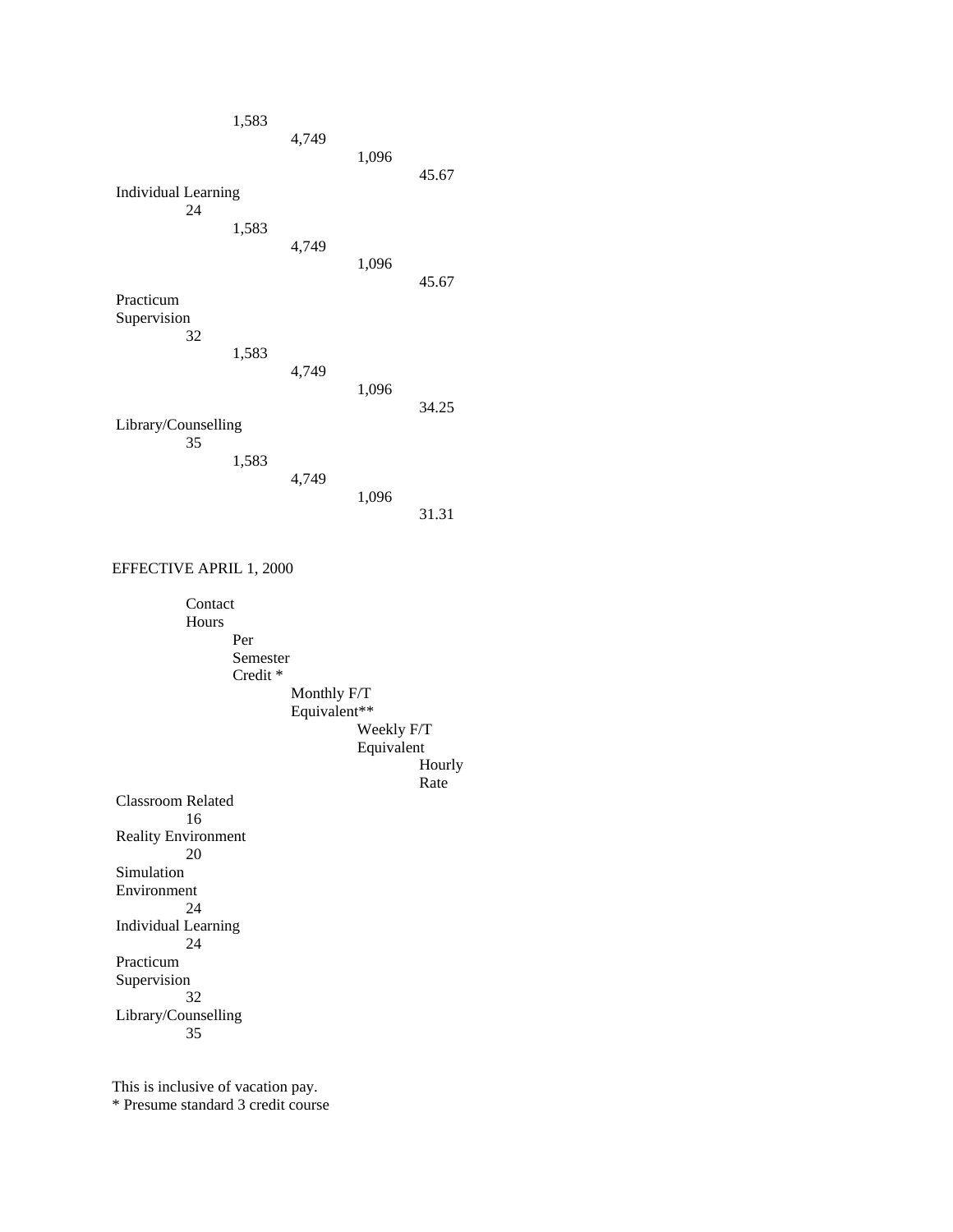\*\* Normal monthly maximum

9.02 There is no obligation on the Employer to offer future contracts to faculty members in this category other than the procedural requirements specified in Article 4.04(d) and (e).

## ARTICLE 10 - OTHER SALARY PROVISIONS

## 10.01 GUIDED STUDY COURSE CONTRACTS

(a) A Guided Study Course contract is an agreement among three parties: the Employer, an instructor and a student. Regulations dealing with Guided Study are found in the University College calendar. Regular, temporary and contract instructors who are not teaching a full course load during the semester may accept up to five Guided Study Course contracts during that semester. No additional fee shall be payable to the instructor under these circumstances. Contract, temporary and regular faculty members who are part-time or who have a full teaching load, may accept a Guided Study Course contract or contracts according to the following payment schedule:

\$200 per credit for first student and \$ 75 per credit for each additional student.

(b) Guided Study Course sections do not count toward part-time experience increment. Payment will not be made until a final grade, other than "I", is received by the administrator responsible. If a student vanishes or withdraws formally before the end of the course, the instructor will receive fifty percent of the fee.

# ARTICLE 11 - WORKING CONDITIONS

## 11.01 NORMAL DUTIES

(a) Faculty members are accountable for 10 months of the year. The 10 months accountable time includes such activities as teaching, the counselling of students, curriculum/program development, professional development and participation on a variety of educational committees.

(b) At least one month before the commencement of any accountable time longer than four consecutive days, and covering activities other than teaching or professional development the faculty member will submit for approval to the appropriate administrator an activity plan for this period. Approval will not be unreasonably withheld.

On an annual basis, the faculty member will submit to the appropriate administrator a written report of their accountable time activities.

(c) Within the ten month accountable time, all regular and temporary faculty members will normally be assured a minimum of twenty-one (21) working days professional development time. Should any member elect to carry out curriculum development or other accountable, non-teaching work during the period, such work will be subject to the provisions of 11.02(b), or 11.04, if applicable.

(d) The purposes of curriculum development include course and curriculum expansion and/or maintenance, project and service development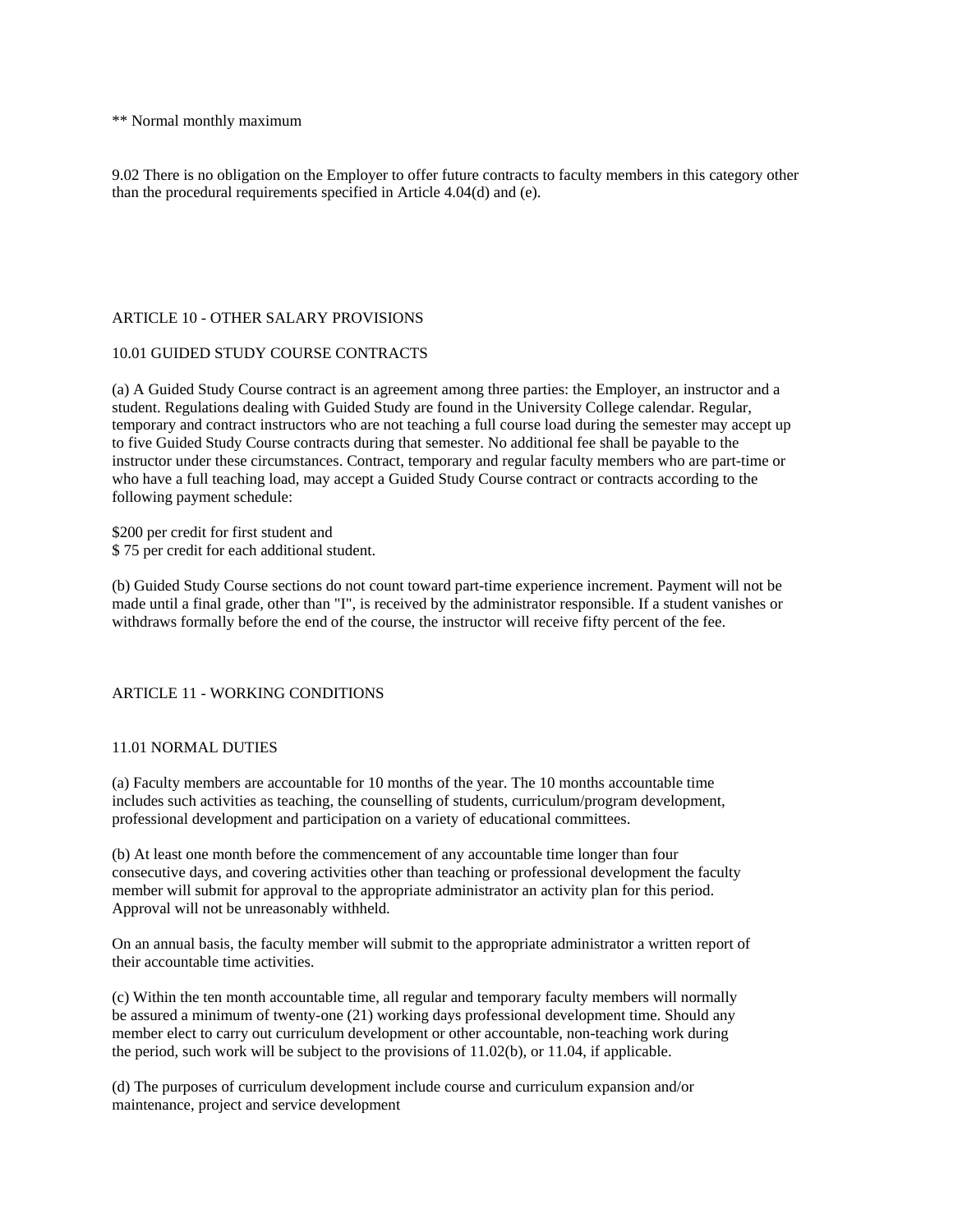(e) At least one month before the commencement of any period of professional development, the faculty member concerned shall submit to the appropriate administrator an outline of his/her proposed professional development activities. The purposes of professional development for faculty members include maintaining currency in subject matter, instructional processes, technological developments, learning materials, library holdings and professional skills related to their position with the University College.

(f) After consultation with the appropriate professional development committee, the administrator will notify the faculty member of approval, according to the criteria of Article 11.02(c). Approval will not be unreasonably withheld.

(g) Written reports on professional development activities from faculty members will be appended to the self-evaluation component of performance appraisal reports. On an annual basis, faculty members will confirm completion of approved professional development activities.

(h) If the needs of the Employer demand and if the Employer in writing requests him/her to do so, a faculty member may carry over a portion of his/her annual professional development time up to a maximum of ten (10) working days for use in the following year, at a time to be agreed upon by the faculty member and the administrator responsible. Such carryover of professional development time shall occur only with the agreement of the faculty member.

(i) There is an inherent assumption that the duties of regular and temporary faculty members involve responsibilities beyond those expected of contract faculty members.

## 11.02 CURRICULUM/PROGRAM DEVELOPMENT REQUIRING FUNDING

The Employer shall endeavour to maintain a curriculum development fund to be administered by the Education Council. Application for curriculum/program development funding shall be made by the faculty member to the Educational Council or its designate.

## 11.03 CONTACT HOURS

Preamble:

(a) Faculty members, regardless of teaching mode, perform other duties directly related to their teaching. Although these duties will typically vary in degree with the instructional mode, they include in general: class preparation; assessment; meeting with students outside of class; internal liaison with other faculty members and/or staff; and external liaison.

The following descriptions are illustrative rather than exhaustive. The descriptions are not intended to alter existing modes or change past practice.

Weekly Contact Hours Description of Teaching Modes

16 Classroom Related Instruction

In this mode faculty members work directly and continuously, as instructor or facilitator, with groups of students (e.g., seminar, lecture, tutorial, team teaching and co-operative learning).

In this mode the primary focus of faculty work beyond the contact hours is on course, class and assignment preparation, marking and other assessment of student work, and scheduled office hours.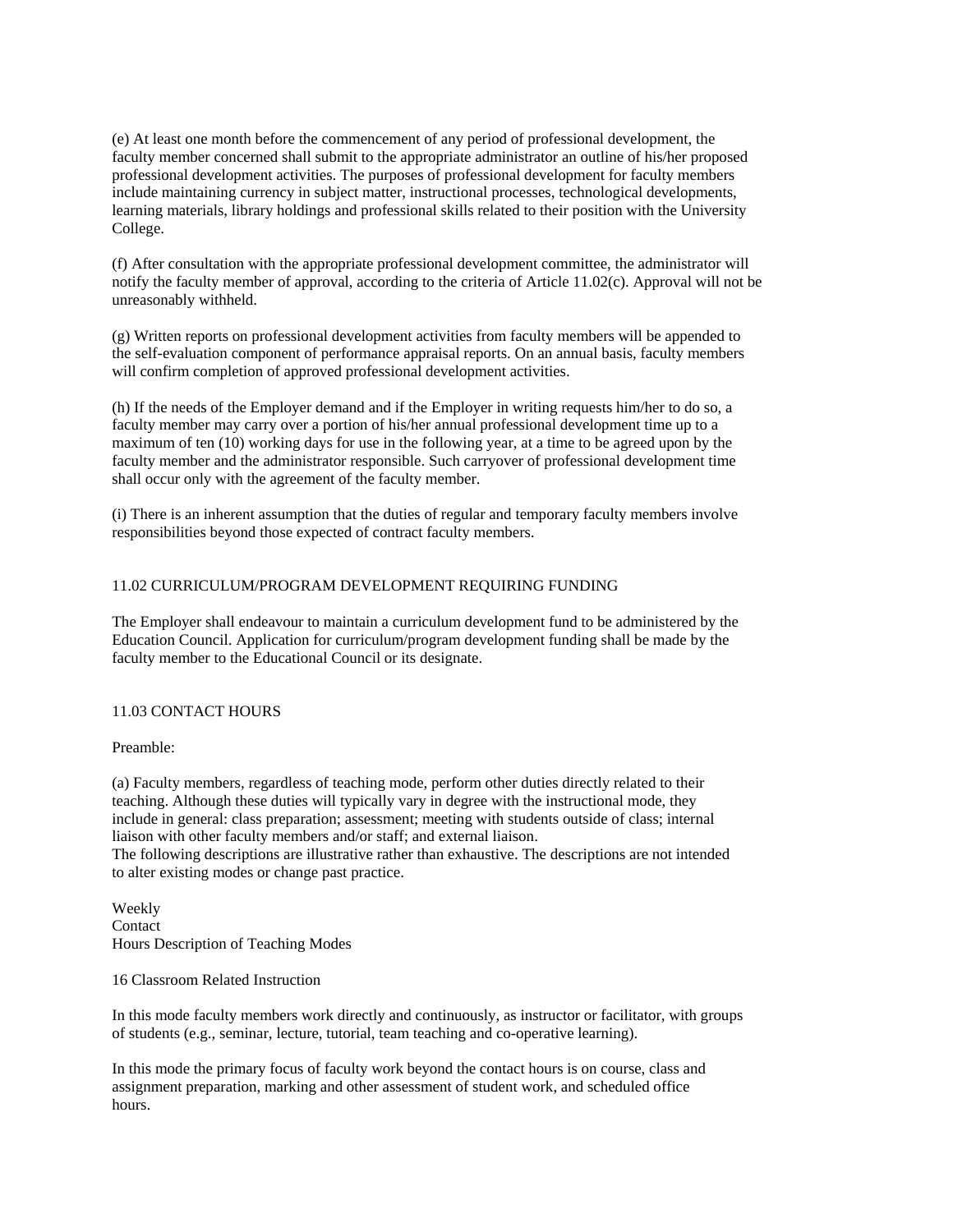#### 20 Reality Learning Environment

In this mode faculty members work directly with students in an actual work setting to facilitate application of classroom-related and lab-related instruction leading towards development of problem-solving skills in a real life context. Student performance in the work setting is directly supervised by the instructor.

In this mode the primary focus of faculty-work beyond the contact hours is preparation for reality learning situations, assessment of students' ability to apply knowledge/skills, and internal and external liaison.

#### 24 Simulated Learning Environment

In this mode, faculty members work directly with students in a simulated environment (e.g., labs, shops and studios) to facilitate accomplishment of program-defined goals related to proficiency development in problem solving and/or manipulating objects and materials.

Although similar projects are usually assigned for all students to work on at the same time, the instructor normally provides direction and feedback to students on a one-to-one basis.

In this mode the primary focus of faculty-work beyond the contact hours is on preparation for the simulated learning environment, and liaison with other instructors and/or staff.

#### 24 Individual Learning Environments

In this mode faculty members plan and monitor each student's program within the class, teach mainly on an individual basis, and provide guidance and program adjustments as necessary. Learning is individually-paced.

In this mode the primary focus of faculty beyond the contact hours is on preparation of independent learning materials, assessment, monitoring of student progress, and internal and external liaison.

## 32 Practicum Supervision/Field Experience

In this mode, faculty members are involved with the student and workplace supervisor in on-the-job training. The primary role of the instructor is to communicate with the student and the supervisor regarding the standard of performance for work competency and to assist in assessment.

In this mode the primary focus of faculty beyond the contact hours is on planning and implementation, external liaison and student assessment.

(b) Work schedules within the limits of the policy stated above shall be delivered in co-operation with the administrator responsible.

(c) The average teaching load is determined over an entire academic year; eighteen hours of instruction per week in one semester and fourteen in the other, for example, constitute an average teaching load of sixteen hours for classroom related instructors.

(d) There will be a maximum of seven hours daily classroom contact for faculty members, except where program requirements or physical facility limitations dictate a longer period. In such cases, the daily contact hours may be increased where it is agreed by the Association.

(e) Nothing in this section is to be construed that: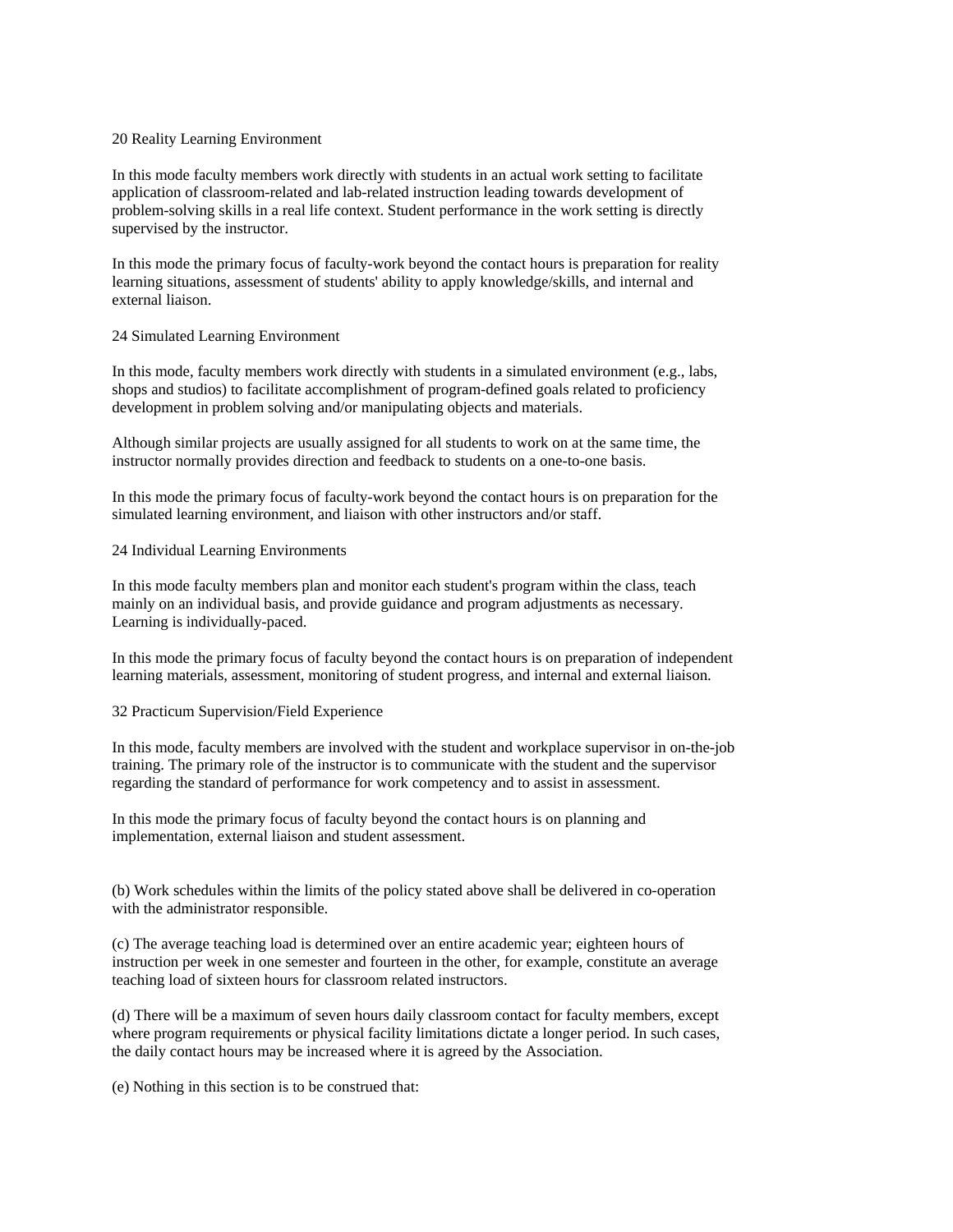(i) the classroom contact hours must be seven hours total per day, or

(ii) those contact hours so stated are the total hours work expected from faculty members.

(f) Nothing in this section will be construed in such a way as to increase the instructional workload schedule over the load prescribed by past practices. The load for an instructor teaching in more than one instructional mode is pro-rated.

(g) Unless there is prior consent, there shall be a minimum of twelve hours between the end of the regular or temporary faculty member's last class one day and the beginning of his/her first class the next day.

(h) No regular or temporary faculty member shall be required to work a day consisting of more than ten hours from the beginning of the first class to the end of the last class without his/her consent.

(i) Placement of disciplines/programs within this policy shall be undertaken by the administrator responsible in consultation with the faculty members in the discipline or program.

#### 11.04 WORKLOADS

The parties agree to the following provisions relating to faculty members' workload.

(a) The registration limits for all courses currently offered by the Employer in the academic, career and technology areas are 35 unless established by practice as lower, excepting:

(i) Electronics Technology and Automation/Robotics which are at 40.

(ii) Swing shifts where the limit is the correct multiple of the number of sections involved. (iii) Multiple sections where the limit is the correct multiple of the number of sections involved.

Where the utilization level(s) for educational activity in the theatre(s) at Surrey and Langley Campuses is/are below the previously established (1991-92) Surrey theatre educational activity utilization level, the Employer may require an instructor to teach in this mode.

(b) The registration limits for English are as follows:

(i) Writing and Composition Courses - 25 (ii) Writing Skills -17 (iii) Creative Writing - 22 (iv) Literature - 35

(c) Registration limits will be measured at the end of late registration.

(d) The Employer will supply, in consultation with program faculty members and within its budget allocation, contract faculty members to help with peak periods of critiquing of student work in Interior Design where such a need is identified.

(e) For continuous intake, self-paced day students only, 1/4 time students shall count as 1/3 time, and 1/2 time students will count as 2/3 time in determining workload in Academic and Career Preparation.

(f) Student/instructor ratios in Academic and Career Preparation are as follows:

(i) Intermediate/Advanced Provincial Level Courses -19/1

(ii) Fundamental (non-literacy) Level Courses -16/1

(iii) Literacy Level Courses -13/1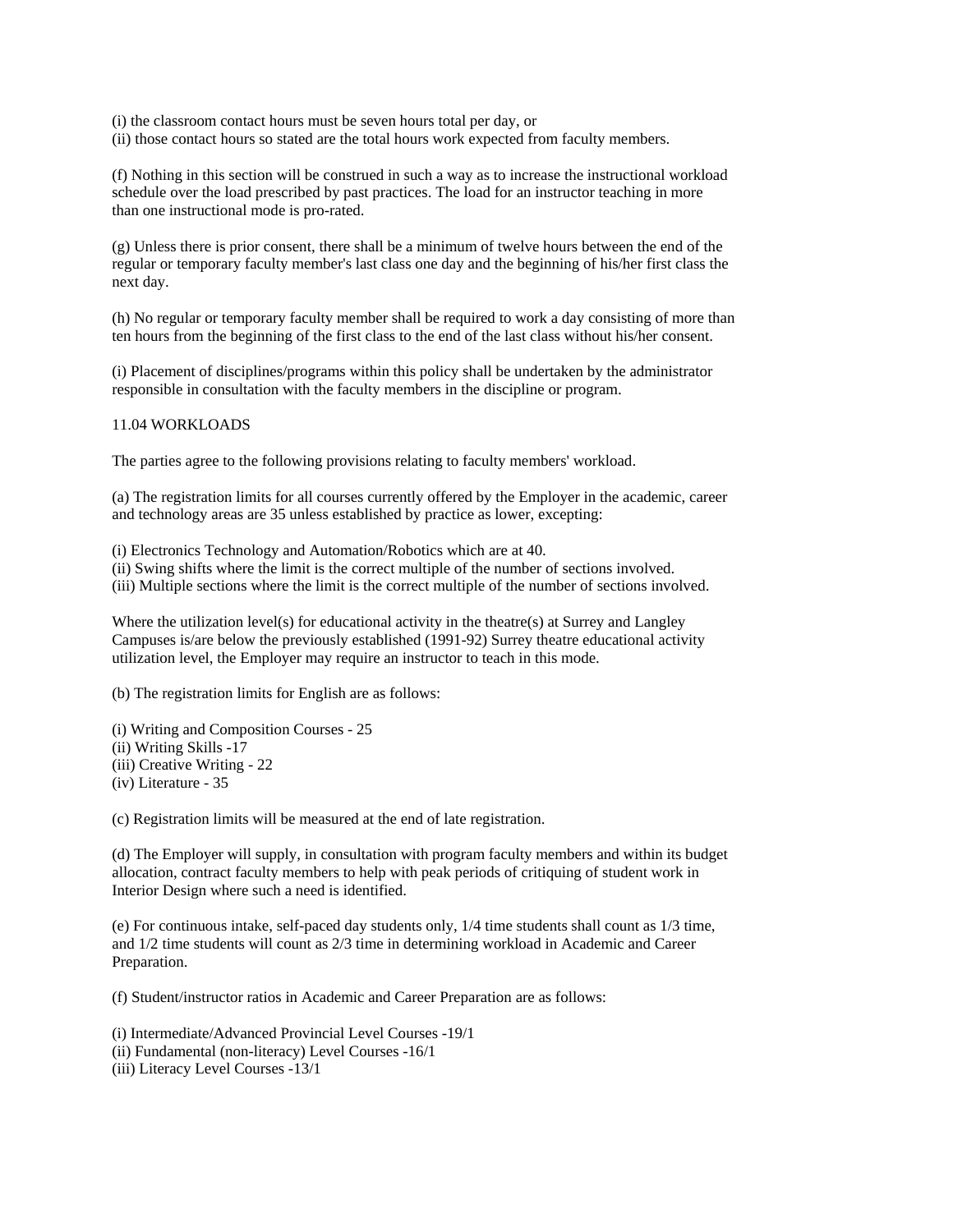The above stated limits are subject to alteration if the Ministry changes the formula for funding these classes; generally, as the weighting factor continues to be adjusted upward, the student/instructor ratio will be adjusted downward and vice-versa. The parties agree that workload levels shall be tied to funding levels.

(g) The registration limits in the Bachelor of Science in Nursing Program are as follows: Semesters 1 - 5

|                                      | <b>Class Size Limits</b> |  |
|--------------------------------------|--------------------------|--|
| <b>Classroom Related</b>             |                          |  |
|                                      |                          |  |
|                                      | 16                       |  |
| Reality and CPE (1 and 2)            |                          |  |
|                                      | 8                        |  |
| Simulation                           |                          |  |
|                                      | 8                        |  |
|                                      |                          |  |
| Preceptorship/Practicum/Diploma Exit |                          |  |
|                                      | 20                       |  |
| Semesters 6 - 8                      |                          |  |
| "Self and Others" Courses            |                          |  |
|                                      | 20                       |  |
|                                      |                          |  |
| <b>Other Classroom Related</b>       |                          |  |
|                                      | 30                       |  |
| Simulation                           |                          |  |
|                                      | 10                       |  |
| Reality                              |                          |  |
|                                      | 15                       |  |
|                                      |                          |  |
| Practicum/CPE (3,4, 5)               |                          |  |
|                                      |                          |  |

8 - 20 depending on mode of instruction

## 11.05 STUDENT INTERVIEW HOURS

Times and places on campus at which faculty members will be available for student interviews shall be published.

## 11.06 COURSE PREPARATIONS

No instructor shall be assigned more than three different course preparations within his/her workload in any semester without his/her consent.

## 11.07 COUNSELLORS AND LIBRARIANS AND OTHERS

## (a) Counselling Services Faculty Members

The normal work week for faculty members covered under this section is 35 hours per week. The maximum for direct contact hours with students is 24 hours per week. Individual faculty members may elect to exceed this maximum. Where such faculty members are involved in instructional modes listed in Article 11.04, these shall be pro-rated. Scheduling work shall follow past practices and shall be delivered in cooperation with the administrator responsible.

(b) Librarians and Other Faculty Members Not Covered Above

For these faculty members, work schedules shall follow past practices and shall be delivered in co-operation with the administrator responsible. Where other faculty members not covered above and librarians are involved in instructional modes listed in Article 11.04, the workload shall be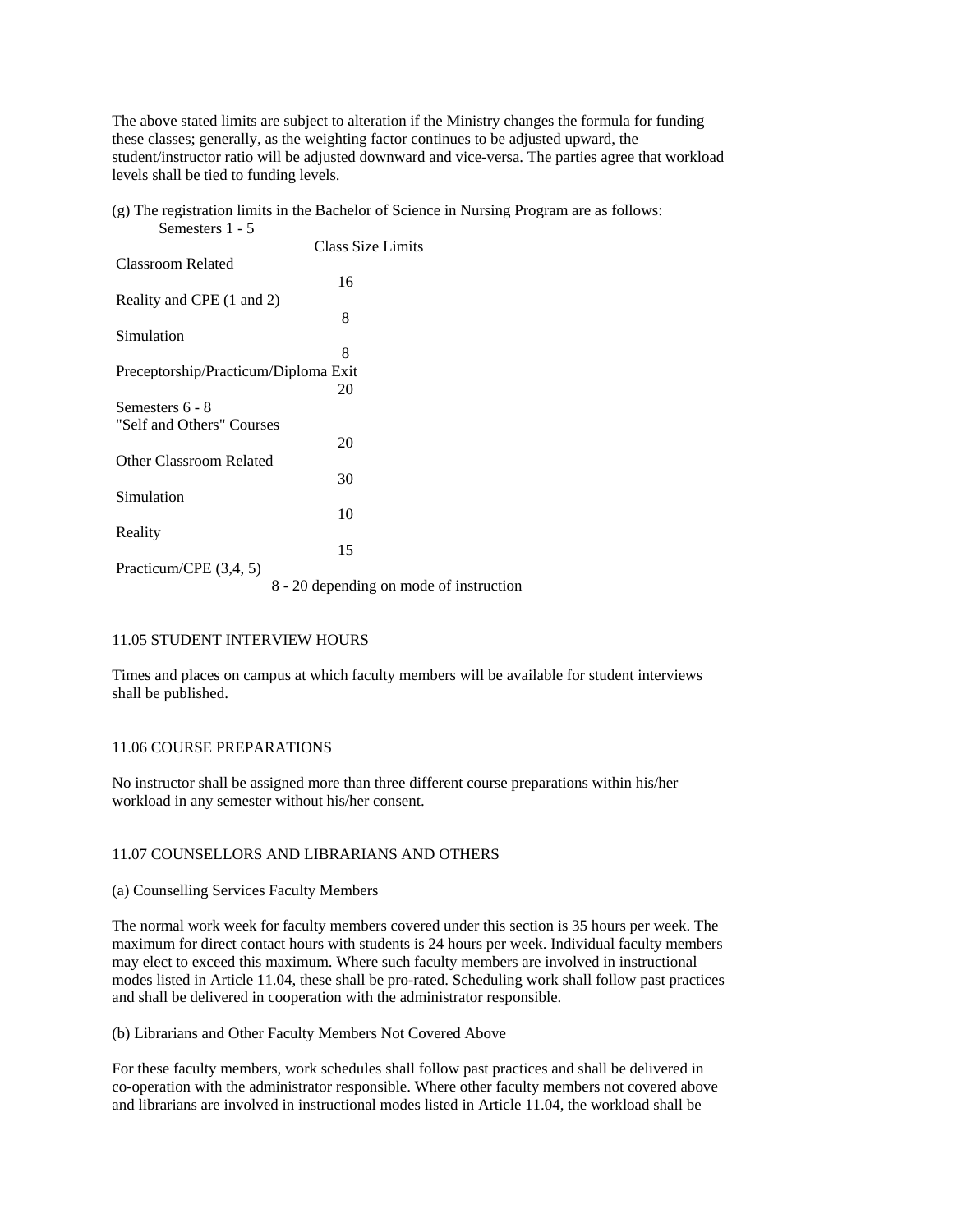pro-rated.

### 11.08 TRAVEL

The Employer being a multi-campus institution, all faculty members are obliged to have access to transportation since they may be expected, subject to the following guidelines, to teach at one or more of the University College campuses or other locations where classes are scheduled:

(a) Teaching at two locations on any one day may be required.

(b) A faculty member shall not be assigned to teach at more than two locations in any semester without his/her consent.

(c) A mileage allowance of 46 cents per mile or 29 cents per kilometer effective January 1, 1992, will be paid for authorized University College travel on the following basis:

- the first campus reported to each day will for the purpose of this article be the home campus for that day and inter-campus mileage will accumulate from that location.

- there will be no mileage claim allowed for travel from the last campus to home.

(d) In the event a faculty member is required by the Employer to report to more than one campus per day in excess of six days per month, on a regular and continuing basis, the faculty member shall be reimbursed upon presentation of appropriate receipts and documents 100% of the annual incremental cost of the ICBC class 07 (business) premium that is over and above that for a class 02 (pleasure, drive to work or school). Such reimbursement is limited to one vehicle per faculty member and it is the responsibility of the faculty member to purchase class 07 vehicle insurance when necessary.

## 11.09 OFFICE SPACE

All faculty members teaching one-half time or more shall be provided with office space on the campus where the majority of their courses are taught. Further, the Employer will, upon the request of a faculty member, complete Income Tax Form No.T2200 (Declaration of Employment Conditions - Office or Employment Expense).

## 11.10 VACATION

(a) The annual vacation entitlement for regular faculty members will consist of 42 working days.

(b) In areas of the University College that must, by the nature of their work, operate on a more or less continuous basis, such as the Libraries, Admissions or Counselling, the administrator responsible, on consultation collectively with all available regular and temporary faculty members in the Division, shall recommend to the Employer suitable levels of operation to be maintained at varying times of the year, and set guidelines for the scheduling of vacation time.

(c) If the needs of the Employer demand and if the Employer in writing requests him/her to do so, a faculty member may carry over a portion of his/her annual vacation up to a maximum of twenty (20) working days for use in the following year, either separately or continuously with his/her regular annual vacation, as may be agreed between the faculty member and the administrator responsible. Such carryover of vacation shall occur only with the agreement of the faculty member.

(d) A regular faculty member who worked less than a complete ten (10) months' accountable time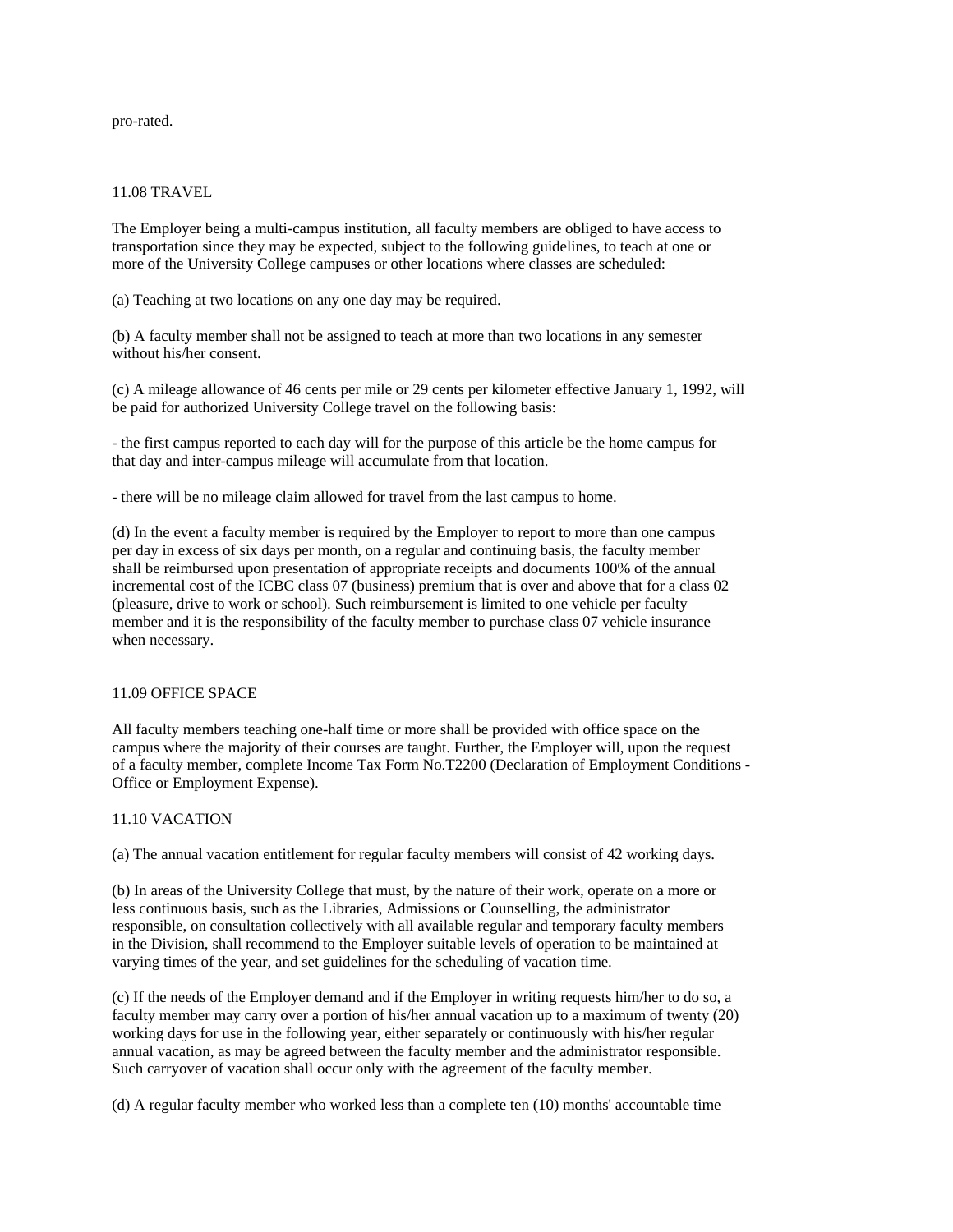during an academic year shall earn vacation entitlement at the rate of 4.2 days for each month in which the regular faculty member has worked at least ten (10) days. For the purpose of this clause, work shall include and be limited to: all accountable time as specified in Article 11.02(a), all salary continuance time as specified in 14.04(a), all time spent on leave with pay under Articles 3.11, 12.01, 12.02, and 13, and time spent on suspension with pay under 16.05.

## 11.11 GENERAL HOLIDAYS

(a) The following have been designated as paid general holidays:

| Good Friday          |                   |
|----------------------|-------------------|
|                      | Thanksgiving Day  |
| Easter Monday        |                   |
|                      | Remembrance Day   |
| Victoria Day         |                   |
|                      | Christmas Eve Day |
| Canada Day           |                   |
|                      | Christmas Day     |
| British Columbia Day |                   |
|                      | <b>Boxing Day</b> |
| Labour Day           |                   |
|                      | New Years Eve Day |
|                      | New Years Day     |

- and any other holiday proclaimed as a holiday by Federal or Provincial Government legislation.

(b) Payment for paid holidays will be made at the rate of basic pay that the faculty member is receiving at the time of the holiday.

(c) (i) Faculty members must work the last regularly scheduled day of work prior to the paid holiday and the first regularly scheduled day of work after the paid holiday in order to qualify for the paid holiday;

 (ii) It is agreed that regular faculty members, who on the last regularly scheduled day of work prior to the paid holiday, and on the first regularly scheduled day of work after the paid holiday, are on approved leave with pay as provided for in Articles 3.11(a) (b) (c), 11.01, 12.01, 12.02, 13, 13.04 and 16.06 (h), shall have been deemed to have worked the last regularly scheduled day of work before the paid holiday and the first regularly scheduled day of work after the paid holiday.

(d) It is agreed that holiday pay is already included in the annual or pro-rata basic pay of regular faculty members and is included in the Per Semester Credit or Monthly F.T. Equivalent or Weekly Equivalent basic pay of contract faculty members. In the event faculty members do not meet the qualifying conditions in Article 11.11(c) an amount equivalent to one (1) day's basic pay will be deducted from the annual or pro-rata basic pay or basic contract pay.

(e) For the faculty member whose work week is from Monday to Friday and when any of the above-noted holidays falls on a Saturday and is not proclaimed as being observed on some other day, the following Monday shall be deemed to be the holiday for the purpose of this Agreement, and when a holiday falls on a Sunday and it is not proclaimed as being observed on some other day, the following Monday (or Tuesday, where the preceding section already applies to the Monday) shall be deemed to be the holiday for the purposes of this Agreement.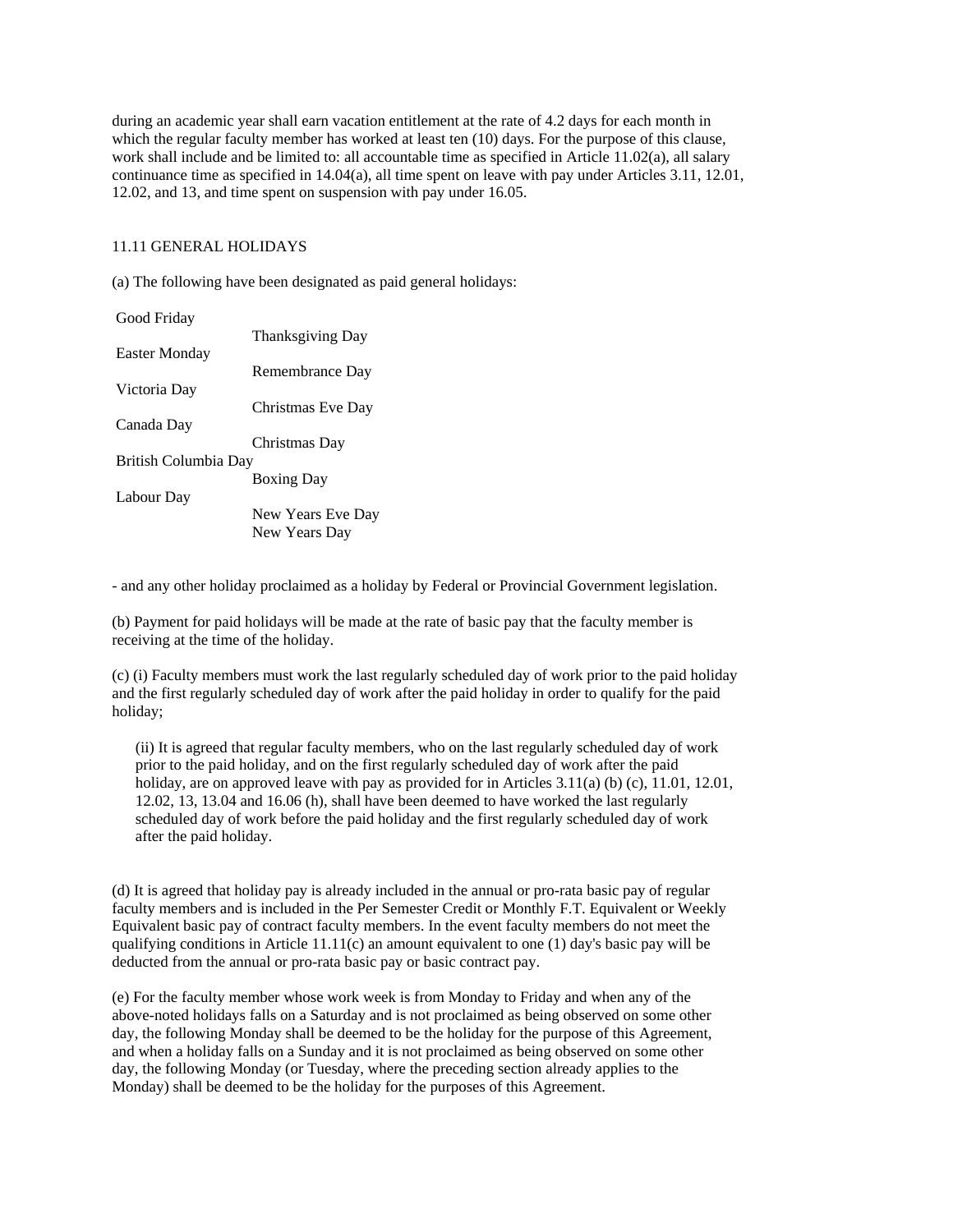## 11.12 PROFESSIONAL MEMBERSHIP DUES AND FEES

Where the Employer requires, as a condition of continuing employment, that a regular faculty member maintain a specified professional association membership, the Employer will pay the annual dues required to maintain such membership.

## 11.13 CROSS COLLEGE MEETING TIMES

The University College timetable shall provide two three-hour time blocks per week during which no classes shall be scheduled.

## ARTICLE 12 - LEAVE OF ABSENCE

#### 12.01 BEREAVEMENT LEAVE

(a) In the case of bereavement in the immediate family, faculty members not on leave of absence without pay shall be entitled to special leave at their regular rate of pay, from the date of death to and including the day of the funeral with, if necessary, an allowance for immediate return travelling time. Such leave shall normally not exceed five (5) working days. Immediate family is defined as a faculty member's parent, spouse, common-law spouse, child, brother, sister, father-in-law, mother-in-law, son-in-law, daughter-in-law, step parent, foster parent, step child, foster child.

(b) One day to attend a funeral.

## 12.02 JURY DUTY AND COURT APPEARANCE

(a) When summonsed to serve on a jury or when summonsed or subpoenaed to appear in court as a witness in any proceedings pursuant to any provincial or federal legislation, a faculty member shall receive leave of absence with pay.

(b) When a regular faculty member is required to appear in court in his/her own defence he/she shall receive leave of absence with or without pay. The leave of absence shall be with pay unless the faculty member has been suspended without pay under Article 16.05.

(c) A faculty member in receipt of his/her regular salary and benefits while serving at court shall reimburse to the Employer all monies paid to him/her by the court, except travelling and meal allowances not reimbursed by the Employer.

## 12.03 LEAVE OF ABSENCE WITHOUT PAY

(a) Full or part-time leave of absence without pay may be granted at the discretion of the Employer. Faculty members may apply for job-sharing under the provision for part-time leave of absence.

Applications shall be made in writing to the administrator responsible.

All applications will be dealt with promptly and will not be unreasonably denied, nor dealt with in a discriminatory manner. The reply to an application for leave will be in writing.

Except in the case of leaves for short-term emergencies of thirty (30) days or less, the Employer may, at its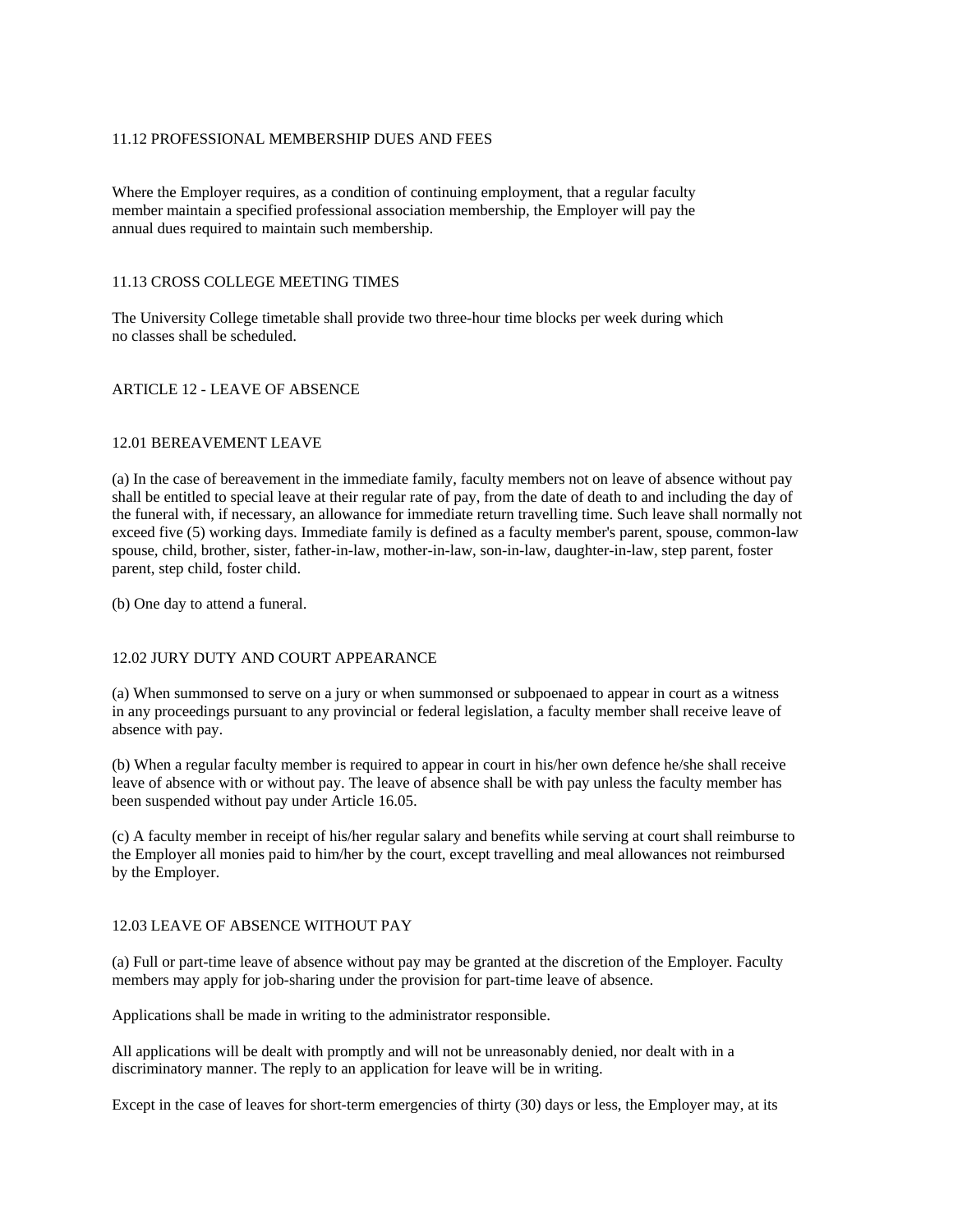discretion, require that the length of a leave coincide with the beginning or end of a semester or term of instruction.

(b) Where a leave is granted, the faculty member's performance evaluation shall be extended accordingly.

(c) No salary increment is payable for a period of leave of absence without pay unless the University College President, upon written request from the faculty member concerned, decides the leave is spent in the activities relevant to the University College curriculum. In this case, the faculty member will receive any salary adjustments for which he/she would normally be eligible. In the event that the University College President judges that the activities are not relevant to the University College curriculum, he/she will advise the faculty member as to the reasons for his/her decision in writing before the leave commences.

(d) No benefits shall be payable by the Employer for faculty members on leave without pay, except as provided in this Agreement. For faculty members on part-time leave without pay, benefit premiums shall be payable by the Employer on a pro rata basis.

If a faculty member proceeding on leave without pay makes a prior payment to the Employer of both the faculty member's share and the Employer's share (pro-rated, if applicable) of any or all of the following benefits, the Employer shall remit these payments to ensure continuous coverage: Life Insurance, Medical Services, Dental Plan, and Long-Term Disability, subject to the Employer's contract with the insurer.

(e) For leaves of longer than two months, the faculty member, no later than two months prior to the scheduled expiration of the leave, must confirm in writing his/her intent to return.

(f) Employees shall not earn vacation or professional/curriculum development time when on leave of absence without pay for periods of longer than an accumulated period of thirty (30) days in a faculty member's contract year.

# 12.04 LEAVE OF ABSENCE WITHOUT PAY - CONTRACT FACULTY MEMBERS

Contract instructors who are unable to fulfil the terms of their contract(s) because of illness will, upon application, be deemed to be on Leave of Absence Without Pay for the affected portion of their contract(s).

# 12.05 MATERNITY AND ADOPTION LEAVE

(a) When a faculty member presents the Employer with a certificate from a doctor stating the faculty member is pregnant and delivery of a child will probably occur on or about a specific date, the Employer shall permit that faculty member to be absent from work without pay at any time or times chosen by the faculty member for reasons related to the pregnancy during the eleven (11) week period immediately preceding the date of anticipated delivery.

(b) A faculty member requesting post-natal leave shall present to the Employer certification by a doctor that the faculty member has been delivered of a child on a specific date. When the faculty member presents this certificate to the Employer, the Employer shall, according to the provisions of the Employment Standards Act, permit the faculty member to be absent without pay and may not permit the faculty member to return to work during the six (6) weeks following the date of delivery unless the faculty member requests a shorter period or during such period recommended in the doctor's certificate, whichever is longer.

(c) If a regular faculty member is pregnant or delivered of a child, she shall, on request, be granted leave without pay for a period of up to twelve (12) months. Leave granted under Article 12.05(a) and (b) is included in the twelve-month period, i.e., the total leave granted in Article 12.05(a) and (c) will not exceed 12 months.

(d) Any regular faculty member who declares that he/she is adopting a child shall, upon request, be granted a leave of absence without pay from the date the child is placed with the faculty member or on a mutually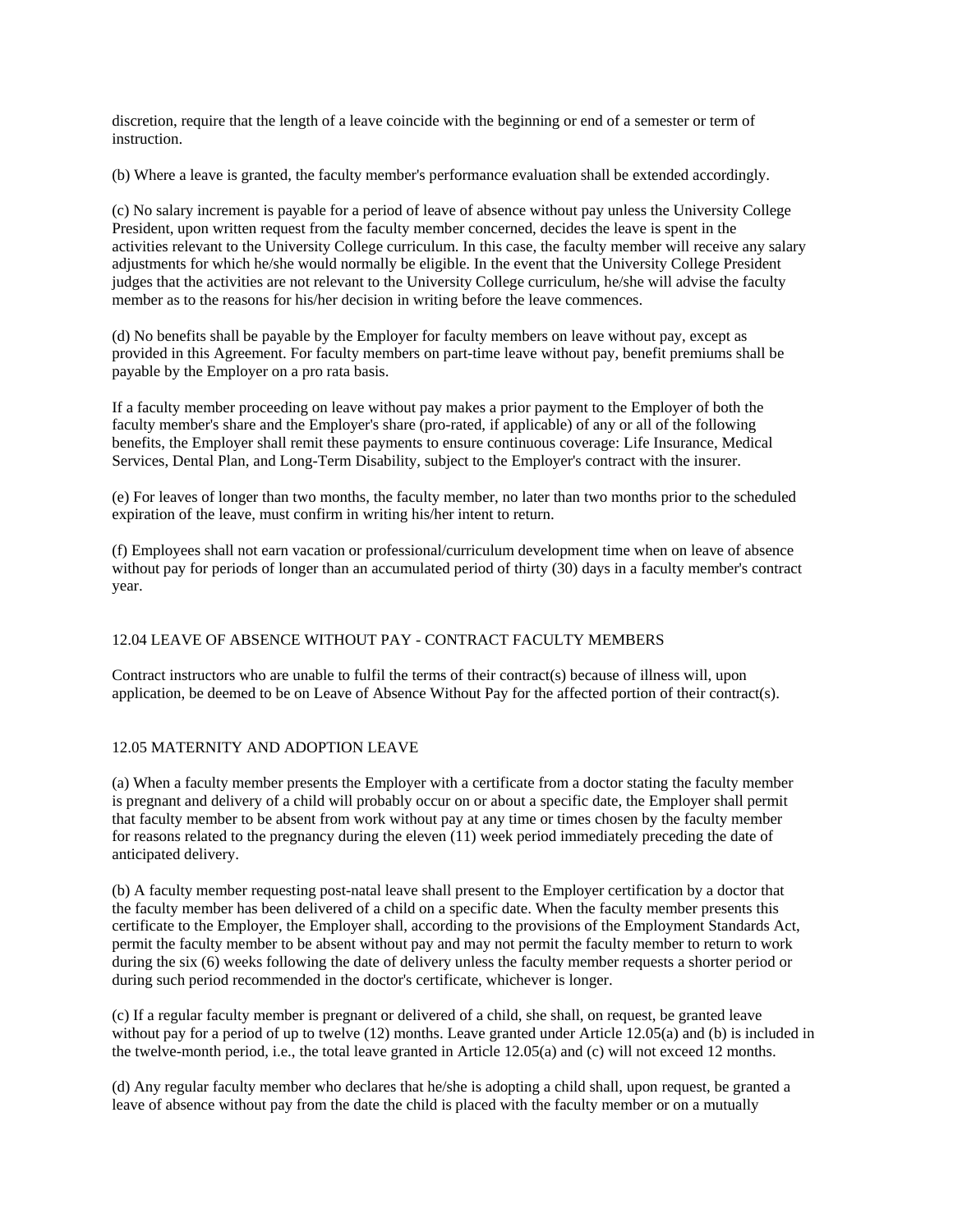acceptable date, for a period of up to twelve (12) months.

(e) The Employer, at its sole discretion, can extend the length of a leave to coincide with the beginning or end of a semester or term of instruction. Notice of such extension shall be given to the faculty member at the time the leave is granted.

(f) The Employer will contribute its share of life insurance, medical and dental premiums on behalf of the faculty member proceeding on maternity or adoption leave in accordance with the provisions of the Employment Standards Act.

Link to Employment Insurance - maternity/paternity benefits

# 12.06 POLITICAL LEAVE OF ABSENCE

(a) To enable a regular faculty member to contest a federal, provincial or municipal election, a political leave of absence without pay may be granted by the Employer for a period of up to six (6) weeks for a federal or provincial election, and up to two (2) weeks for a municipal election, except when the campaign period coincides with a normal vacation period. The leave will be subject to the following conditions:

(i) the work of the division of the Employer will not suffer unduly;

 (ii) the request for political leave of absence must be submitted at least two (2) weeks prior to the first day of the leave period;

(iii) the regular faculty member will pay the Employer's share of fringe benefit premiums.

(b) In the event that a regular faculty member is elected to a part-time municipal office, short-term leaves of absence without pay may be granted by the Employer.

(c) In the event that a regular faculty member is elected to a full-time political office, he/she will be granted a leave of absence without pay for one term of political office. Such a leave of absence will be governed by the provisions of Article 12.03.

(d) Employees in pursuit of a political office or on the behalf of others, shall not carry out any political activities on Employer time, premises or with Employer equipment/services.

# 12.07 SECONDMENT / EXCHANGE LEAVE

(a) A faculty member may apply to the Employer for secondment/exchange leave. Applications shall be made in writing to the administrator responsible. An exchange or secondment leave shall be for the purpose of enabling a faculty member to teach or to provide services at another institution, government, or in business/industry. During a secondment, the institution, government, or business/industry organization at which the faculty member is appointed shall be expected to reimburse the Employer for the faculty member's full salary and benefits. In an exchange leave, the Employer shall continue to pay its faculty member who has agreed to exchange duties with a faculty member from another institution, government, or business/industry. The faculty member from another institution, government or business/industry shall not be considered a member of the bargaining unit for the duration of the exchange.

(b) A secondment/exchange leave may be for a period of up to one year, and may be renewed upon written application to the Employer.

(c) All applications will be dealt with promptly and will not be considered in an arbitrary or discriminatory manner. The reply to an application for secondment/exchange leave will be in writing.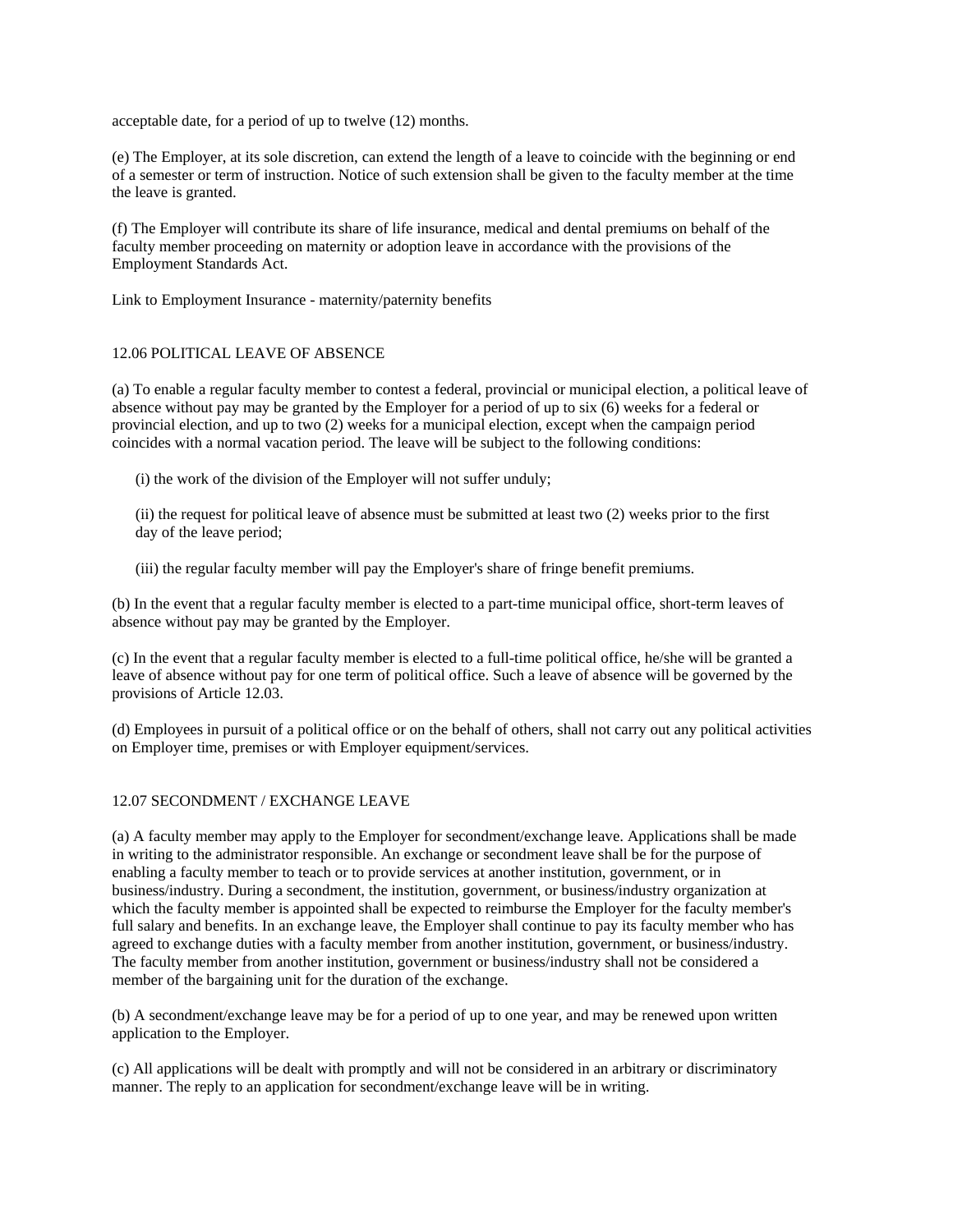12.08 On returning from any leave of absence under Article 12, the regular faculty member is assured of resuming his/her previous faculty position and duties, or an equivalent position and duties without loss of F.T.E. service or benefits. However, this does not preclude the Employer from laying off the regular faculty member under Article 7 while the regular faculty member is on a leave of absence under Article 12.

## ARTICLE 13 - EDUCATIONAL LEAVE

13.01 Educational leave is a period of paid leave enabling a regular faculty member to be freed from regular responsibilities and to be provided with sufficient resources to enable him/her to pursue educational or personal development recognized as beneficial to the Employer.

13.02 Educational leave may be used for any of the following:

- updating experience in business, industry, community service, etc.;
- to further a faculty member's education;
- studying in-depth comparative systems and methods at different institutions;
- studies relevant to the Employer curriculum;

- research and/or publication of research (through electronic, print or media) relevant to the discipline, program or area of study;

- studying new technological developments related to the instructional or administrative role of the faculty member; and

- other activities calculated to be of mutual benefit to the University College community and the faculty member.

13.03 All regular faculty members are eligible for the two options specified in Articles 13.05 and 13.06, provided that minimum service requirements have been satisfied prior to commencement of the leave, and that a suitable replacement can be found for the period of absence. Where applications are of equal merit, faculty members who have not previously had leave will be given preference.

13.04 Faculty members who have been previously employed by the University College shall have this experience counted towards the minimum service requirement on a full-time equivalent basis. However, regardless of the number of years of service accumulated, no regular faculty member claiming sessional or temporary experience for minimum service requirements shall be eligible to take educational leave until he/she has completed two years of regular service.

13.05 After a period of three years of full-time equivalent service a faculty member may receive four months' leave.

13.06 After a period of six years of full-time equivalent service a faculty member may receive one year's leave.

13.07 Variations in the dates of educational leave are possible.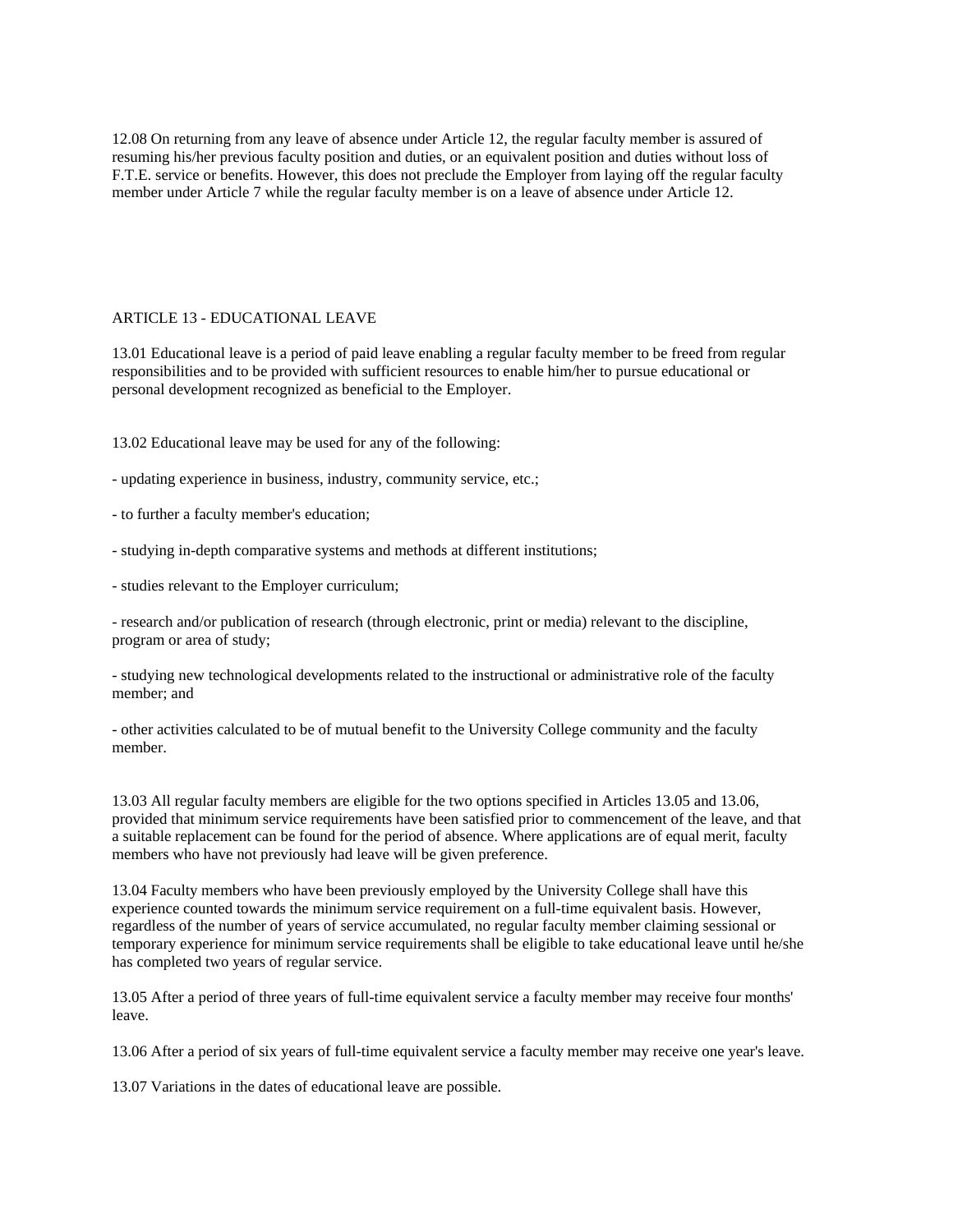13.08 (a) Faculty members on educational leave shall receive a salary 80% of the salary a faculty member would otherwise receive were he/she not on leave, unless the faculty member receives a grant, bursary, stipend, salary or other award, the value of which exceeds 20% of salary during the leave period: should this occur, the Employer will reduce its contribution to the point where the total monies received by the faculty member equal the faculty member's full-time salary. There is no limit to the amount of grants a faculty member may receive on leave.

(b) (i) Educational leave under Article 13.05 will entitle a faculty member to a six month period at 80% of salary, excepting where the conditions of Article 13.08(a) apply;

 (ii) Educational leave under Article 13.06 will entitle a faculty member to a twelve month period at 80% of salary, excepting where the conditions of Article 13.08(a) apply;

(iii) A faculty member will be returned to full salary immediately upon his/her return to work.

13.09 (a) The Employer will allocate an amount equal to 2% of the regular and temporary faculty member's salary budget (minimum floor of \$45,000) to pay the cost of replacing faculty members on educational leave during the fiscal year.

The Association shall be notified of this amount based on the nominal roll as of 1 January.

(b) Funds allocated to the Educational Leave Fund that are over committed, uncommitted or unspent in one leave period will be credited or debited against the following year's allotment. This debit or credit is limited to an amount equal to the replacement costs for a one-half year educational leave and is not cumulative.

13.10 Three times a year - March 30, September 30, and January 30 - the Employer shall provide the Association with a listing of the funds committed and expended for educational leave purposes.

13.11 Members of the faculty on educational leave will receive any salary adjustments for which they would normally be eligible. The Employer will continue its full contributions to the benefit plans outlined in Article 14 for faculty members on educational leave.

13.12 Travelling expenses or special allowances awarded under terms of any scholarship or grant will not affect the faculty member's salary.

13.13 The Employer's contribution towards the educational leave salary shall be a debt by the faculty member to the Employer which shall be cancelled after a period of one year's service following a one-semester leave, or two years' service following a one-year leave; any debt adjustment shall be in these proportions.

13.14 Applications for leaves commencing in the next fiscal year (April 1 - March 31) shall be submitted by December 1st in the following manner:

- written applications are to be submitted to the administrator responsible, who will circulate the application to the appropriate groups (e.g., discipline, program, campus) and the applicant's administrator for comment on the value of the educational leave and the desirable form of replacement;

- the application, together with the comments and recommendations, will then be submitted to the Educational Leave Committee, with a copy to the applicant;

- the Educational Leave Committee will request the applicant to appear before the Committee to support his/her application.

13.15 The Educational Leave Committee will consider all applications submitted by the December 1st date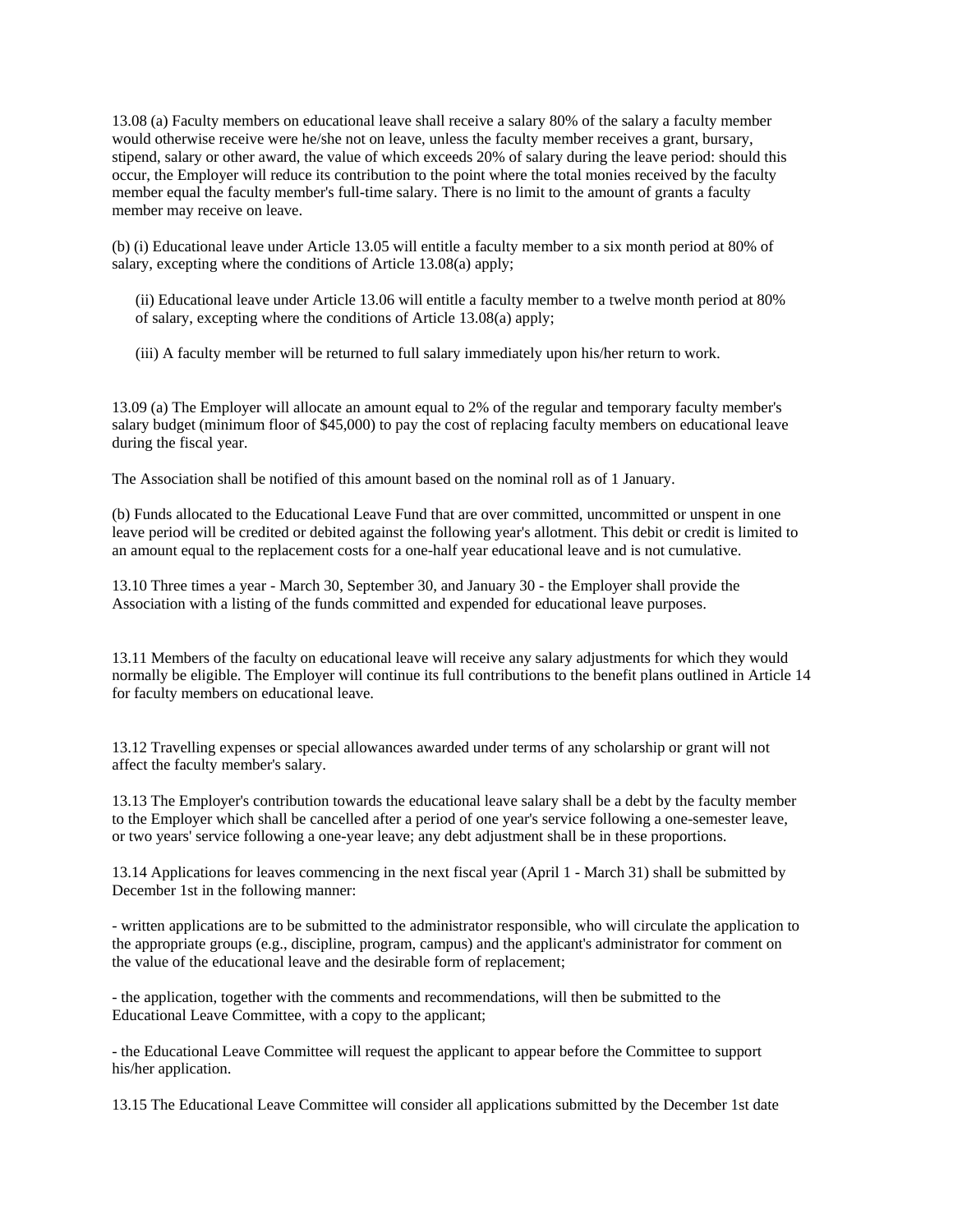and, by February 28th, will forward their ranked recommendations, together with their rationale for same, to the University College President. The Committee's report will state which applications it believes should be granted. Also, the Committee will send a copy of its report to the applicants.

13.16 By March 15th the University College President will advise the applicants of his/her final decision.

13.17 Applications submitted after December 1st will be considered on an individual basis only, after those submitted on time have been considered and dealt with by both the Educational Leave Committee and the University College President.

13.18 The Educational Leave Committee shall be composed of one representative elected from each professional development committee, and the administrator responsible. The elected representatives shall serve for two academic years with half of the members being elected in alternate years. The chairperson of the Committee shall be elected by and from the Committee and shall serve for one calendar year.

13.19 Faculty members have an obligation to maintain contact with the Employer throughout their leave and to confirm their date of return no later than 40 calendar days prior to the agreed date.

13.20 Faculty members are required within two months of returning, to submit a final report to the administrator responsible. As well, they will be expected to participate in educational activities resulting from their educational leave, such as curriculum revision/development and presentations at professional development days.

13.21 On returning from education leave under Article 13, the regular faculty member is assured of resuming his/her previous faculty position and duties, or an equivalent position and duties, without loss of F.T.E. service or benefits. However, this does not preclude the Employer from laying off the regular faculty member under Article 7 while the regular faculty member is on educational leave under Article 13.

## ARTICLE 14 - HEALTH AND WELFARE

## 14.01 Medical Coverage

## (a) Medical Coverage

 The Employer is registered with the Provincial Government to provide all regular faculty members a basic medical plan in accordance with the Medical Services Plan of British Columbia. The monthly premium of the plan is assumed totally by the Employer for each eligible faculty member. Plan benefits will be paid in accordance with the schedule of benefits listed in the plan and will be subject to the limitations specified in the plan including eligibility requirements.

Link to MSP Information

#### (b) Extended Health Benefits

 The Employer, by means of a policy issued by the insurance company, provides extended health benefits, including an eye glass and contact lens option to all faculty members; a Visioncare benefit of \$300.00 every 24 months for employees and dependants; a Hearing Aid benefit of \$500.00 per five years for employees and dependants ; and, out-of-province coverage to a maximum of \$25,000.00 per 24 months. The monthly premium for this benefit is assumed totally by the Employer for each eligible faculty member, spouse/common-law spouse and his/her dependants. Plan benefits will be paid in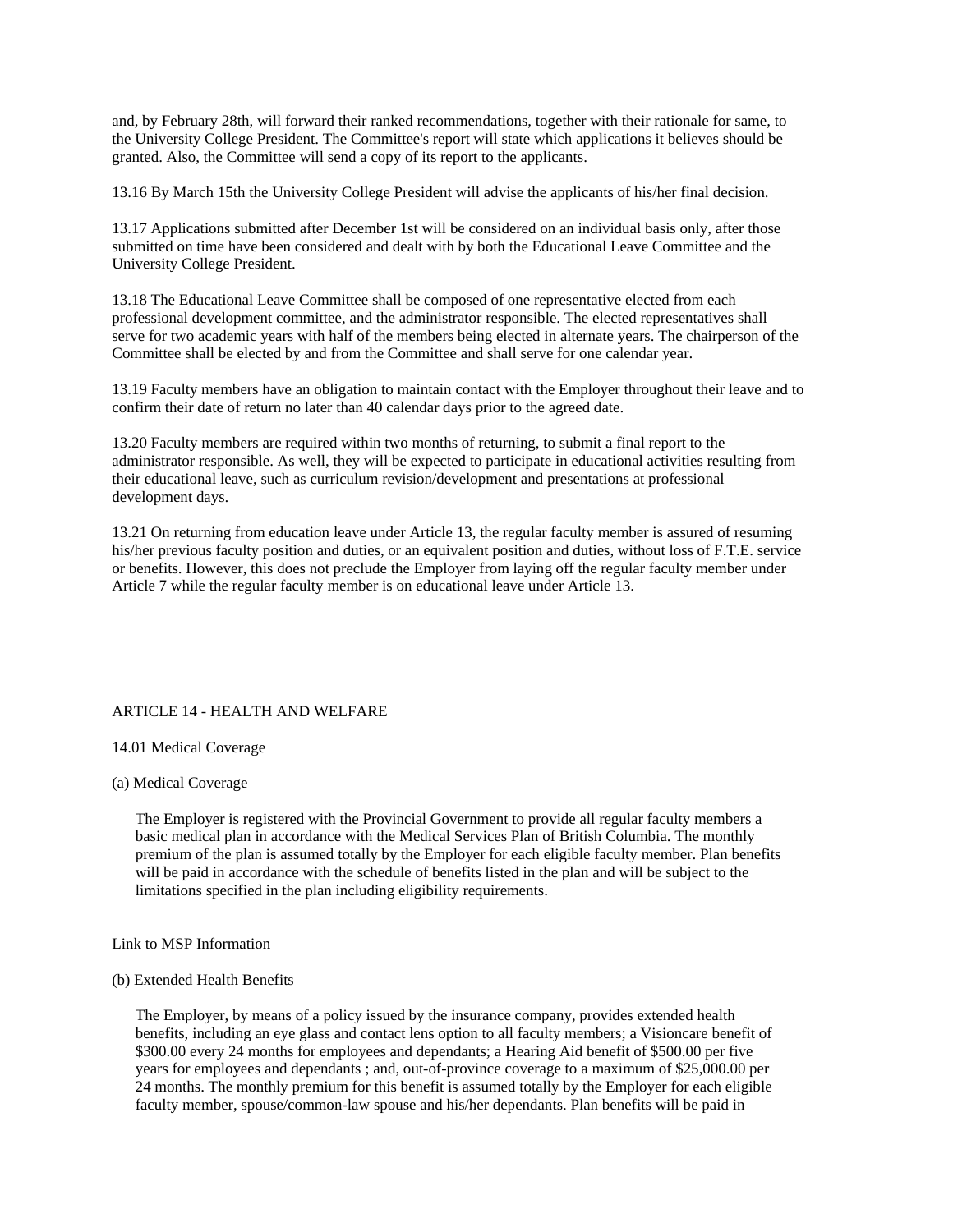accordance with the schedule of benefits listed in the plan and will be subject to the limitations specified in the plan including eligibility requirements.

#### 14.02 GROUP LIFE INSURANCE

The Employer, by means of a policy issued by an insurance company, provides life insurance for all regular faculty members. Participation in this plan is a condition of employment.

The premiums for the Life Insurance Plan are paid by the Employer. The Employer agrees to make available optional voluntary life insurance (maximum \$200,000) for regular faculty members and their spouse/common-law spouse, subject to the applicant meeting insurance company requirements. All premiums for this optional life insurance will be paid by the faculty member.

Life insurance benefits will be paid in accordance with the schedule of benefits listed in the insurance carrier's plan and are subject to the limitations specified in the plan including eligibility requirements.

#### 14.03 DENTAL PLAN

The Employer pays the entire premium of a comprehensive dental plan. The plan pays for service for regular faculty members, their spouse/common-law spouse and his/her dependants.

A. 100% of routine treatment, including diagnostic, preventive, surgical and restorative services, prosthetic repairs, endodontics and periodontics;

B. 50% of major treatments such as crowns, bridges and dentures and extended endodontic and periodontal service;

C. 50% of orthodontic treatment to a maximum of \$2,500 per patient.

Dental benefits will be paid in accordance with the schedule of benefits listed in the insurance carrier's plan, and subject to the limitations specified in the plan. The Group Policy, available for consultation in the Human Resources Department should be consulted for full details of the Plan.

#### 14.04 SHORT-TERM ILLNESS PLAN

(a) Faculty members do not accumulate sick leave benefits; rather the Employer pays an absent member his/her full salary for an absence not exceeding thirty (30) calendar days, reserving the right to demand a certificate from a medical practitioner who in some cases may be of the Employer's choice. The thirty calendar day period is accumulative to the extent that if a faculty member is absent, returns before thirty calendar days, and then within fourteen calendar days is absent again for the same or related illness, this counts as one thirty calendar day elimination period.

(b) Any faculty member absent through illness or who expects to be absent will notify the Employer.

(c) The Employer agrees to institute a 26-week Employer-paid sick leave plan to take effect after the 30 days referred to in Article 14.04(a).\* This income replaces the faculty member's regular salary. Coverage is by means of a policy issued by the insurance company and benefits will be paid in accordance with the schedule of benefits listed in the insurance carrier's plan and are subject to the limitation specified in the plan including eligibility requirements.

 \* The employee portion of savings realized by the U.I. reduction program will be applied annually to partially offset benefit costs.

(d) Where a faculty member is absent from work due to an injury which involves third party liability (i.e. ICBC),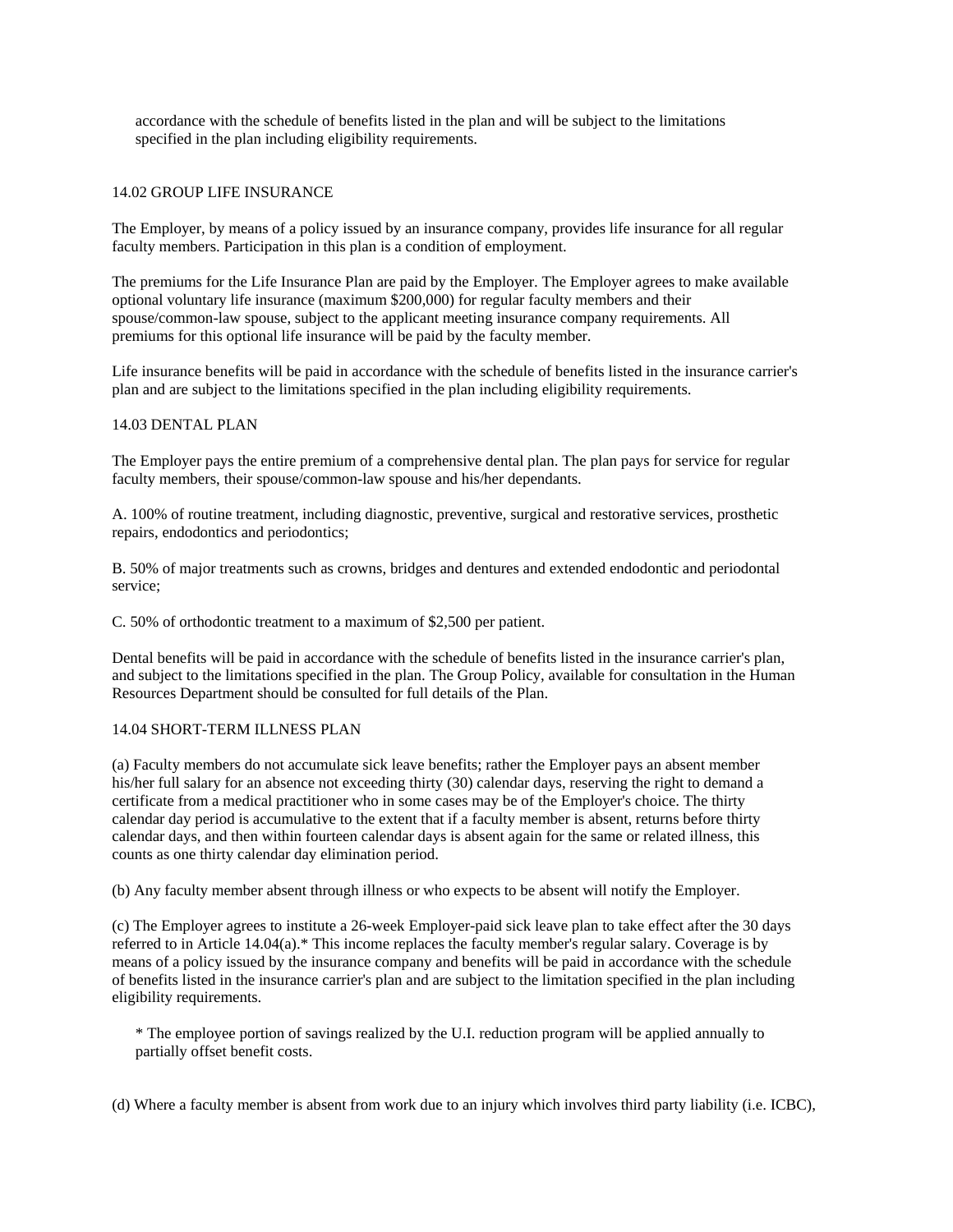the faculty member must repay the Employer an amount equivalent to the sick pay received from the Employer and/or the insurance carrier upon receipt of the accident settlement.

# 14.05 LONG-TERM DISABILITY INSURANCE

(a) Faculty members absent due to accident or illness for more than the twenty-six (26) weeks, receive benefits from the Long-Term Disability Plan beginning on the 213th day of illness. This income replaces the faculty member's regular salary. Premiums are paid by the faculty member so that the benefits are not taxable.

(b) Coverage is by means of a policy issued by the insurance company and benefits will be paid in accordance with the schedule of benefits listed in the insurance carrier's plan and are subject to the limitation specified in the plan including eligibility requirements.

(c) Where a faculty member is absent from work due to an injury which involves third party liability (i.e. ICBC), the faculty member must repay the Employer an amount equivalent to the sick pay received from the Employer and/or the insurance carrier upon receipt of the accident settlement.

# 14.06 SICK LEAVE - CONTRACT FACULTY MEMBERS

Article 14.04 (a) and (b) and Article 14.05(a) do not apply to contract faculty members. The Employer shall establish a fund of \$10,000 per calendar year, from which contract faculty members may draw sick leave benefits as specified in Article 14.04(a). The fund shall operate on a first come, first serve basis. When the fund is exhausted, no further sick pay shall be provided to contract faculty members during the calendar year.

# 14.07 COLLEGE PENSION ACT

Faculty members must contribute unless exempted by the Superannuation Commissioner following a resolution of University College Board made within thirty (30) days of beginning employment. The Act should be consulted for details.

Superannuation Commission

#### 14.08 REQUIRED DEDUCTIONS

(a) Deductions are made from each pay cheque for Canada Pension Plan contributions, until the maximum annual contribution is paid.

(b) Required U.I.C. contributions are deducted in accordance with existing legislation.

14.09 The Employer agrees to supply the Association with a copy of each faculty members benefit plan in force.

#### ARTICLE 15 - PROFESSIONAL DEVELOPMENT

15.01 (a) For the purposes of allocating professional development funds there shall be the following groupings of programs/disciplines and each grouping shall have a Professional Development Committee: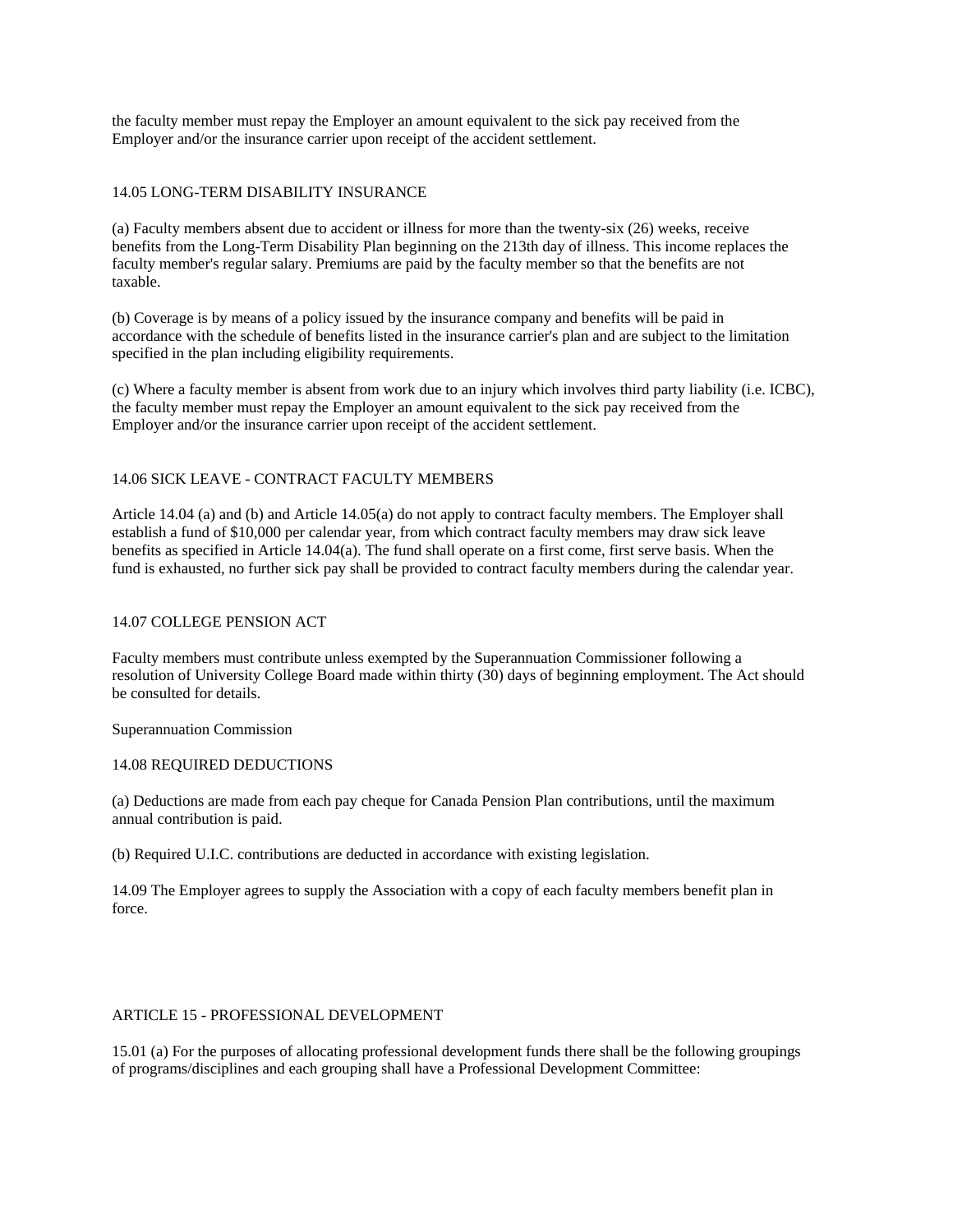(i) Science, Mathematics and Technology (including Applied Science, Biology, Chemistry, Electronics Technology, Automation/Robotics Technology, Environmental Protection Technology, Mathematics, Physics)

 (ii) Humanities (including EASL, ELT, English/Creative Writing, Applied Communications, Fine Arts, Modern Languages, Philosophy, Humanities)

 (iii) Social Sciences and Music (including Anthropology, Criminology, Geography/Geology, History, Political Science, Psychology, Sociology, Music)

 (iv) Applied Design and Communications (including Drafting/CADD, Fashion Design & Technology, Interdisciplinary Design Studies, Graphics & Visual Design, Interior Design, Journalism, Public Relations, Public Safety Communications)

 (v) Community and Health Studies (including Nursing, Early Childhood Education, Human Service Worker, Resident Care Attendant)

 (vi) Business (including Accounting, Business Management, Economics, Computer Science, CBSY, CISY, Applied Business Technology, Marketing)

 (vii) Applied Technology, Trades and Vocational (including Appliance Repair, Parts Apprenticeship for Partsman, Automotive Mechanics, Bricklayer/Cement Mason/Masonary, Carpentry/Building Construction, Computer Systems Technician, Floorcovering, Millwright, Outdoor Power Equipment Technician, Partsman, Upholstery/Auto Trim, Welding)

 (viii) Access Programs and Student Services (including Counselling, Recreation, Adult Special Education, EEAW/EEAM/EEAA, Access Centre, Academic and Career Preparation, Skills Development Training, Education Planning)

(ix) Library and Cooperative Education (including Placement, Daycare)

 (x) Horticulture, Farrier and Equine Studies (including Horticulture Technologies, Horticulture Apprenticeship, Horticulture Technician, Horticulture Part-time Studies or HRTA, Farrier, Equine Studies, Floristry)

 (xi) Client-funded Learning Services (including Continuing Education, Curriculum Development and Publishing, Customized Training and Business Development)

 Should the Employer establish a new discipline/program or move an existing discipline/program it will consult with the Association regarding the grouping into which the discipline program shall be placed by the Employer.

(b) The elected members of the Professional Development Committee for each group shall be at least three in number, or fewer if there are fewer faculty in the group. Elections shall be held in February/March every two years so that the new Committee takes effect April 1. One of the elected members shall be elected as Professional Development Chairperson.

(c) Should the members fail to elect a Professional Development Committee before April 1, the Employer shall assign an administrator to perform all the functions of the Committee until such time as the faculty members elect the Committee members.

(d) One of the members of each Professional Development Committee shall be elected to serve as the representative to the Educational Leave Committee. This elected member shall serve for two academic years.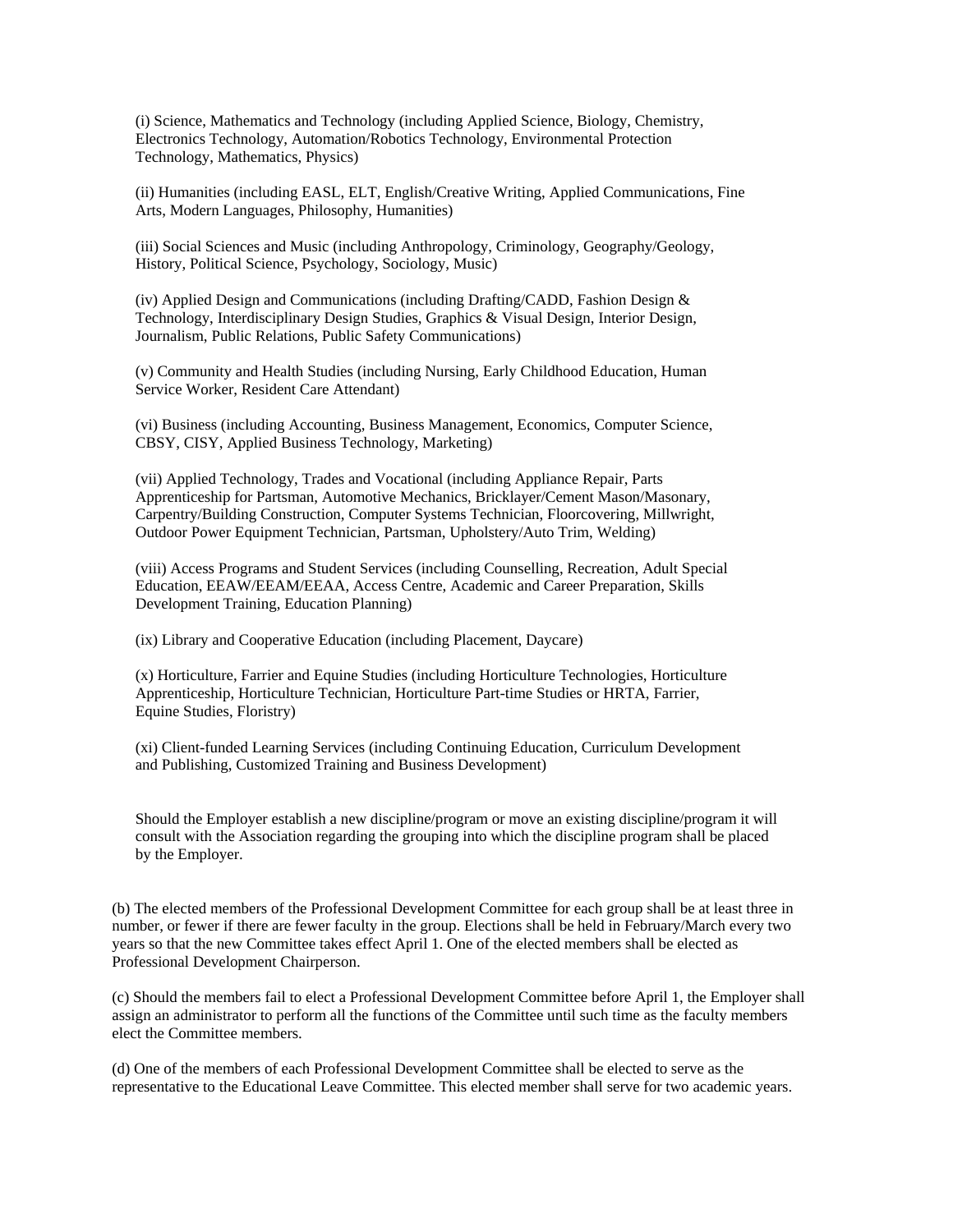(e) Each Professional Development Committee has the responsibility of promoting, within the group, activities to enhance the academic, technical, and educational standards of the programs/disciplines. The Employer shall provide the appropriate Professional Development Committee with copies of any reports on professional development activities funded under Article 15.01.

(f) In addition, each Committee has the responsibility of drawing up guidelines for the disbursement of professional development funds and receiving from the faculty members', applications for the use of such funds. These guidelines shall include that the proposed activity will be of benefit to the faculty member and the Employer. Such applications, together with each Committee's recommendation shall be forwarded to the appropriate administrator. Disbursement shall be over the signature of the administrator.

Approval will not be unreasonably withheld.

If the administrator does not sign the request, the Chairperson of the appropriate Professional Development Committee and the applicant shall be informed immediately and a reason shall be supplied. Where the administrator withholds approval, the matter may be appealed to the Labour management Relations Committee by the Professional Development Committee. The LMRC will issue a final and binding decision within 5 days of receiving the appeal.

(g) A budget of \$350.00 for each full-time equivalent faculty member in a group (based on the enrolment and staffing report of October 31st prior) shall be allocated to each Professional Development Committee for the fiscal year. The administrator may not expend the funds allocated in this article that have not been recommended by the Professional Development Committee.

(h) Three times a year - March 30, September 30, and November 30 - the Employer shall provide each Professional Development Committee and the Faculty Association with a listing of the professional development funds committed and expended by that Committee.

(i) After January 30th of each fiscal year, funds remaining in all groups' Professional Development accounts shall be pooled. Nevertheless, a Professional Development Committee may commit an amount for a specific activity or activities which will occur by March 31st of each fiscal year and this amount shall not be pooled. The disbursement of funds from the pooled fund shall be governed in two steps. The first step shall consist of the applications and recommendations as described in Article 15.01(f). As a second step, such applications and recommendations from the grouping P.D. committee shall be forwarded for final approval to the joint advisory committee of the Professional Development Program as per Article 15.03(c). This committee shall deal speedily with the applications and recommendations from the grouping P.D. committees. The disbursements shall be over the signature of the administrator responsible University College-wide for professional development. The conditions with respect to the withholding of the administrator's signature shall be those as stated in Article 15.01(f). The activities carried out under the Professional Development Program as per Article 15.03 shall not be funded by the pooled funds.

(j) Each Professional Development Committee chairperson shall be informed of the amount of the total pool by February 15th of each year.

(k) Funds allocated to the Professional Development fund that are over committed, uncommitted or unspent in one fiscal year will be credited or debited against the following year's allotment. This debit or credit is limited to an amount not to exceed \$10,000.

# 15.02 ORIENTATION OF NEW FACULTY MEMBERS

The Professional Development Advisory Committee established in Article 15.03(c) shall develop, by June 30th of each year, an outline for orientation of new faculty members. Such outline may provide for instructional skill development activities. The Association shall have the right to make a presentation by one member of the Association of no more than thirty (30) minutes as part of this orientation.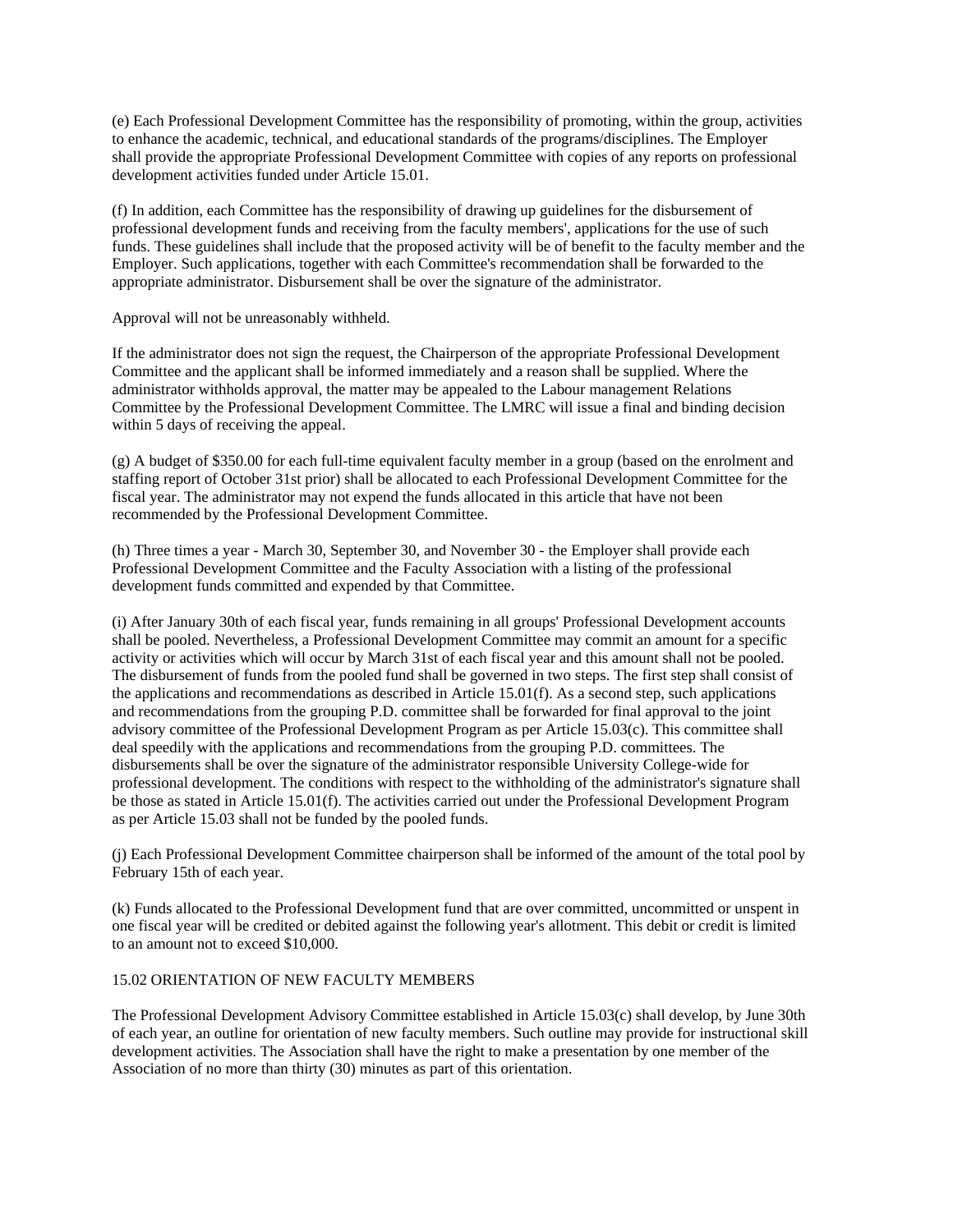# 15.03 PROFESSIONAL DEVELOPMENT PROGRAM

(a) The parties agree to continue a Professional Development Program for the maintenance and development of the faculty members' professional competence and effectiveness. It is agreed that maintenance of currency of subject knowledge, the improvement of performance of faculty duties, and the maintenance and improvement of professional competence, including instructional skills, are the primary professional development activities of faculty members.

(b) Information collected as part of this program shall be the sole property of the faculty member. This information or any judgments arising from this program shall not be used to determine non-renewal or termination of a faculty member's contract, suspension or dismissal of a faculty member, denial of advancement on the salary scale, nor affect any other administrative decisions pertaining to the promotion or employment status of the faculty member.

(c) A joint advisory committee consisting of three regular faculty members who shall be elected by and are P.D. Committee Chairpersons and three administrators shall make recommendations for the operation, financing and management of the Professional Development Program.

#### ARTICLE 16 - DISPUTE RESOLUTION

#### 16.01 INTERPRETATION

Where a difference arises between the parties relating to the interpretation of this Agreement, it may be settled by means of a jointly agreed to interpretation signed by the University College President and the President of the Association, or their designates.

#### 16.02 GRIEVANCE PROCEDURE

(a) A grievance is any complaint relating to the application, operation or alleged violation of this agreement or any question as to whether any matter is grievable or arbitrable.

(b) A faculty member is encouraged to discuss, prior to the formal initiation of a grievance, any problems relating to his/her employment with the appropriate administrator to resolve the matter promptly and informally. The services of the Association Representatives are available to assist in informal resolution of these matters.

(c) Any informal resolution of a grievance or complaint shall be consistent with this Agreement, but shall not be binding on the Employer, the Association, or any other faculty member.

(d) If the Association is of the opinion that a complaint has been informally resolved in a manner inconsistent with the terms of this Agreement, then the Association may initiate a grievance on the informal resolution.

(e) All formal grievances shall be initiated by the Association within twenty (20) days of the time that the Association could reasonably have become aware of the incident that is the subject of the grievance, or within twenty (20) days of the completion of any attempt at informal resolution (including discussion at Labour/Management Relations Committee) under Article 16.02(b), whichever date is later. A grievance shall be directed to the administrator responsible. Within five (5) days of receipt of a written grievance, the administrator shall discuss the grievance with a representative of the Association. The faculty member may choose to be present. Within eight (8) days of the receipt of a written grievance, the administrator responsible shall provide the Association with a written reply. The parties recognize the importance of confidentiality in all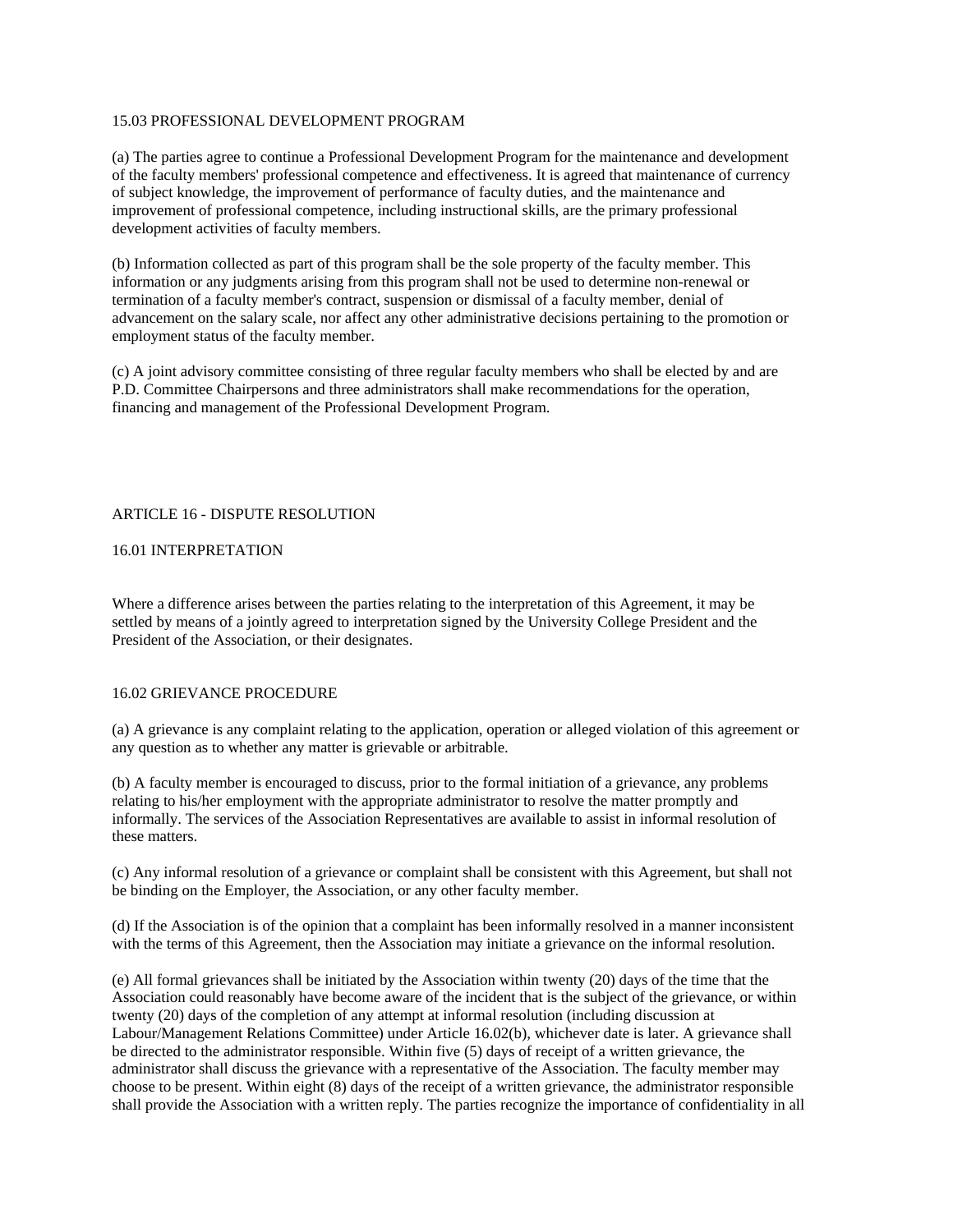grievance proceedings and will endeavour to maintain confidentiality during each grievance process.

(f) The Association will make every effort to state all articles allegedly violated by the Employer in all formal grievances. If the grievance is not satisfactorily resolved by Article 16.02(e), the matter shall be referred to the appropriate administrator who shall meet with a representative of the Association within seven days of the referral and shall reply in writing within ten days.

 $(g)$  If the grievance is not satisfactorily resolved by Article 16.02(f), the matter shall be referred to the University College President who shall meet with a representative of the Association within seven days of the referral and shall reply in writing within ten days.

(h) If a satisfactory settlement has not been reached at this point (after Article 16.02 $(g)$ ), the matter shall be dealt with by arbitration as set forth in Article 16.03.

(i) If a grievance is not advanced to the next stage within fourteen (14) days after completion of the preceding stage, it shall be deemed to have been abandoned and all rights of recourse to the grievance procedure shall terminate.

(j) Any time limit and/or stage in the grievance process may be waived by agreement between the parties. Also, a policy grievance may be advanced immediately to Article  $16.02(g)$  at the request of either party.

It is the intent of both parties to this Agreement that no grievance shall be defeated merely because of a technical error in processing the grievance through the grievance procedure. To this end, an Arbitrator shall have the power to allow all necessary amendments to the grievance and the power to waive formal procedural irregularities in processing of the grievance, in order to determine the real matter in dispute and to render a decision according to equitable principles and the justice of the case. Time limits specified in Article 16 shall not be deemed to be nor construed as matters of technicality but as matters of substance.

#### 16.03 ARBITRATION

(a) Where a difference arises between the parties relating to the interpretation, application, operation or alleged violation of this Agreement, including any question as to whether a matter is arbitrable, either of the parties, without stoppage of their work, may, after exhausting any grievance procedures established by this Agreement, notify the other party in writing of its desire to submit the difference to arbitration.

(b) Within ten (10) working days of the delivery and receipt of the reference to arbitration, the parties shall meet to select a mutually acceptable arbitrator. In the event that the parties cannot agree upon the selection of an arbitrator, either party or both of the parties may request the Minister of Labour to appoint an arbitrator.

# (c) Procedure

The arbitrator will determine his/her own procedure in accordance with the Labour Relations Code of B.C. and shall give full opportunity to all parties to present evidence and make representations. The arbitrator shall hear and determine the dispute or allegation and shall make every effort to render a decision within a reasonable time.

# (d) Jurisdiction and Authority

 (i) Subject to the jurisdiction vested in an arbitrator or Arbitration Board under Part 8 of the Labour Relations Code of B.C., the Arbitrator shall have jurisdiction and authority to interpret and apply the provisions of this Agreement insofar as it may be necessary to the determination of the grievance referred to him/her. He/she shall not have the jurisdiction to alter, amend, add to or delete from any of the provisions of this Agreement, or make any decision which is inconsistent with the provisions of this Agreement;

(ii) The Arbitrator shall have the authority to allow all reasonable amendments to the grievance, and the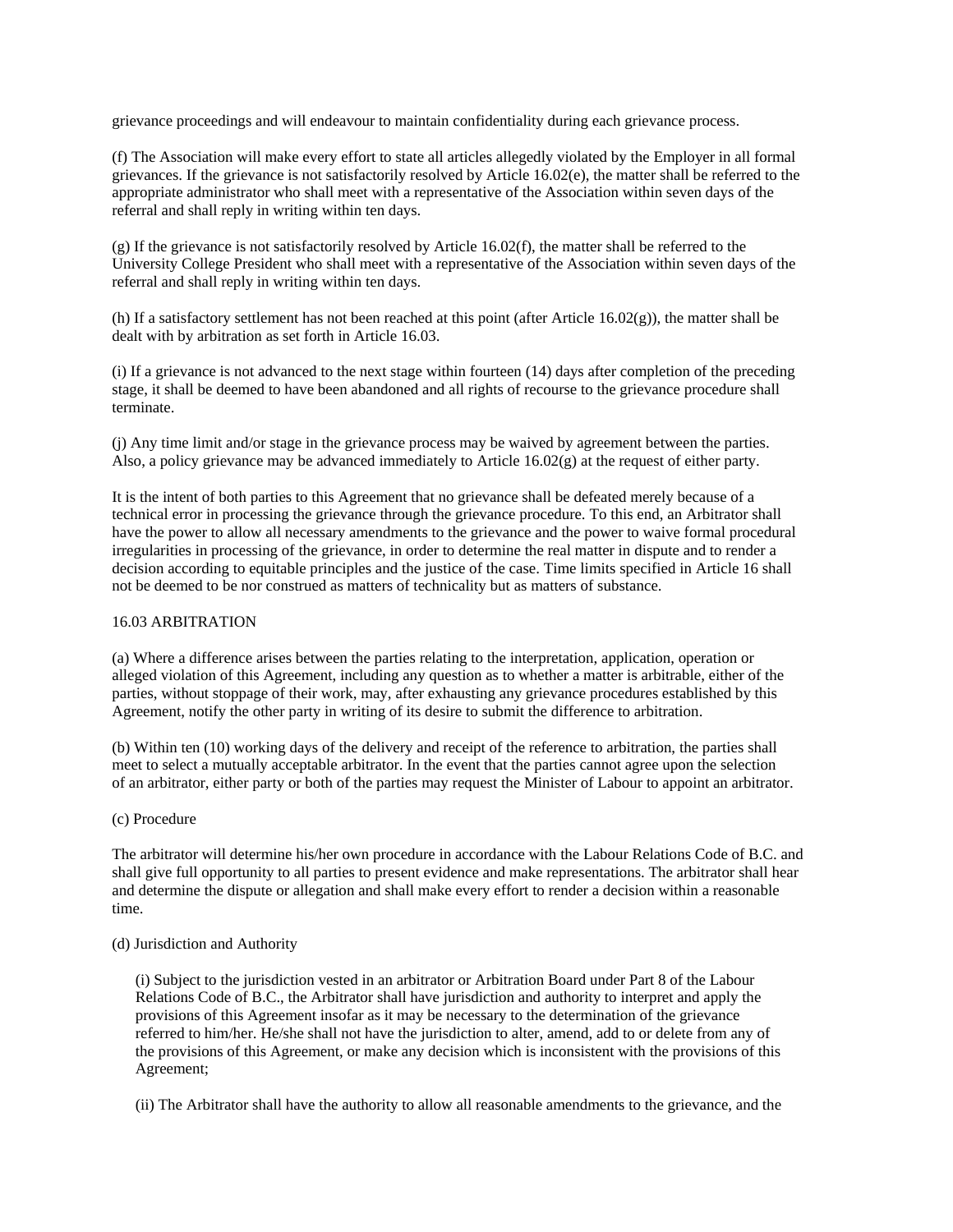authority to waive procedural irregularities in the processing of the grievance, in order to determine the real matter in dispute and to render a decision according to equitable principles and the justice of the case;

 (iii) Where a difference arises between the parties involving the question as to whether a matter is arbitrable, that issue shall be referred to the Arbitrator and that reference may stipulate that the issue of arbitrability is to be determined as a preliminary question.

#### (e) Expenses and Costs of Arbitration

Each party shall pay its own expenses and costs of arbitration. The remuneration and disbursements of the Arbitrator, and of stenographic and related expenses shall be divided equally between the Employer and the Association.

## (f) Amending Time Limits

The time limits fixed in this arbitration procedure may be altered by mutual consent of the parties, but the same must be confirmed in writing.

#### 16.04 REMEDIATION

Prior to initiating formal disciplinary action pursuant to Article 16.05, the Employer may attempt to resolve matters of discipline informally. However, this shall not restrict the right of the Employer to consult with or otherwise counsel faculty members regarding their conduct. The faculty member shall be given the opportunity to have a Faculty Association representative present at any meeting related to the informal resolution of a dispute that could lead to discipline.

#### 16.05 DISCIPLINE, SUSPENSION AND DISMISSAL

(a) No faculty member shall be disciplined, suspended or dismissed without just and reasonable cause. The faculty member shall be given the opportunity to be represented by an Association representative at meetings under Article 16.05.

(b) (i) Prior to the imposition of a suspension or dismissal, the appropriate representative of the Employer shall meet, where possible, with the faculty member who is to be suspended or dismissed. The Employer at their meeting shall inform the faculty member of the Employer's reasons for taking such action;

 (ii) In the event the Employer is unable to arrange such a meeting with the faculty member, then the Employer shall instead arrange the Article 16.05(b)(i) meeting with the Vice-President - Grievances of the Association, or his/her delegate. The Association agrees to meet with the Employer within three (3) days of receiving a request for such a meeting. The Association representative may bring a second Association member to the meeting;

 (iii) Notwithstanding Articles 16.04, 16.05(b)(i) and (b)(ii), the Employer may impose immediate disciplinary action, up to and including dismissal, where, in the view of the Employer, failure to take such action may result in damage to the Employer, other faculty members or students.

(c) A faculty member shall be notified in writing of the reasons for the disciplinary action taken by the Employer. The Association shall receive a copy. This clause does not apply to verbal reprimands.

(d) A faculty member may grieve discipline, suspension or dismissal through the grievance process specified in Article 16.02.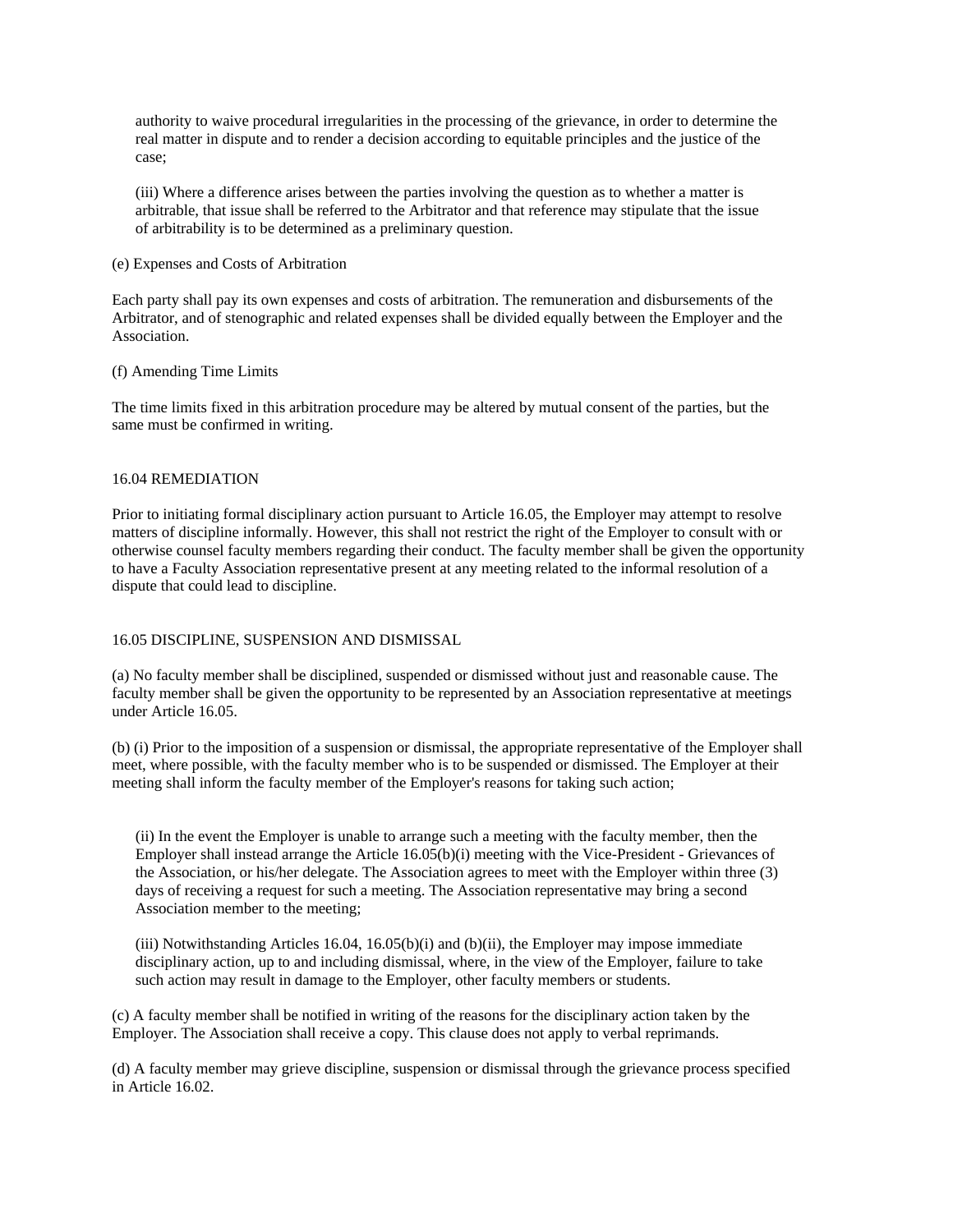(e) If a satisfactory settlement has not been reached at Article 16.02, the matter shall be dealt with by Expedited Mediation Arbitration as set forth in Article 16.06.

# 16.06 EXPEDITED MEDIATION ARBITRATION

(a) Where difference arises between the parties relating to Article 16.05 Discipline, Suspension and Dismissal, after exhausting the grievance procedure as set forth in Article 16.02, either of the parties may notify the other party in writing within five (5) working days of its desire to submit the difference to expedited mediation arbitration.

(b) Within five (5) working days of the delivery and receipt of the reference to Expedited Mediation-Arbitration, the parties shall notify Stephen Kelleher or a substitute agreed to by the parties. If the parties cannot agree upon the appointment of a substitute within three (3) working days either party may request the Minister of Labour or his/her designate to make the appointment.

(c) The Mediator-Arbitrator shall begin proceedings within twenty-eight (28) days after being appointed.

(d) The Mediator-Arbitrator shall endeavour to assist the parties to settle the grievance by mediation.

(e) If the parties are unable to settle the grievance by mediation, the Mediator-Arbitrator shall endeavour to assist the parties to agree on the material facts in dispute and then shall determine the grievance by arbitration.

(f) When determining the grievance by arbitration, the Mediator-Arbitrator may limit the nature and extent of evidence and submissions and may impose such conditions as he/she considers appropriate. The procedure, jurisdiction, and authority outlined in Article 16.03 (c), (d), (e) and (f) will apply.

(g) The Mediator-Arbitrator shall give a succinct decision within twenty-one (21) days after completing proceedings on the grievance submitted to arbitration.

(h) When the dismissal or suspension of a faculty member is subsequently determined by an internal investigation, a grievance procedure or an arbitration board, to be without just and reasonable cause, or the dismissal or suspension determined to be too severe in relation to the offence, re-instatement terms can be mutually agreed to by the parties or can be imposed by an arbitration board if the matter is referred to arbitration.

(i) (i) When disciplinary action, up to and including dismissal, is subsequently determined as a result of an internal investigation, a grievance procedure or an arbitration board to be without just and reasonable cause, no record of the matter shall remain on a faculty member's personnel file.

 (ii) However, Article 16.06(i) (i) is not applicable if a lesser penalty is substituted as a result of an internal investigation, a grievance procedure, or an arbitration board.

(j) Articles 16.05 and 16.06 do not apply to non-renewal of contracts issued by the Employer under Article 1.04(d) and 1.04(e) and 1.04(h).

(k) Articles 16.05 and 16.06 do not apply to termination of a regular faculty member due to Article 5.03(a).

#### 16.07 CHANGES IN AGREEMENT

Any changes deemed necessary in this Agreement may be made by mutual agreement of the parties at any time during the life of this Agreement.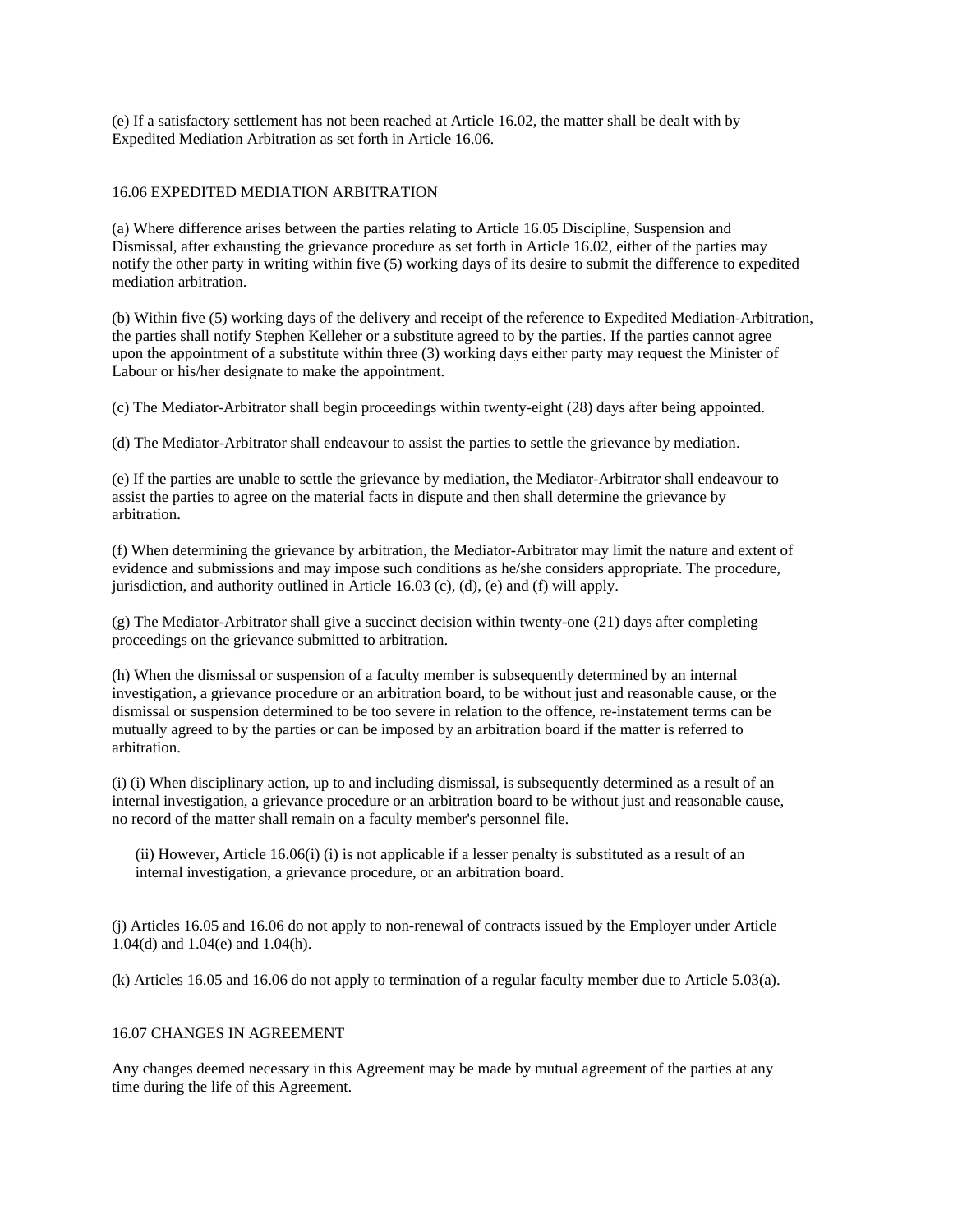# ARTICLE 17 - MISCELLANEOUS PROVISIONS

#### 17.01 PERSONNEL POLICIES

(a) A faculty member shall have access to all material in his/her Personnel File, with the exception of letters of reference and interview reports in the application file. A faculty member shall also have access to material, if any, in any other file with the Employer that may be used by the Employer for determining qualifications for employment, or assignment of workload, altering job security, or taking disciplinary action. Upon request by the faculty member, the Employer shall identify such files, if any, containing personnel material not in the faculty member's Personnel File.

(b) No information relating to qualifications for employment or assignment of workload, job security, or disciplinary action will be placed in a faculty member's personnel files unless a copy has at the same time been given to the faculty member. The Employer agrees not to use information relating to qualifications for employment or assignment of workload, job security, or disciplinary action unless a copy has been given to the faculty member at the time that the information was placed in the personnel files.

(c) Except for routine administrative access by the Human Resources Department and by appropriate administrators, files will not be open to any other individual except with the written permission of the faculty member concerned.

(d) Upon request by the faculty member or the Association on the member's behalf, documents of a disciplinary nature will be removed from the employee's personnel file after a period of:

 i) 5 years for discipline which involves a suspension or an issue which involves harassment, discrimination or the health and safety of students or employees, provided there has been no further infraction of type (i) within the 5 years;

 ii) 2 years for all other disciplinary matters, provided there has been no further infraction of type (ii) within the 2 years.

#### 17.02 COPYRIGHT

The ownership of and copyright to teaching aids, films, outlines, notes, manuals, apparatus, etc., which have been designed, written or constructed by Employer faculty members with Employer materials, through Employer funds, or with technical or clerical assistance provided by the Employer, is vested in the Employer. If a faculty member wishes, he/she may discuss details with the Employer and an agreement may be reached to give copyrights to the instructor.

## 17.03 BUDGET

(a) The Kwantlen Educational Advisory Council shall be consulted by the Employer in the preparation of the proposed annual educational profile.

(b) The Association will be provided with a copy of the annual proposed educational profile after it has been approved by the University College Board except when the University College Board determines that the profile has personnel implications.

(c) The Association will be provided with a copy of the annual educational profile and budget after they have been approved by the University College Board and Provincial Ministry of Education, Skills and Training.

(d) After the Employer has received approval of its budget from the Ministry and determined its expense plan, a discipline/program may request a copy of the non-salary items in the budget for that discipline/program.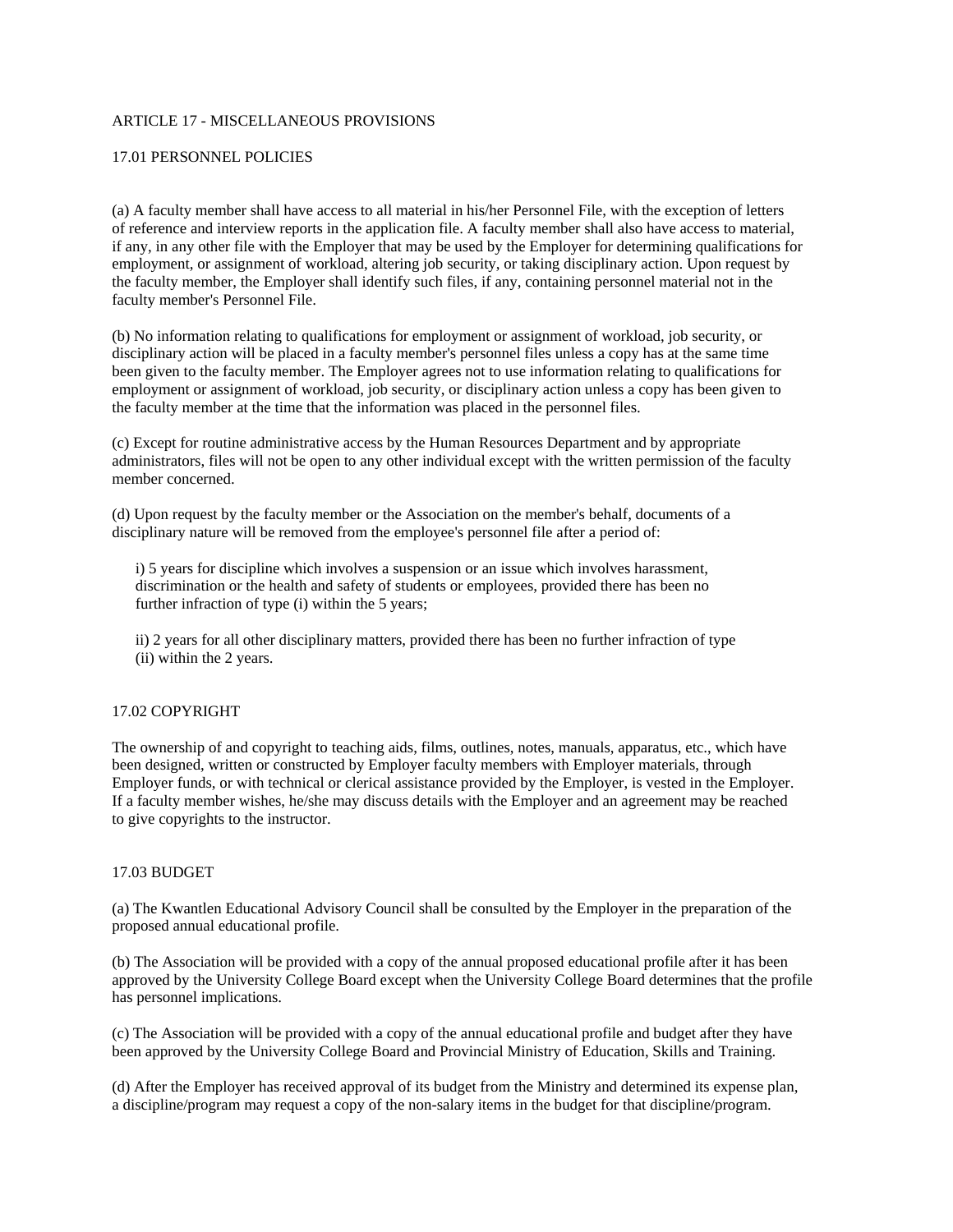#### 17.04 OPEN MEETINGS

(a) All scheduled meetings of the Employer shall be open meetings, except in those cases where personnel, financial or other matters require that the meeting be considered confidential.

(b) In those cases where a meeting is designated confidential, the Association shall be provided with a reason for such designation.

(c) A designated member of the Association shall be provided a copy of the agenda and minutes of all open meetings.

(d) Notwithstanding 17.04(b), any faculty member may request that an Association representative attend as an observer at meetings where the faculty member reasonably believes their working conditions under Article 11 will be affected. Management will be notified by the KCFA in advance of the meeting regarding their attendance at the meeting.

# 17.05 LABOUR / MANAGEMENT RELATIONS COMMITTEE

In recognition of the mutual benefits of open communications and on-going consultation between the faculty and the employer, the Labour/Management Relations Committee will meet on a regular basis and have equal representation for the Faculty Association and the Employer.

The LMRC will serve as an open forum for the free and candid discussion of matters of mutual concern to faculty members and management.

# 17.06 INDEMNITY: LIABILITY INSURANCE

In accordance with provisions of the Self-Insured Comprehensive General Liability Coverage of the University College the Institute Protection Program, the Employer shall:

(a) Exempt and save harmless each current and former faculty member from any legal action arising from the proper performance of their duties for the Employer; and

(b) assume all costs, legal fees and other expenses arising from any such action, which resulted from actions of the faculty member when in the employ of the University College, and

(c) provide advance notice at last known address to those current and former faculty members who are named in any such action as soon as the Employer becomes aware of same.

#### 17.07 CONFLICT OF INTEREST

If a faculty member is perceived to be in conflict of interest, the Employer may take disciplinary action.

# ARTICLE 18 - EVALUATION

#### 18.01 EVALUATION

Evaluation by the Employer of a faculty member's performance shall be carried out by methods developed in consultation between the Employer and the Association. Any such evaluation shall be constructed and conducted in a fair and reasonable manner.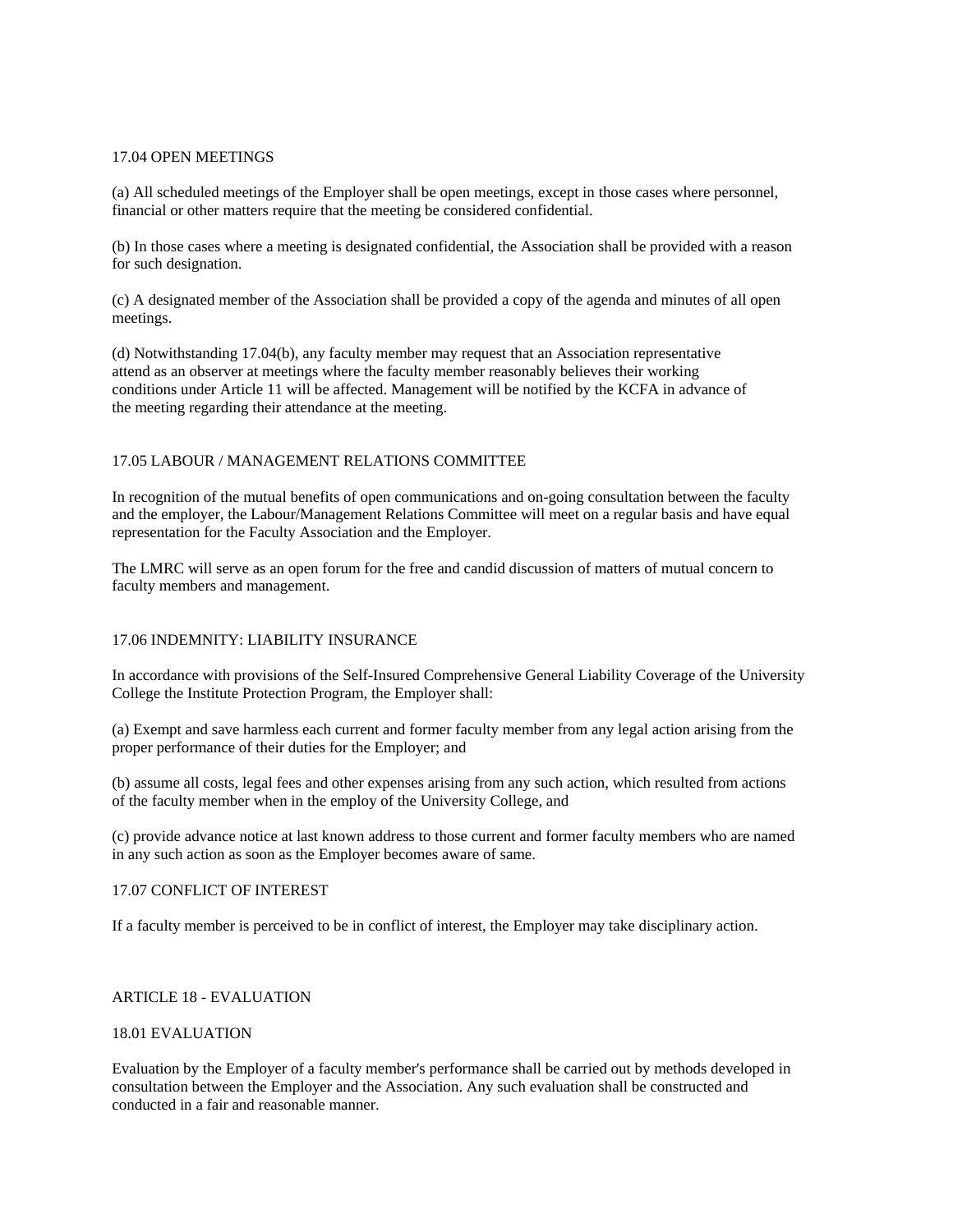#### ARTICLE 19 - HEALTH AND SAFETY

19.01 The Association and the Employer agree that regulations made pursuant to the Workers' Compensation Act, the Factory Act, or any other statute of the Province of British Columbia pertaining to the safe working environment of faculty members shall be fully complied with.

19.02 The Association shall appoint one faculty member representative to the Employer's Health and Safety Committee required under Section 4 of the Workers' Compensation Board Industrial Health and Safety Regulations. A copy of all minutes of the Health and Safety Committee meetings shall be forwarded to the Association.

19.03 A faculty member who has reasonable cause to believe that carrying out a work process or operating any tool, appliance, or equipment would create an undue hazard to the health or safety of any person may refuse to carry out the work process or operate the tool, appliance, or equipment, subject to Section 8.24 of the Industrial Health and Safety Regulations of the Workers' Compensation Board.

19.04 (a) Faculty members have the right to remove themselves from any situation in which they perceive an immediate threat of violence to themselves by a student or by another employee of the University College. Faculty members have the right to remain away from the workplace if they continue to perceive themselves to remain under threat until such time as the Employer has taken action to resolve the situation.

(b) Faculty members who take action under (a) must report the facts as soon as possible, along with relevant detail to their Dean. The parties will endeavour to maintain confidentiality related to said threat.

(c) The Employer will commence an investigation under the appropriate Kwantlen University College policy as soon as possible after the incident(s) have been reported and take action as necessary.

(d) If the faculty member is dissatisfied with the result, the faculty member may refer the case

 to the Workers' Compensation Board, the Occupational Health and Safety Committee or the Labour Management Relations Committee.

(e) The faculty member may have a KCFA representative accompany them to any meeting under Article 19.04.

#### ARTICLE 20 - RETIREMENT

(a) A faculty member shall retire from continuous full-time employment at the University College on August 31st, following the faculty member's 65th birthday.

(b) A retiring regular faculty member may, upon his request, be offered employment as a contract faculty member, subject to the following conditions: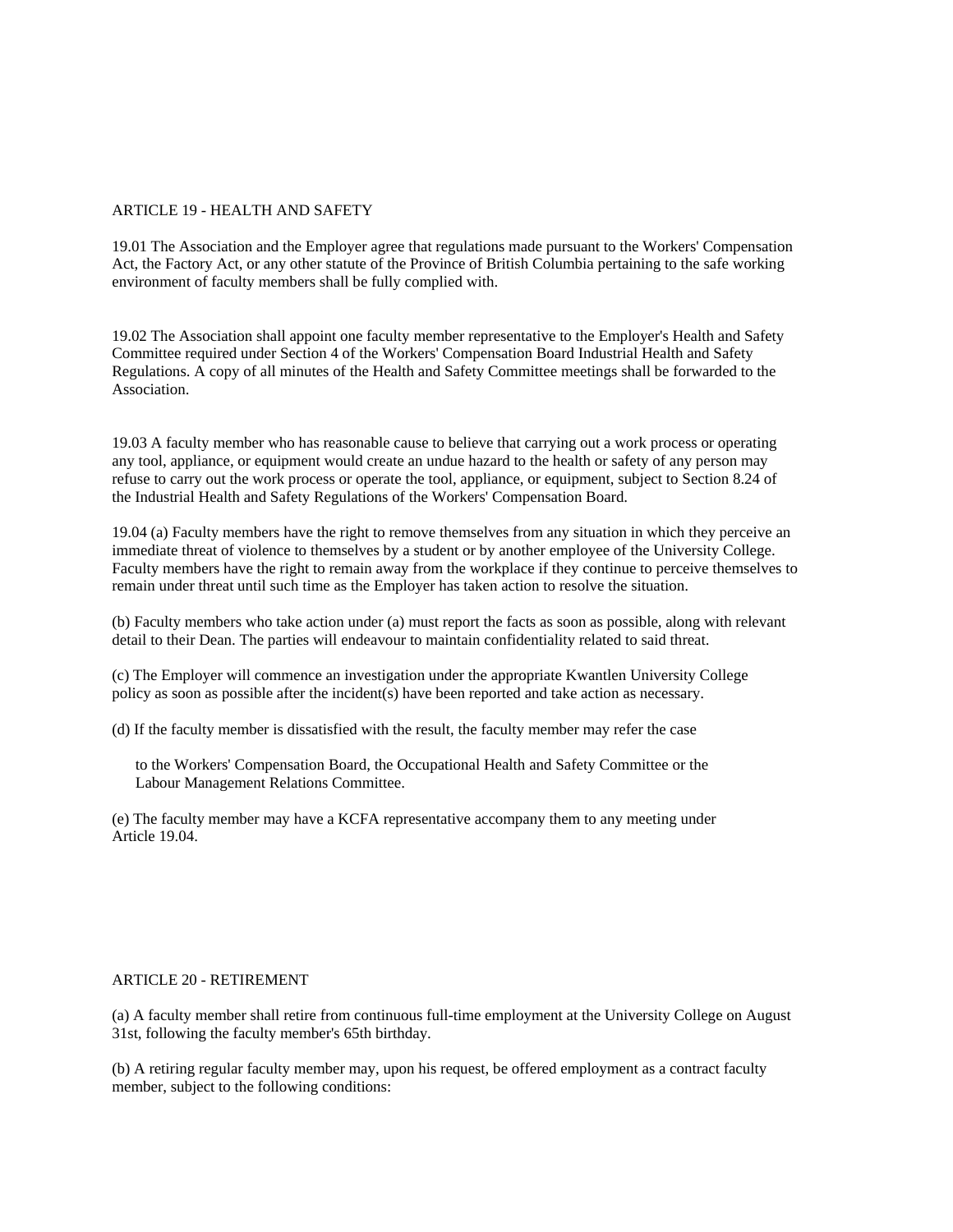(i) the retiree shall be automatically placed on the interview list for contract employment consideration by the Search Committee;

- (ii) contract appointments shall not exceed half-time;
- (iii) the retiree must re-apply annually for contract employment.

#### ARTICLE 21 EARLY RETIREMENT INCENTIVE

# 21.01 EARLY RETIREMENT INCENTIVE

The Employer may offer to any faculty member or a faculty member may apply for one of the early retirement incentive alternatives described herein, provided the faculty member meets the following criteria. The Association shall be advised in writing of any offer of early retirement made to a faculty member.

#### 21.02 ELIGIBILITY

A faculty member who possesses the following qualifications shall be eligible for an early retirement incentive if he/she:

a) is a regular faculty member on continuing appointment at the time of early retirement;

b) is age 55 or over;

c) has a minimum of ten years contributory service under the College Pension Act or as a regular faculty member with the Employer;

- d) is on the maximum step of the salary scale; and
- e) resigns for the purpose of retirement

#### 21.03 SELECTION CRITERIA

In considering applications for early retirement incentive from eligible faculty members, should the Employer determine it will be unable to offer an incentive to all who have applied, it will use the following criteria in ascertaining the faculty members to whom such offers should be given.

i) Faculty members with the most FTE service shall be given preference.

ii) In the event that two or more faculty members have equivalent FTE service, faculty members with less time remaining prior to retirement shall be given preference.

#### 21.04 APPLICATION AND AGREEMENT

a) Application to the plan is voluntary. A faculty member who wishes to be considered for an early retirement incentive shall do so in keeping with the procedures and dates described in the Employer's annual "letter of interest" sent to eligible employees. Such application would then be considered a standing application for the following twelve-month period. Applications must be submitted annually in response to the Employer's "letter of interest". The association shall be advised in writing of all applications made by faculty members.

b) A faculty member has the right to accept or decline an early retirement incentive offer made by the Employer within thirty (30) days of the offer being proposed unless that period is extended by mutual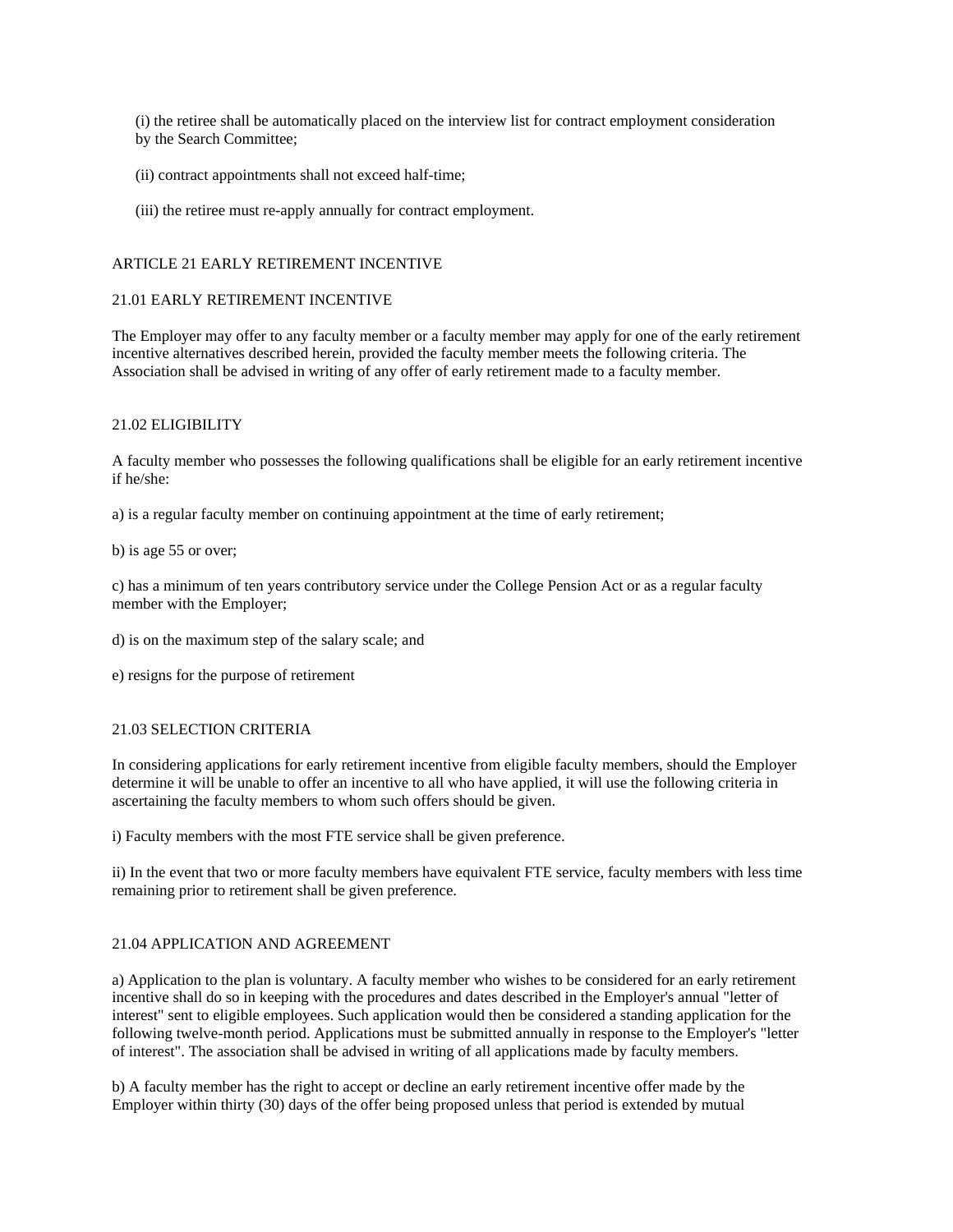agreement.

c) In the event of acceptance of an offer of early retirement incentive, a faculty member's date of retirement shall be effective on a date mutually agreed upon between the faculty member and the University College President or designate, in keeping with legislation and the maintenance of full years to retirement upon which the incentive was calculated. All earned vacation entitlements shall be utilized prior to the date of retirement. d) The individual early retirement incentive agreement shall be in writing and shall specify the early retirement date, the agreed-upon incentive option, payment dates and specific dollar amount of the incentive. The Association shall be copied on all agreements.

# 21.05 EARLY RETIREMENT INCENTIVE AND LAY-OFF AND RECALL

a) Where the Employer deems it possible to offset the impact of the lay-off sequence (Article 7.02) through the offering of early retirement incentive to a faculty member (who qualifies as per Article 20.02 above), an incentive shall be offered if the cost of such incentive is the same as or no more than the cost that would be incurred through lay-off or transfer of another regular faculty member.

b) Such offers may be made at any time during the year and need not be a part of the exercise described in Article 20.04 above.

c) Advance notification of lay-off or transfer pursuant to Article 7 may be given to the affected regular faculty member while the faculty member to whom early retirement has been offered is considering that offer.

# 21.06 INCENTIVE ALTERNATIVES AND METHOD OF INCENTIVE PAYMENT

#### a) Lump Sum Payments

 The retiring allowance shall be paid in annual installments, to a maximum of three (3) installments of one-third of annual salary, to be paid on agreed-upon dates acceptable to the faculty member and shall be based on scale salary\* without allowances at the date of retirement (i.e. last day worked) in the following amounts):

| Full Years to |                       |
|---------------|-----------------------|
| Retirement    |                       |
|               | Pay Out               |
| 1             |                       |
|               | 20% of annual salary  |
| 2             |                       |
|               | 40% of annual salary  |
| 3             |                       |
|               | 60% of annual salary  |
| 4             |                       |
|               | 80% of annual salary  |
| 5 or more     |                       |
|               | 100% of annual salary |

 \*This amount could be subject to change by virtue of a new or renewed collective agreement that provided a salary increase applicable on the last day worked.

b) Monthly Payments

 The retirement allowance determined in keeping with the above shall be paid into a pre-designated Registered Retirement Savings Plan (within legislated allowable levels) or Trust Fund in the name of the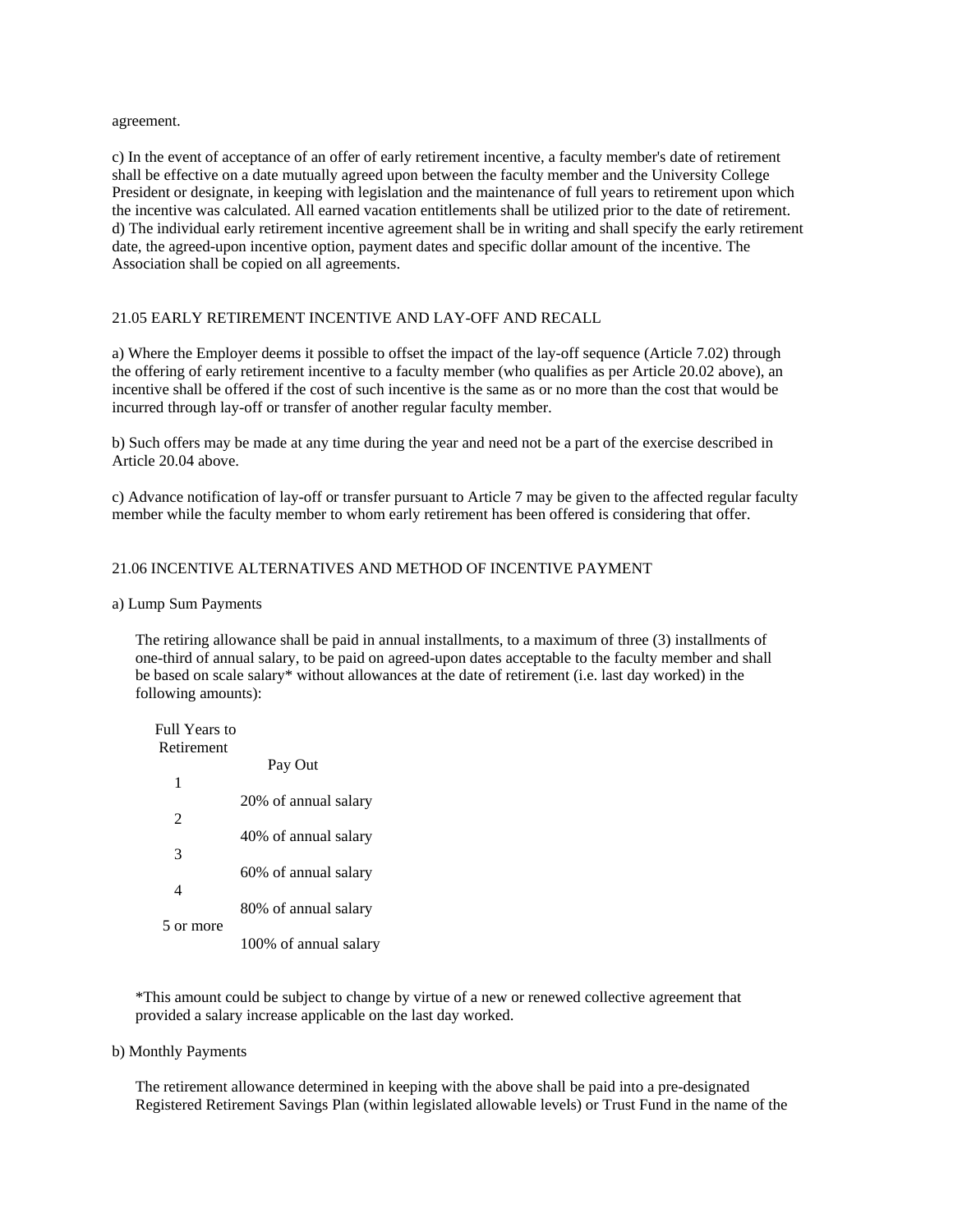retired faculty member, to provide, at the discretion of the retired faculty member, a bridging pension income on or after age 55.

 Payments into the Plan or Trust Fund shall be made monthly and shall be in the amount of 20% of the retiring faculty member's pre-retirement monthly salary without allowance, and shall continue until the full retirement allowance is paid or, in the case of a Registered Retirement Savings Plan, until the legislated allowable limit for deposit has been reached, whichever comes first. In the event the legislated allowable limit for deposit has been reached, whichever comes first. In the event the legislated allowable limit for deposit is reached and payments remain outstanding, the remaining funds will be payable in a lump sum to the retired faculty member in accordance with Article 20.06 (a) above.

 Payments into the Plan or Trust Fund shall commence on the first day of the month coincident with, or next following, the date of early retirement. In the event the retired faculty member dies prior to the full retirement allowance being paid into the Plan or Trust Fund, any payments outstanding shall be payable by the Employer in a lump sum amount to the estate of the deceased.

# 21.07 PROTECTION OF MEDICAL BENEFIT COVERAGE

a) Early retiring employees in receipt of a College Pension may obtain basic medical and extended health benefit coverage through the Superannuating Commission when filing a claim for pension. Appropriate deductions will be made from monthly pension on a premium shared basis by the retiree and Superannuation Committee.

 Note: Pensioners who decline the Extended Health benefit coverage at retirement will not be eligible for coverage later unless they can prove continuous coverage under an extended health care plan (e.g. coverage under spouse's plan).

b) Early retiring employees not immediately commencing receipt of a College pension may elect to continue their basic medical and extended health\* benefit coverage through the Employer during the period preceding receipt of pension (but in any event, not longer than five (5) years following retirement) provided that:

 i) written notification of the intent to continue these benefits is provided to the Human Resources Department six (6) weeks prior to date of early retirement;

- ii) the participant maintains B.C. residency; and
- iii) the participant prepays all premium costs.
- \* Coverage may be under a separate group for retirees at a reduced level.

#### 21.08 FINANCIAL COUNSELLING

 Each faculty member who is offered an early retirement incentive is entitled to receive personal financial counselling. A lifetime total of three (3) hours of consultation is available and the fees for such consultation(s) will be paid by the Employer to a maximum of \$240.00 per faculty member on invoice or production of receipt by the faculty member.

 Certification of Entitlement from the Human Resources Department each faculty member will be free to schedule these consultations in whatever manner is most beneficial or convenient to that faculty member.

 In addition, each faculty member who is offered early retirement incentive is eligible to attend a Employer sponsored pre-retirement planning workshop.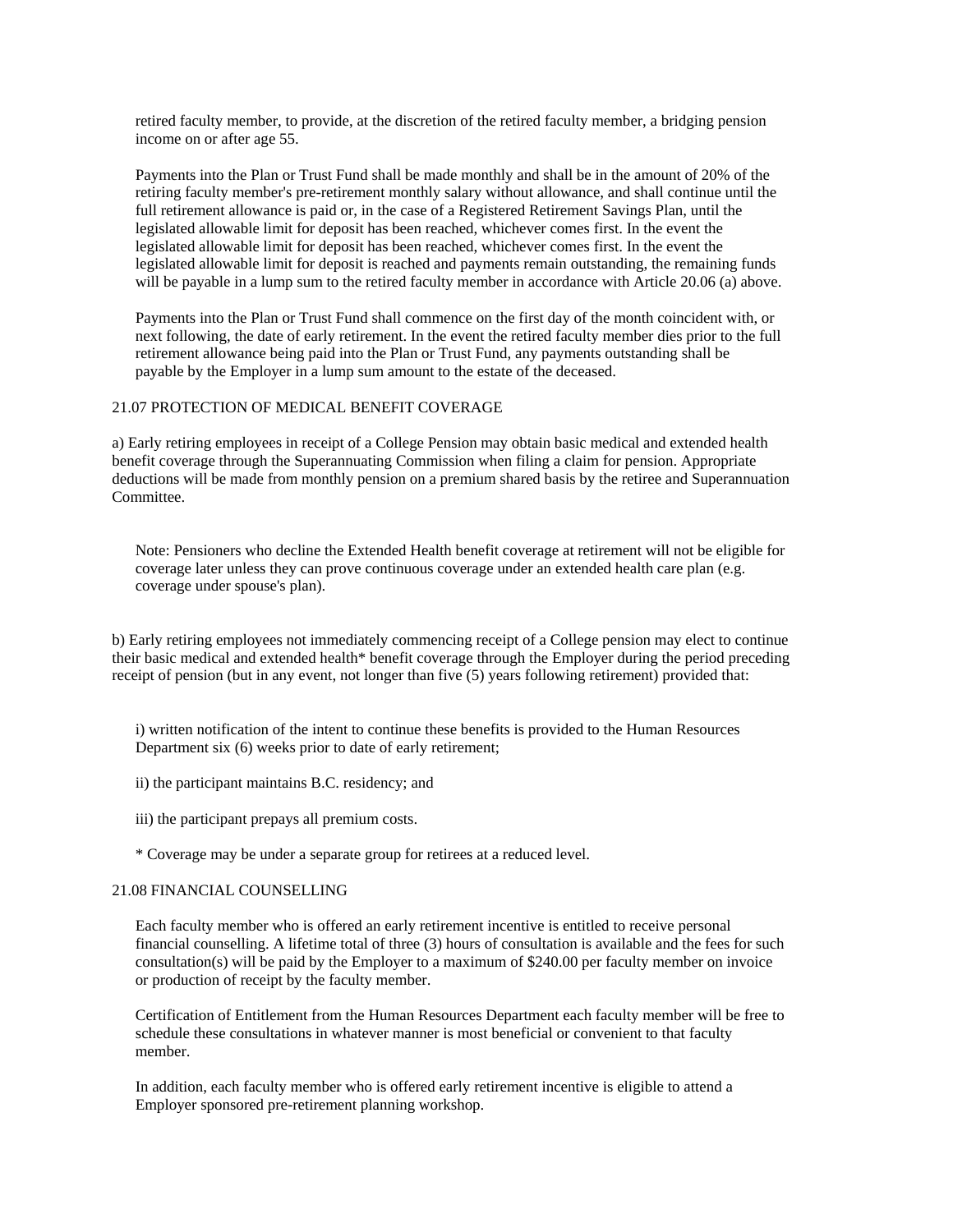#### ARTICLE 22 HARASSMENT

#### 22.01 NO DISCRIMINATION

The Employer and the Association recognize the right of employees to work in, and students to study in, an environment free from discrimination.

The Employer, except in instances where there is a bona fide occupational requirement, shall not refuse to employ, continue to employ, advance, or dismiss a person, nor shall it discriminate against that person in respect of employment or condition of employment on the basis of: race, colour, ancestry or place of origin, political belief, religion, age\*, mental or physical disability, sex, marital status, sexual orientation, or conviction for a criminal or summary conviction charge that is unrelated to employment.

The foregoing shall not be interpreted as prohibiting the parties from entering into an employment equity program.

\*For the purposes of this article, 'age' means age as defined under the B.C. Human Rights Act.

## 22.02 SEXUAL HARASSMENT

The Employer and the Association recognize the right of all employees to work in an environment free from sexual harassment.

The parties agree that proven sexual harassment is a violation of an employee's rights, dignity and personal well-being. Where complaints of sexual harassment are substantiated, appropriate disciplinary measures, up to an including dismissal are supported and endorsed by the parties.

Sexual harassment is defined as unwelcome conduct and/or comments of a sexual nature that detrimentally affect the work environment or lead to adverse job related consequences.

Sexual harassment includes, but is not limited to, sexual advances and requests for sexual favours, such as:

 An implied or expressed promise of reward for complying with a sexually oriented request; A reprisal, or an implied or expressed threat of reprisal, directed at one's employment for refusing to comply with a sexually oriented request:

 A denial of opportunity, or the express or implied threat to deny an opportunity, for refusing to comply with a sexually oriented request.

Other examples of sexual harassment include:

 Verbal harassment or abuse, such as sexist jokes told or carried out after having been advised that the conduct is embarrassing or offensive, and sexist jokes that are by their nature embarrassing or offensive.

Unwelcome and unnecessary remarks about a person's body, clothing or sexual activities.

 Displays or distribution of pictures, posters, calendars, objects, literature or other materials that are sexually suggestive, sexually demeaning or pornographic.

 The legitimate study, display, use or distribution of topics, material or art forms of a sexual nature that are within appropriate academic norms is not considered sexual harassment.

Unwanted and unnecessary touching, patting, pinching, or other suggestive physical contact.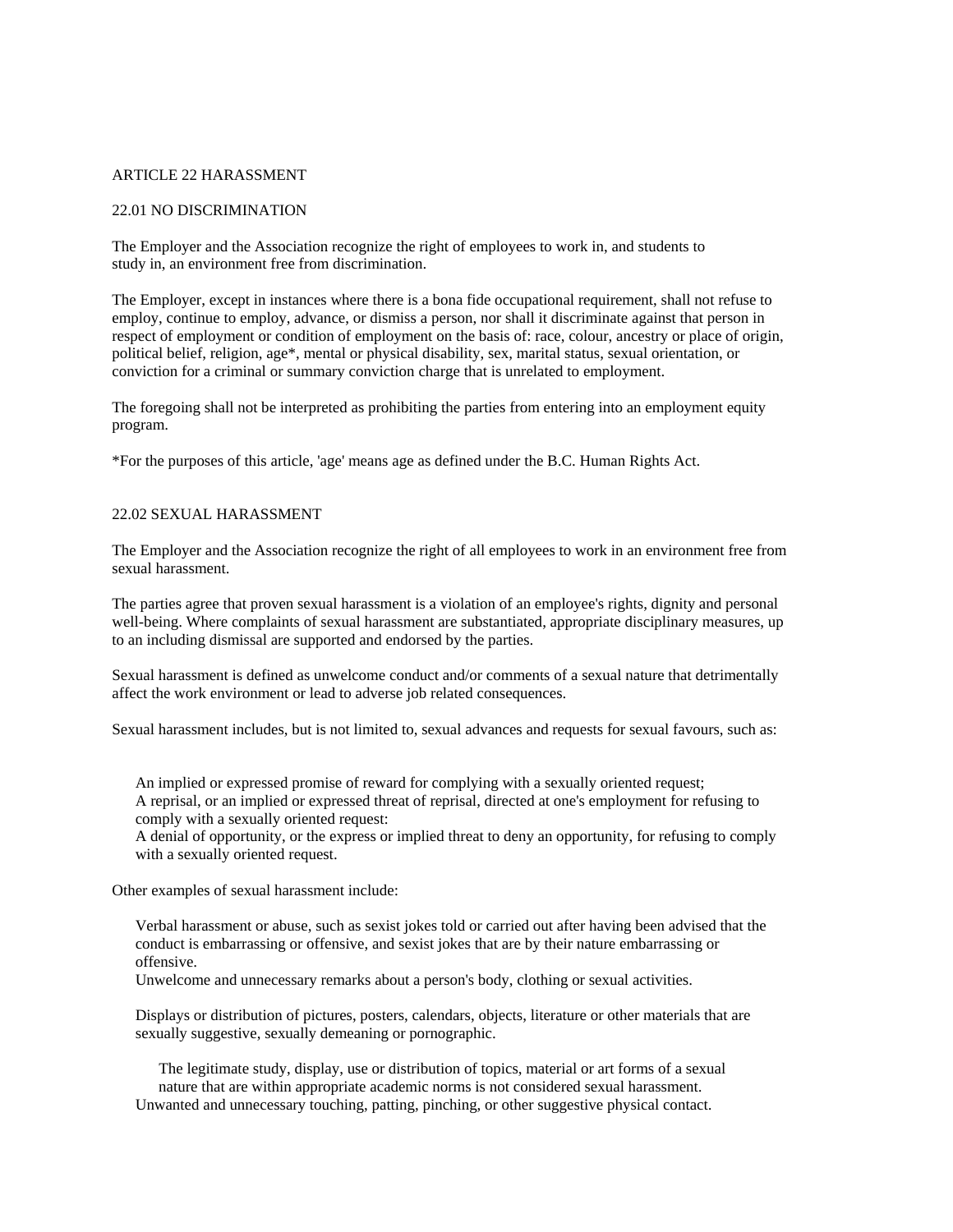Sexual looks, such as leering and ogling with sexual overtones.

Suggestive comments or gestures.

Compromising invitations.

Constant brushing up against a person's body.

#### 22.03 PERSONAL HARASSMENT

Personal harassment by either employees or employer representatives is defined as repeated offensive comments and/or actions that, by a reasonable standard, create an abusive or intimidating work environment.

Personal harassment may occur as a single incident or over a period of time. A combined series of incidents of which any one in isolation would not necessarily be considered harassment - may also constitute harassment.

Comments or actions that serve a legitimate, work-related purpose shall not be deemed to constitute personal harassment under this article.

Examples of personal harassment include, but are not limited to:

Physical threat, intimidation, or assault or unwelcome physical contact such as touching, patting, pinching, and punching;

Implied or expressed threat or reprisal, or denial of opportunity for refusal to comply with a request which serves no legitimate work-related purpose;

Display or distribution of pictures, posters, calendars, objects, literature or other materials that are racist or, that are, by a reasonable standard, considered derogatory to a particular person or group of persons.

 The legitimate study, display, use or distribution of such materials that are within appropriate academic norms is not considered personal harassment.

#### 22.04 PROCESS

1. Faculty members may process complaints about harassment through the grievance procedure commencing at Article 16.02 (e):

 i) Where a person who is the subject of a grievance is the management representative at any step of the grievance procedure then the Association may bypass that step of the procedure; ii) Association representatives in the course of investigating a complaint of harassment and management representatives in the course of investigating a grievance of harassment shall have due regard for the privacy and confidentiality of any and all persons involved in the complaint or grievance;

 iii) An Arbitrator in the determination of a grievance of harassment shall take reasonable steps to protect the privacy and confidentiality of all parties, subject to the requirement of fairness to all parties; iv) Where the grievor and the person who is the subject of the grievance are both members of the bargaining unit, then the Arbitrator seized with the grievance of harassment shall also have jurisdiction in respect of any grievance arising from related discipline of the person who is the subject of the grievance;

 v) If it is determined necessary to separate the work locations of the grievor and the person who is the subject of the grievance, it is agreed that the grievor will not be moved against his/her wishes. vi) No information relating to the personal background or lifestyle of the grievor, or the person who is the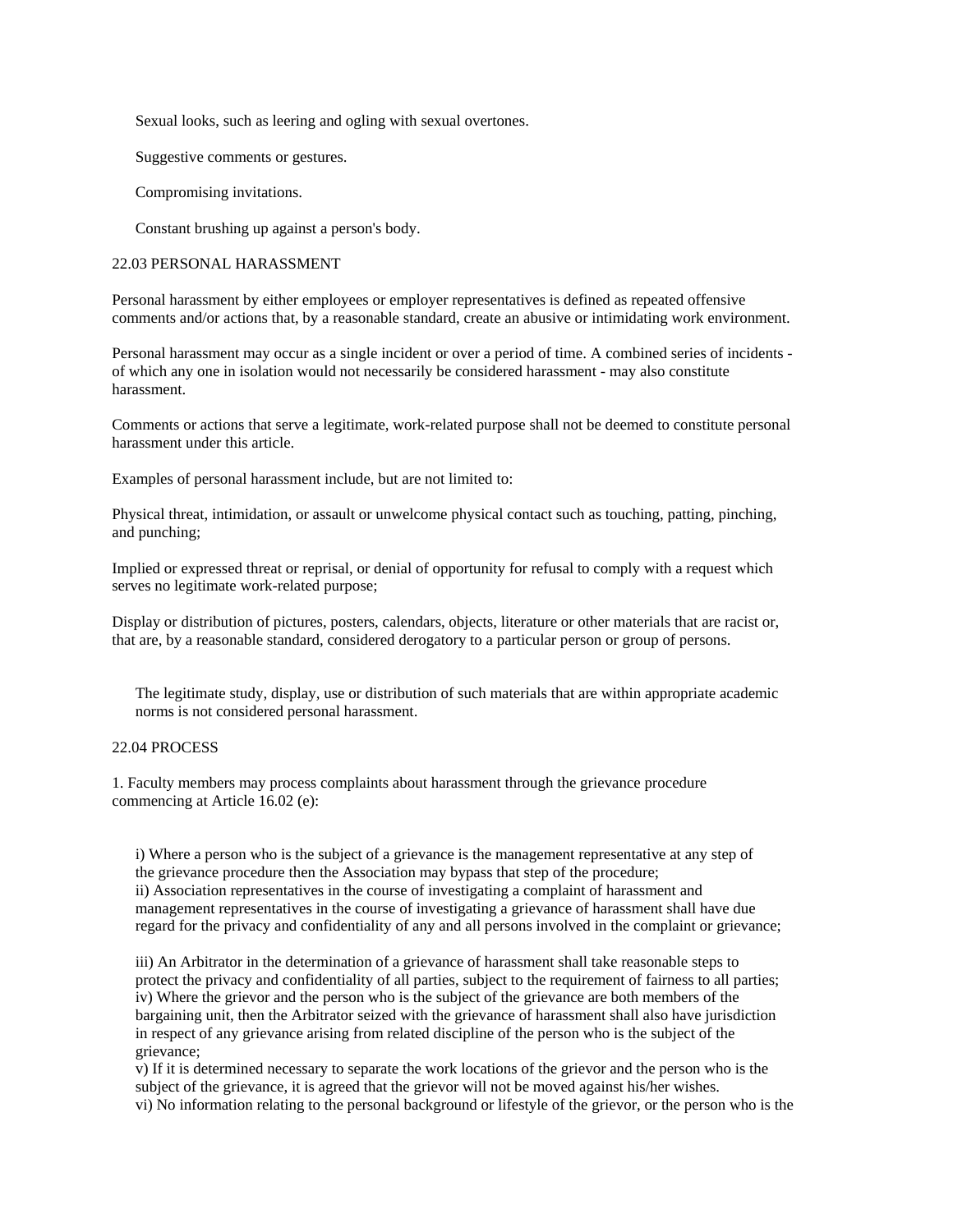subject of the grievance, shall be admissible during the grievance or arbitration process.

2. In the event that a faculty member is the subject of a grievance under this article, the faculty member shall have the right to know what allegations have been made against him/her, and shall have the right to Association representation at all meetings, interviews, and hearings where the faculty member's presence is requested by management in connection with these allegations.

3. Faculty member grievors have the right to Association representation at all meetings, interviews and hearings where the grievor's presence is requested in connection with these allegations.

4. All formal grievances under this Article shall be initiated within six (6) months of the event. In the case of a series of events, a grievance should be filed no later than six (6) months after the last event in the series on which the complaint is based.

The limitation period may be extended if the delay was incurred in good faith or if the delay does not result in substantial prejudice to any of the involved individuals.

5. If the grievor chooses to file a simultaneous complaint with the Human Rights Commissions, the grievor agrees that, in so doing, the grievance procedure shall precede the complaint.

#### LETTER OF UNDERSTANDING #1

# SHORT TERM ILLNESS PLAN

The employer agrees to a pilot program to subsidize the faculty member's regular salary at the rate of 80% of gross pay (from 66 2/3%) with a target implementation date o February 1, 1999. The Employer has the right to demand a certificate from a medical practitioner who in some cases may be of the Employer's choice, to determine continued eligibility for Short-Term Illness Plan benefits.

A joint committee of 4 will work out details on funding the subsidy from existing resources such as the Article 14.06 fund, vacation or other resources which do not result in increased costs for the Employer.

#### LETTER OF UNDERSTANDING #2

#### FEBRUARY READING BREAK

The parties agree that LMRC will meet within 30 days of ratification to explore the concept of a "student reading break" in February for possible implementation in the year 2000. The purpose of the break would be to allow students time for activities such as non-classroom contact with instructors, work on assignments and reading. The break period would be accountable time for faculty for such activities as student interviews, meetings, course preparation and curriculum development. A Student Association representative may be invited to the discussions.

The Labour Management Committee will explore implementation and related issues and will make recommendations to the parties. Any recommended changes that impact the Collective Agreement will be referred back to the parties in accordance with Article 16.07.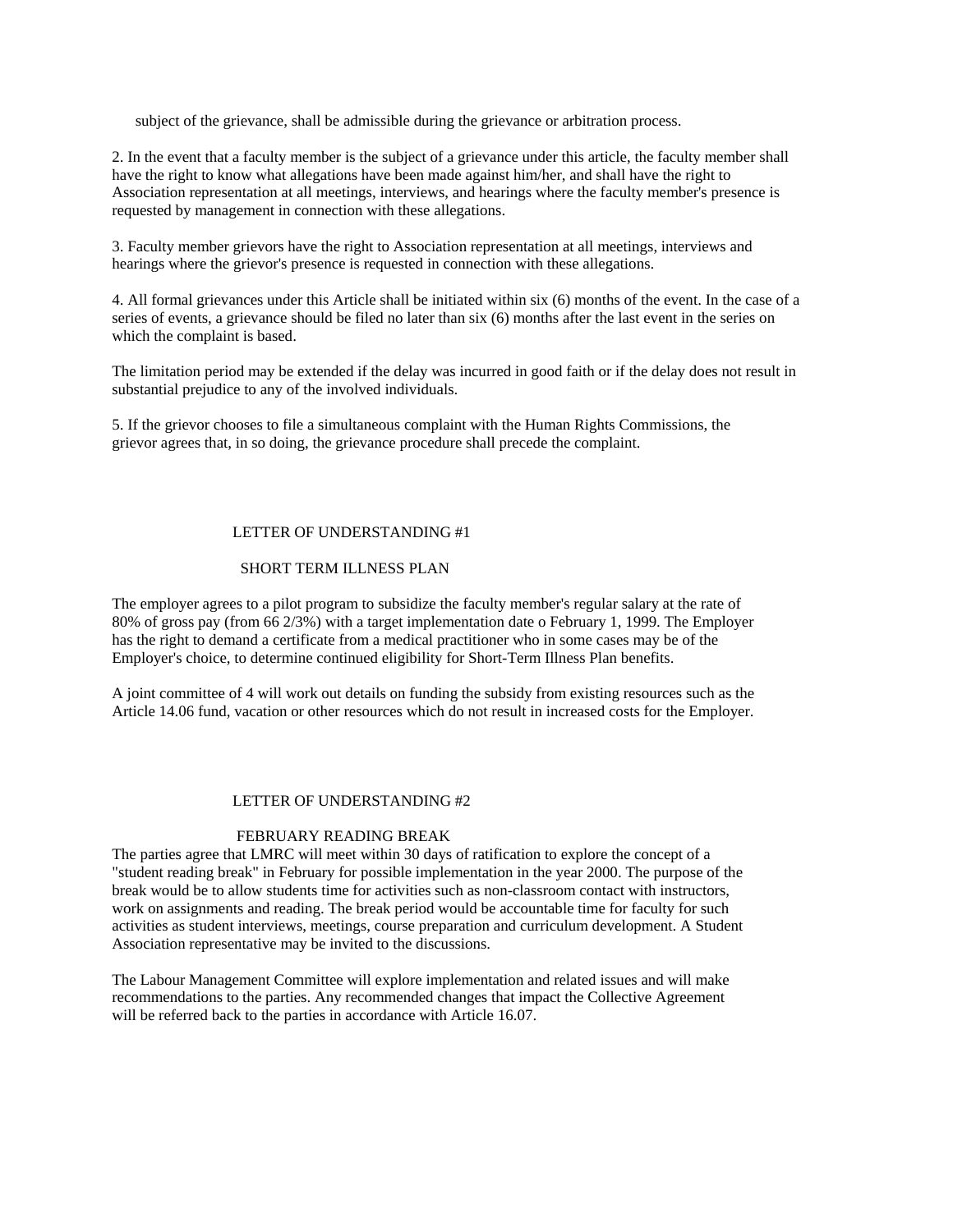#### LETTER OF UNDERSTANDING #3

# EMPLOYMENT EQUITY

The parties agree that a joint committee will continue to work to review possible employment equity initiatives and to make recommendations relative to such initiatives.

Employment equity initiatives will target the four designated groups defined by the Employment Equity Act (Canada): women, aboriginal peoples, persons with disabilities, and persons, who because of their colour or race, are a visible minority in Canada.

Where such recommendations have an impact on the terms of this Agreement, Article 16.07 will apply.

## LETTER OF UNDERSTANDING #4

# LAY-OFF AND RECALL OF TEMPORARY FACULTY MEMBERS

1. The Employer may lay off (this includes partial reduction of a load) a temporary faculty member due to technological change; shortage of operating funds; elimination or reduction of programs or courses or services; decline in enrolment; external decision or recommendation; or changing demand for Employer services. When lay-off of faculty members must occur, the procedure below shall apply.

2. Lay-off Sequence

The sequence for lay-off in a discipline/program must be:

a) contract faculty members as per Article 5;

b) temporary faculty members using the method outlined in this Letter of Understanding;

c) regular faculty members as per Article 7 and 20.05.

3. Lay-off Procedures

a) Lay-off method for temporary faculty members is by least total FTE service as defined in Article 1.04(j).

b) If a temporary faculty member has been identified for lay-off and remaining faculty in the program/discipline do not have the necessary qualifications, experience and abilities to instruct the remaining courses or to perform the remaining services in the discipline or program, or the remaining temporary faculty are not inventoried for the remaining courses as set out in  $3(c)$ , the determination of the temporary faculty member to be laid off shall recommence with the temporary faculty member with the next to least FTE service as per Article 1.04(j).

c) All temporary faculty will be sent a letter at the time of their appointment confirming what they have been inventoried for and outlining the process to follow if they wish to be considered qualified for additional courses or areas. A copy will be placed on their Personnel file.

d) A temporary faculty member will be notified verbally, then in writing, as early as possible, stating the reason(s) for the lay-off and the effective date of the lay-off. The Association will also receive a copy of such written notice.

4. Alternate Work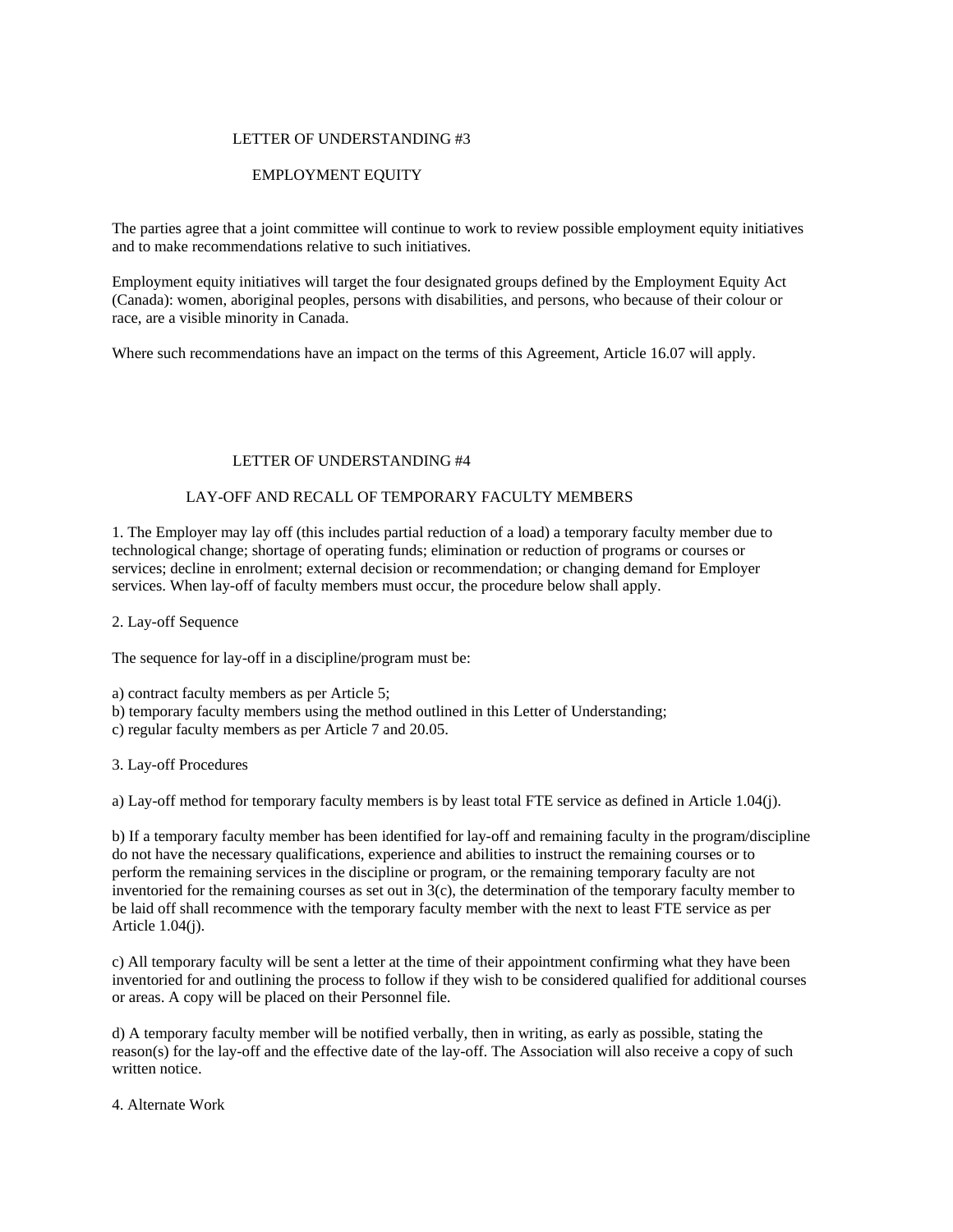In the event work is not available in the discipline/program, the affected temporary faculty member shall meet with the appropriate Vice President or delegate to identify unassigned work for which the affected faculty member has been inventoried in other disciplines/programs, or non-teaching work for which the faculty member has the necessary qualifications, experience and abilities.

5. Recall Procedures

a) If work is available in a discipline/program, the recall shall be within the term of the affected appointment and the sequence for recall shall be:

(i) temporary faculty members laid off from that discipline/program who are inventoried for the work available according to reverse order of lay-off;

(ii) temporary faculty members laid off from another discipline/program who are inventoried for the work available according to reverse order of lay-off;

(iii) temporary faculty members laid off from any discipline/program who have the necessary qualifications, experience and abilities according to reverse order of lay-off.

b) Notwithstanding Article 4.04(d), temporary faculty members on lay-off shall, within the term of their original appointment, be entitled to compile a workload equal to that of their original appointment, prior to issuing work to contract faculty members within their original discipline or program area.

c) To remain eligible for recall under this clause, the laid-off faculty member must keep the Human Resources Department informed of his or her telephone number, and promptly report any changes.

d) The faculty member will accept or reject notice of recall from the employer within 5 calendar days of receipt of such notice. In the event the faculty member rejects the offer of recall, or fails to respond to the time-limit above, the employer will offer that work to the next qualified person in reverse order of lay-off.

e) Salaries and other entitlements are to be readjusted when the laid-off faculty member is recalled for work which meets the criteria for temporary status under Article 1.04(d).

6. Cancellation Fees

a) Cancellation fees shall be paid at the rate of \$500 for each 1/8 reduction of a full workload to a maximum of \$4,000. If a temporary faculty member is reassigned and that reassignment does not result in a loss of income, no cancellation fee will be paid.

b) When workload is partially reduced and cancellation fees are paid, a temporary faculty member still retains temporary status along with pro-rated entitlements provided the criteria in Article 1.04(d) are met. When the faculty member does not meet those criteria, the faculty member reverts to contract status.

#### 7. Tiebreaker for Lay-Off and Recall

. In the event of a tie in F.T.E. service, and where both faculty members have the necessary qualifications, experience, and abilities, the decision shall be made by lottery.

#### 8. Dispute Mechanism

Should any question be raised by the affected temporary faculty member or the Association regarding whether a faculty member has or does not have the necessary qualifications, experience or abilities to instruct remaining courses or to perform remaining services in the discipline/program, scheduling, or any other matter related to this Letter of Understanding, the question shall be referred in writing to the Labour Management Relations Committee within five (5) days.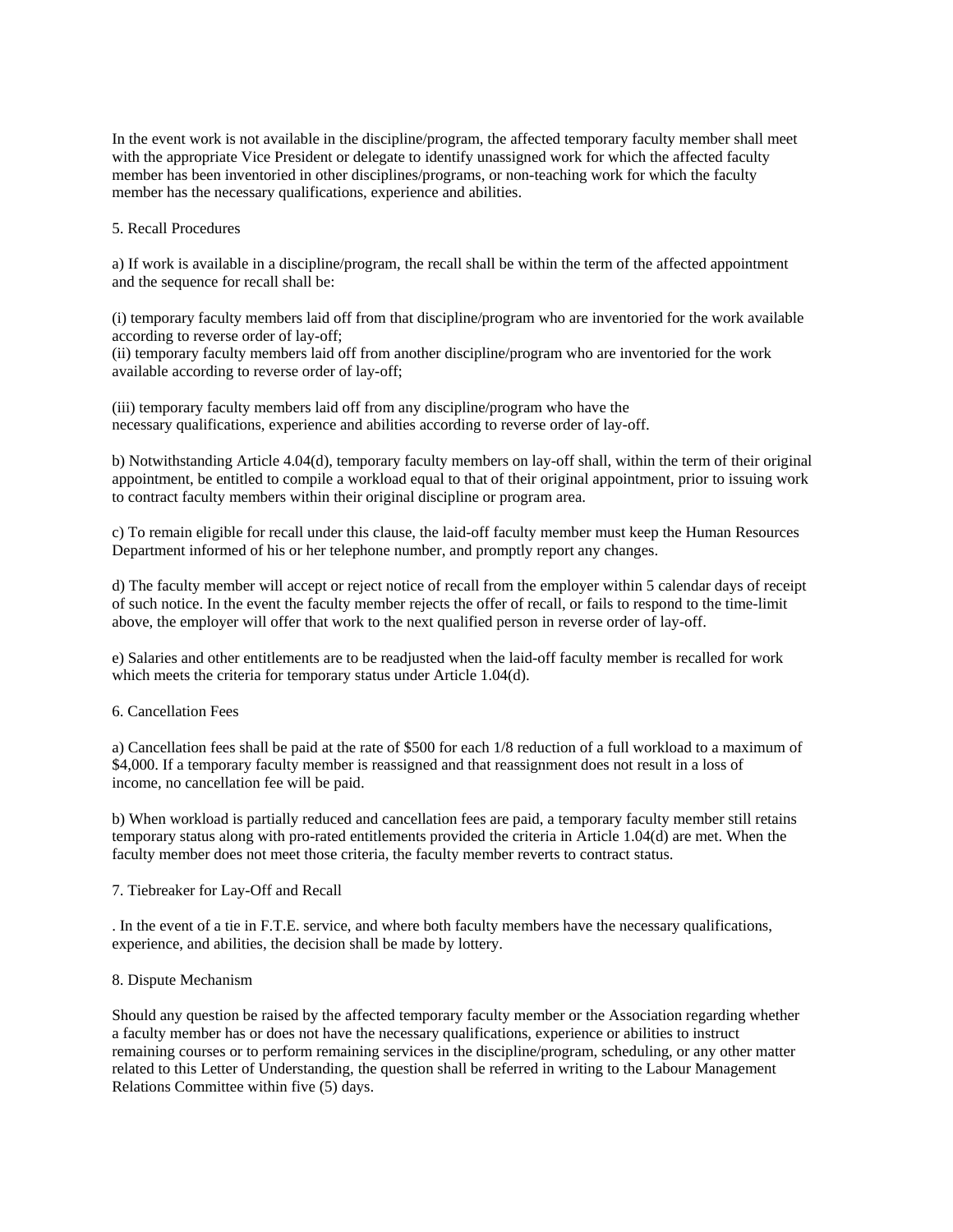Should the Labour Management Relations Committee not resolve the question within fourteen (14) days, the Employer shall decide and the decision shall be subject to the grievance/arbitration procedures set out in Article 16.02 and 16.03. A grievance filed pursuant to this clause may be filed at Step 3 of the grievance procedure.

## LETTER OF UNDERSTANDING #5

## FACULTY MEMBERS PERFORMANCE REVIEW

Probationary faculty members will be required to demonstrate their ability to meet the Employer's performance criteria. It is expected that most post-probationary faculty members will meet the Employer's performance criteria and engage in professional development as a matter of course. For these faculty members, the review process should be designed to facilitate their further development as competent, conscientious professionals.

Objectives of faculty members' performance review system:

1. To ensure a quality learning experience is provided to students.

2. To maintain competent and conscientious faculty members.

3. To encourage faculty members to continually develop their acumen and skills, and where appropriate, to identify and address areas requiring improvement.

4. To determine whether probationary faculty members are meeting established performance criteria and whether post-probationary faculty are continuing to meet established performance criteria.

Principles, Guidelines and Proposals

1. All performance review processes must be fair and objective.

2. All performance criteria must be stated explicitly and applied consistently.

3. All conclusions in review reports must be clearly stated in writing and objectively supported.

4. The review system for probationary faculty members is primarily summative. The purpose of summative review is to determine a faculty member's competence and suitability to continue employment.

5. The review system for post-probationary faculty members is primarily formative. The purpose of formative review is to encourage ongoing professional growth in pursuit of excellence. Periodically a written appraisal report will be prepared and placed in the personnel file.

6. Identified areas for improvement may require remedial support which may include professional development, educational leave and/or reference to the employee assistance program.

7. Serious performance problems, or recurring performance issues that are not resolved through the formative evaluation process may be addressed by the Employer as needed. Performance problems should be dealt with immediately as they are identified, and relevant documentation will be shared with the faculty s member and will be kept in the faculty member's personnel file.

8. Professional development is an important component of faculty member's performance appraisal; therefore,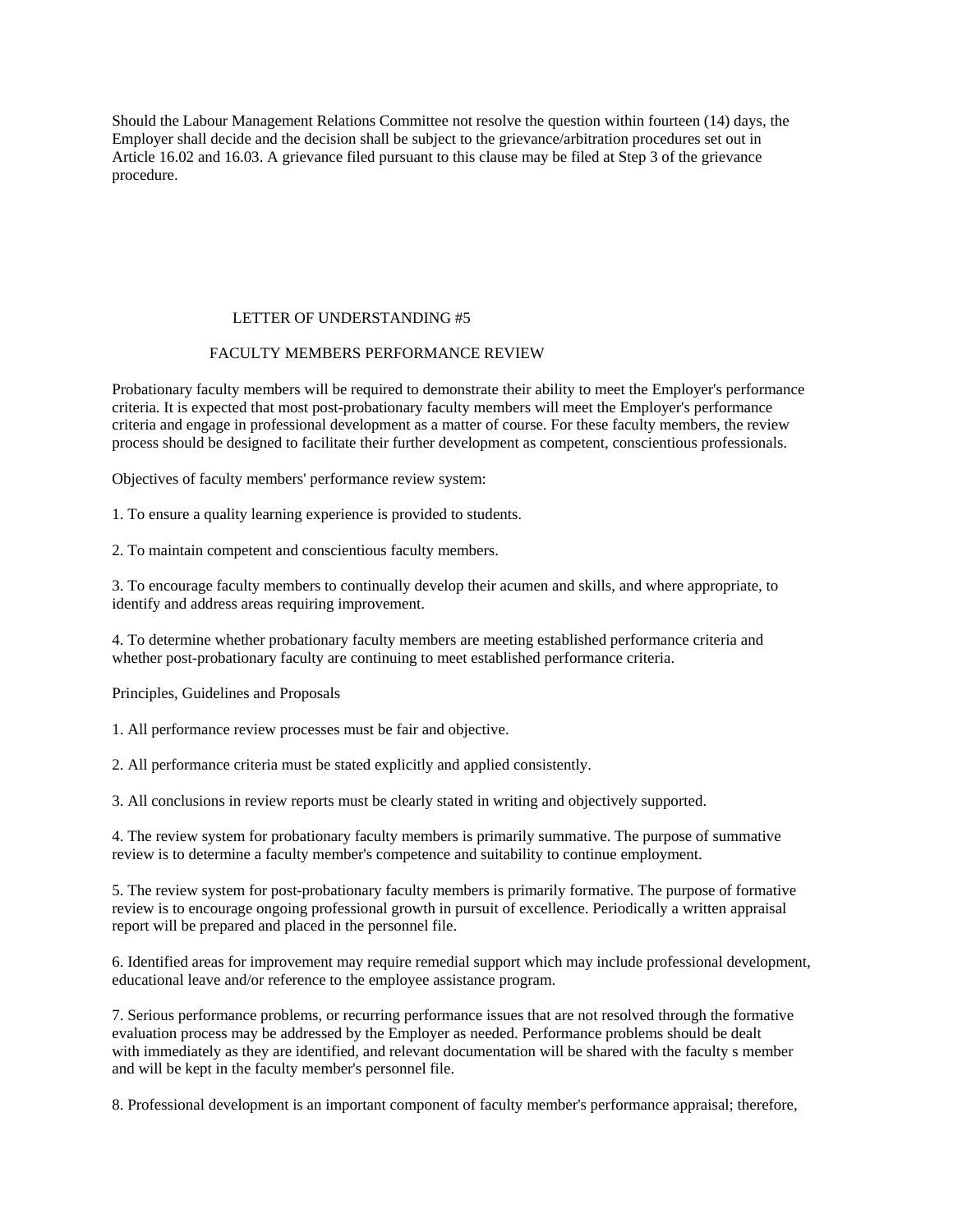written reports on professional development activities from faculty members will be appended to the self-evaluation component of the performance appraisal report.

Performance Review Committee

The Performance Review Committee will make recommendations to revise the existing performance review system in accordance with the above principles and objectives.

Cont'd.

A. Probationary Faculty members:

1. The recommendations of this Committee regarding probationary faculty members' review will be implemented as soon as possible following approval by the Employer.

2. Any further changes to the performance review system will be made in consultation with the KCFA in accordance with Article 18.01.

#### LETTER OF UNDERSTANDING #6

#### WORKLOAD IN THE DIPLOMA NURSE PROGRAM

The average teaching load for temporary and regular instructors over an academic year will be 16 contact hours of instruction per week irrespective of the modes of instruction outlined in article 9.01, except for preceptorship/practicum supervision, where the contact hours will remain at 32 hours per week as per article 9.01

The preceding point assumes the following criteria will be used.

In the case of contract faculty, the appointment percentage will be calculated using the modes of instruction outlined in article 9.01.

#### LETTER OF UNDERSTANDING #7

#### C.E. COURSES - JURISDICTION

1. The parties agree that Continuing Education courses in the following areas will be taught, commencing April 1, 1992 by faculty members covered by the terms and conditions of the Kwantlen College Faculty Association Collective Agreement.

 Applied Business Technology and Automated Office Applications Academic and Career Preparation Adult Special Education Child Care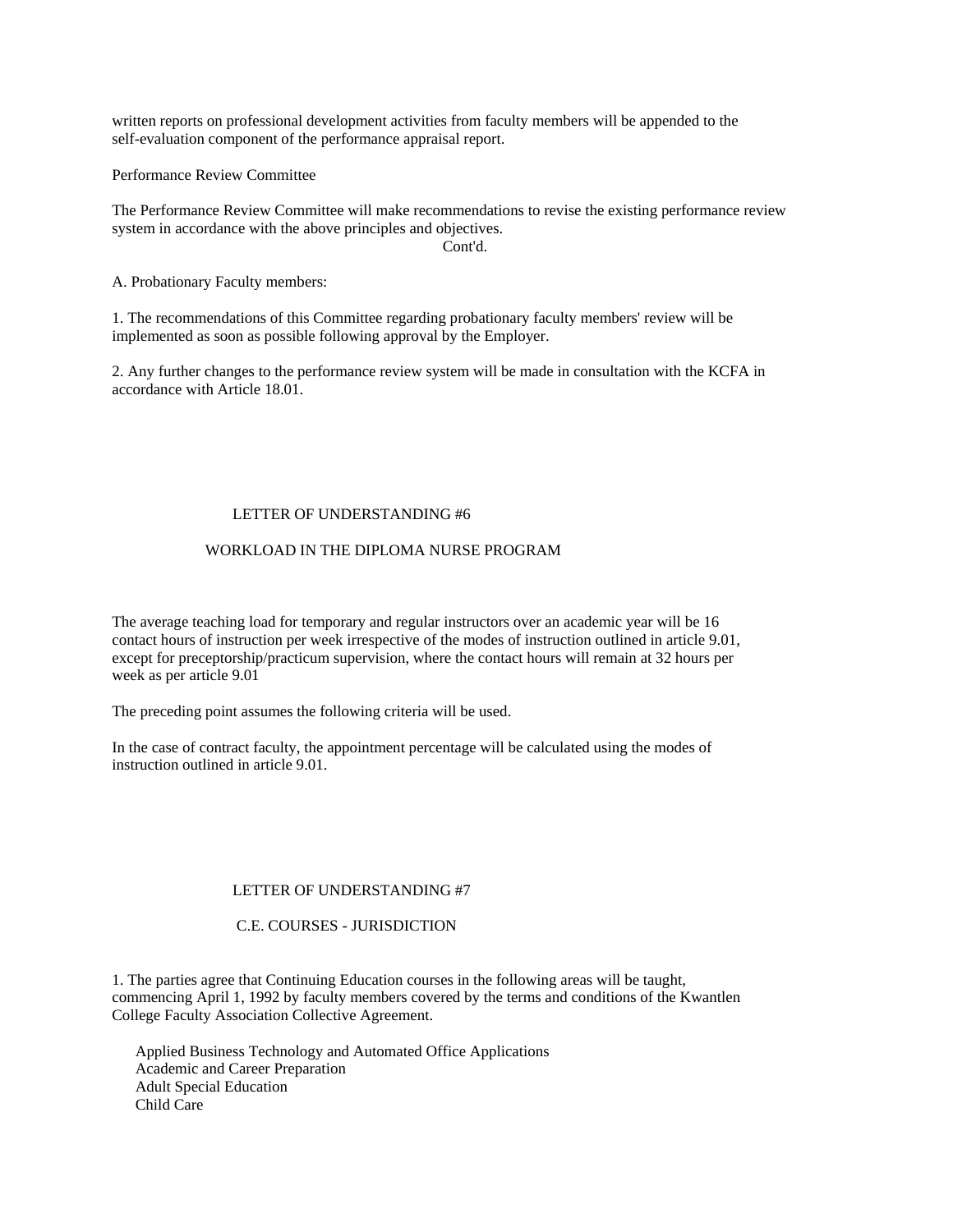CAD Drafting Appliance Repair House Construction Refrigeration Upholstery

2. Establishment of Joint Committee

The Parties agree to establish a joint committee within 30 days of ratification of the collective agreement. The joint will have six (6) members with equal representation from the Employer and the Union. Union members on the committee will be appointment by the KCFA.

The joint committee will determine the precise application of the existing terms and conditions of the KCFA Collective Agreement that will apply to each Continuing Education program (as well as the date at which such application becomes effective), but will not alter any terms or conditions of employment affecting employees in areas other than Continuing Education. The Committee will consider program survival, marketability, student, community and university college needs. The Joint Committee will consider exceptions to inclusion that should be made on a case by case basis. As new Continuing Education programs arise, they will be considered by the Joint Committee in the same manner within 2 years of start up.

In the event the Parties cannot agree on how to apply an article of the Agreement, the issue will be referred to LMRC. If LMRC cannot agree, the issue will be referred to JADRC for binding resolution.

The joint committee will provide advice to the parties in the form of a joint report, for inclusion of language into the collective agreement upon the expiration of the agreement.

3. The following programs will be considered by the joint committee for priority treatment under part 2 above. Determination of the precise status of these programs will be made by April 30, 1999:

 Travel Industry Training Hospitality Operations Management

Nursing Unit Clerk Certificate Program

 Geriatric Activity Coordinator Program Information Technology and Computer Support Specialist Counselling Citation Program Insurance Diploma Program Certificate in English Language Teaching for Adults Special Education Teacher Assistant

IN WITNESS HEREOF each of the parties have caused this Agreement to be signed by its duly authorized representatives.

FOR THE ASSOCIATION

FOR THE EMPLOYER

Patricia Browne

Manfred Baur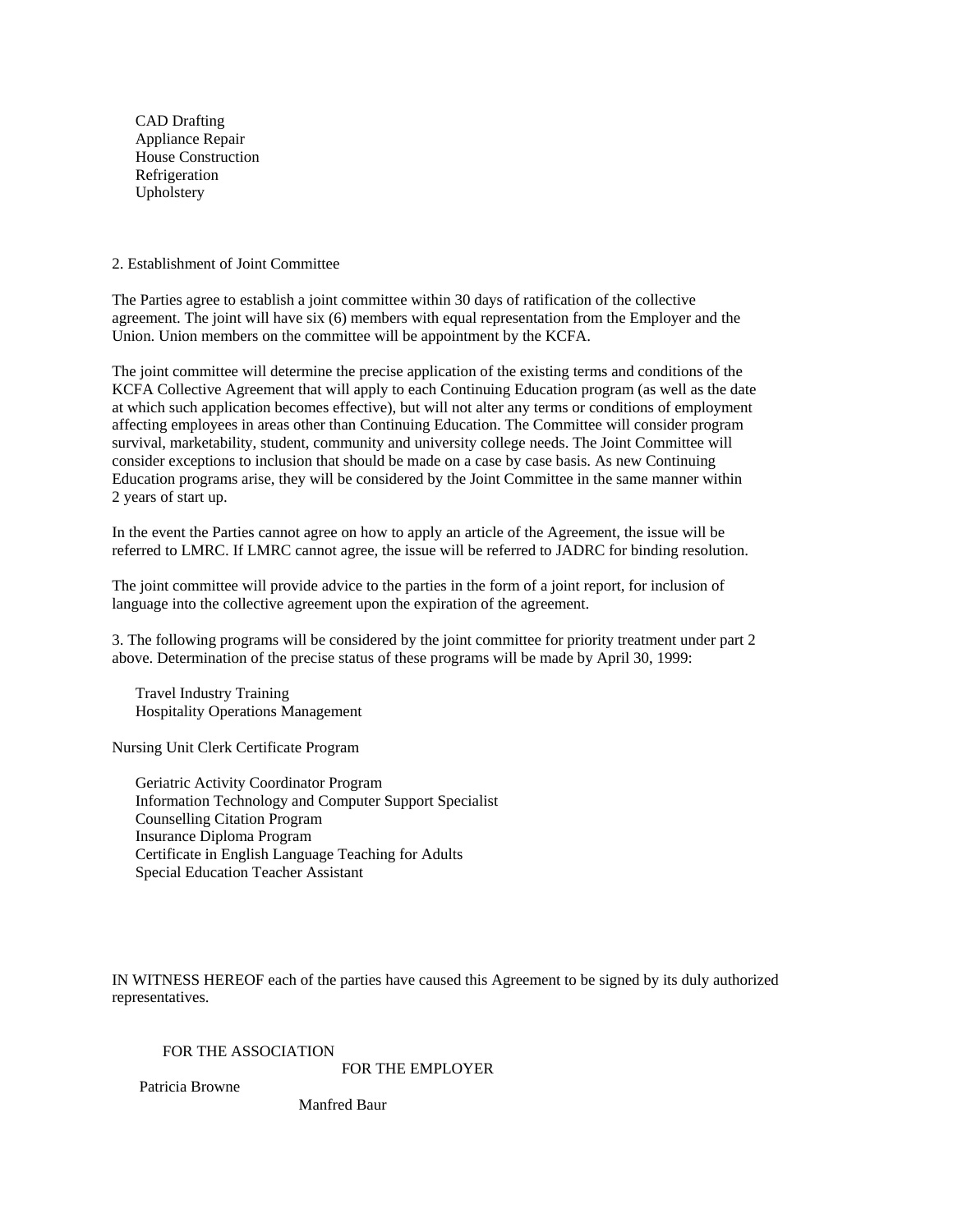| Don Currie          |                    |
|---------------------|--------------------|
|                     | Barbara Duggan     |
| Jack Finnbogason    |                    |
|                     | Debra Hawker       |
| Ron Flaterud        |                    |
|                     | Judith McGillivray |
| Doug Fletcher       |                    |
|                     | Liz McKinlay       |
| Suzanne Pearce      |                    |
|                     | John Slattery      |
| Alex Popovich       |                    |
| Alexandra Richmond  |                    |
| Terri Van Steinburg |                    |

## APPENDIX

# CONVENER FUNCTIONS

## 1. Curriculum Related Functions

#### a) Curriculum Maintenance

- ensures Discipline Curriculum Committee(s) is (are) formed and meets (meet)

- forwards agenda items to the Departmental Curriculum Committee

- assists with review of curriculum and course outlines every three years

- assists with curriculum development and revision

- assists with annual review of learning materials

b) External Articulation and Liaison

- ensures faculty members' representation on Articulation Committee(s) and ensures distribution of meeting reports to faculty members and Dean

- ensures that Dean and faculty members are current on articulation issues

- liaises or facilitates liaison, when required, with outside agencies such as professional associations and industry

- participates in, and assists with, discipline advisory committee(s) where appropriate

c) Coordination of Information related to the Discipline(s)

- collects and provides input for the University College calendar, brochure, applicant information packages, etc.

2. Budget Related Functions

a) Educational Planning

- collects and provides input for the discipline's(s) annual Educational Plan

b) Budget Planning

- provides to the Dean the discipline's(s) operating and capital budget needs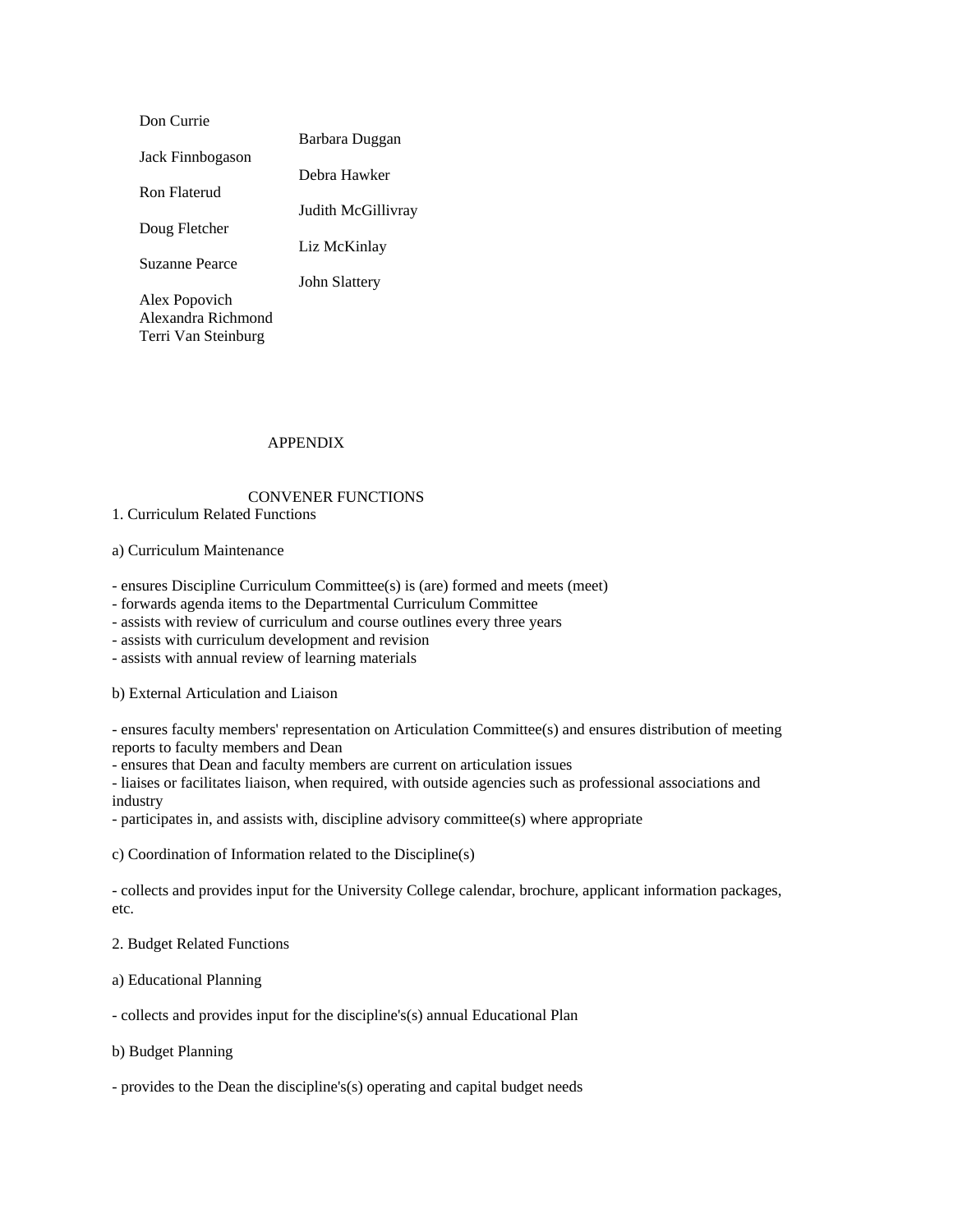c) Budget Monitoring

- assists the Dean in monitoring the discipline's(s) operating and capital budgets

3. Facilitative Functions

a) General

- acts as the initial discipline contact person for the Dean

- participates in and assists with discipline specific events
- convenes or attends meetings regarding the discipline(s) as necessary

#### b) Collegial Activities

- assists with orientation of new faculty members and staff to the discipline(s) and ensures distribution of course related materials

- ensures annual elections of faculty members to the discipline's(s) search committee(s)

- provides advice from the discipline's(s') search committee(s)
- coordinates common examinations, as required, for the discipline(s)

- coordinates textbook orders

Note: All references to "Discipline" in these convener functions should be understood to include programs as well

#### COORDINATOR FUNCTIONS

1. Curriculum Related Functions

#### a) Curriculum Maintenance

- ensures that a Program Curriculum Committee is formed and meets

- forwards agenda items to the Departmental Curriculum Committee
- assists with review of curriculum and course outlines every three years
- assists with curriculum development and revision
- assists with annual review of learning materials

b) External Articulation and Liaison

- ensures faculty members representation on Articulation Committee(s) and ensures distribution of meeting reports to faculty members and Dean

- liaises and articulates with similar programs throughout the Province

- ensures that Dean and faculty members are current on articulation issues

- liaises or facilitates liaison, when required, with outside agencies such as professional associations and industry

- participates in and assists with, the program advisory committee

c) Coordination of Information Related to the Program

- collects and provides input for the University College calendar, brochures, applicant information packages, etc.

#### 2. Budget Related Functions

a) Educational Planning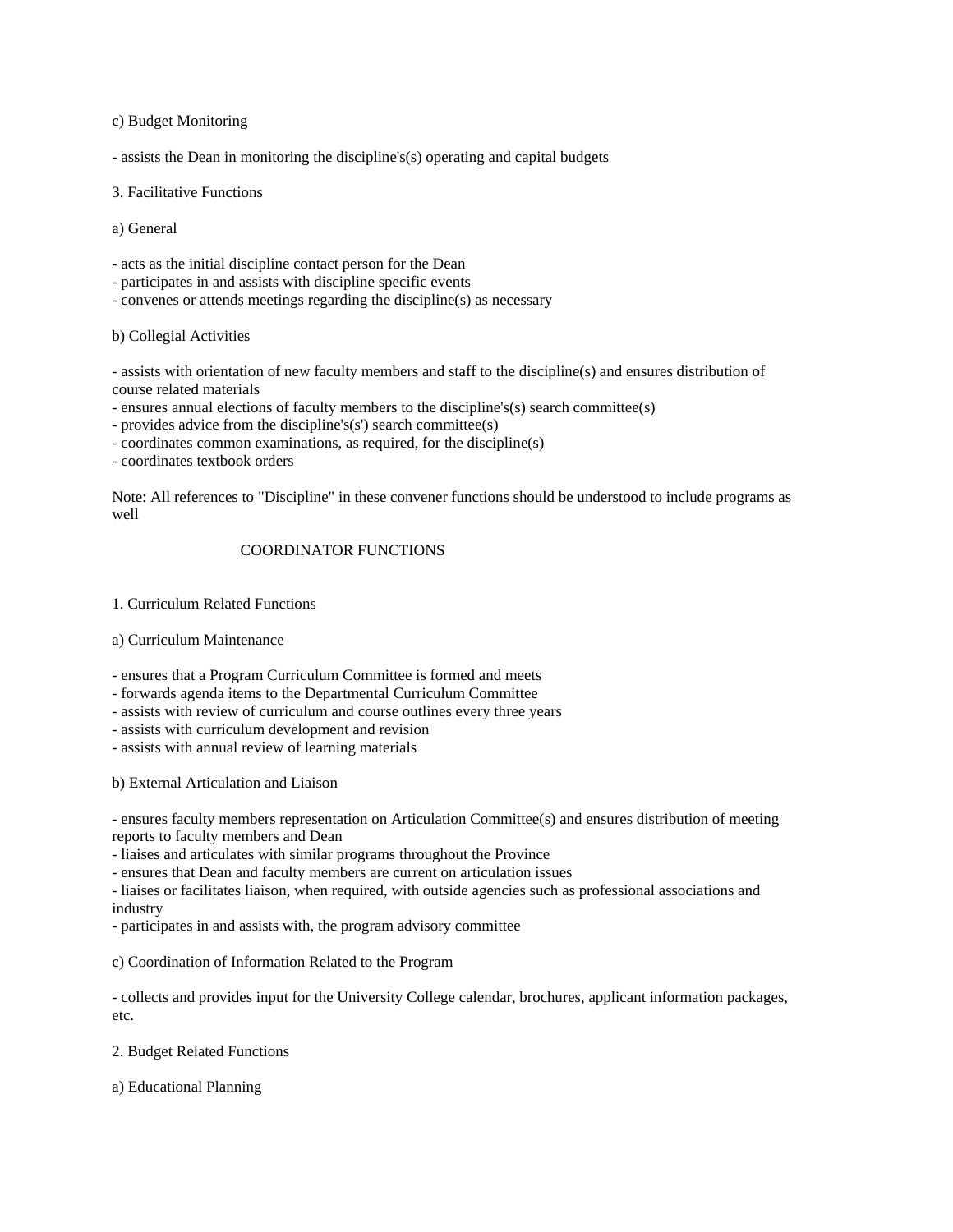- collects and provides input for the program's annual Educational Plan

b) Budget Planning

- provides to the Dean the program's operating and capital budget needs

- c) Budget Monitoring
- assists the Dean in monitoring the program's operating and capital budgets
- 3. Student-Related Functions
- a) Student Intake

- assists with student intake, including Human Resources Development Canada liaison, interviewing and orienting students and liaising with Admissions

b) Clinical/Practicum Placement

- identifies, locates and arranges clinical or practicum placements in programs where there is a component of clinical or practicum placement.

4. Facilitative Functions

a) General

- acts as initial contact person for the Dean on program and academic matters
- participates and assists with program specific events
- convenes or attends meetings regarding the program as necessary

b) Collegial Activities

- assists with orientation of new faculty members and staff to the program and ensures distribution of course related materials

- ensures annual elections of faculty members to the program's search committee
- provides advice from the program to the Dean in the planning and scheduling of courses
- coordinates common examinations, for the program
- coordinates textbook orders

# **CONVENERS**

These discipline groupings are for the purposes of Article 4.05 only.

# TIME ASSIGNMENT

| Humanities and ELT       |     |
|--------------------------|-----|
| Creative Writing/English |     |
|                          | 1/4 |
| Communications           |     |
|                          | 1/8 |
| Modern Languages         |     |
|                          | 1/8 |
| Philosophy/Humanities    |     |
|                          | 1/8 |
| EL T                     |     |
|                          |     |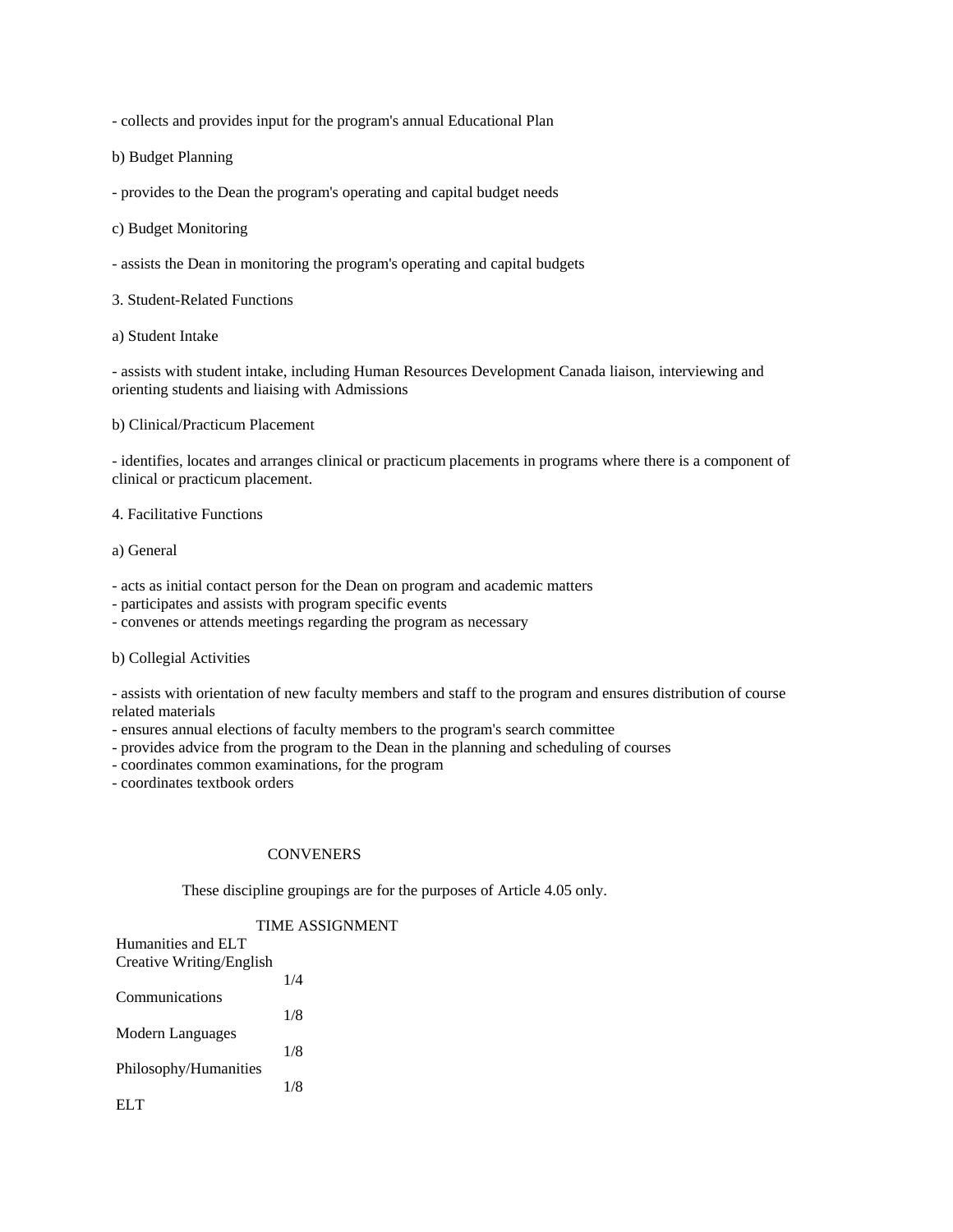|                                                      | 1/8 |
|------------------------------------------------------|-----|
| ESL                                                  | 1/8 |
| Fine Arts                                            |     |
| Social Sciences and Music<br>Criminology             | 1/4 |
| Psychology                                           | 1/4 |
| Anthropology/Sociology                               | 1/4 |
| History/Political Science                            | 1/8 |
| Music                                                | 1/8 |
| Science, Mathematics and Technology                  | 1/4 |
| <b>Biology</b>                                       | 1/4 |
| Chemistry                                            | 1/8 |
| Electronics/Automation                               | 1/4 |
| Geography/Geology                                    | 1/8 |
| Mathematics                                          | 1/8 |
| Physics/Applied Science                              | 1/4 |
| Environmental Protection Tech.                       | 1/8 |
| <b>Business and Career Specialties</b><br>Accounting |     |
| <b>Business</b>                                      | 1/4 |
| CBS/CS/CIS                                           | 1/4 |
| Economics/Business Admin.                            | 1/4 |
|                                                      | 1/8 |
| Marketing                                            | 1/8 |

# COORDINATORS

# TIME ASSIGNMENT

| Academic and Career Preparation (*1/4) |     |
|----------------------------------------|-----|
|                                        | 1/6 |
| ASE                                    |     |
|                                        | 1/6 |
| Appliance Repair                       |     |
| Automotive                             | 1/8 |
|                                        | 1/4 |
|                                        |     |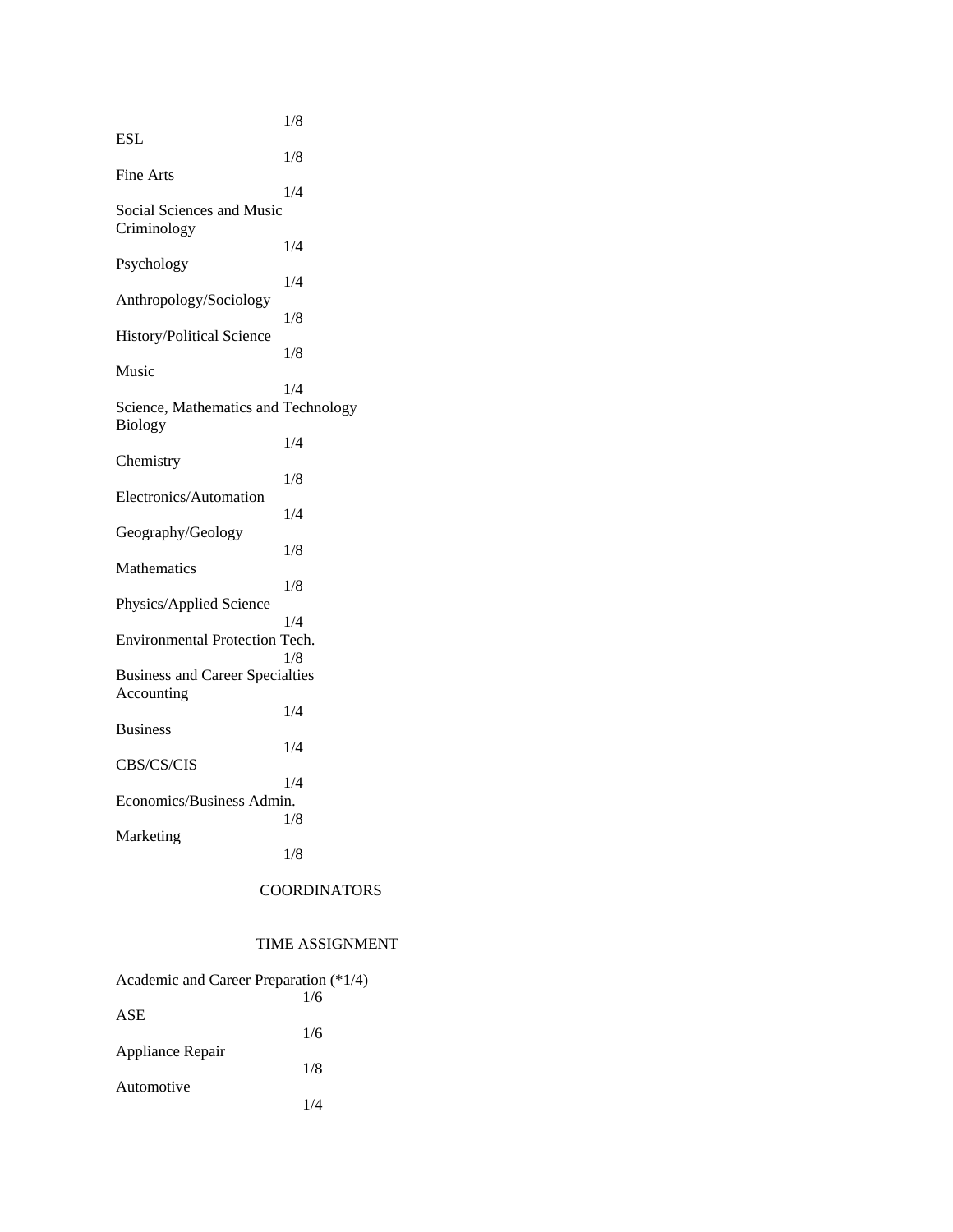| Diploma Nursing                     |      |
|-------------------------------------|------|
| <b>EEAW</b>                         | 1/4  |
| Grad Nurse EAL (*1/4)               | 1/4  |
|                                     | 1/5  |
| Early Childhood Education (*1/4)    |      |
| Fashion                             | 1/5  |
|                                     | 1/4  |
| Graphics                            |      |
| Human Service Worker                | 1/4  |
|                                     | 1/4  |
| <b>Interior Design</b>              | 1/4  |
| LTC Aide $(*1/4)$                   |      |
| Office Administration (*2/5)        | 1/8  |
|                                     | 1/4  |
| Welding                             | 1/4  |
| Mass Communications and Journalism  |      |
|                                     | 1/4  |
| <b>Public Safety Communications</b> |      |
|                                     | 1/8  |
| Greenhouse Technology               | 1/10 |
| <b>Turf Management</b>              |      |
| Landscape Design Technology         | 1/10 |
|                                     | 1/10 |
|                                     |      |

\* The existing incumbent will continue to receive time assignment at the higher level for the remainder of his/her term(s)

#### COMMON AGREEMENT

# DEFINITIONS

"Agreement" or "Common Agreement" means this Agreement reached between the Employers and the Provincial Bargaining Council and its constituent bargaining units as described in the Protocol signed February 24, 1998.

"collective agreement" means the combination of provisions of the Common Agreement

with local provisions that constitute a collective agreement between an institution and a local union.

"employee" means a person employed within a bargaining unit represented by a union participating in the Provincial Bargaining Council ratifying the common agreement.

"employer(s)" or "employer" means institutions ratifying the Agreement.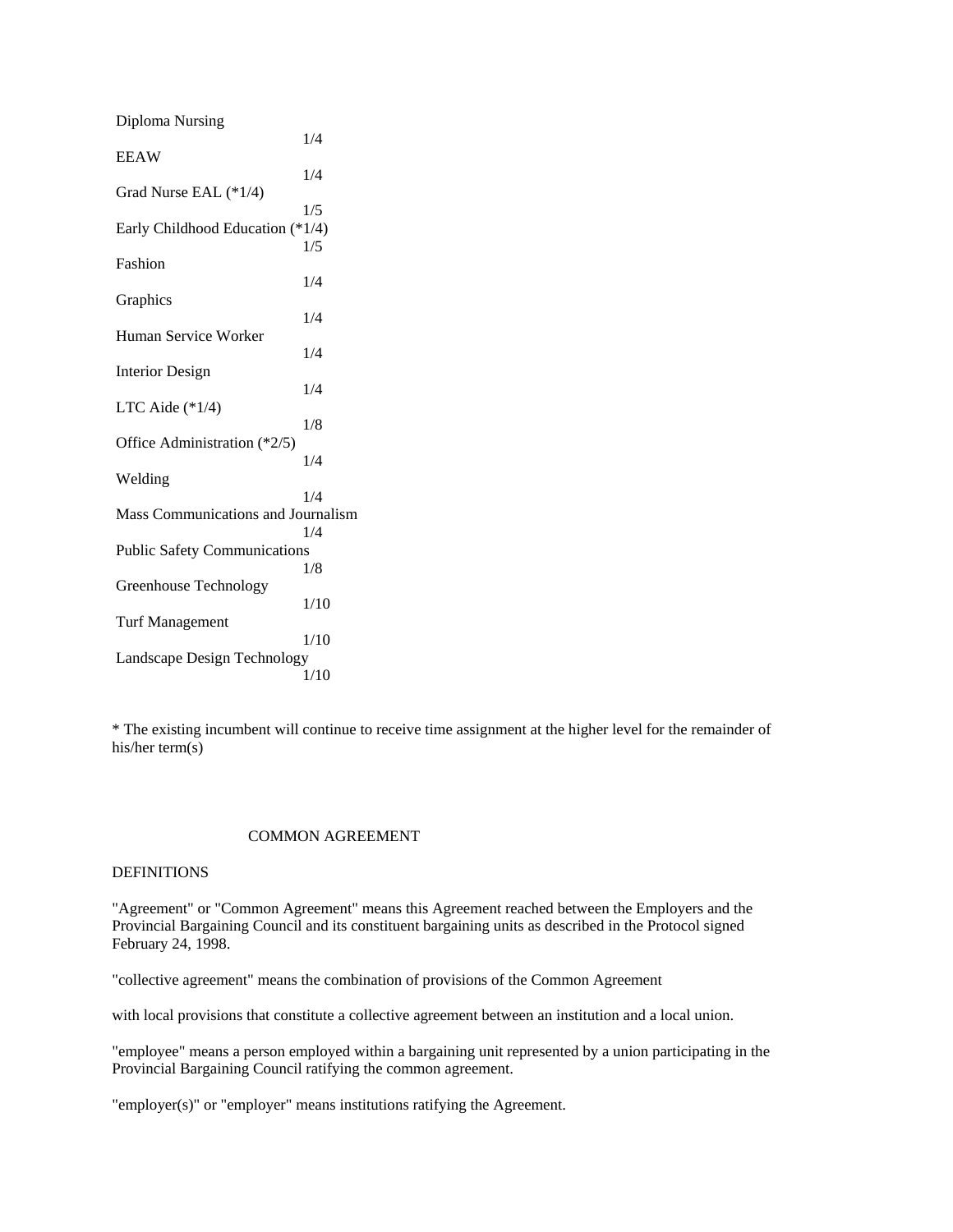"institution" means a college, university college, institute or agency created under the College and Institute Act, Open Learning Agency Act or Institute of Technology Act that has ratified the Common Agreement.

"Joint Administration and Dispute Resolution Committee" or "JADRC" means the committee established under article 3.2 below.

"Joint Labour-Management Committee" means a committee formed by local parties with equal representation from a local union and an institution.

"local parties" means the institution and local bargaining unit where both have ratified this Agreement.

"local provision" means a provision of a collective agreement established by negotiations between an individual employer and a local union.

"local union" means a bargaining unit representing employees at an institution that has ratified this Agreement.

"ministry" means the Ministry of Advanced Education, Training and Technology.

"parties" or "common parties" means the employers and unions identified in the Protocol Agreement of February 24, 1998 that have ratified this Agreement.

"Post-Secondary Employers' Association" or "PSEA" means the employers' association established for post-secondary colleges and institutes under the Public Sector Employers' Act.

"Provincial Bargaining Council" means a council of the BC Government and Service Employees' Union (BCGEU) and the College Institute Educators Association (CIEA) formed for the purpose of negotiating this Agreement.

"ratification" means the acceptance by an institution and a local union of the terms of the Common Agreement pursuant to the protocol of February 24, 1998.

"Union" means a faculty association or trade union certified as a bargaining agent.

#### ARTICLE 1 PREAMBLE

1.1 Purpose of Common Agreement

1.1.1 The purpose of this Agreement is to establish and maintain orderly collective bargaining procedures between the parties.

1.1.2 In order to promote the efficient and effective operation of the institution through the establishment and continuance of harmonious relations and working conditions established under the collective agreement, and to assist in the development and expansion of the public post-secondary system, the parties therefore agree to the following terms of contract.

#### 1.2 Future Legislation

In the event that any future legislation renders null and void or materially alters any provision of this Agreement, the parties hereto will negotiate a mutually agreeable provision to be substituted for the provision so rendered null and void or materially altered. All other provisions of the common agreement shall remain in full force and effect.

1.3 Conflict with Policies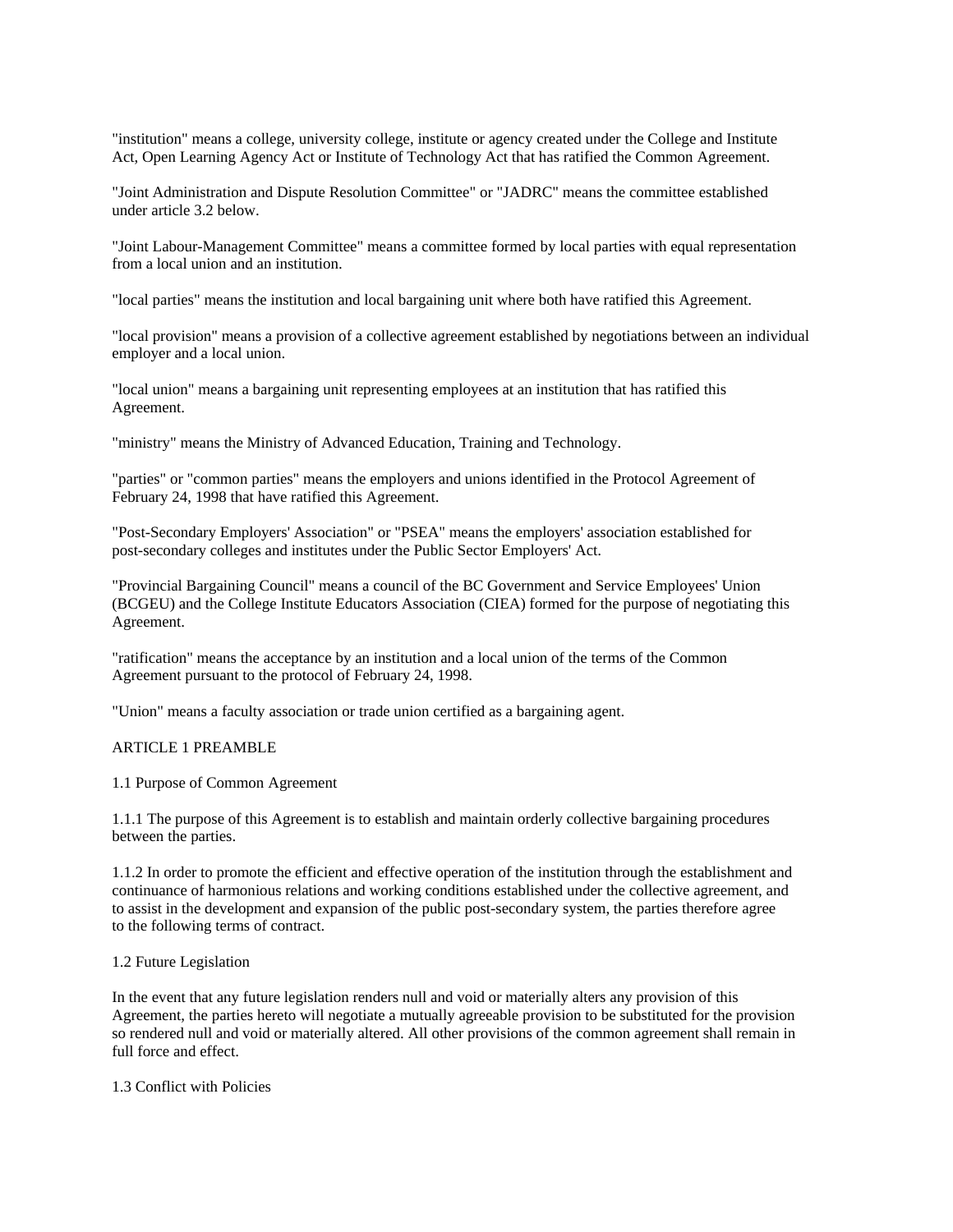Every reasonable effort will be made to harmonize employer policies with the provisions of this Agreement. In the event of a conflict between the contents of this Agreement and any policies made by the employer, the terms of this Agreement will prevail.

## 1.4 Singular and Plural

Wherever the singular is used in the common agreement, the same shall be construed as meaning the plural if the context requires unless otherwise specifically stated.

## ARTICLE 2 HARASSMENT

#### 2.1 Statement of Commitment

The colleges and institutes promote teaching, scholarship and research and the free and critical discussion of ideas.

Unions and employers are committed to providing a working and learning environment that allows for full and free participation of all members of the institutional community. Harassment undermines these objectives and violates the fundamental rights, personal dignity and integrity of individuals or groups of individuals. Harassment is a serious offence that may be cause for disciplinary sanctions including, where appropriate, dismissal or expulsion.

The colleges and institutes have a responsibility under BC's Human Rights Code to prevent harassment and to provide procedures to handle complaints, to resolve problems and to remedy situations where harassment occurs.

The employer will offer educational and training programs designed to prevent harassment and to support the administration of the institutional policies and to ensure that all members of the institutional community are aware of their responsibility with respect to the policy.

#### 2.2 Definitions

2.2.1 Harassment is a form of discrimination that adversely affects the recipient on one or more of the prohibited grounds under the BC Human Rights Code [R.S.B.C. 1996 c.210].

Harassment as defined above is behaviour or the effect of behaviour, whether direct or indirect, which meets one of the following conditions:

a. is abusive or demeaning;

b. would be viewed by a reasonable person experiencing the behaviour or effect of the behaviour, as an interference with her/his participation in an institutional related activity; c. creates a poisoned environment.

As of this date, the grounds protected against discrimination by BC's Human Rights Code [R.S.B.C. 1996 c.210] are age, race, colour, ancestry, place of origin, political belief, religion, marital status, physical or mental disability, sex, sexual orientation and, in the case of employment, unrelated criminal convictions.

2.2.2 Sexual Harassment is behaviour of a sexual nature by a person who knows or ought reasonably to know that the behaviour is unwanted or unwelcome; and

a. which interferes with another person's participation in an institution-related activity; or

b. leads to or implies employment, or academically-related consequences for the person harassed; or

c. which creates a poisoned environment.

2.3 Procedures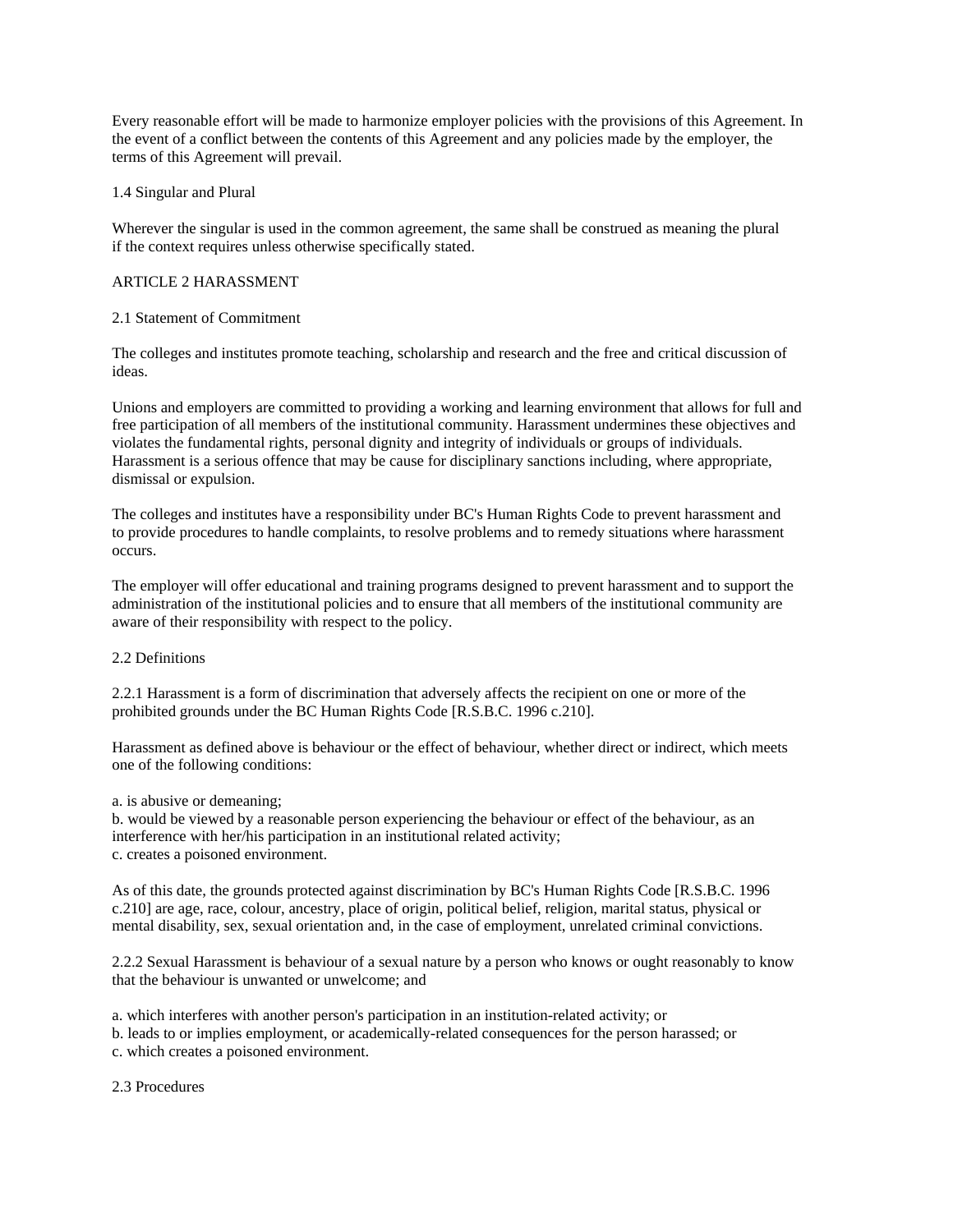#### 2.3.1 Mediation

When a complaint is received by the Employer involving an individual covered by this collective agreement, the local parties will initiate a mediation procedure at the bargaining unit level. The mediation process is the recommended avenue of resolution.

Consensual mediation will require the agreement of the complainant and the alleged harasser to use the following process:

a. the local parties will discuss the nature of the complaint and agree upon who will conduct the mediation; b. the mediation process and resolution will be kept strictly confidential by all participants; c. where a resolution is reached, the complainant and the alleged harasser must agree in writing to the resolution and the matter will then be considered concluded;

d. no record of the mediation except the written agreed resolution will be placed on an employee's file. The written resolution will be removed from the employee's file after 12 months unless there has been a subsequent complaint of harassment against the employee within the 12 month period.

## 2.3.2 Investigation

Where either the complainant or alleged harasser does not agree to mediation, or no resolution is reached during the mediation, an investigator will be selected from a list of investigators agreed upon by the local parties. Where the local parties are unable to agree on a list of investigators, JADRC will determine the list.

An investigator will be appointed within ten (10) working days of referral.

The appointment of an investigator does not preclude that investigator from mediating the dispute where possible.

Any complaint of harassment will be kept confidential except as is necessary to investigate and resolve the issue.

2.3.3 Terms of Reference of the Investigator

a. The purpose of the investigator will be to ascertain facts.

b. All persons quoted in the investigation will be named.

c. The Institution, the complainant, the alleged harasser and the union will each receive a copy of the

investigator's report as well as the Employer's written determination as outlined in Article 2.4 below.

d. The report will not be introduced as evidence or have standing in any arbitration, or other legal procedure.

This does not preclude the Parties from reaching an Agreed Statement of Fact based upon facts in the report in preparation for an arbitral proceeding.

e. Reliance on Report of Third Party Investigator

Despite 2.3.3 (d), an institution is entitled to rely on the fact of mediation or the report of a third party investigator as evidence that may mitigate liability in a proceeding that follows receipt of the third party investigator's report.

The employer is entitled to rely on the investigator's report as evidence that it acted in good faith in any disciplinary action that it undertook following receipt of the third party investigator's report where the issue of good faith is raised by a grievor or the union.

f. The investigator will not be compellable as a witness in any arbitration or other legal procedure which may result from the investigation.

g. The investigator will conclude her/his work within ten days of appointment, and will render a report within a further five days.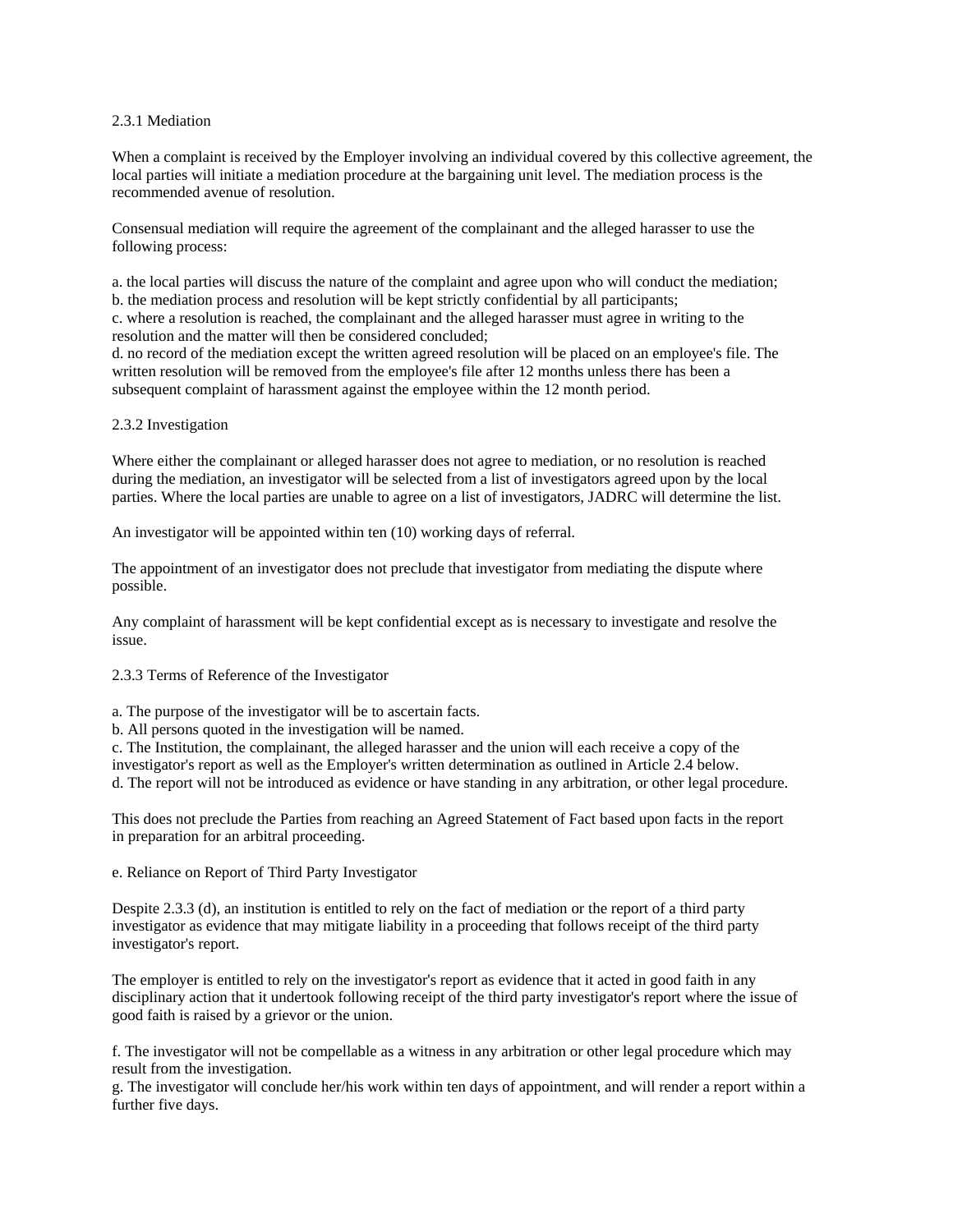h. The investigator may, as part of her/his report, make recommendations for resolution of the complaint. i. The investigator's report will not be placed on an employee's file.

2.4 Findings

2.4.1 The Employer will make a written determination based upon the facts and recommendation, if any, within 10 working days of the receipt of the Investigator's report.

2.4.2 The determination will:

a. state the action(s), if any, to be taken or required by the Employer. b. include, where appropriate, a statement of exoneration.

2.5 Rights of the Parties

These procedures may not be used where a complainant has filed a complaint under the Human Rights Code.

2.5.1 The above noted procedure does not restrict:

a. The Employer's right to take disciplinary action;

b. The Union's right to grieve such disciplinary action or to grieve an alleged violation of this article.

2.6 False Complaints, Breaches of Confidentiality, and Retaliatory Action

Frivolous, vexatious or malicious complaints of harassment or breaches of the confidentiality provisions of this clause or retaliation in respect of a complaint may result in discipline.

#### 2.7 Local Discussion

The local parties will meet within 30 days of ratification of this Agreement to review the administration and other aspects of the application of this article including issues arising under 2.8 below. The local parties may refer any differences over the administration or application of this article to JADRC for resolution.

2.8 Relation to Other Agreements

Where a complaint under Article 2 involves individuals who are covered by another collective agreement the local parties will meet to clarify and agree upon a procedure.

# ARTICLE 3 EMPLOYER/UNION RELATIONS

3.1 Human Resources Database

The Parties believe that their on-going and collective bargaining relationships are enhanced through useful, timely and accessible data on relevant human resources matters, including those listed below.

The Parties agree to provide and support the accumulation and dissemination of available data to the Centre for Education Information Standards and Services, or some other mutually agreed upon organization. The Parties may undertake joint projects for the comparative analysis of such data.

The Parties recommend that the Ministry of Advanced Education, Training and Technology provide funding to assist in the gathering, analysis, and maintenance of such data through the agreed-upon organization.

3.1.1 Relevant Matters include:

a. Health and Welfare

i. Types of coverage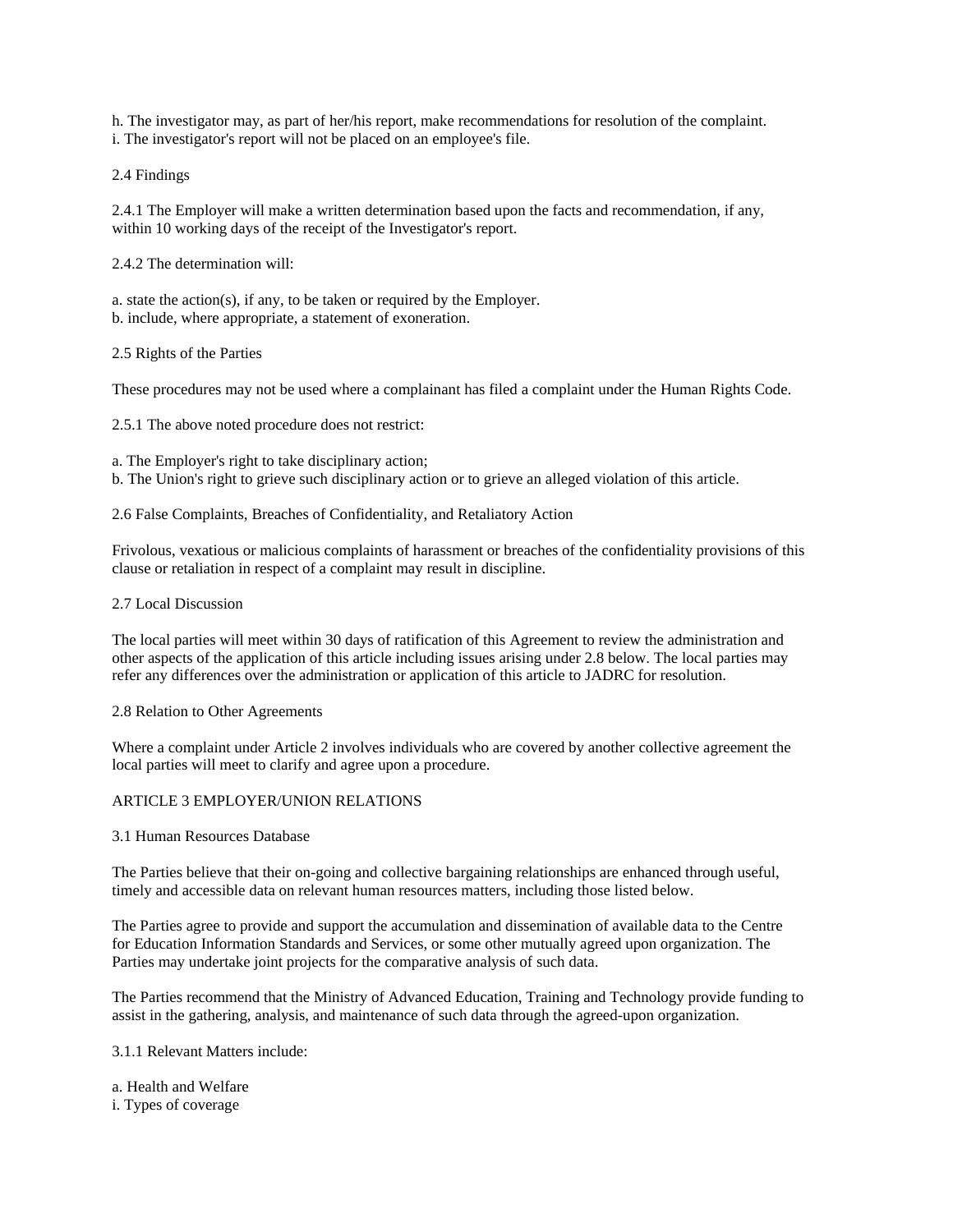ii. Participation rates

iii. Premiums

iv. Cost sharing

v. Commission costs

vi. Available studies commissioned by Government agencies

(e.g. comparative benefit analysis)

vii. Carrier contracts

b. Collective Bargaining

i. Salary information by classification

ii. Demographics: age, sex, salary, placement, status

iii. Analysis of local Collective Agreements within the system

iv. Pension plan participation rates

c. Contract Administration

i. Arbitration, Labour Relations Board and other decisions and costs thereof for the system

ii. Local Letters of Understanding

3.2 Joint Administration and Dispute Resolution Committee

3.2.1 Formation and Composition

The parties to this agreement will maintain a Joint Administration and Dispute Resolution Committee (JADRC) consisting of five (5) representatives of the employers and five (5) representatives of the Provincial Bargaining Council.

3.2.2 Operation

JADRC will meet as often as required to review outstanding matters but at least every two (2) months. A quorum for making any decision is a minimum of six (6) representatives with equal representation from the employers and the Provincial Bargaining Council. JADRC will ensure its own procedures and protocols. All decisions of JADRC will be mutual decisions between the parties and will be recorded or confirmed in writing.

3.2.3 Purpose

The purpose of JADRC is to:

a. Assist the employers and the Provincial Bargaining Council in the administration of collective agreements.

b. Provide a forum for dialogue between the parties to this Agreement respecting issues impacting labour relations.

c. Provide a means for resolving local disputes over the implementation and application of this Agreement.

d. Appoint an umpire(s) for each of:

i. Jurisdictional Disputes Resolution process

ii. Suspension and Discharge Dispute Resolution

iii. Joint Dispute Resolution

e. Develop strategies to reduce arbitration and related costs.

3.2.4 Agreement Dispute Resolution Procedure

a. When the local parties identify an issue in dispute, they will attempt to resolve that issue locally.

b. Any resolution by local parties is without prejudice or precedent for the Agreement.

c. Either party may refer a dispute in relation to the interpretation, application, operation or alleged violation of

this Agreement to JADRC by filing a written referral containing the following information:

i. The name of the institution and the contact information for the employer' representative

ii. The name of the union and the contact information for the union's representative

iii. The article of the Agreement to which the dispute pertains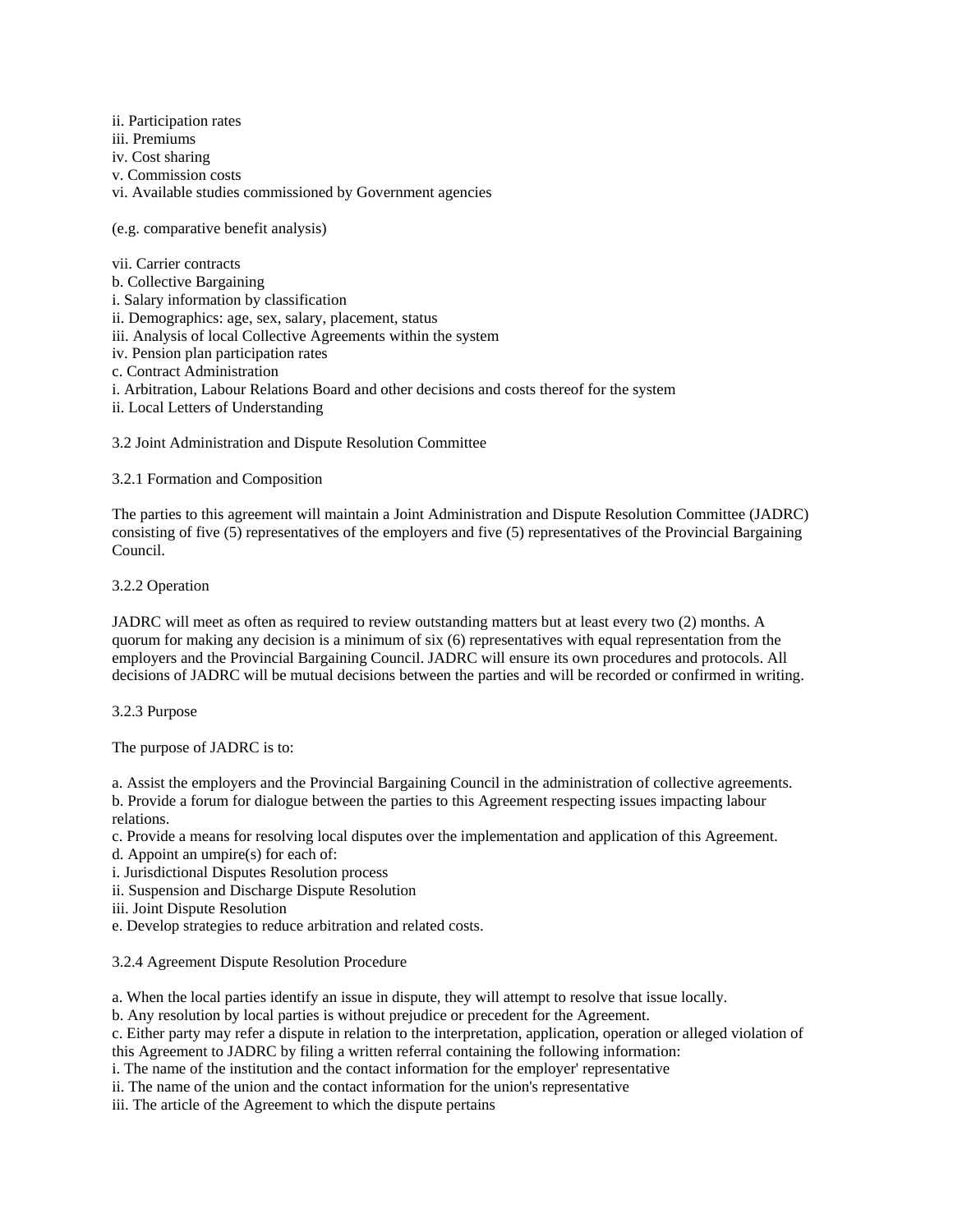iv. Notification that a copy of the referral has been provided to the union or the employer as the case may be.

d. At the direction of JADRC, the local parties will submit:

i. A statement of the issue(s) in dispute

ii. A joint statement of agreed facts

iii. Individual statements of facts that are in dispute

iv. The position(s) of each party.

e. JADRC will make a binding decision within thirty (30) calendar days of referral or refer the matter to the umpire.

f. The umpire will schedule and conclude a hearing into the dispute within sixty (60) calendar days of receiving notice from JADRC of her or his appointment on the matter. However, it is understood that the actual number of hearing days will not exceed three (3) days unless otherwise agreed by JADRC or as directed by the umpire.

g. Presentation to the umpire will be made by the Parties' representatives on JADRC.

h. The umpire will issue a binding decision resolving the issue within fifteen (15) calendar days of the conclusion of the hearing.

i. Each party to JADRC will be responsible for its own costs except that the cost of the umpire will be shared between them.

## 3.2.5 Interpretative Assistance

a. Local parties may agree to submit jointly a brief statement of facts regarding the application, interpretation, operation or alleged violation of a local collective agreement. The submission should briefly state the issues n dispute, the positions of the parties, the base documents, the relevant section(s) of the collective agreement or policy relied upon, and the remedy sought.

b. JADRC shall, within thirty (30) calendar days of receipt of an agreed statement of facts, submit a recommendation for resolution or refer the matter back to the local parties.

c. The referral of an issue in dispute to JADRC does not suspend or delay the local grievance/arbitration or other process unless the local parties agree to such a delay or suspension pending a recommendation from JADRC.

# 3.2.6 Local Agreement Disputes

a. Local parties may, by written agreement, refer a grievance over the interpretation, application or administration of the local agreement to the umpire for binding decision as a voluntary alternative to the local arbitration procedure.

b. The referral will be made by written notice to JADRC. The role of JADRC is to facilitate expeditious resolution of the matter through the umpire. When referring a grievance under (a) above, the following information shall be provided:

i. The name of the institution and the contact information for the employer's representative.

ii. The name of the union and contact information for the union's representative.

iii. The article of the Agreement to which the dispute pertains.

iv. Notification that a copy of the referral has been provided to the union, or the employer as the case may be.

c. At the discretion of JADRC the local parties will submit:

i. A statement of the issue(s) in dispute.

ii. A joint statement of agreed facts.

iii. Individual statements of facts that are in dispute.

iv. The position(s) of each party.

d. This matter will be scheduled and heard by the umpire within sixty (60) calendar days of referral to JADRC.

e. The umpire shall render a final and binding written decision within fifteen (15) calendar days of the conclusion of the hearing.

f. The local parties shall each present their case before the umpire without the use of outside counsel.

g. The umpire has authority to order such pre-hearing disclosure.

h. The umpire has authority to act as a mediator provided such action does not delay a binding decision as provided in this section.

i. Each local party will be responsible for its own cost except that the cost of the umpire will be shared between them.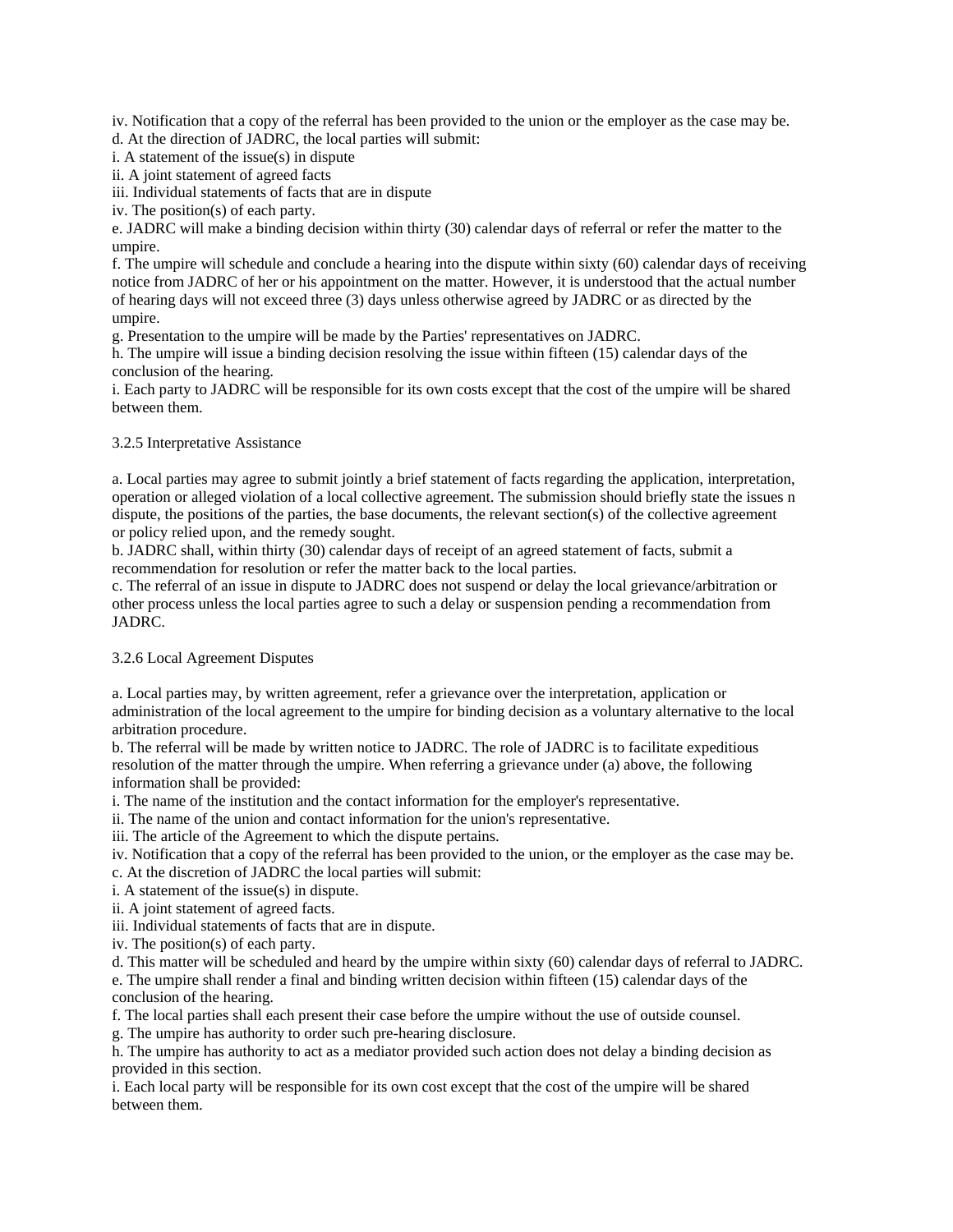# 3.3 Suspension and Discharge Grievance Resolution

## 3.3.1 Purpose

The employers and the unions recognize that suspension of an employee or the discharge of an employee is a serious matter. Employees are entitled to a full and fair hearing of any grievance regarding suspension or discharge. All parties benefit from a procedure that is perceived as providing fair treatment for employees and that addresses their potential liability.

The purpose of this Article is to establish an expeditious process for resolution of suspension or discharge grievances as a voluntary alternative to existing arbitration procedures.

#### 3.3.2 Procedure

a. Either an employer or a union may elect to resolve a grievance respecting the suspension or discharge of an mployee covered by this Agreement through this process as an alternative to the process established by their local agreement by providing a written referral to JADRC within thirty (30) calendar days of completion of the local grievance procedure. The sole role of JADRC is to facilitate this process.

b. The written referral to JADRC will provide the following information:

i. The name of the institution and the contact information for the employer's representative.

ii. The name of the union and the contact information for the union's representative.

iii. The date of the suspension or discharge and the name of the individual(s) disciplined.

iv. Notification that a copy of the referral has been provided to the union or the employer as the case may be.

c. JADRC will refer the dispute to an umpire within ten (10) calendar days of receipt of referral.

d. The local parties will submit to the umpire:

i. A statement of the issue(s) in dispute.

ii. A joint statement of agreed facts.

iii. Individual statements of facts that are in dispute.

iv. The position(s) of each party.

e. The umpire has the authority to order pre-hearing disclosure.

f. The umpire will schedule and conclude a hearing into the dispute within twenty-eight (28) calendar days of receiving notice from JADRC of her or his appointment on the matter. It is understood that the actual number of hearing days will not exceed three (3) days unless otherwise agreed by the local parties or as directed by the umpire.

g. The umpire will issue a binding decision within fifteen (15) calendar days of the conclusion of the hearing. h. The umpire may, at the request of either party or at her or his own discretion, act as a mediator in advance

of the hearing provided that such action does not alter the timelines established in this Article.

i. The decision of the umpire is final and binding on the parties except as provided in section 99 (1) of the Labour Relations Code.

j. Each local party will be responsible for its own cost except that the cost of the umpire will be shared by the local parties.

#### 3.4 Jurisdictional Dispute Resolving Process

#### 3.4.1 Preamble

The purpose of this Article is to outline a jurisdictional dispute resolution process which is equitable, expeditious and reflects the desire of the Parties to promote effective working relationships.

The Parties agree that the following process will be used in the event of a dispute respecting the appropriateness of a bargaining unit placement where the institution introduces a new position or significantly revises an existing position.

#### 3.4.2 Process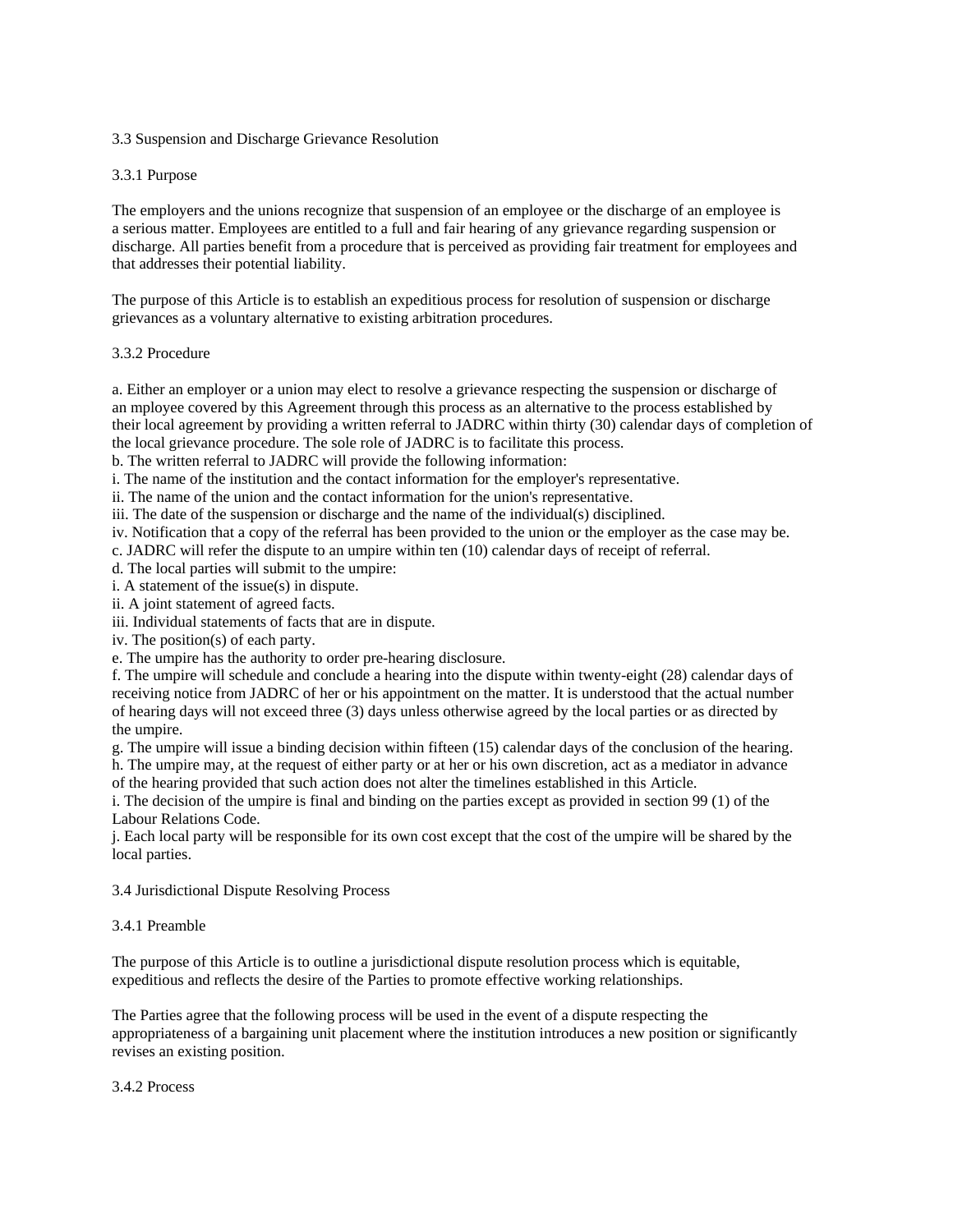a. When requested, the institution will provide a bargaining unit position or job description to the union(s) certified at the institution. The union may request such things as a draft job posting, job description, course outline, organizational chart, and other relevant information. The institution will make every reasonable effort to respond to the request within seven (7) days of receipt of the request, but not later than thirty-one (31) days of receipt of the request.

b. For a new position or when a significant change has occurred, a local party may request a meeting pursuant to 3 below, to resolve any dispute which may arise concerning the appropriateness of bargaining unit placement.

c. When requested, the local parties will meet within twenty-one (21) calendar days. Every effort will be made to reach agreement on the appropriate bargaining unit placement.

d. When there remains a dispute a local party may refer the matter within thirty (30) calendar days to a Jurisdictional Assignment Umpire it selects from a list of Umpires appointed by the JADRC.

e. The referral will include a brief outline of the particulars of the dispute, a summary of the party's position on the matter and copies of documents upon which the party intends to rely. A copy of the referral and documents will be sent to each union certified and the institution.

f. The Umpire will convene a hearing within twenty-one (21) days of receipt of the initial referral.

g. The Umpire will direct an exchange of particulars and documents upon which the Parties intend to rely no later than seven (7) days prior to a hearing of the matter.

h. The hearing will be expedited in all respects and conducted on an informal basis.

i. The expenses and fees of the Umpire will be borne equally among the parties involved in the dispute.

j. In determining the appropriateness of bargaining unit placement, the Umpire shall consider:

i. job elements;

ii. past practice;

iii. impact on industrial relations;

iv. community of interest;

v. employee preference, fairness and equity;

vi. certification definition(s);

vii. and such other factors as deemed appropriate by the Umpire.

k. The Umpire will render a decision within twenty-one (21) days after the conclusion of the hearing.

l. The Parties will accept the decision as final and binding on each of them.

3.5 Contract Training and Marketing Society

3.5.1 The parties will continue a system Contract Training and Marketing Society (CTM) to facilitate, enhance and support the initiatives of participating member institutions.

3.5.2 Objectives of the Contract Training & Marketing Society

a. To increase the contract training opportunities of institutions in the public post-secondary education system through entrepreneurial and revenue generating training and education courses, programs and projects. b. to develop alliances and partnerships between colleges and institutions, governments, community groups, agencies, employers, unions, international education agencies and others in order to support courses, programs and services.

c. to assist institutions to be responsive to the contract training and learning needs of governments, agencies, employers, unions and community groups.

d. to enhance employment opportunities within the system

e. to facilitate the development of programs and services in response to contract training needs

f. to assist institutions in the establishment, development and enhancement of contract training capacities

g. to effectively market contract training and service abilities of the public post secondary system

h. to assist institutions to design contract training activities

i. to provide a mechanism for institutions to work together as a system, such as a consortium, in order to deliver contract training activities

j. to provide a single contact point or referral agency when desired between purchasers of contract training activities and institutions with the capacity to deliver the programs and/or services

k. to enable institutions to produce surplus revenues in support of the institution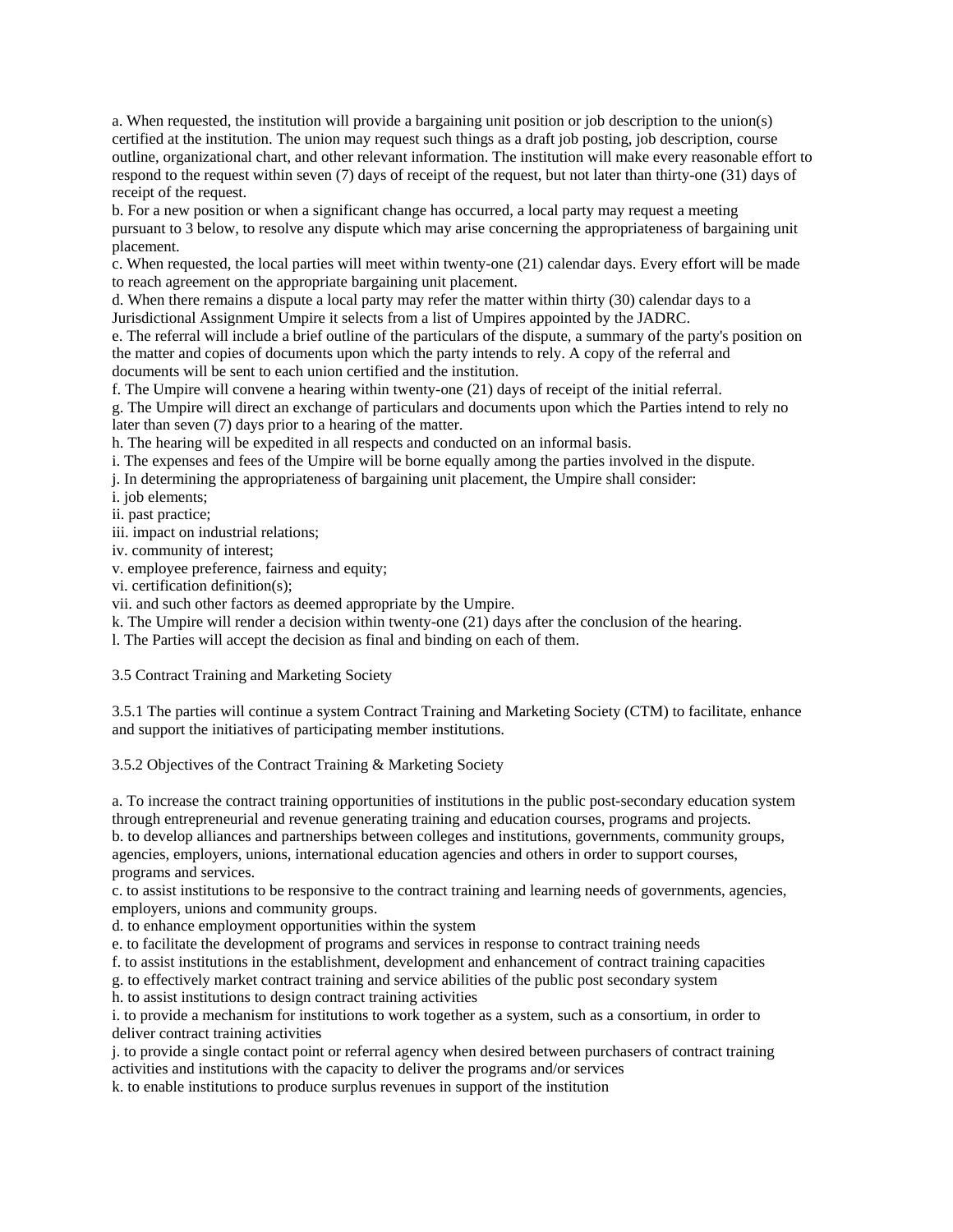3.5.3 Structure of the Contract Training & Marketing Society

a. Membership:

i. One representative from each institution, one representative from each bargaining unit and one representative of the Ministry of Advanced Education, Training and Technology ii. Despite (a) above, there will only be one vote per institutional member and one vote per institution for faculty/instructor representation. b. Directors:

Six (6) directors appointed by the Council of Chief Executive Officers and six (6) directors appointed by the Provincial Bargaining Council and one member appointed by the Ministry of Advanced Education, Training and Technology

c. Membership Activities:

Approval of the annual business plan of the Society

d. Director Activities:

Supervise and report the activities of the Society

e. Society Activities:

i. to develop appropriate annual financial/business plans

ii. to appoint staff as required to fulfil operational requirements

iii. to develop mechanisms to identify and monitor contract training, and inventory expertise, resources,

curriculums and competencies as a resource for the Society's objectives

iv. to facilitate the co-ordination of contract training/marketing/career development activities

v. to develop strategies for marketing contract training

vi. to meet with potential "customers" to promote the system

vii. to meet with system trainers/unions/employers in a problem solving capacity including dealing with questions of competitive advantage

viii. to review regularly the expertise listed on the Registry and to provide that information to the contract training departments of the participating institutions for the purposes of identifying employment needs ix. to liase with employers/unions/agencies to identify emerging labour market trends in order to identify new opportunities

x. to develop an inventory of contract training expertise of institutions

3.5.4 Administration

a. To assist in advancing the goals of the Contract Training and Marketing Society, members of the Society will be responsible:

i. to participate along with representatives of the Parties in training initiatives of the CTM

ii. to assist with the development of an effective communication method at the local level

b. Parties to this Agreement will advise the CTM of:

i. the names of institutional and bargaining unit members

ii. the names of the designate responsible for the signing of a waiver of any specific article of a collective agreement required to facilitate activities of CTM

c. CTM will send copies of invitations to tender and final contracts to the member(s) under 3.5.3 (a) (i) above at affected institution(s) and to a designated representative of each of PSEA, CIEA and the BCGEU

d. Any disputes concerning the application of these provisions will be referred expeditiously to JADRC. The Parties commit to deal with these matters in a timely fashion so as not to impede the goals of the Society

# 3.5.5 Funding

The parties recommend that funding be allocated by the Ministry of Advanced Education, Training and Technology for the purpose of the operation and activities of the Society.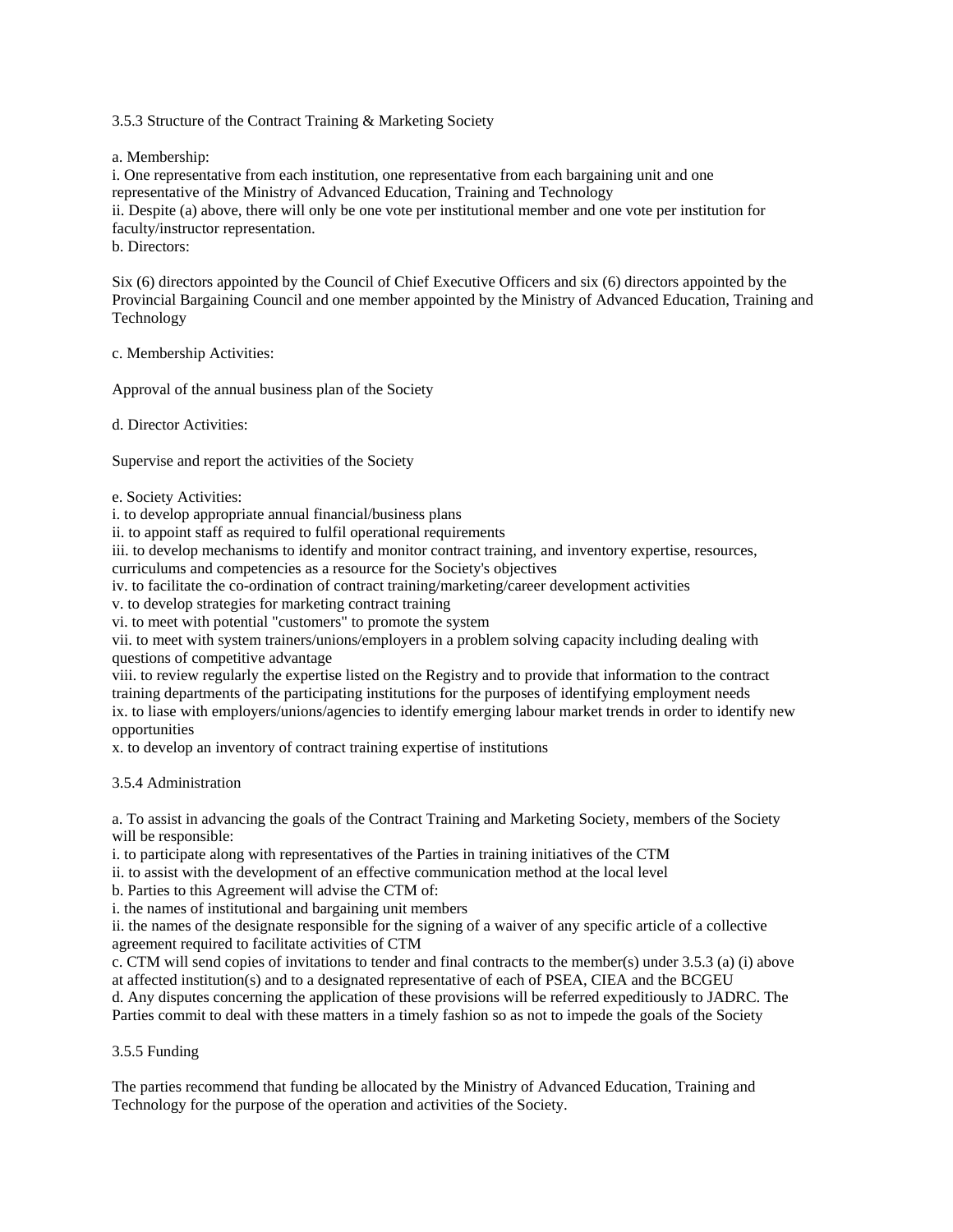### 3.5.6 Performance of Certain Work

Unless mutually agreed otherwise by the affected local parties, when the Society secures contract training work for an institution with local parties to this Agreement, that work will be delivered by bargaining unit members covered by this Agreement at the institution.

3.6 Leave of Absence for College Committees and Union Leave

## 3.6.1 Leave of Absence for College Committees

An employee whose assigned work schedule would prevent her/him from attending meetings of a college committee to which s/he has been elected or appointed, will be granted a leave of absence from her/his regular duties without loss of pay or other entitlements to attend such meeting(s).

Where such leave is granted, the employer will replace the employee as necessary. Costs arising from this provision will not be charged against the program area of the participating employee.

## 3.6.2 Union Leave

Meetings between representatives of the union and the employer will be scheduled at times mutually agreeable to the parties. Reasonable effort shall be made to hold such meetings at times that do not conflict with assigned duties.

Where such meetings cannot be scheduled at times that do not conflict with assigned duties, the employer will grant a leave of absence without loss of pay or other entitlements for the purpose of attending such meetings to the total equivalent of one-quarter full-time equivalent per annum.

Where such leave is granted, the employer will replace the employee as necessary.

This clause may be utilized by the union to ensure adequate representation by the union with respect to issues that affect the institution or the post-secondary system. To facilitate the administration of this provision, the union will ensure that the employer is advised of the eligible leaves to be taken.

Costs arising from this provision will not be charged against the program area of the participating union representative.

This provision will not be utilized where existing employer-paid release time arrangements exceed this one-quarter full-time equivalent entitlement.

### 3.6.3 Additional Union Leave Without Pay

A bargaining unit may purchase additional release time at replacement costs. Such leaves will not be unreasonably withheld.

## ARTICLE 4 PRIOR LEARNING ASSESSMENT

### 4.1 Definition

Prior learning assessment (PLA) is the assessment by some valid and reliable means, of what has been learned through formal and non-formal education/training or experience, that is worthy of credit in a course or program offered by the institution providing credit.

The assessment and evaluation of prior learning and the determination of competency and credit awarded, will be done by instructional or faculty staff who have the appropriate subject matter expertise but other staff in an institution may have a supporting role in the process.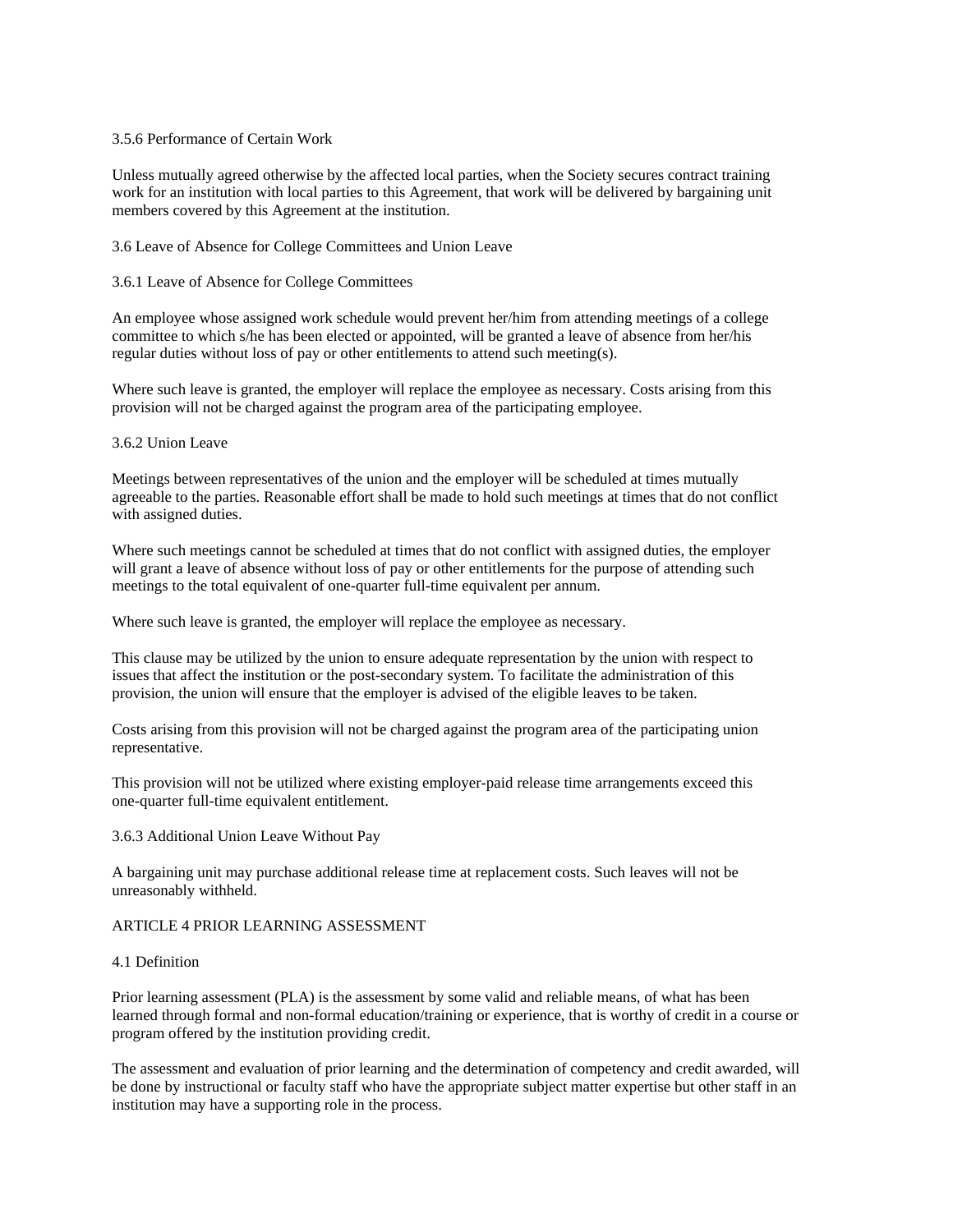The work required for prior learning assessment includes but is not limited to: classroom-based and individual advising; classroom-based and individual assessment, training and upgrading; development of assessment tools; and training in the use of flexible assessment.

### 4.2 Prior Learning Assessment as Workload

Prior learning assessment work undertaken by an employee covered by this Agreement will be integrated into and form part of the employee's workload as workload is defined in the employee's collective agreement.

### 4.3 Training in Prior Learning Assessment

An employee required to perform prior learning assessment responsibilities as part of his/her workload, has a right to employer-paid training time and expenses, in the methodology and application of prior learning assessment as necessary for the assigned task.

#### 4.4 Prior Learning Assessment Coordinators

Prior Learning Assessment coordinators will be faculty or instructional bargaining unit members.

## ARTICLE 5 COPYRIGHT AND INTELLECTUAL PROPERTY

#### 5.1 Copyright Ownership

The copyright or patent for any work product, including creative work, instructional strategies or curriculum/instructional material, software or any other material or technology that may be copyrighted or patented:

5.1.1 belongs to the employee(s) where the work product has been prepared or created as part of assigned duties, other than the duties listed in 5.1.2 below, and the copyright to all copyrightable material shall be the sole property of the employee(s) and shall be retained throughout his or her lifetime and upon his/her death by his/her heirs or assigns; and

5.1.2 belongs to the institution where one or more employees:

a. have been hired or agrees to create and produce copyrightable work product for the institution, or b. are given release time from usual duties to create and produce copyrightable work product, or c. are paid, in addition to their regular rate of pay, for their time in an appointment to produce copyrightable work product.

### 5.2 Employer Rights to Materials Copyrighted by Employee(s)

Where the employee holds the copyright pursuant to 5.1.1, the institution shall have a right to use his/her copyrighted material in perpetuity for institutional purposes. The institution may amend and update the copyrighted material with the approval of the employee(s) holding the copyright to the material. Such approval will not be unreasonably withheld.

### 5.3 Employee Rights to Materials Copyrighted by the Employer

Where the institution holds the copyright pursuant to  $5.1.2$ , the employee(s) shall have the right to use in perpetuity, free of charge, such copyrighted material. The employee may amend and update the copyrighted material with the approval of the institution holding the copyright to the material. Such approval will not be unreasonably withheld.

5.4 Joint Review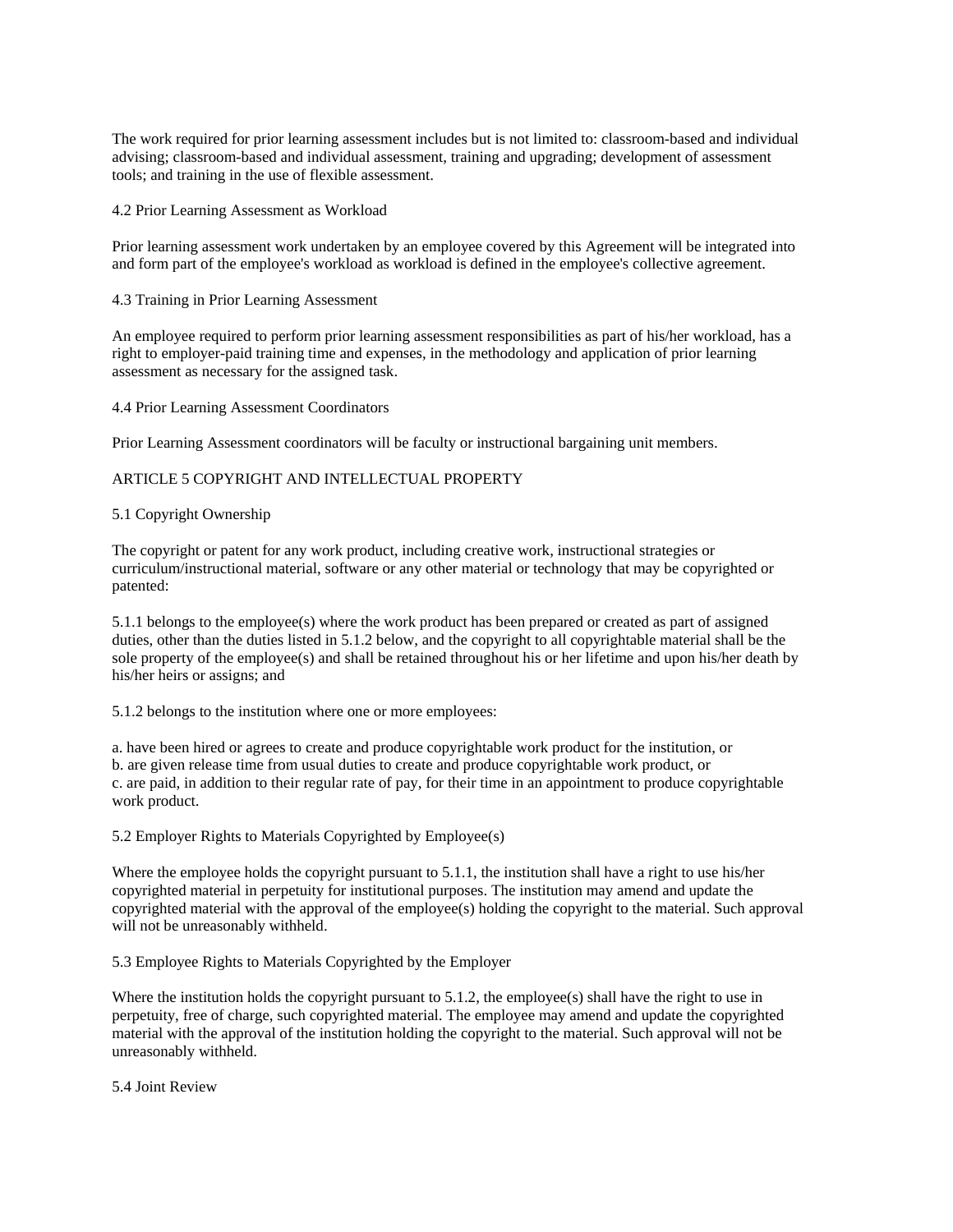JADRC may, at the request of either party, review issues arising from the application of this article.

#### ARTICLE 6 JOB SECURITY

6.1 Employee Security and Regularization

#### 6.1.1 Intent

The purpose of this article is to ensure that, by April 1, 2000, provisions relating to employee security and regularization of employees are established within each collective agreement affecting employees covered by this Agreement and to ensure that current and future employees who qualify for regularization under the provisions of this article will be regularized.

Where this article establishes a date for action, the parties responsible for taking the action may agree to another date.

6.1.2 Definitions

"Department" or "functional area" means the operational or administrative sub-division of an institution within which an employee is appointed and assigned workload and may include geographic limitations.

"Employee security" means the array of entitlements to continued employment, health and welfare and other benefits, and other rights available to employees through this Agreement or a local collective agreement.

"Non-regular employee" means a person employed on any basis other than regular as defined in the local collective agreement.

"Regularization" means the process by which a non-regular employee converts to regular status under this article.

"Regular full-time" employee means a person who holds an appointment to ongoing work with a full-time annual workload within one or more departments or functional areas.

"Regular part-time" employee means a person who holds an appointment to an ongoing annual workload of less than full-time within one or more departments or functional areas.

6.1.3 Parameters for Employee Security and Regularization

a. Employee security and regularization provisions include those relating to:

i. creating, posting and filling new positions and posting and filling vacant positions

ii. the types of appointment categories contained in the collective agreement

iii. the entitlements of regular and/or non-regular employees to continued appointment, access to additional work, and/or to health and welfare benefits based on time worked and/or seniority

iv. the circumstances under which a non-regular employee may be entitled to convert to or otherwise become a regular employee

v. requirements for notice of layoff or reduction in workload, including requirements relating to the timing of layoff notice

vi. requirements relating to the accumulation of severance and the condition for payment of severance

b. Amendments to existing employee security and regularization provisions must include:

i. (1) entitlement to regularization after a period of time worked of at least two consecutive appointment years of work at a workload of fifty (50%) percent or greater for each of two (2) consecutive appointment years and where there is a reasonable expectation of ongoing employment for which the employee is qualified at a workload of at least fifty (50%) percent or greater for two semesters in the next appointment year.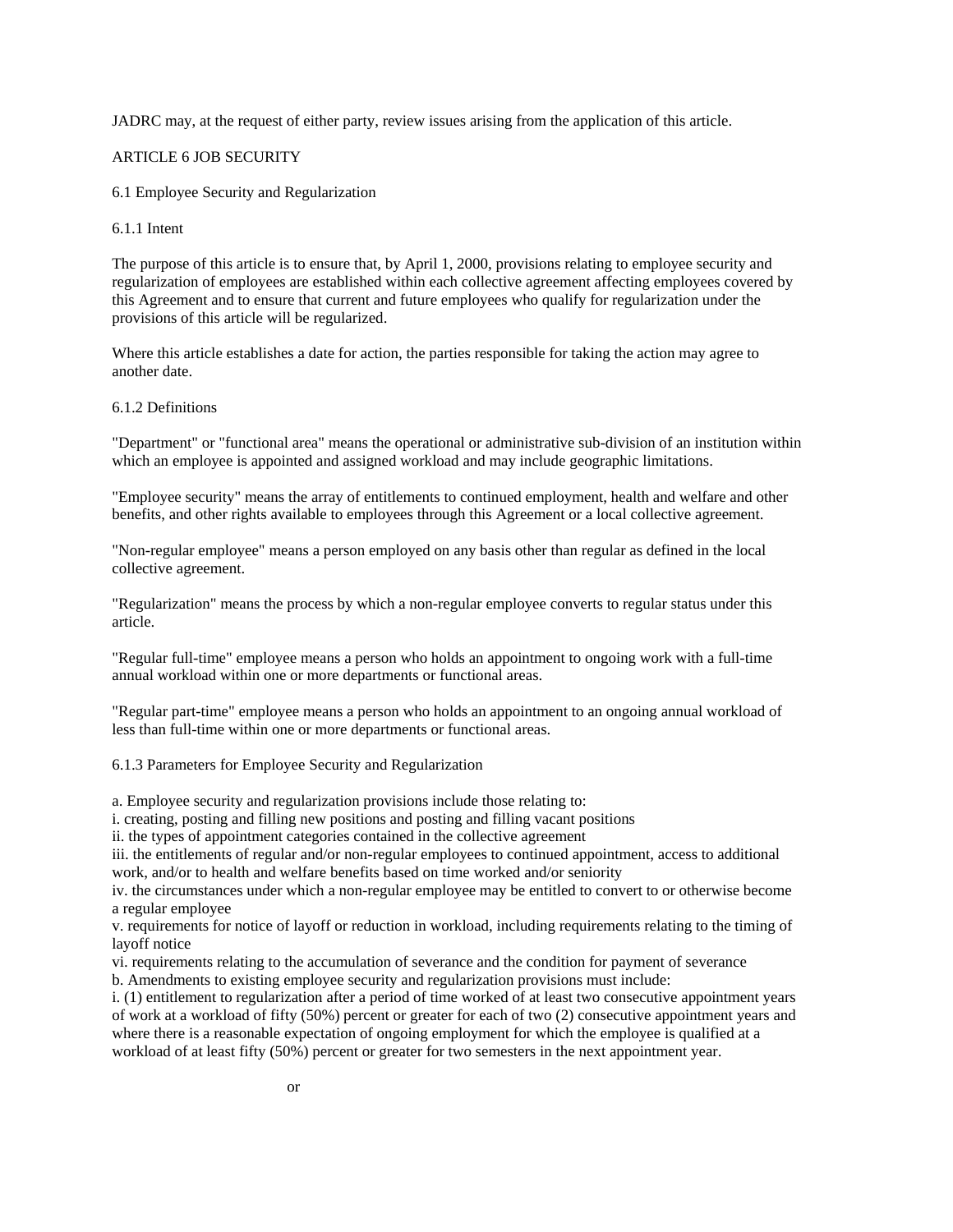(2) entitlement to regularization after the employee has performed a workload at least one hundred and twenty (120%) percent of an annualized workload over at least two (2) consecutive years and there is a reasonable expectation of an ongoing workload assignment for which the employee is qualified, of at least fifty (50%) percent on an annualized basis over the immediately subsequent appointment year

ii. requirements that an employee receive a satisfactory evaluation prior to regularization. An employee will be deemed to have received a satisfactory evaluation if one has not been undertaken by the employer. The employer may evaluate a non-regular employee at least once each 12 month period and the employee may request an additional evaluation not more often than once in each 12 month period.

c. In developing revised employee security and regularization provisions, local parties and/or JADRC and/or the arbitrator must consider the effects of any conversion from non-regular to regular status, including: i. entitlement to confirmation of appointment as a regular employee

ii. requirements for a probationary period post-conversion of at least twelve months

iii. accumulation of regular seniority and severance entitlement related to appointment to regular status

iv. rights of regular employees to new or additional work for which they are qualified both within and outside a department or functional area, and the operational implications of such rights

v. limitations on concurrent regular appointment at more than one institution

vi. cost implications of any entitlement that may be derived from work or appointment in more than one campus, centre or geographic limitation

vii. relationship of work performed by bargaining unit members in continuing and/or community education to any entitlement to consideration for conversion

viii. the right of the employer to create, post and fill a new position or to post and fill a vacant position ix. educational implications for requirements to teach upper level degree courses and/or non-degree courses x. implications for existing appointment types

xi. the cost implications for the employer of any changes and the impact on student access, employees and services

### 6.1.4 Local Discussion Process

a. Within fifteen (15) working days of ratification of this Agreement, a local bargaining unit must advise the local employer in writing either

i. that it agrees to retain the existing local employee security and regularization provisions without any changes, or

ii. that it wishes to commence the process for amending existing local provisions respecting employee security and regularization through the processes established in this article.

b. Where the local bargaining unit advises the employer under (a) above, of its intention to commence the processes for amending the existing local employee security and regularization provisions, the parties will commence discussions forthwith.

c. The purpose of these local party discussions is to amend local collective agreement provisions respecting employee security and regularization as necessary to satisfy the intent of this article and within the parameters established in 6.1.3 above.

d. Local discussions must conclude no later than April 30, 1999. The results of local discussions may be: i. An agreement to:

(1) amend existing provisions respecting employee security and regularization effective by April 1, 2000, or

(2) maintain the current local collective agreement provisions respecting employee security and regularization

ii. Referral to JADRC for resolution of issues on which agreement has not been reached no later than June 30, 1999.

6.1.5 JADRC Resolution of Disputes

JADRC will review submissions received from the local parties and will:

a. agree on a resolution of the issues submitted to it by the local parties no later than September 30, 1999, in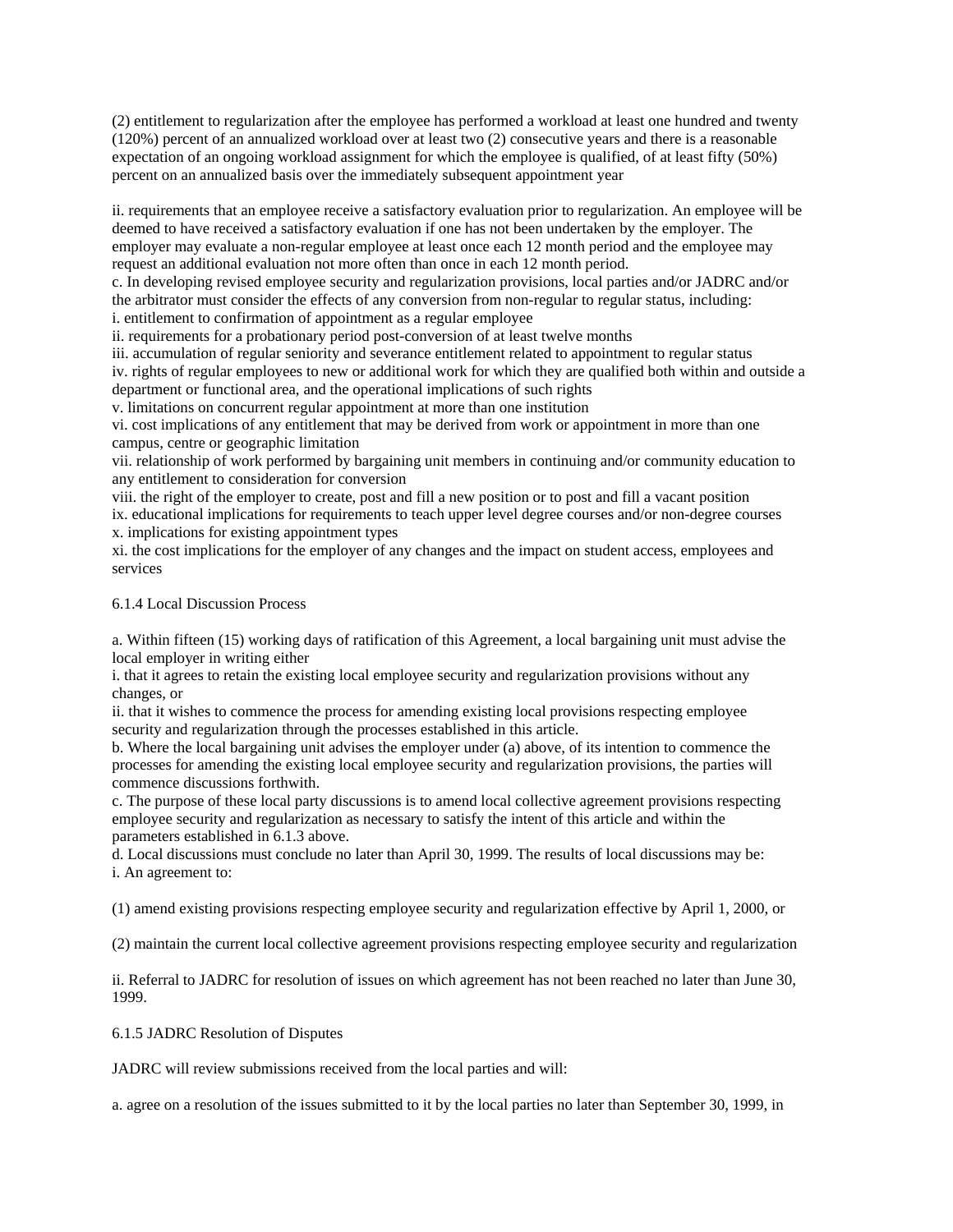which event the decision will be binding upon those local parties, or

b. where JADRC is unable to reach agreement it will submit its differences to Donald R. Munroe by October 31, 1999, or such other person as mutually agreed on, acting as sole arbitrator of the issues submitted to him/her.

## 6.1.6 Jurisdiction

a. The arbitrator has the jurisdiction to resolve the differences submitted to him/her considering:

i. submissions made by the local parties respecting the differences remaining between them after the review by JADRC

ii. provisions of employee security and regularization in place at other similar colleges, university colleges, agencies and institutes in British Columbia

iii. the cost implications for the employer of any changes and the impact on student access, employees and services

b. A decision of the arbitrator is binding on the local parties and will take effect on April 1, 2000 or such other date as the arbitrator may determine is required to phase in changes to a collective agreement.

c. In making his/her decision, the arbitrator will make changes necessary to amend employment provisions within the parameters established under 6.1.3 above that require the least amount of change in existing provisions necessary to meet the requirements of this article and that the arbitrator considers to be r reasonable.

d. An agreement reached between local parties to amend existing provisions on employee security and regularization under this process is not admissible in an arbitration under this provision.

6.1.7 No result of this process will have the effect of altering an existing certification. Any grievance that arises regarding regularization will be referred to the JADRC process for resolution.

6.2 Program Transfers And Mergers

6.2.1 Notice of Program Transfer / Merger

When one or more institutions covered by this Agreement decides to transfer or merge a program or a partial program and the transfer or merger will result in the transfer or layoff of one or more employees at one or more of the institutions, the institutions will provide written notice to the local union(s) as soon as possible, but in no event less than sixty (60) days prior to the date of transfer or merger.

### 6.2.2 Transfer/Merger Agreements

When notice is served, a committee composed of equal representation from each institution and each local union representing employees affected by the transfer or merger will be formed to negotiate a transfer/merger agreement.

The transfer/merger agreement will address all relevant matters and will be signed by each of the parties.

A copy of the agreement will be provided to each affected employee.

6.2.3 Disputes

Grievances arising prior to the transfer/merger date remain the responsibility of the sending institution.

If a dispute arises as a result of a program transfer/merger and/or its employees being transferred the matter will be referred to the JADRC for resolution.

## 6.3 Registry of Laid Off Employees

6.3.1 Electronic Posting of Available Positions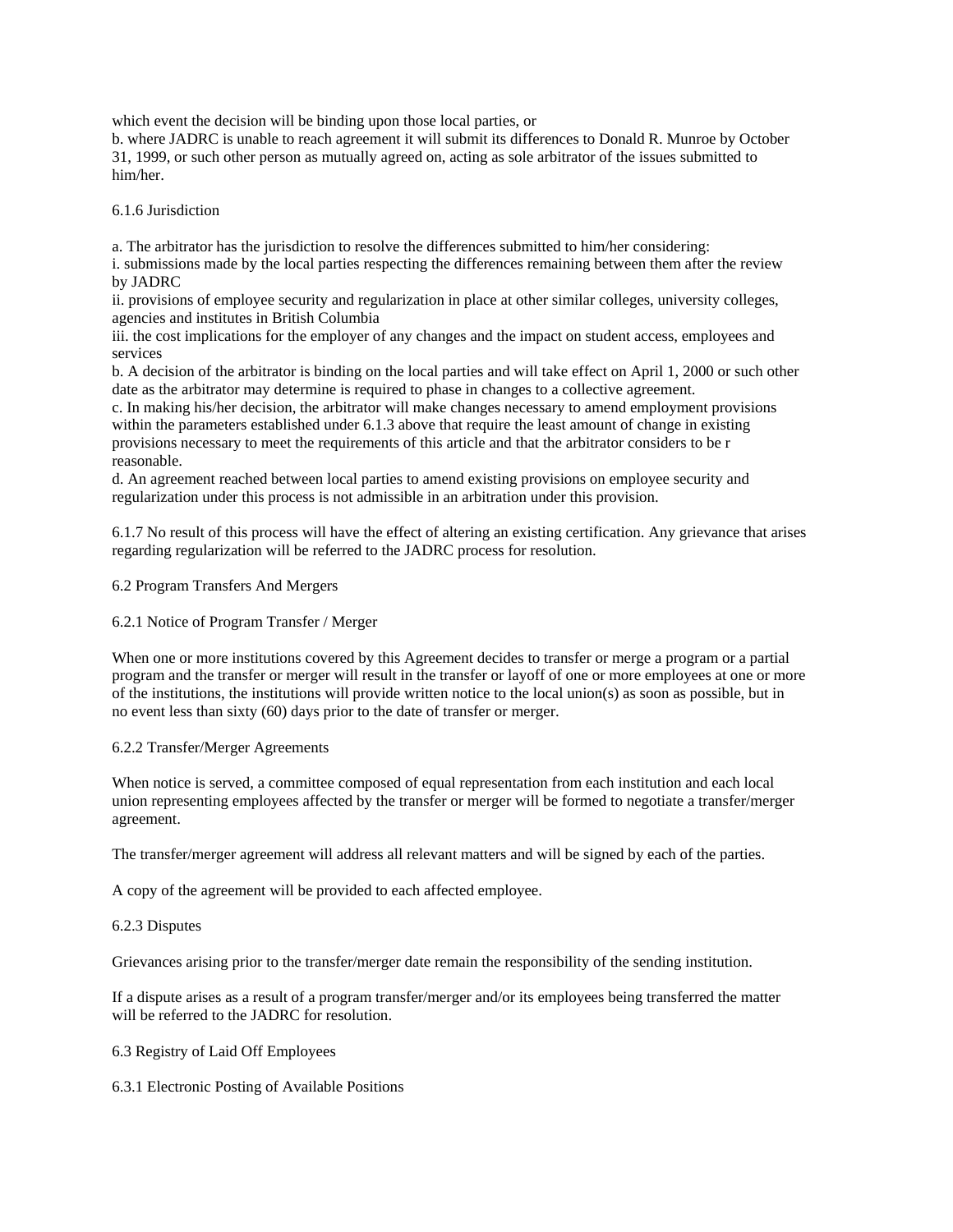On behalf of the parties, the PSEA will maintain a system-wide electronic Registry of job postings and the necessary supporting database.

a. Institutions are encouraged to use the Registry for the posting of all available positions.

b. Institutions will post on the Registry all employment opportunities of half-time or more and longer than three months in duration that are available to applicants beyond those employed by the institution by completing he PSEA Electronic Posting of Available Positions form (Appendix B1 - Form 1).

c. Postings will be removed from the Registry and archived to the database one week after the closing by the institution that entered the posting.

d. Employers may elect to include job postings of positions from institutions not covered by this Agreement. e. All employees covered by this Agreement may access the electronic registry of job postings for purposes of review.

f. Unions, employers and eligible employees have the right to access the information on the Registry.

6.3.2 Electronic Registry of Eligible Employees (Registrants)

a. Employees covered by this Agreement are eligible for listing on the Registry if they are Employees who have received notice of layoff or have been laid off and are either:

i. regular employees with one (1) calendar year of service working at fifty (50%) percent workload or greater, as defined in the applicable local agreement, or

ii. non-regular employees with two (2) calendar years of service working at fifty (50%) percent workload or greater, as defined in the applicable local agreements.

b. Employees who meet the service requirements of (1) above and have not had appointments renewed are eligible for listing on the Registry.

c. Length of Listing: An employee listed on the Registry may continue to be listed until the earlier of: i. recall or re-appointment to equivalent employment at the institution from which the person was laid off or was not re-appointed

ii. obtaining equivalent employment as a result of being listed on the Registry

iii. the expiration of the employee's recall rights or two (2) years from the date of registration, whichever is later

d. Implementation

i. An employee applies for listing through his/her Employee Relations Department by completing the PSEA Registry of Eligible Employees form (Appendix B2 - Form 2).

ii. The institution will immediately forward the completed form to the PSEA who will list eligible employees on the Registry.

iii. A registrant is responsible to ensure that the information on the Registry is current and to notify immediately the Employer and the local union if s/he is no longer available for employment through the Registry.

e. Employees Not Eligible

Employees are not eligible for listing on the Registry if they have:

i. had their employment terminated for just and reasonable cause;

ii. accepted early retirement, or

iii. voluntarily resigned their employment.

6.3.3 Applying for Available Positions

a. It is the responsibility of employees listed on the Registry to enquire about and apply for available work as listed on the Electronic Posting of Available Positions.

b. Employees applying for a posted position in the manner prescribed by the posting institution must tell the institution at the time of application that s/he is a registrant on the Registry.

6.3.4 Rights for Registrants

a. Entitlement for Interview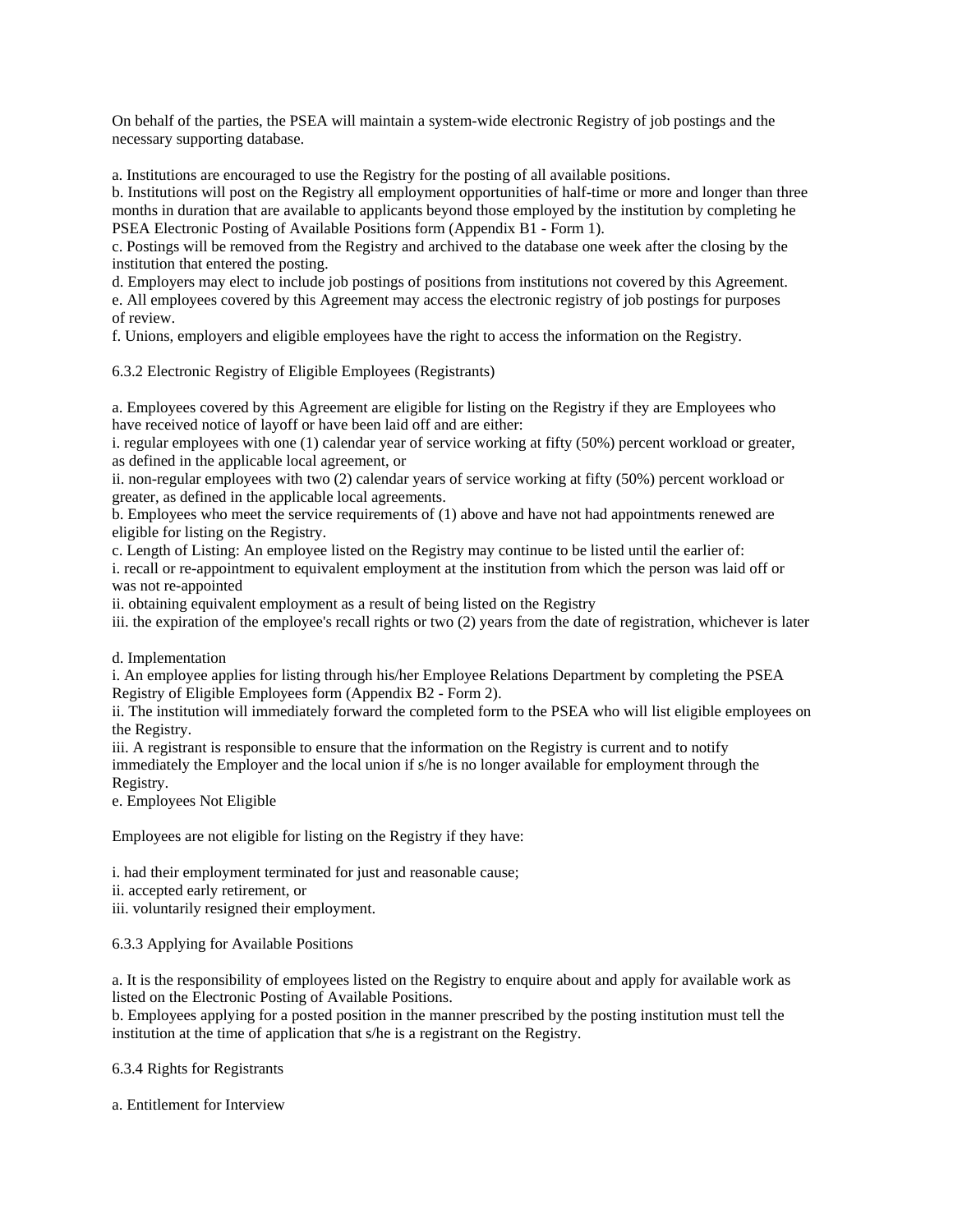Registrants applying for job postings at institutions who meet the hiring criteria as set by the Selection Committee at the hiring institution will be short-listed and will be interviewed. In the event that more than five (5) qualified registrants apply, the institution shall interview the five (5) most qualified registrants.

The application of this language is subject to the provisions of the collective agreement in effect at the receiving institution.

b. Entitlements for Successful Applicants

i. Orientation/Training: A registrant who accepts an offer of available work shall be entitled to a reasonable amount of orientation and/or training.

ii. Benefits: Registrants who are eligible for health and welfare benefits at the hiring institution shall have the waiting period(s) waived subject to carrier provisions.

iii. Seniority: All registrants who accept an offer of available work will have their seniority recognized at the new institution for all purposes other than severance accrual for subsequent layoffs.

1. In the case of the hiring from the Registry of an applicant represented by the BCGEU into another bargaining unit represented by the BCGEU, s/he will have his or her seniority recognized for all purposes other than severance accrual.

2. CIEA local unions may elect to participate in a reciprocal arrangement with other participating CIEA locals and with the BCGEU bargaining units for the purposes of recognition of seniority other than severance accrual. CIEA local unions that elect to participate in such a reciprocal arrangement must indicate their participation through formal notification to JADRC.

3. In the case of the hiring of an applicant from the Registry by and from institutions with bargaining units registered with JADRC, the successful applicant shall carry his or her seniority to that new institution for all purposes other than severance accrual.

iv. Relocation Costs for Registrants: Relocation costs for successful applicants who change residence as a result of the hiring that are supported by proper proof of expenditures within ninety (90) days of commencing employment, will be paid by the hiring institution in accordance with its relocation policies and practices for the position for which the registrant was hired. If funding is available, the costs will be reimbursed to the hiring institution from the Labour Adjustment Fund.

v. Recall and Repayment: An employee hired from the Registry who is recalled by an institution and returns to work at that institution will repay relocation costs received from the institution that hired him or her in accordance with its relocation policies and practices for the position for which the registrant was hired.

### 6.4 Targeted Labour Adjustment

### 6.4.1 Employer Commitments

It is agreed that the institution will make every reasonable attempt to minimize the impact of funding shortfalls and reductions on the work force.

Subject to budgetary constraints and the amount of funding available for labour adjustment costs; fairness, flexibility and employee choice will prevail in the implementation of labour force adjustment strategies as approved by the institution.

It is incumbent upon institutions to communicate effectively with their employees and the unions representing those employees as soon as the impact of any funding reduction or shortfall or profile change has been assessed.

If a work force reduction is necessary, the Joint Labour Management Committee will canvas employees in a targeted area or other areas over a fourteen (14) day period, or such longer time as the joint labour management committee agrees, to find volunteer solutions that provide as many viable options as possible and minimize potential layoffs.

### 6.4.2 Menu of Labour Adjustment Strategies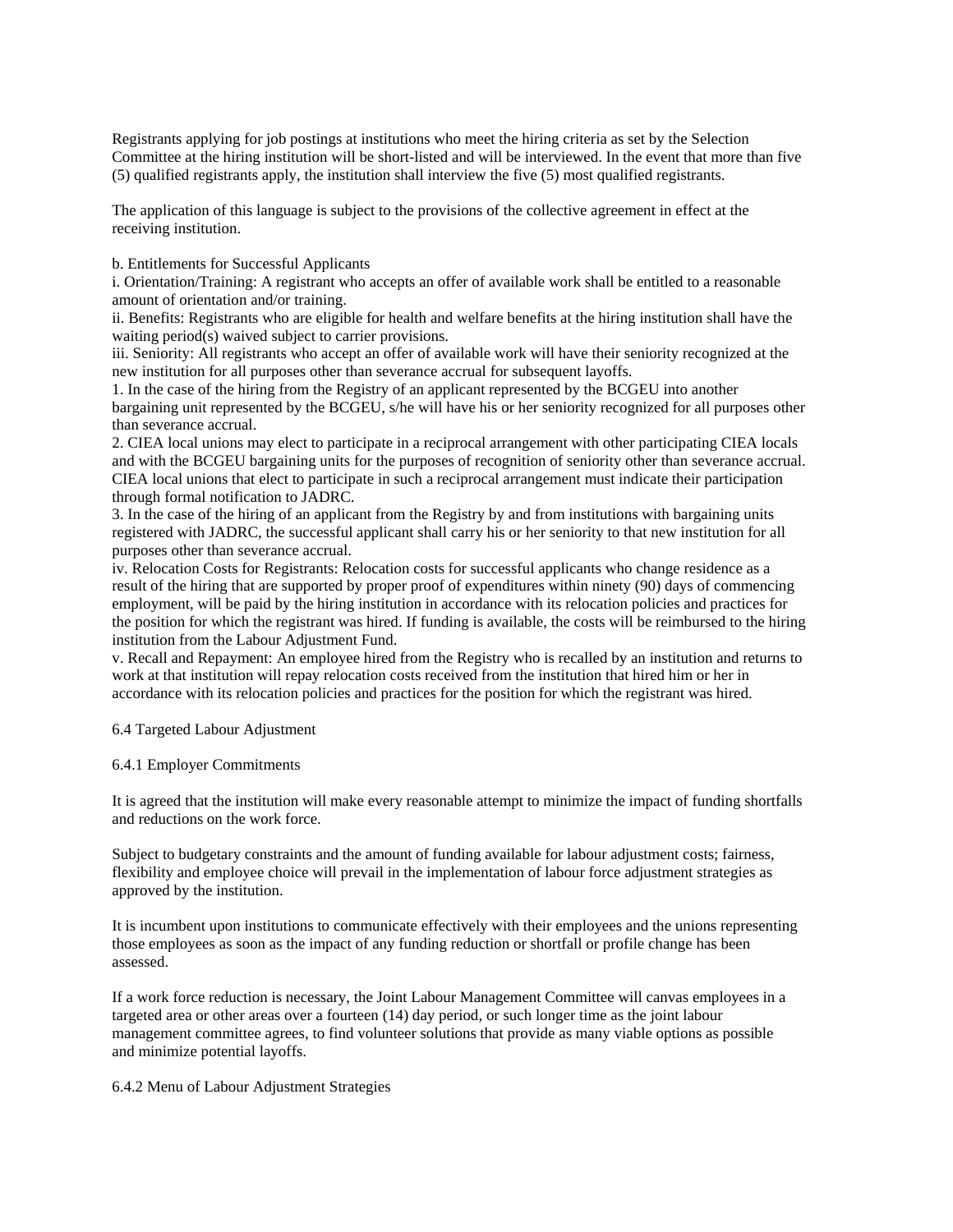To minimize layoffs, the following menu of labour force adjustment strategies will be considered and whenever reasonably possible, offered by institutions at the appropriate time in the employee reduction process set out in each institution's local collective agreement(s):

a. Job sharing.

b. Reduced hours of work through partial leaves.

c. Transfers to other areas within the bargaining unit subject to available work and meeting qualifications, with minimal training required.

d. Paid and unpaid leaves of absence for use to seek alternate employment, retirement adjustment, retraining, etc.

e. Voluntary severance with up to twelve (12) months' severance payment.

f. Workload averaging.

g. Purchasing past pensionable service. If permissible the employer will match a minimum of three years' contributions to the College Pension Plan where an employee opts for early retirement.

h. Combined pension earnings and reduced workload to equal 100% of regular salary.

i. Early retirement incentives pursuant to local collective agreements.

j. Agreed secondment.

k. Retraining.

l. Trial retirement.

m. Continuation of health and welfare benefits.

n. Combinations and variations of the above or other alternatives.

### 6.4.3 Layoffs May Occur

Once strategies other than layoff have been explored, the institutions may proceed, if need be, to layoffs. For those affected by layoff, the provisions of the local collective agreement will apply and the system-wide Electronic Registry of Laid off Employees will be available.

6.4.4 No Stacking of Entitlements

While various options may be considered and offered, there will be no stacking of entitlements.

6.5 Labour Adjustment Fund

The parties agree to request the Ministry of Advanced Education, Training and Technology to maintain a Labour Adjustment Fund for the benefit of all employees and institutions covered by this Agreement.

The purpose of the fund is to accommodate the needs of the employees and institutions in achieving targeted labour adjustments at an institution.

The parties recommend that the Ministry consult with them on the eligibility requirements for an institution to gain access to the Fund.

### 6.6 Contracting Out

6.6.1 Additional Limitation on Contracting Out

In addition to, and without limiting, any provision in a local collective agreement, an institution covered by this Agreement will not contract out:

a. any work presently performed by the employees covered by a collective agreement which would result in the layoff of such employees, including a reduction in assigned workload, or b. the instructional activities that are contained in the programs listed and/or funded in the approved annual institutional program profile and that are currently performed by bargaining unit employees.

6.6.2 Certain Inter-Institutional Arrangements Permissible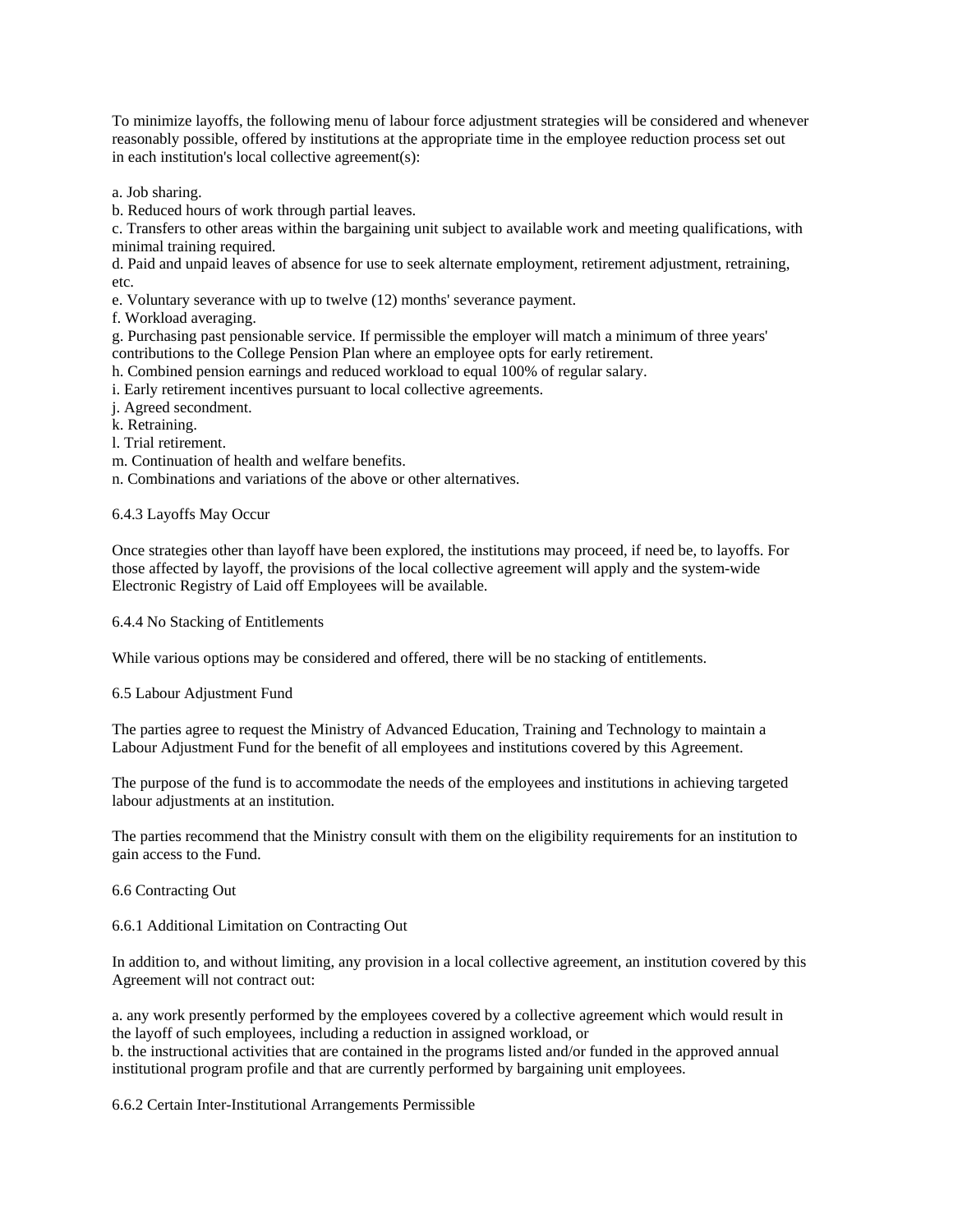After consultation with a local bargaining unit, an institution covered by this Agreement may enter into arrangements to have instructional activities contained in the programs listed and/or funded in the approved annual institutional program profile performed by another institution covered by this Agreement provided it is performed by instructional bargaining unit employees in the receiving institution(s).

Contract training work may also be moved between institutions which are party to this Agreement provided the work is done by instructional bargaining unit employees in the receiving institution(s).

### ARTICLE 7 LEAVES

### 7.1 Preamble

All references within the leave provisions of this Agreement include heterosexual, common-law and same sex partners. References to family include spouse, child, siblings, parents, parents-in-law, grandparents and any other person living in the same household who is dependent upon the employee.

### 7.2 General Leave

An employer may grant a leave of absence with or without pay to an employee for any reason for up to twenty-four (24) consecutive months. Such leaves shall not be unreasonably denied. Where an application for general leave is denied, the applicant will be provided with a written explanation for the denial of the leave.

### 7.3 Seniority Accrual

All paid leaves shall be treated as continuous employment for the purposes of seniority accrual. Unpaid leaves shall be treated as continuous employment for the purposes of seniority accrual for the duration of the leave, except for movement up the salary increment scale.

### 7.4 Retention of Status

An employee on approved paid or unpaid leave will retain her/his employment status for the duration of the leave.

### 7.5 Benefits While on Leave

An employee will continue to receive her/his salary and benefits while on paid leave under this Article. An employee on unpaid leave may arrange to pay the costs required to maintain benefit coverage in accordance with the local provisions of the collective agreement.

## 7.6 Bereavement Leave

An employee will be entitled to five days leave with no loss of pay and benefits in the case of the death of a family member and upon notification to the employer. The employer may grant additional leave with pay.

### 7.7 Compassionate or Family Illness Leave

An employee will be granted leave of absence for up to five (5) days per year without loss of pay or benefits for compassionate reasons or because of family illness. Additional compassionate or family illness leave may be granted by the employer.

### 7.8 Jury Duty and Court Appearances

Leave of absence without loss of pay and benefits will be provided to an employee summoned to serve on a jury or when subpoenaed or summoned as a witness in a criminal or civil proceeding not occasioned by the employee's private affairs, or when the employee accompanies a dependent child when the child is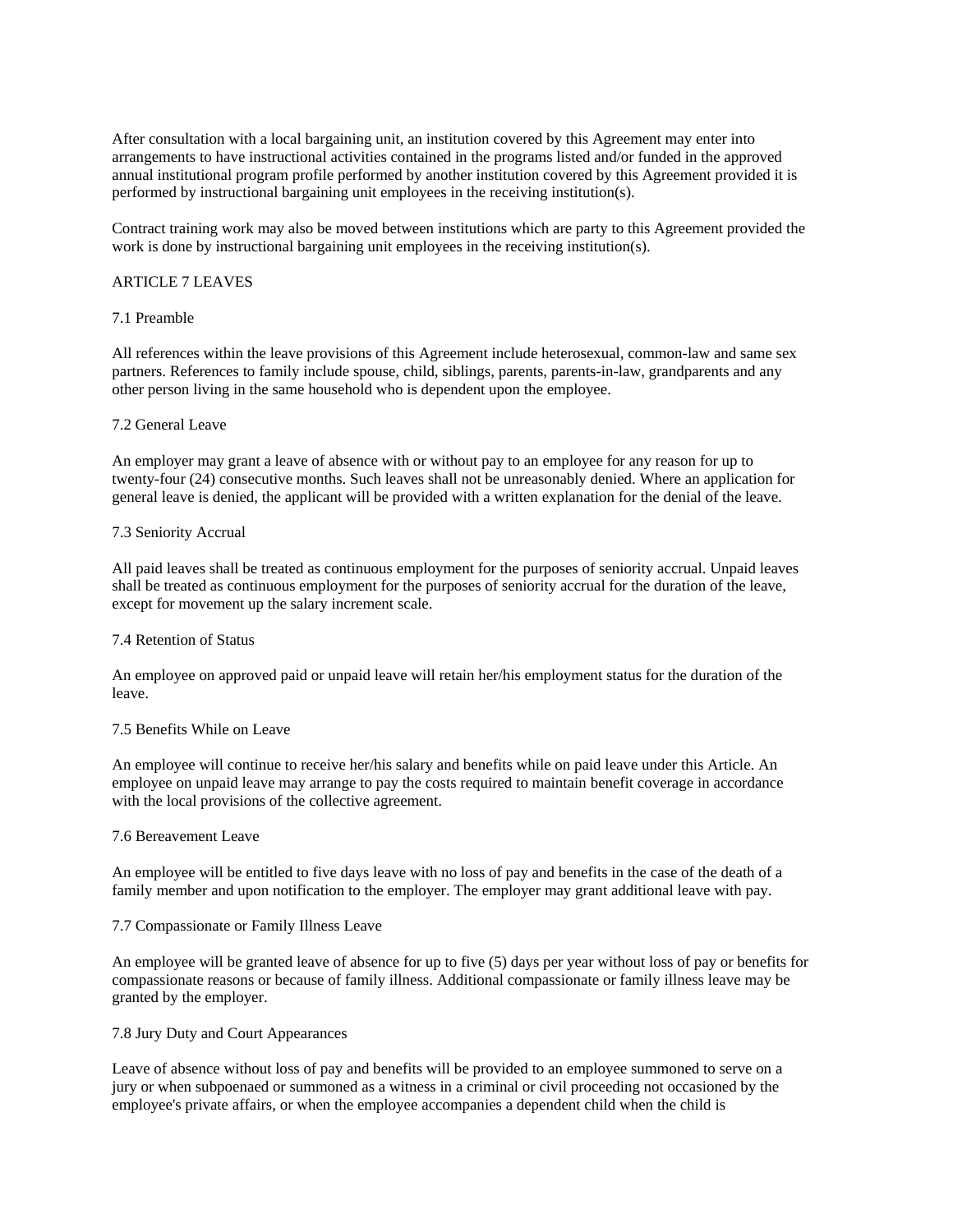subpoenaed or summoned to appear as a witness in a criminal or civil proceeding. An employee in receipt of pay or benefits under this article has the responsibility to reimburse the employer all monies paid to him/her by the Court, except travelling and meal allowances not reimbursed by the employer.

7.9 Public Duties

7.9.1 An employer may grant a leave of absence without pay to an employee to engage in election campaign activities in a municipal, provincial or federal election to a maximum of ninety days. Such leaves will not be unreasonably denied.

7.9.2 An employer will grant a leave of absence without pay to an employee:

a. to seek election in a municipal, provincial or federal election to a maximum of ninety days. b. Where elected to public office, for up to two (2) consecutive terms.

## 7.10 Exchange Leave

An employee holding a regular or continuous appointment may exchange her/his position and responsibilities with a qualified person from another institution for a fixed period of time with the agreement of the employee's Department and the employer.

The employee will continue to receive regular salary and benefits for the duration of the exchange. The exchanging individual will be paid by her/his institutional employer.

Where there are large inequities in cost of living between the location of the exchanging individual, the employer and the employee may discuss whether further assistance is required to facilitate the exchange.

## 7.11 Deferred Salary Leave

Each employer ratifying this Agreement will continue or establish a deferred salary leave plan consistent with Regulations issued by Revenue Canada under the Income Tax Act.

## ARTICLE 8 PARENTAL LEAVE

8.1 Upon written request, an employee shall be entitled to a leave of absence without pay of up to twelve (12) consecutive months in addition to statutory requirements.

8.2 Leave taken under this provision shall commence

8.2.1 for the birth mother, immediately after the end of the leave taken under the pregnancy leave provisions unless the employer and the employee agree otherwise.

8.2.2 for a birth father, after the child's birth and within fifty-two (52) weeks of the birth.

8.2.3 for an adopting parent, within fifty-two (52) weeks after the child is placed with the parent.

### 8.3 Benefits Continuation

8.3.1 The employer will maintain coverage for medical, extended health, dental, group life and long term disability benefits for leaves taken under this clause and will pay the employer's portion of premiums.

8.3.2 An employee who returns to work following a parental leave shall retain the seniority the employee had attained prior to the leave and shall accrue seniority for the period of leave.

8.3.3 An employee who returns to work following a parental leave, shall be placed in the position the employee held prior to the leave or in a comparable position.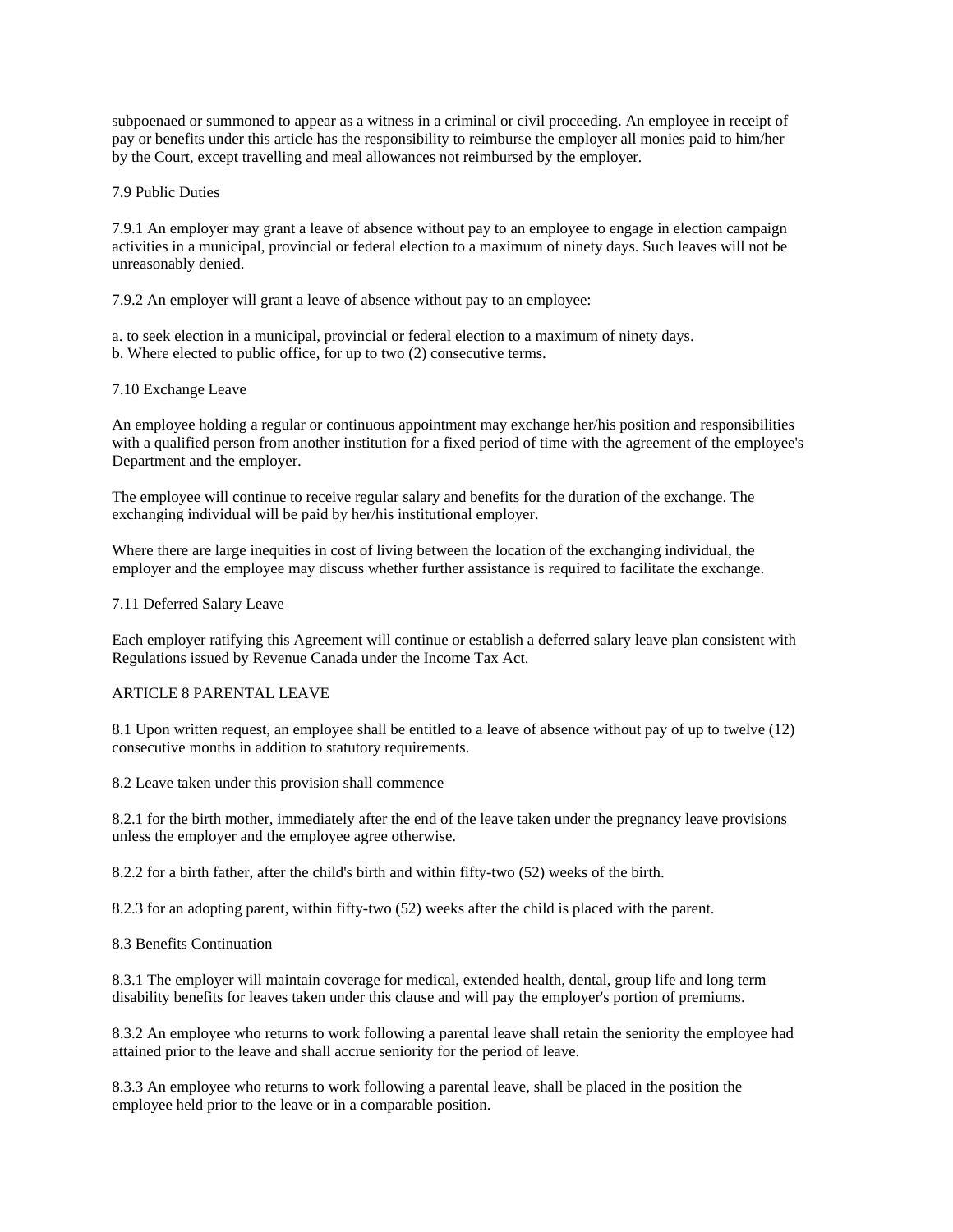8.3.4 An employee who has taken leave under this provision is entitled to all increases in wages and benefits the employee would have been entitled to had the leave not been taken.

8.3.5 Where the proposed commencement of the leave or return to work does not coincide with the instructional calendar the local parties will negotiate mutually acceptable dates.

## ARTICLE 9 HEALTH AND WELFARE BENEFITS

9.1 Joint Committee on Benefits Administration

## 9.1.1 Committee Established

The parties agree to establish a Joint Committee on Benefits with four members appointed by each side.

## 9.1.2 Committee Mandate

The Joint Committee on Benefits has a mandate to undertake tasks related to health and welfare benefits including:

a. Comparison and analysis of contract administration and costs, using criteria developed by the committee. b. Monitoring carrier performance including receiving reports from the plan administrator(s).

c. Reviewing the cost effectiveness and quality of benefit delivery, service, and administration by carriers, including access issues.

d. Tendering of contracts.

Participation in the existing Benefits User Group will continue. Participation is open to institutions that are not currently members of the Benefits User Group.

### 9.1.3 Savings

All savings realized through the process of the Joint Committee on Benefits will be used to improve benefits, either through actions taken by the Committee or the formal bargaining process between the Parties.

### 9.1.4 Constraints

The Joint Committee on Benefits will not make any changes to the plan provisions that would increase the costs of health and welfare benefits for individual employers or reduce plan provisions without the agreement of the parties to this Agreement.

## 9.1.5 Costs of the Joint Committee

The employers will pay up to \$50,000 for the costs of the committee's operations, exclusive of salaries and benefits.

### 9.2 Specific Benefit Improvements

### 9.2.1 Benefit Improvements

In recognition of the continuing health and welfare benefit efficiency savings achieved following the 1995/96 Framework Agreement and as a result of PSEA and union initiatives, the following benefits will be changed during the life of this agreement:

## a. Employer Paid Premiums

All health and welfare benefits that are currently co-insured at Selkirk College will be employer paid (not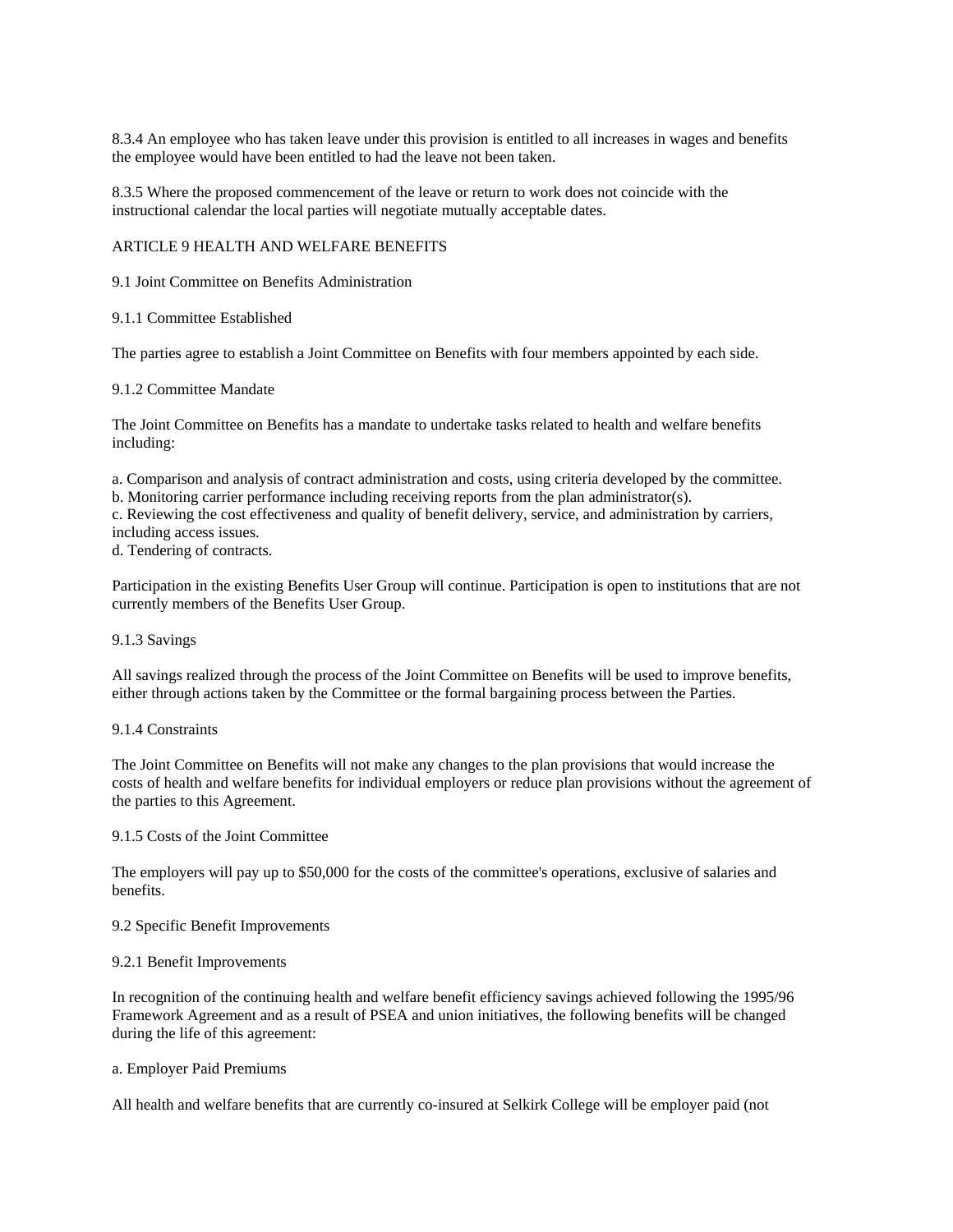including employee-paid LTD) effective January 1, 1999.

b. Extended Health Benefits

Extended Health Benefit changes to be effective January 1, 1999:

i. Total lifetime coverage level will be unlimited

ii. Reimbursement level on claims will be 95%; where existing reimbursement provisions in a local agreement exceed ninety-five (95%) percent, the existing local provision will remain in force.

iii. Hearing Aid benefit claims will be to a maximum of \$600 every five years

iv. Medical Travel Referral benefit will be improved by increasing the per diem benefit for service and supplies not covered by the Medical Services Plan of BC to \$125 per day for up to fifty (50) days.

v. Health and welfare benefits coverage will cease on the day that an employee's employment terminates.

c. Group Life and Accidental Death and Dismemberment Insurance

Effective January 1, 1999, Group Life and Accidental Death and Dismemberment benefits each shall be set at three times the employee's annual salary.

d. Dental Plan

Effective January 1, 1999, amendment of Plan A that includes revision of cleaning of the teeth (prophylaxis and scaling) every nine months except dependent children (up to age 19) and those with gum disease and other dental problems as approved by the Plan.

9.2.2 Joint Committee on Benefits Administration Improvements

The following benefits will be changed effective thirty (30) days after the date that ongoing savings to pay for this benefit are realized as a result of initiatives of the Joint Committee on Benefit Administration or such later date as agreed by the Committee:

a. Extended Health

i. Reimbursement level on claims shall be one hundred (100%) percent

- ii. Vision care benefit claims shall be to a maximum of \$300 every two (2) years
- b. Dental

i. Major restorative Services (Plan B) shall be reimbursed at a level of eighty percent (80%)

ii. Orthodontics (Plan C) will be reimbursed to all members and dependants at a level of sixty percent (60%) up to a lifetime maximum of \$3,500.

9.2.3 Flexible Benefit Plan Impact

Existing flexible benefits plan default levels of coverage shall be increased, where necessary, to match the benefit levels established in 9.2.1 and 9.2.2.

9.3 Benefit Improvements Effective April 1, 2000 at Malaspina University College and the University College of the Cariboo

All health and welfare benefits that are currently co-insured at Malaspina University College and University College of the Cariboo, will be employer paid, not including employee-paid LTD, effective April 1, 2000 as a charge to the settlement of this Agreement.

## ARTICLE 10 PENSIONS

## 10.1 Mandatory Enrolment

Enrolment in the College Pension Plan shall be as set out by the Pension (College) Act.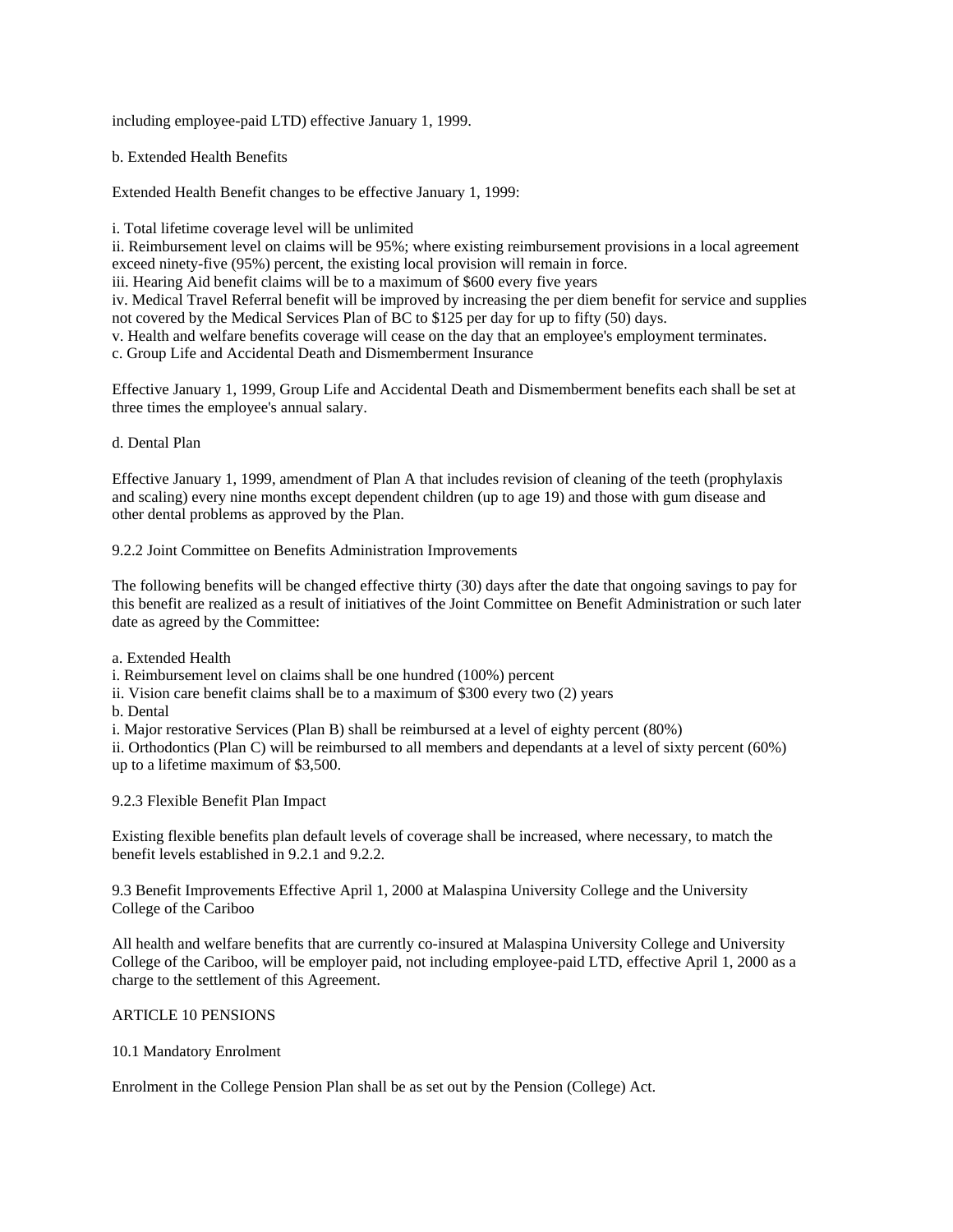## 10.2 Existing Employees

The employer will encourage employees who have not joined the College Pension Plan to do so. However, employees on payroll as of the date of ratification who have not joined the College Pension Plan shall retain the right not to do so.

### ARTICLE 11 EARLY RETIREMENT INCENTIVE

### 11.1 Definition

For the purposes of this provision, early retirement is defined as retirement at or after age 55 and before age 64.

### 11.2 Eligibility

11.2.1 An employee must be at the highest achievable step of the salary scale.

11.2.2 An employee must have a minimum of ten years of full-time equivalent service in the BC College and Institute System.

### 11.3 Incentive Payment

11.3.1 An employer may offer and an employee may accept an early retirement incentive based on the age at retirement to be paid in the following amounts

| Age at Retirement | % of Annual Salary    |
|-------------------|-----------------------|
|                   |                       |
| 55 to 59          | at Time of Retirement |
|                   | 100%                  |
| 60                | 80%                   |
| 61                | 60%                   |
| 62                |                       |
| 63                | 40%                   |
| 64                | 20%                   |
|                   | 0%                    |

11.3.2 An Employer may opt to pay the early retirement incentive in three equal annual payments over a thirty-six (36) month period.

11.3.3 Eligible bargaining unit members may opt for a partial early retirement with a pro-rated incentive.

## ARTICLE 12 SALARIES

12.1 Provincial Salary Scale

The revised Provincial Salary Scale will be effective April 1, 2000 and is attached as Appendix A.

12.2 Secondary Scale Adjustment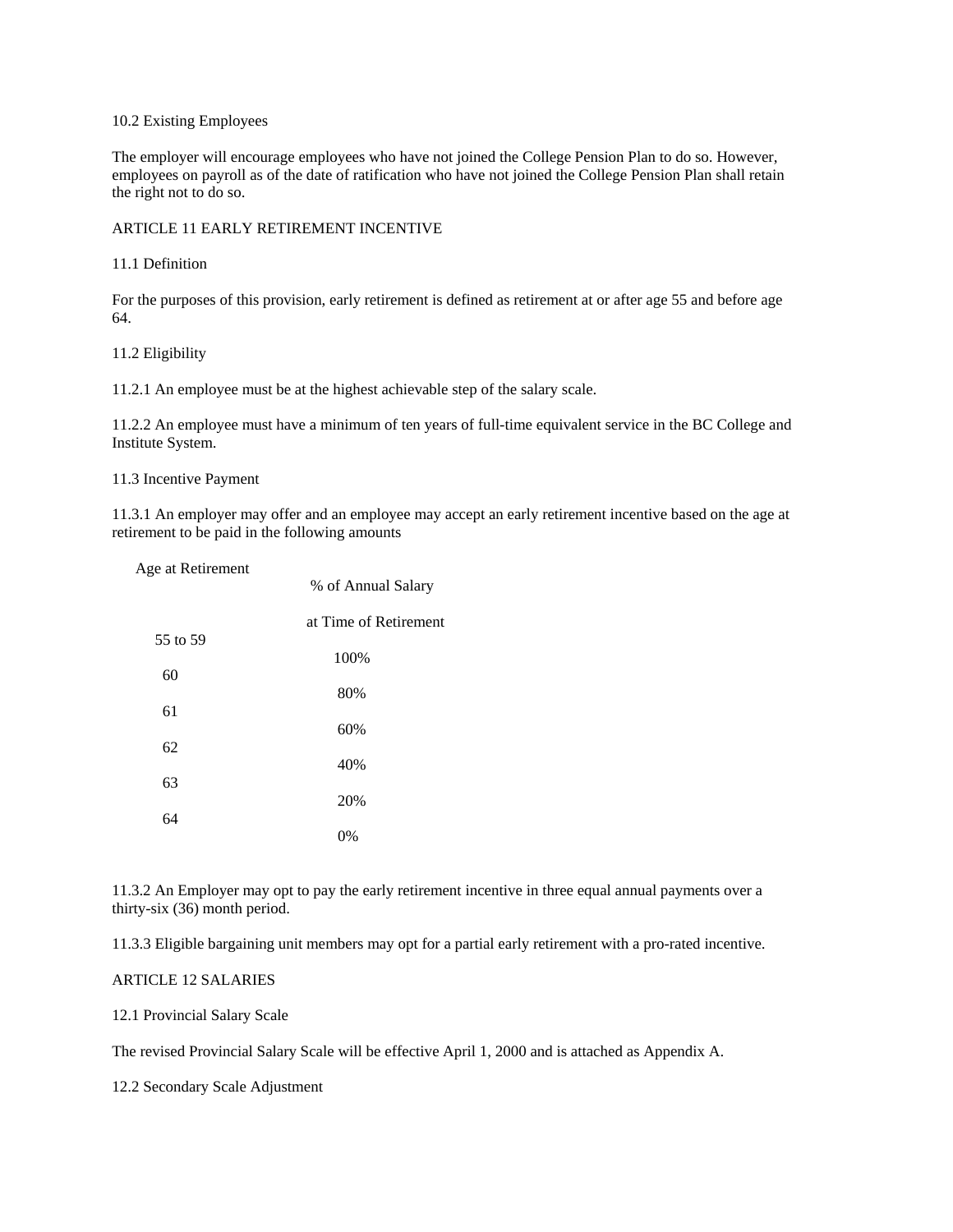12.2.1 Effective April 1, 2000, all steps on secondary scales will be increased by 2.1% percent.

12.2.2 Despite 12.2.2 above, local parties may elect to revise secondary scales to the extent possible within a weighted average 2.1% salary increase.

12.3 University College of the Fraser Valley

The Staff Salary Scale, as revised February 1, 1998 at the University College of the Fraser Valley, will be increased by 2.1% (subject to agreement pursuant to 12.2 above) effective April 1, 2000.

## ARTICLE 13 EFFECT OF THIS AGREEMENT

13.1 Where a provision of a local collective agreement provides a greater employee benefit than does a similar provision of this Agreement, except as noted in 13.3 below, the local agreement provision will supersede the provision of this Agreement to the extent of the greater benefit.

13.2 All provisions of this Agreement will be effective on the date of ratification except as otherwise noted.

13.3 The following articles are not subject to 13.1 above:

- · Harassment
- · Human Resource Database
- · Joint Administration and Dispute Resolution Committee
- · Suspension and Discharge Grievance Resolution
- · Jurisdiction Dispute Resolution Process
- · Contract Training and Marketing Society
- · Prior Learning Assessment
- · Program Transfers and Mergers
- · Registry of Laid Off Employees
- · Targeted Labour Adjustment Fund
- · Labour Adjustment Fund
- · Joint Committee on Benefits Administration
- · Provincial Salary Scale
- · Secondary Scale Adjustment
- · Article 6.1.7

13.4 Any disputes over the application of this article will be resolved through JADRC.

### ARTICLE 14 TERM

This Agreement shall be in effect from April 1, 1998 to March 31, 2001, and shall continue in force until the renewal of this Agreement.

## APPENDIX A

## SALARY GRID

Step

Current Scale

April 1, 2000

65,200

- 1 63,400
- 2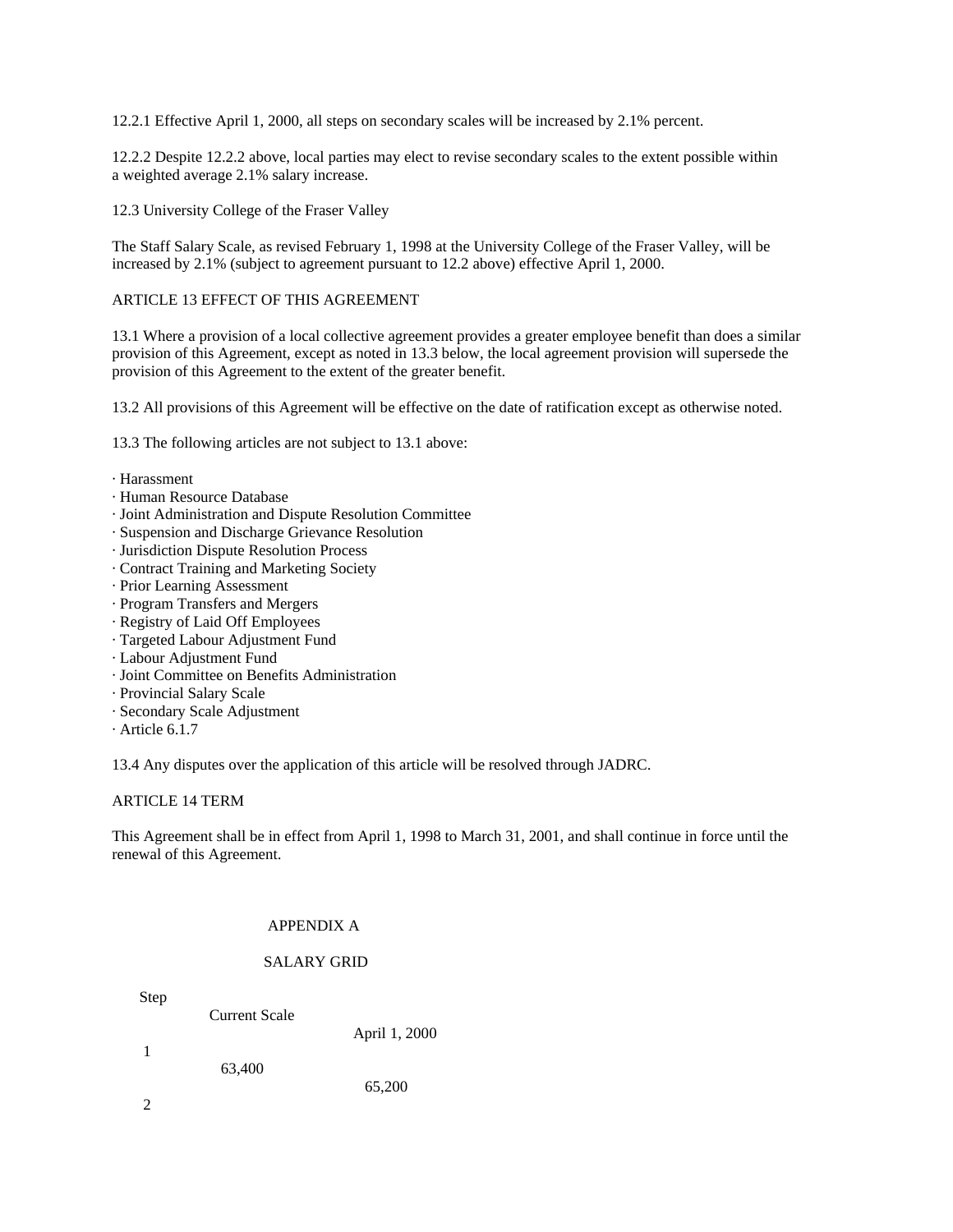|                | 61,900 | 63,173 |
|----------------|--------|--------|
| 3              | 60,400 |        |
| $\overline{4}$ |        | 61,360 |
|                | 58,900 | 59,599 |
| 5              | 57,400 | 57,889 |
| 6              | 55,900 |        |
| $\overline{7}$ |        | 56,227 |
|                | 54,400 | 54,614 |
| 8              | 52,900 | 53,046 |
| 9              | 51,400 |        |
| 10             |        | 51,524 |
|                | 49,900 | 50,045 |
| 11             | 48,400 | 48,609 |
| 12             | 46,900 |        |
| 13             |        | 47,214 |
| 14             | 45,400 | 45,859 |
|                | 43,900 |        |

## APPENDIX B1

## REGISTRY OF LAID OFF EMPLOYEES - FORM 1

# PSEA ELECTRONIC POSTING OF AVAILABLE POSITIONS

- 0. (For PSEA use only)
- 1. College/University College/Institute and Location:
- 2. Job Title:
- 3. Area/Program/Discipline(s):
- 4. Job Description: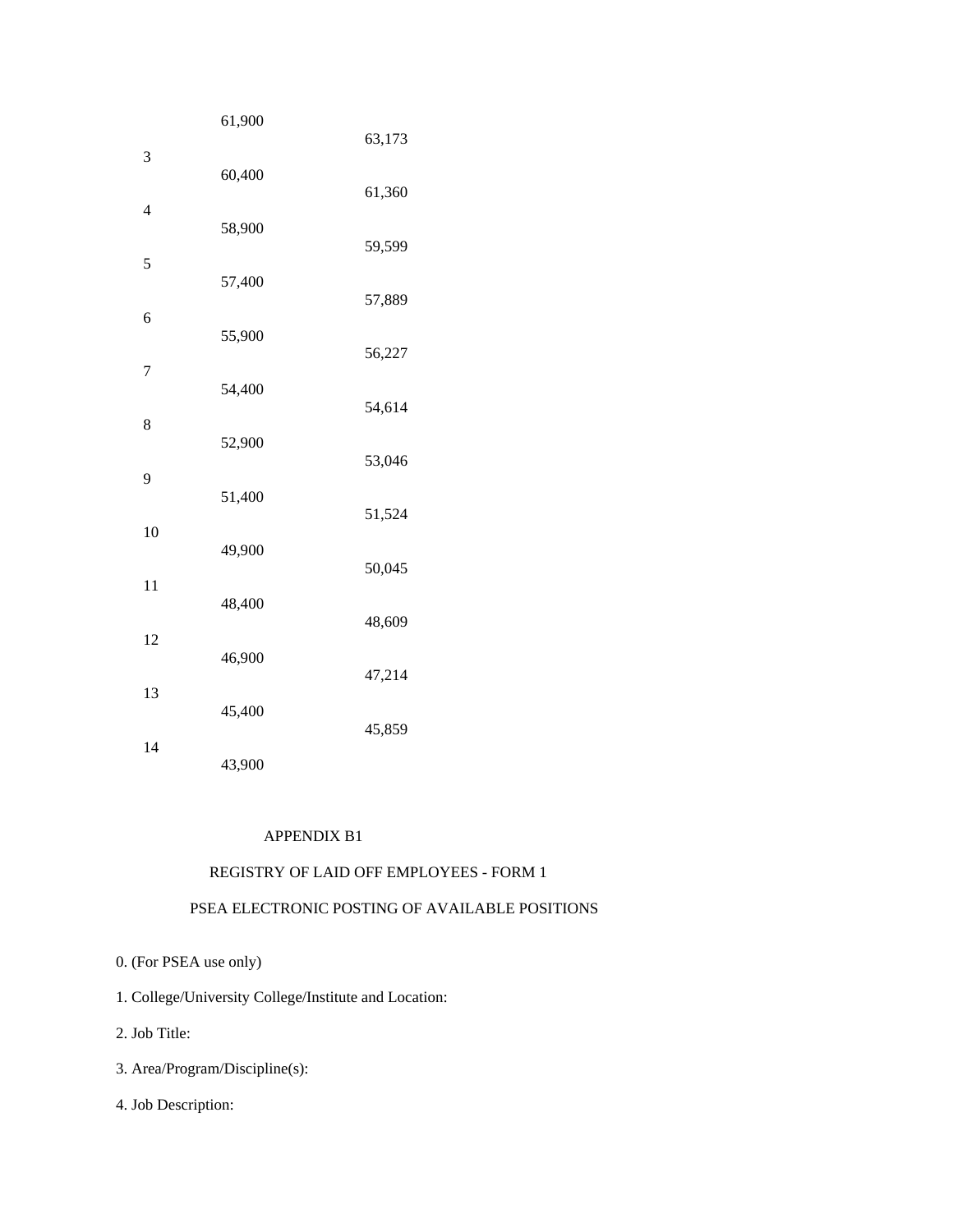- 5. Minimum and Preferred Qualifications:
- 6. Start Date:
- 7. Close Date:
- 8. Contact Person and Address:

## APPENDIX B2

### REGISTRY OF LAID OFF EMPLOYEES - FORM 2

## PSEA REGISTRY OF ELIGIBLE EMPLOYEES

- 0. (For PSEA use only:)
- 1. College, University College, Institute:
- 2. Registrant:
- 3. Service Date (length of service):
- 4. Program/Area:
- 5. Date of Availability (Lay-off or End of Contract):
- Registrant Electronic Resume available at:
- College/University College/Institute Contact Person:
- College/University College/Institute Contact Phone Number:
- Bargaining Unit Contact Person:
- Bargaining Unit Contact Phone Number:

Information Release Waiver for the purposes of the Freedom of Information and Protection of Privacy:

 I agree that the above personal information including my Resume (if available) can be made available to prospective Institutional Employers and union via the internet or other means.

Signature of Registrant Date

## LETTER OF UNDERSTANDING 1

## SECONDARY SCALE REVISIONS - OUC and UCC

1. Effective April 1, 2000, the salary of an employee on the following secondary scales will qualify to move to a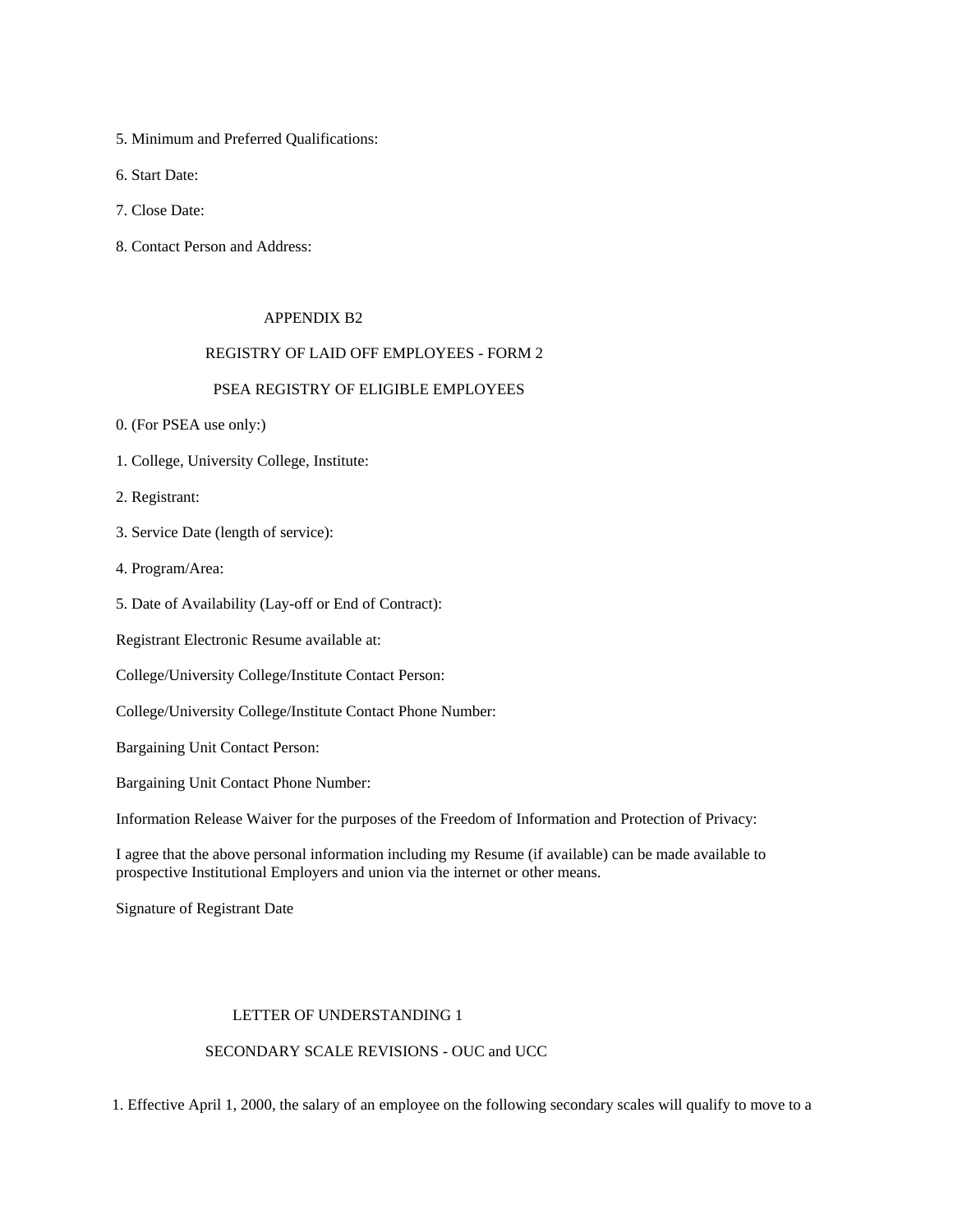salary range on the Provincial Salary Scale except as noted in 3 below:

(a) University College of the Cariboo

(i) Secondary Grid - Instructor 1

Upward movement on the Provincial Salary Scale for an employee is barred at grid level six (6) until the employee qualifies for unrestricted movement to the Provincial Scale within the current language in the collective agreement affecting faculty at the University College of the Cariboo.

(ii) Secondary Grid - Lab Demo/Instructional Assistant

Upward movement on the Provincial Salary Scale for these employees is barred at grid level ten (10).

(b) Okanagan University College

(i) Secondary Grid - Lab Instructors

Upward movement on the Provincial Salary Scale for these employees is barred at grid level six (6).

2. Where an individual employee's current secondary scale salary qualifies for movement to a salary on the Provincial Salary Scale, the employee will move on to the common grid at an equivalent salary. Where the employee's salary is not equivalent to a salary on the Provincial Salary Scale, the employee will move to the step on the Provincial Salary Scale that is higher but closest to the employee's current salary on the secondary scale.

3. Where the current salary of an employee on the secondary grid is not within one secondary scale increment of the lowest step of the Provincial Salary Scale, that employee will receive the lesser of an additional one step increase on the secondary scale or an increase necessary to be on step 13 of the Provincial Salary Scale, effective April 1, 2000.

## LETTER OF UNDERSTANDING 2

## SECONDARY SCALE REVISIONS - CNC

1. Effective April 1, 2000, Secondary Scales 1, 2/3, and 4 at the College of New Caledonia will be increased by five (5%) percent.

2. Effective upon ratification, employees on the Non-Regular seniority list at September 30, 1998 with a workload of fifty (50%) percent or greater who fall below the fifty (50%) percent threshold prior to the implementation of the regularization provisions, will be considered to have remained at a workload of at least fifty (50%) percent for the purposes of regularization provisions.

3. Not later than April 1, 1999, the local parties at the College of New Caledonia will commence discussions on movement of employees from secondary scales to the Provincial Salary Scale. The parties will attempt to identify financial resources to fund this transition. The employer will give reasonable consideration to the claims under this Letter of Understanding when considering the use of additional revenues from non-base funding.

4. Any dispute over the application of this Letter of Understanding will be referred to JADRC for resolution.

## LETTER OF UNDERSTANDING 3

## REGULARIZATION OF NAMED INDIVIDUALS AT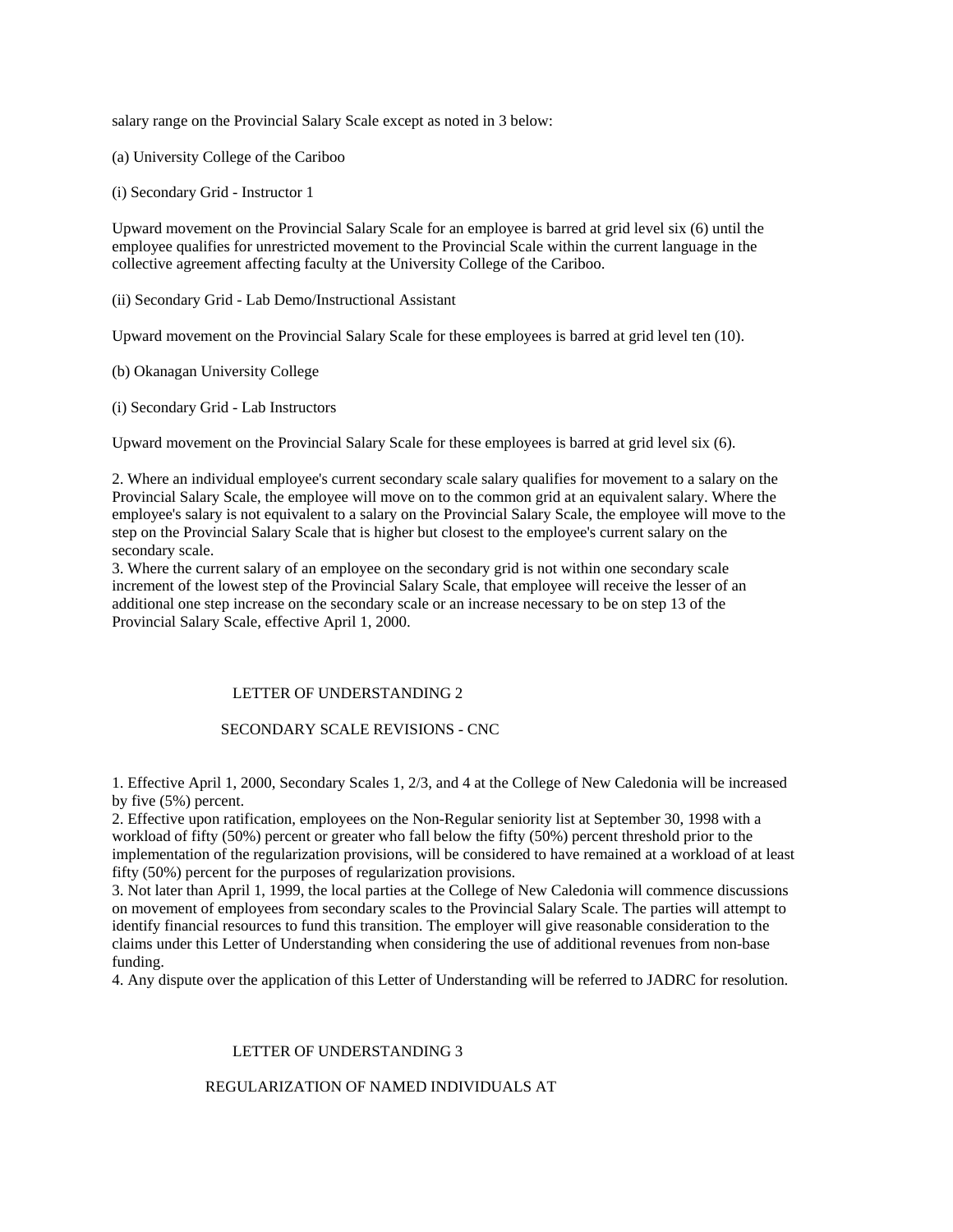## COLLEGE OF NEW CALEDONIA

1. Despite any limitations arising from the local provisions of the collective agreement, the employees identified in Point # 3 below will attain regular status effective April 1, 2000 or such other date as may be agreed or directed under article 6.1 of this Agreement.

2. Any problems arising under this Letter will be directed to JADRC at resolution.

3. The individuals identified for the purpose of this Letter are:

· The local parties with the assistance of JADRC as necessary will agree on the names of no more than thirteen  $(13)$  individuals affected by this Letter.

### LETTER OF UNDERSTANDING 4

### SECONDARY SCALE REVIEW

A local employer and local bargaining unit may review the placement onto the Provincial Salary Scale of any employee on a secondary scale to determine if placement on the Provincial Salary Scale is appropriate. Where the local parties are unable to agree, either party may apply to JADRC for consideration of any individual employee placement. Where JADRC agrees, an alternative placement, including any cap where appropriate, may be directed.

## LETTER OF UNDERSTANDING 5

## DISTRIBUTED LEARNING AND TECHNOLOGY IN EDUCATION

1. No regular employee will be laid off as a direct result of the introduction of distributed learning or education technology.

2. The parties agree to establish a Joint Provincial Distributed Learning Subcommittee that will:

a. review standards for implementing distributed learning and using technology in post-secondary education within meaningful pedagogy

b. negotiate for governmental and institutional funding, support, and resources

c. assess the potential impact of distributed learning and education technology on student access and learning and on terms and conditions of work

d. review issues of copyright and intellectual property relating to the introduction of technology

e. support the activities of the Standing Committee on Charting a New Course

f. report to JADRC no later than April 1, 2000

3. Disputes arising under local collective agreements relating to the development and implementation of

distributed learning and the use of technology may be referred by a local party to JADRC for resolution. 4. Despite any continuation clause in this or another Agreement, this Letter of Understanding will expire on renewal of this Agreement unless specifically renewed by the parties .

## LETTER OF UNDERSTANDING 6

## SECONDARY SCALES AT MALASPINA UNIVERSITY COLLEGE

1. Not later than April 1, 1999, the local parties at the Malaspina University College will commence discussions on movement of computer technologist employees from secondary scales to the Provincial Salary Scale. The parties will attempt to identify financial resources to fund this transition.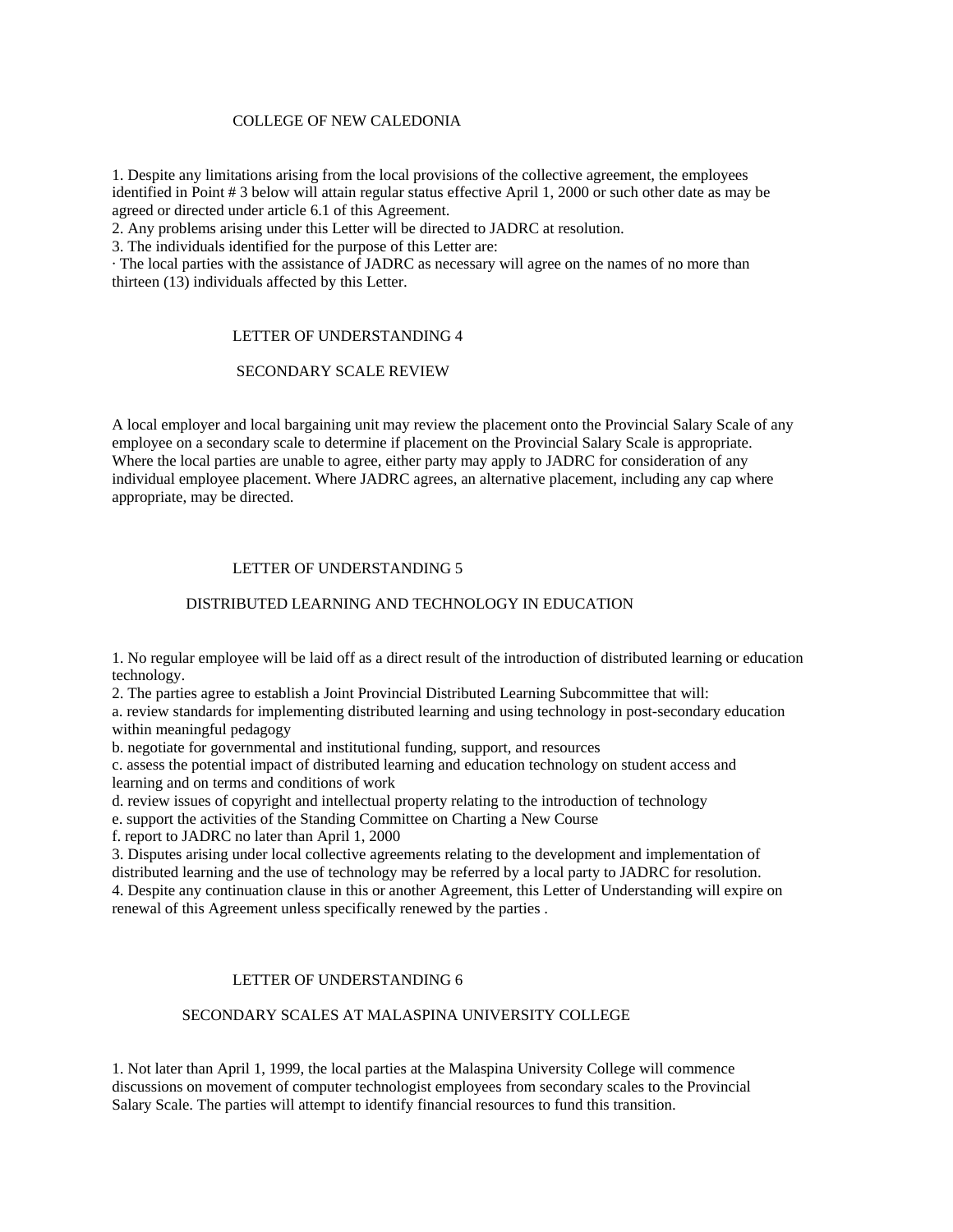2. Effective April 1, 2000, Malaspina University College will commit \$10,000 to the purposes under Point # 1 above for the purpose of moving at least five (5) computer technologist employees at Malaspina University College towards the Provincial Salary Scale from their current secondary scale. 3. Any disputes over the application of this Letter will be referred to JADRC.

#### LETTER OF UNDERSTANDING 7

### CLASS SIZES

Increases in class size limits already implemented and currently utilized under Article 5.02 (c) of the 1996 Framework Agreement shall remain in place for the term of this Agreement. Disputes will be referred to JADRC for resolution.

#### LETTER OF UNDERSTANDING 8

## KWANTLEN UNIVERSITY COLLEGE

Effective April 1, 2000, each employee as of that date whose salary as of March 31, 1999 exceeds \$63,400 at Kwantlen University College will receive a pro-rated lump sum payment of \$803.00.

#### LETTER 1

#### HUMAN RESOURCES DATABASE

March 19, 1998

Robin Ciceri

Assistant Deputy Minister of Advanced Education, Training and Technology

PO Box 9884

Victoria, BC V8W 9T6

Dear Ms. Ciceri:

Re: Human Resources Database

The 1995 Multi-Institutional Framework Agreement for Faculty/Instructors in the post secondary education sector for the implementation of a system to support the accumulation and dissemination of labour relations data.

Our experience with the project has been positive and productive. The parties to the negotiations, as well as the Ministry, have benefited from the process. The demographical information will be of significant value during the costing processes during current and future negotiations.

The second phase of the work, which undertakes an analysis of the local collective agreement language and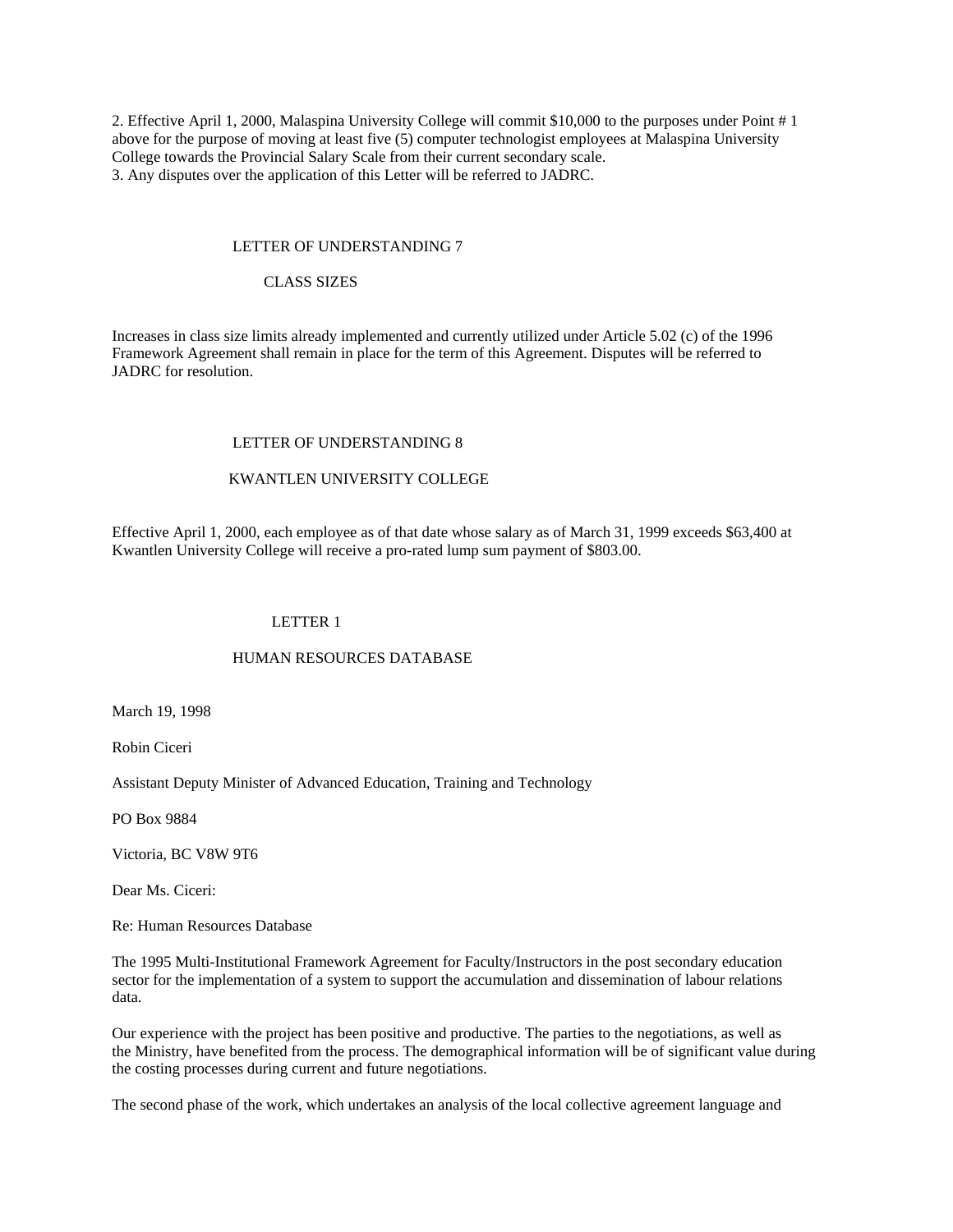augments the provisions of strategic planning in the report Charting a New Course, is incomplete.

We are pleased to advise that the parties to the common bargaining process for college Faculty/Instructors have agreed to renew the language contained in the 1995 Multi-Institutional Framework Agreement and we ask for your confirmation of the Ministry's on-going financial support of the project.

 John Shields, President Ed Lavalle, President BC Government and Service Employees' Union College Institute Educators' Association of BC Leo Perra Post Secondary Employers' Association

cc:

Victor Glickman, CEISS

Guy Dalcourt, Executive Director, PSEA

John Waters, Chair, Employers' Bargaining Committee

Jack Campbell, Provincial Bargaining Committee Spokesperson (CIEA)

Debby Offermann, Provincial Bargaining Committee Spokesperson (BCGEU)

### LETTER 2

### SALARY ANOMALIES ARISING FROM 1996 BARGAINING

October 22, 1998

Mr. Dan Bradford

Dr. Rob Huxtable

BCGEU

CIEA

Co-Chair

Co-Chair

Provincial Bargaining Council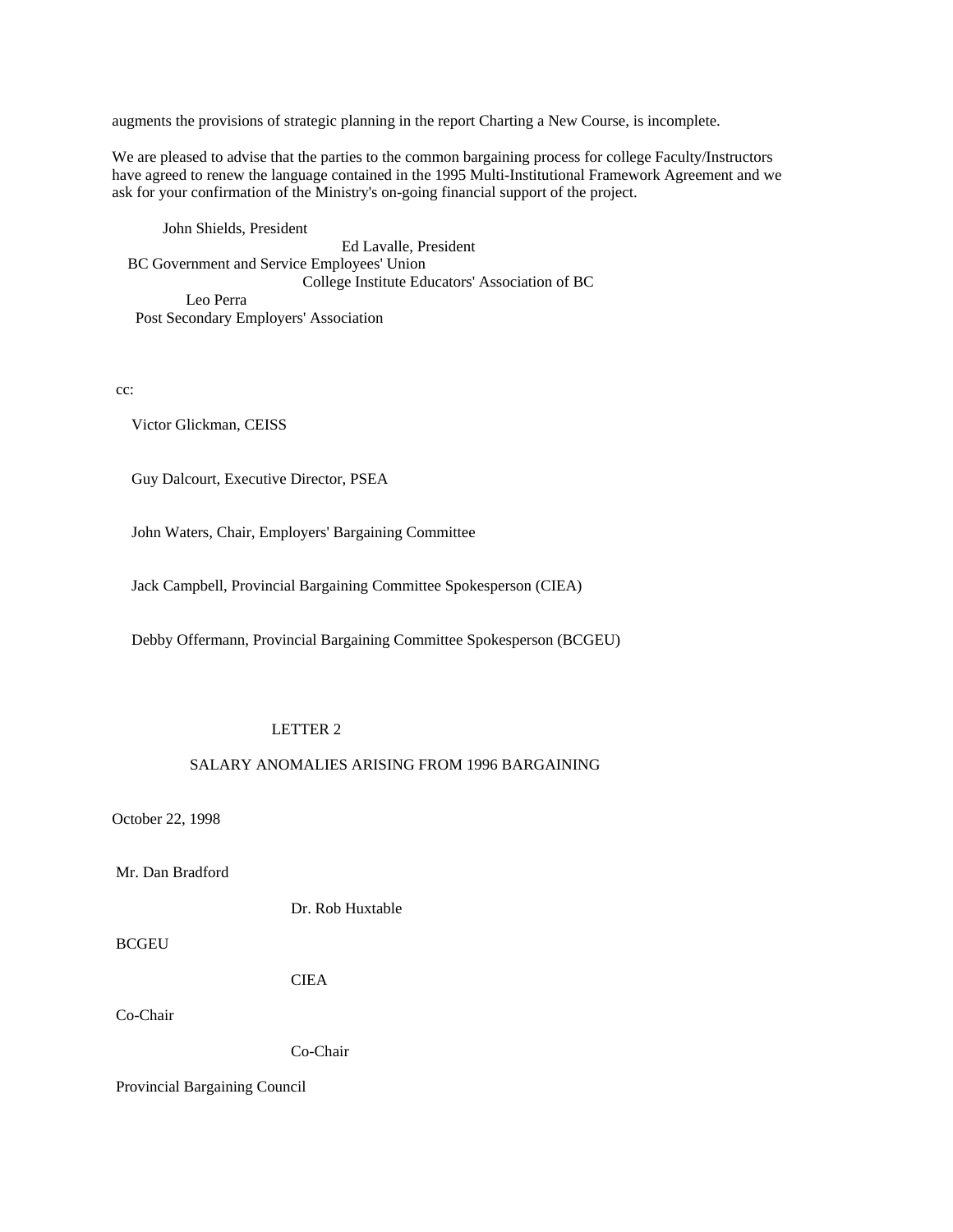## Provincial Bargaining Council

Dear Dan and Rob:

Re: Salary Anomalies Arising from 1996 Bargaining

Over the course of common table faculty and instructional bargaining since February 1998, the representatives of the Provincial Bargaining Council have raised an issue relating to potential or actual adverse impact on some individuals as a result of the transition to a standard Provincial Salary Scale in 1996.

The employers have questions regarding both the nature and intensity of these concerns but respect the fact that you have raised these issues in the interests of your members.

We have advised you that the employers did not receive any funding in 1996 to 1998 to address this kind of problems nor is there any indication as of this date that such funding is forthcoming.

Despite this, the employers are prepared to join you in an approach to government to discuss these issues in an effort to find a means of addressing the concerns that you have raised.

Sincerely,

John Waters

Chair

Employers' Bargaining Committee

LETTER 3

### UNION LEAVE FOR GOVERNMENT BARGAINING

October 23, 1998

Mr. Dan Bradford

Dr. Rob Huxtable

**BCGEU** 

CIEA

Co-Chair

Co-Chair

Provincial Bargaining Council

Provincial Bargaining Council

Dear Dan and Rob: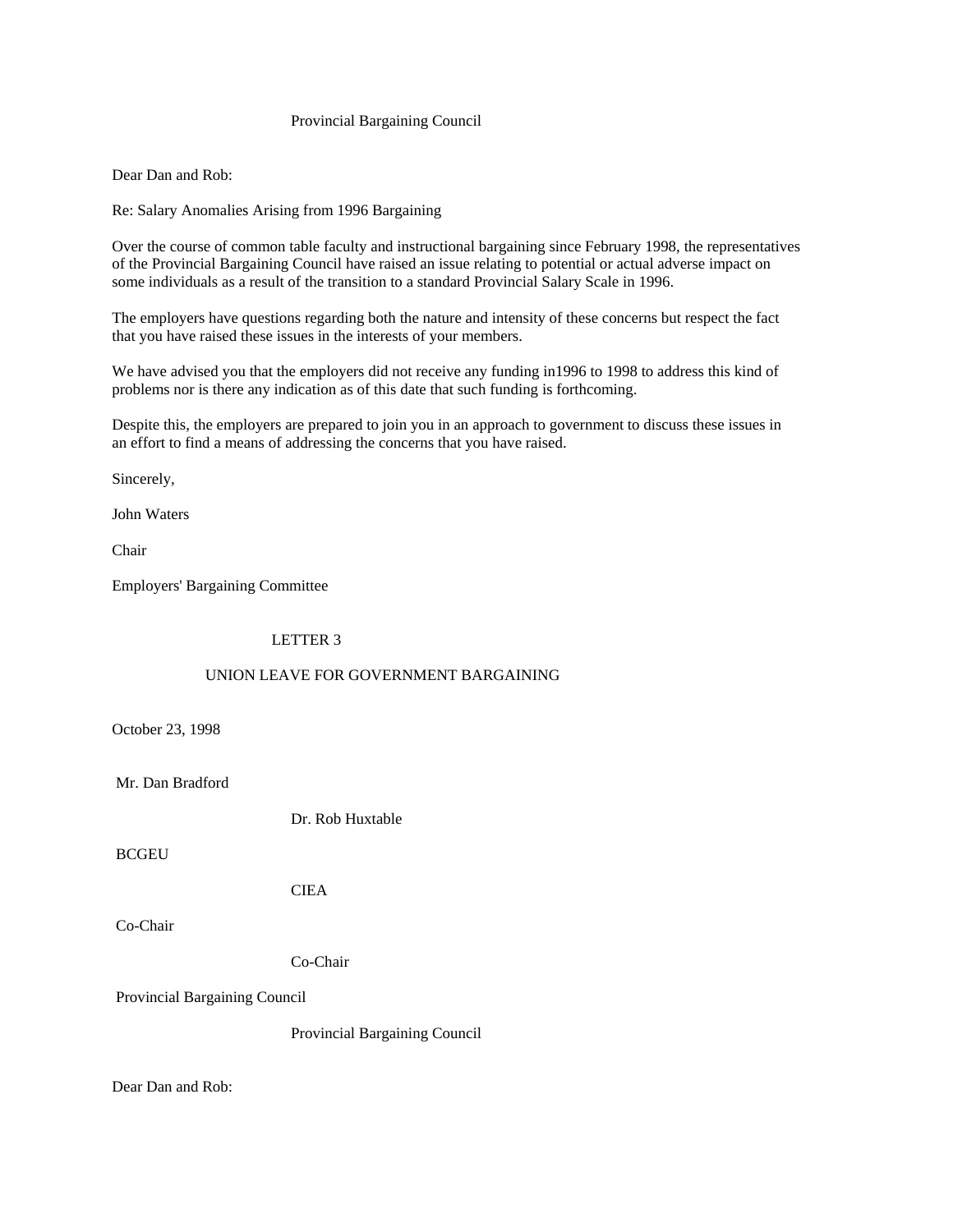Re: Union Leave for Government Bargaining

This letter will confirm our agreement that the employers identified below will pay salary and benefit costs for employees attending union/employer bargaining sessions for the number of days of necessary leaves as noted pursuant to existing provisions of local collective agreements. These costs are not a charge to the cost of the Agreement.

 Institution Days Malaspina University College 26 BCGEU Selkirk College 29 BCGEU Northern Lights College 25 BCGEU Okanagan University College 35 **BCGEU**  Northwest Community College 10 CIEA 12 BCGEU Vancouver Community College 30 CIEA North Island College